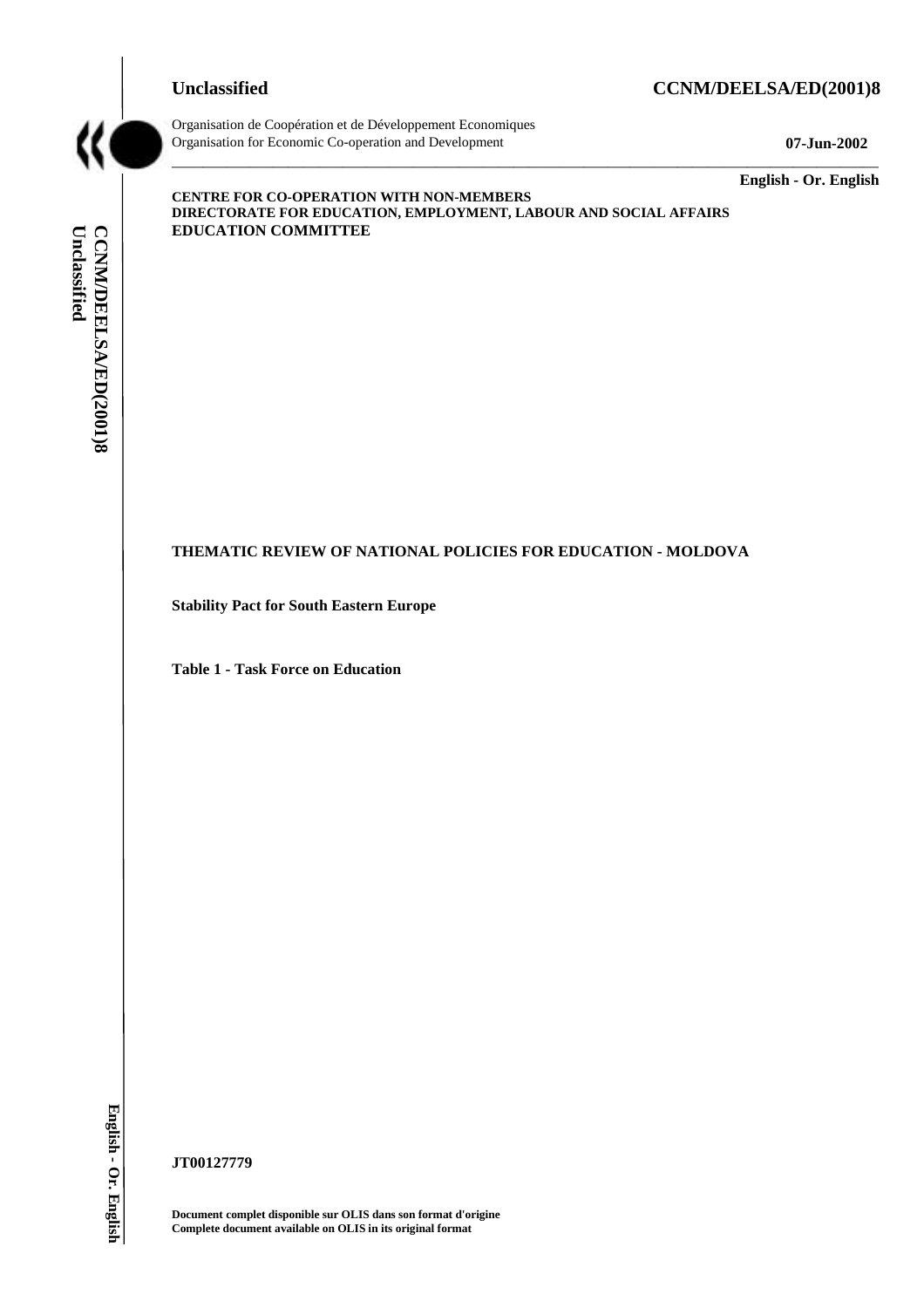#### **FOREWORD**

This report on education in Moldova has been prepared within the framework of the Centre for Co-operation with Non-Members (CCNM) of the OECD as part of its programme of co-operation with the Stability Pact for South Eastern Europe. The Secretariat, as Co-ordinator for General Education Policy and System Change of the Task Force for Education on Table 1 of the Stability Pact, has carried out a Thematic Review of Education Policy of the region with sections on Albania, Bosnia-Herzegovina, Bulgaria, Croatia, FYROM, Kosovo, Moldova, Montenegro, Romania, Serbia, and a chapter on regional issues. The themes covered are teachers, curriculum, governance, and early childhood education and care. Each section provides an overview of the education system, issues and barriers to reform, and recommendations. The recommendations are designed to be of use for national policy makers and to assist Stability Pact donor countries and institutions target regional assistance. In addition, the reports can serve as the basis for more detailed analysis of individual education sectors.

The transition of the region towards a pluralistic democracy and a market economy has been marked by economic, social and political changes of extraordinary breadth and depth. The talents, skills and knowledge of the population are crucial in this process; hence the ambitious scale and urgency of the reforms being advanced for education which led the members of Table 1 of the Stability Pact to designate education as one of the four priority areas.

On the basis of background material prepared by the education authorities in the region, existing reports and information supplied in meetings in the course of site visits, this Thematic Review provides an analysis of the education system in light of the social and political context of the region and priority issues of access and equity, quality, efficiency and governance.

The Thematic Reviews of Education Policy of South Eastern Europe were made possible by grants from Austria, Finland, Greece, Switzerland and UNICEF. Additional assistance was provided by New Zealand, the British Council, Bureau CROSS (The Netherlands), the European Training Foundation (ETF), the World Bank, the Open Society Foundation and the Centre for Education Policy Studies (CEPS, University of Ljubljana).

Members of the review team were: Johanna Crighton (The Netherlands), General Rapporteur, Alexandru Crisan (Romania), Boris Galabov (Bulgaria), Arjen Vos (ETF), Reema Nayar, Ala Pinzari and Eluned Roberts-Schweitzer (World Bank), Christine Stromberger, Ian Whitman (OECD Secretariat).

The opinions expressed and arguments employed in this report are the sole responsibility of the authors and do not necessarily reflect those of the government of Moldova, the OECD or the governments of its Member countries.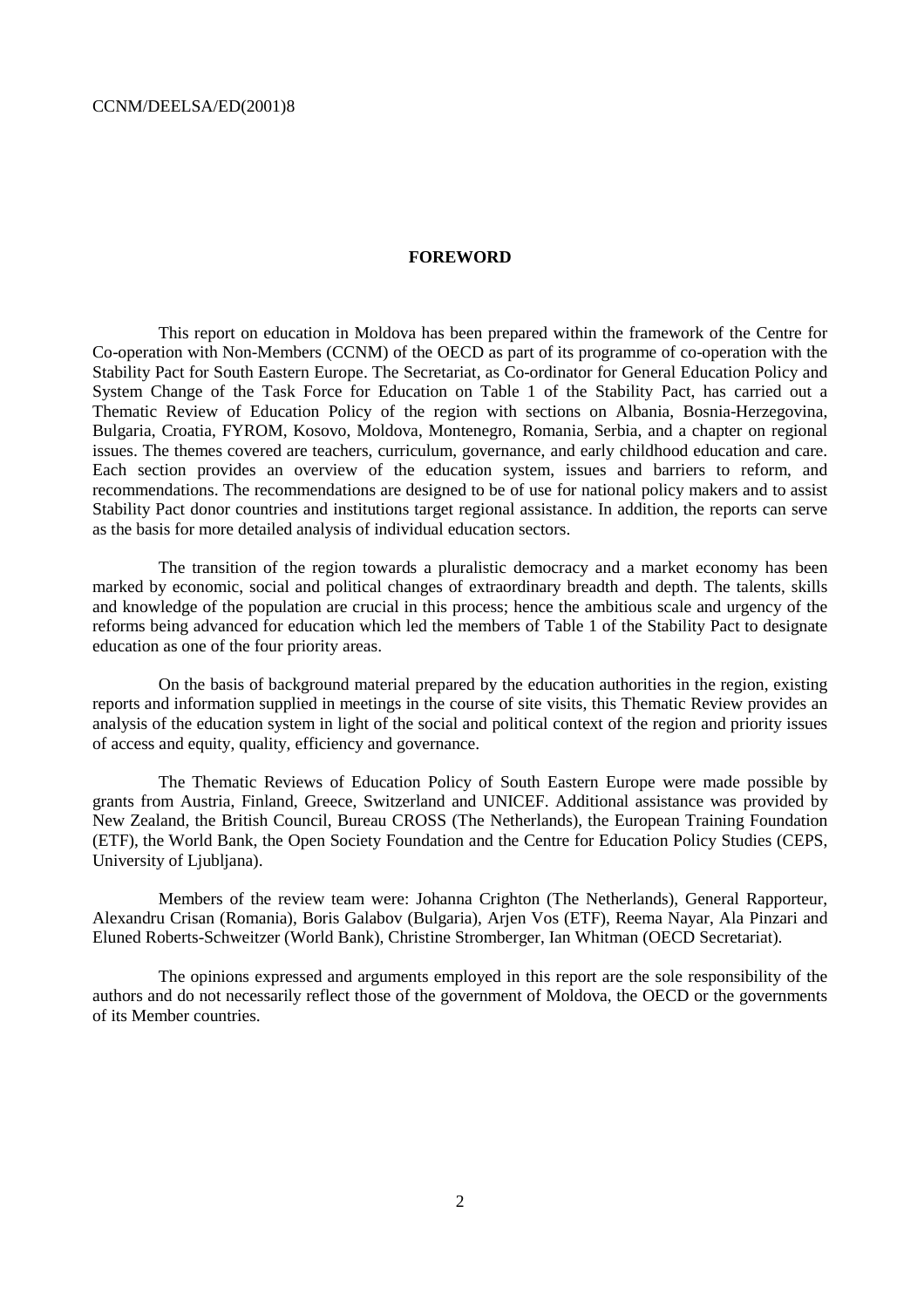# **TABLE OF CONTENTS**

| The situation of Moldovan-language schools on the left Bank of the Dniestr River and the city of |  |
|--------------------------------------------------------------------------------------------------|--|
|                                                                                                  |  |
|                                                                                                  |  |
|                                                                                                  |  |
|                                                                                                  |  |
|                                                                                                  |  |
|                                                                                                  |  |
|                                                                                                  |  |
|                                                                                                  |  |
|                                                                                                  |  |
|                                                                                                  |  |
|                                                                                                  |  |
|                                                                                                  |  |
|                                                                                                  |  |
|                                                                                                  |  |
|                                                                                                  |  |
|                                                                                                  |  |
|                                                                                                  |  |
|                                                                                                  |  |
|                                                                                                  |  |
|                                                                                                  |  |
|                                                                                                  |  |
|                                                                                                  |  |
|                                                                                                  |  |
|                                                                                                  |  |
|                                                                                                  |  |
|                                                                                                  |  |
|                                                                                                  |  |
|                                                                                                  |  |
|                                                                                                  |  |
|                                                                                                  |  |
|                                                                                                  |  |
| Issue: Re-establishing the Institutional Structures and Mechanisms for Curriculum Design and     |  |
|                                                                                                  |  |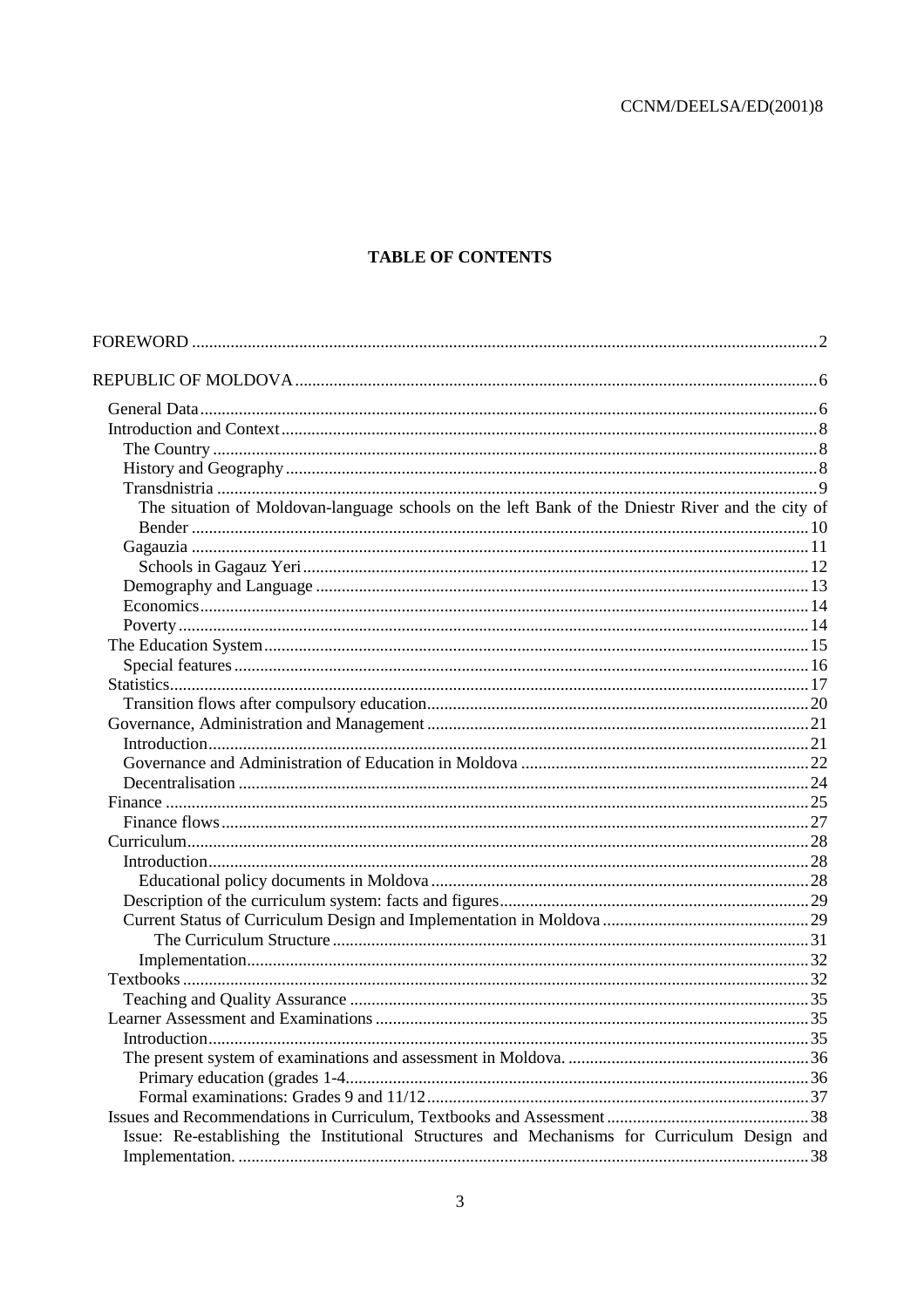| Issue: Reconciling the reduced number of school days per year with students' curriculum load  39       |  |
|--------------------------------------------------------------------------------------------------------|--|
|                                                                                                        |  |
| Issue: Synchronising curriculum development and the publication of textbooks39                         |  |
|                                                                                                        |  |
|                                                                                                        |  |
|                                                                                                        |  |
|                                                                                                        |  |
|                                                                                                        |  |
|                                                                                                        |  |
|                                                                                                        |  |
| Issue: Shifting the emphasis from "teaching the curriculum" to monitoring student learning outcomes.42 |  |
|                                                                                                        |  |
|                                                                                                        |  |
|                                                                                                        |  |
|                                                                                                        |  |
|                                                                                                        |  |
|                                                                                                        |  |
|                                                                                                        |  |
|                                                                                                        |  |
|                                                                                                        |  |
|                                                                                                        |  |
|                                                                                                        |  |
|                                                                                                        |  |
|                                                                                                        |  |
|                                                                                                        |  |
|                                                                                                        |  |
| Issues and Recommendations related to Children with Special Educational Needs (SEN) 48                 |  |
| Issue: Better diagnosis and more appropriate, more "porous" placement of SEN children.  48             |  |
|                                                                                                        |  |
|                                                                                                        |  |
|                                                                                                        |  |
|                                                                                                        |  |
|                                                                                                        |  |
|                                                                                                        |  |
|                                                                                                        |  |
|                                                                                                        |  |
|                                                                                                        |  |
|                                                                                                        |  |
|                                                                                                        |  |
|                                                                                                        |  |
| Teacher In-service Training related to the new Curricula, Textbooks and Assessment53                   |  |
|                                                                                                        |  |
|                                                                                                        |  |
|                                                                                                        |  |
|                                                                                                        |  |
|                                                                                                        |  |
|                                                                                                        |  |
|                                                                                                        |  |
|                                                                                                        |  |
|                                                                                                        |  |
|                                                                                                        |  |
|                                                                                                        |  |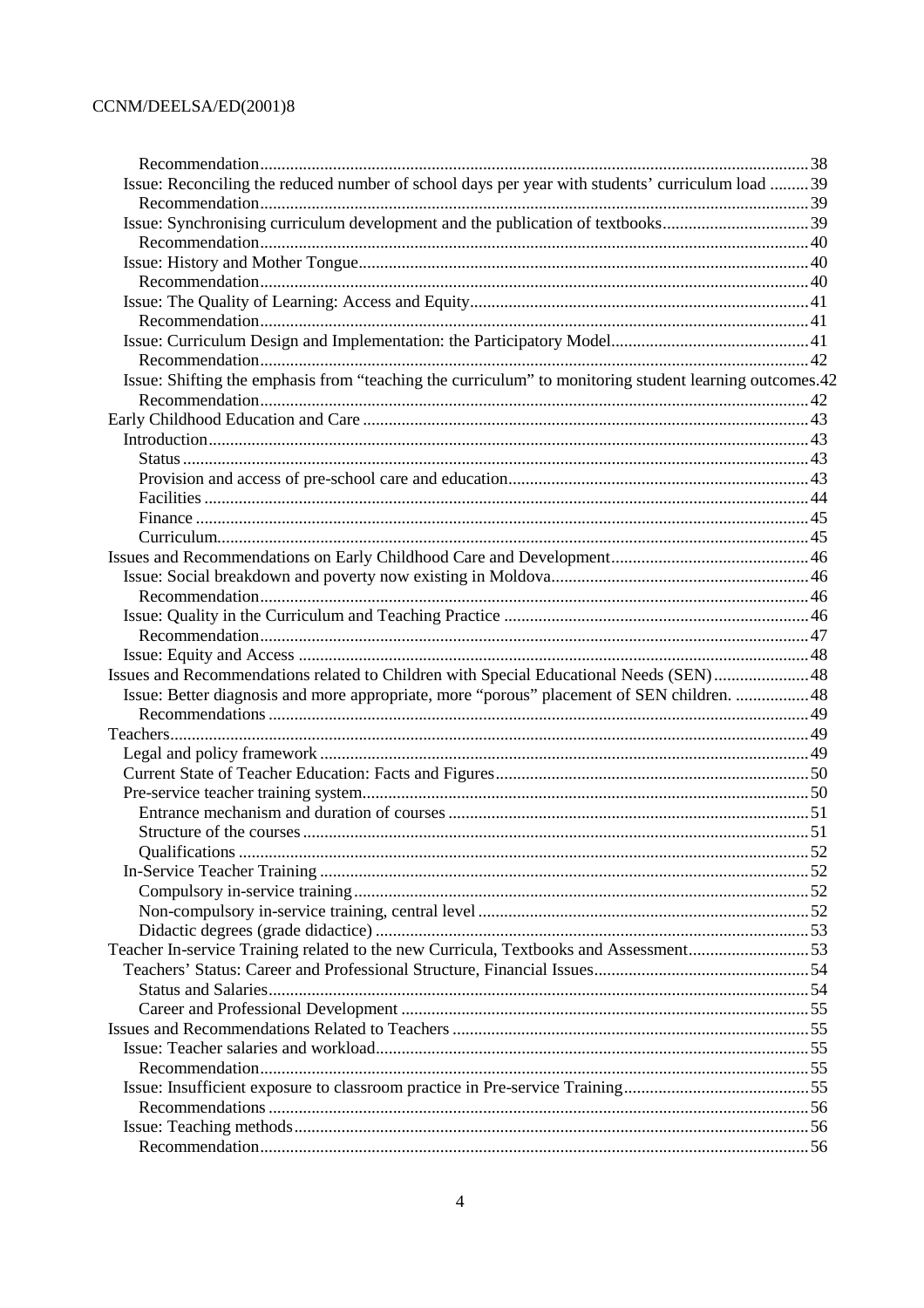| Issue: Overly complex and inflexible norms for a very long list of non-teaching positions. 57 |  |
|-----------------------------------------------------------------------------------------------|--|
|                                                                                               |  |
|                                                                                               |  |
|                                                                                               |  |
|                                                                                               |  |
|                                                                                               |  |
|                                                                                               |  |
|                                                                                               |  |
|                                                                                               |  |
|                                                                                               |  |
|                                                                                               |  |
|                                                                                               |  |
|                                                                                               |  |
|                                                                                               |  |
|                                                                                               |  |
|                                                                                               |  |
|                                                                                               |  |
|                                                                                               |  |
|                                                                                               |  |
|                                                                                               |  |
|                                                                                               |  |
|                                                                                               |  |
|                                                                                               |  |
|                                                                                               |  |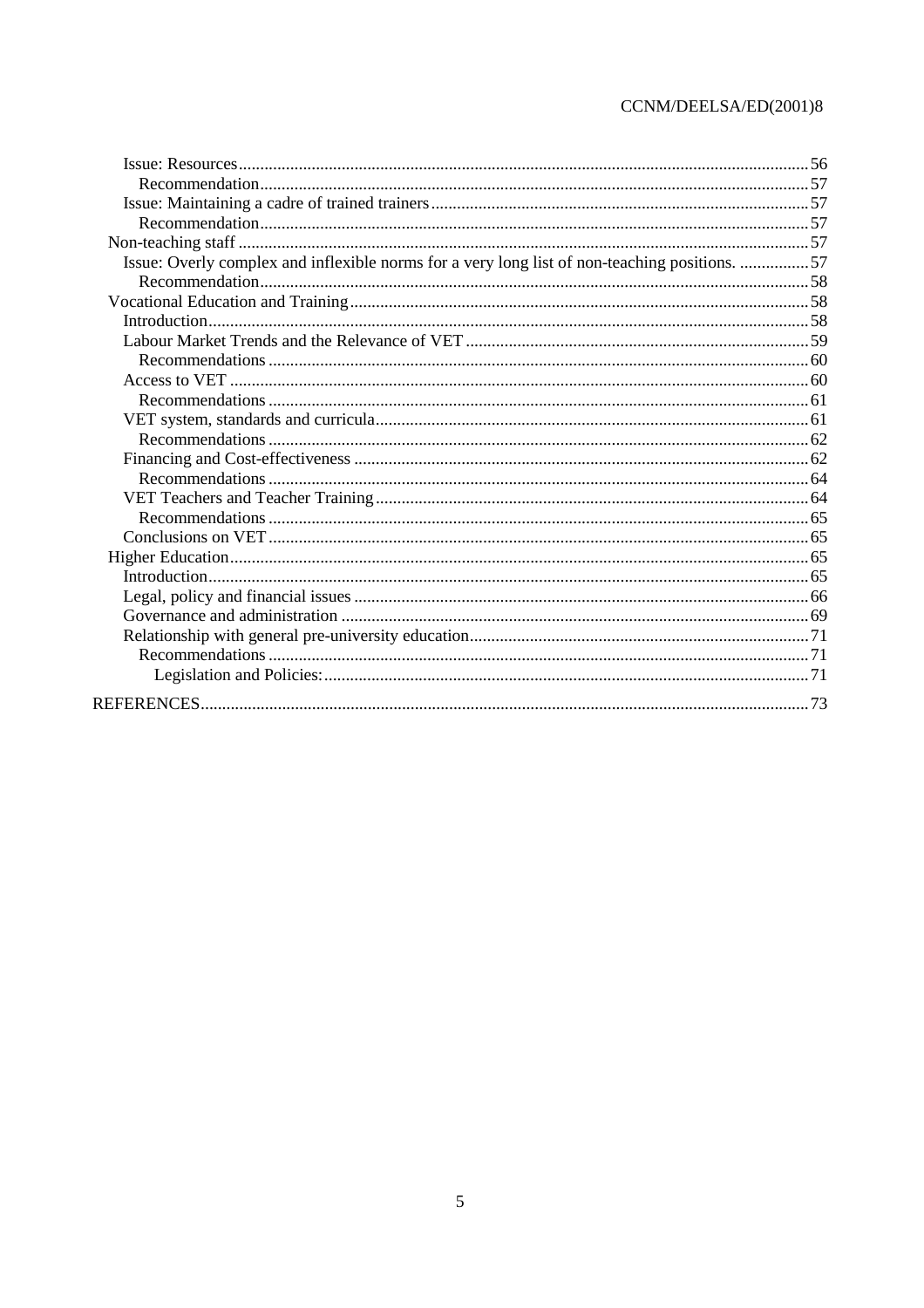#### **REPUBLIC OF MOLDOVA**

| General Data               |                                                                                                                                                                                                                                                                                                                                                                                                 |
|----------------------------|-------------------------------------------------------------------------------------------------------------------------------------------------------------------------------------------------------------------------------------------------------------------------------------------------------------------------------------------------------------------------------------------------|
| Independence:              | 27 August 1991. Admitted to the United Nations on<br>2 March 1992. Constitution adopted on 29 July<br>1994. Parliamentary democracy (unicameral, 101<br>deputies elected every 4 years).                                                                                                                                                                                                        |
| Area:                      | 33 700 $km^2$ incl. Transdnistria. <sup>2</sup> Moldova is the<br>second-smallest country in the Former Soviet<br>Union, after Armenia).                                                                                                                                                                                                                                                        |
| <b>Population:</b>         | 4 281 500 (start of 2000, estimated). Approx.<br>700 000 of these live in Transdnistria. Age<br>structure: 0-14 years: 27%; 15-64 years: 64%; 65<br>years and over: 9%. The youngest age group (0-14)<br>comprises more males than females; in all other<br>groups, there are considerably more females than<br>males. Urban/rural population: 46/54%.                                          |
| <b>Population density:</b> | 127 per $km^2$ ; highest density in FSU republics.                                                                                                                                                                                                                                                                                                                                              |
| Demographic data:          | Birth rate: 10.6 births per 1 000 population (1999).<br>Infant mortality rate: 18.2 per 1 000 live births<br>(1999).<br>Death rate: 11.3 deaths per 1 000 population.<br>Population growth rate: -0.2 (2000, est.).<br>Total fertility rate: 1.4 children born per woman<br>(down from 2.4 at the start of the 1990s).<br>Life expectancy at birth: 64.2 for males; 71.5 for<br>females (1999). |
| <b>Migration:</b>          | During the Soviet period, there was an influx of<br>labour from other regions of the USSR. From 1990,<br>large numbers of highly qualified labour (approx.                                                                                                                                                                                                                                      |

<sup>&</sup>lt;sup>1</sup> Sources for these data are CEPS, Ljubljana (Statistical Data for Background Purposes of OECD Review, Moldova, August 2001); Government of Moldova web sites; National Observatory of the Republic of Moldova, *National Report 2000*; the Department of Statistical and Social Analyses; and various Ministries. NOTE that it is not always explicitly clear whether data *in*clude or *ex*clude Transdnistria. Wherever possible, this report will include such information; but caution is advised as to the reliability of any data given here.

<sup>&</sup>lt;sup>2</sup> Eastern bank of the Dniestr river (capital: Tiraspol), plus the right-bank city of Tighina (Berdery). Transdnistria still has 20 000 Russian (14th Army) military personnel within its territory.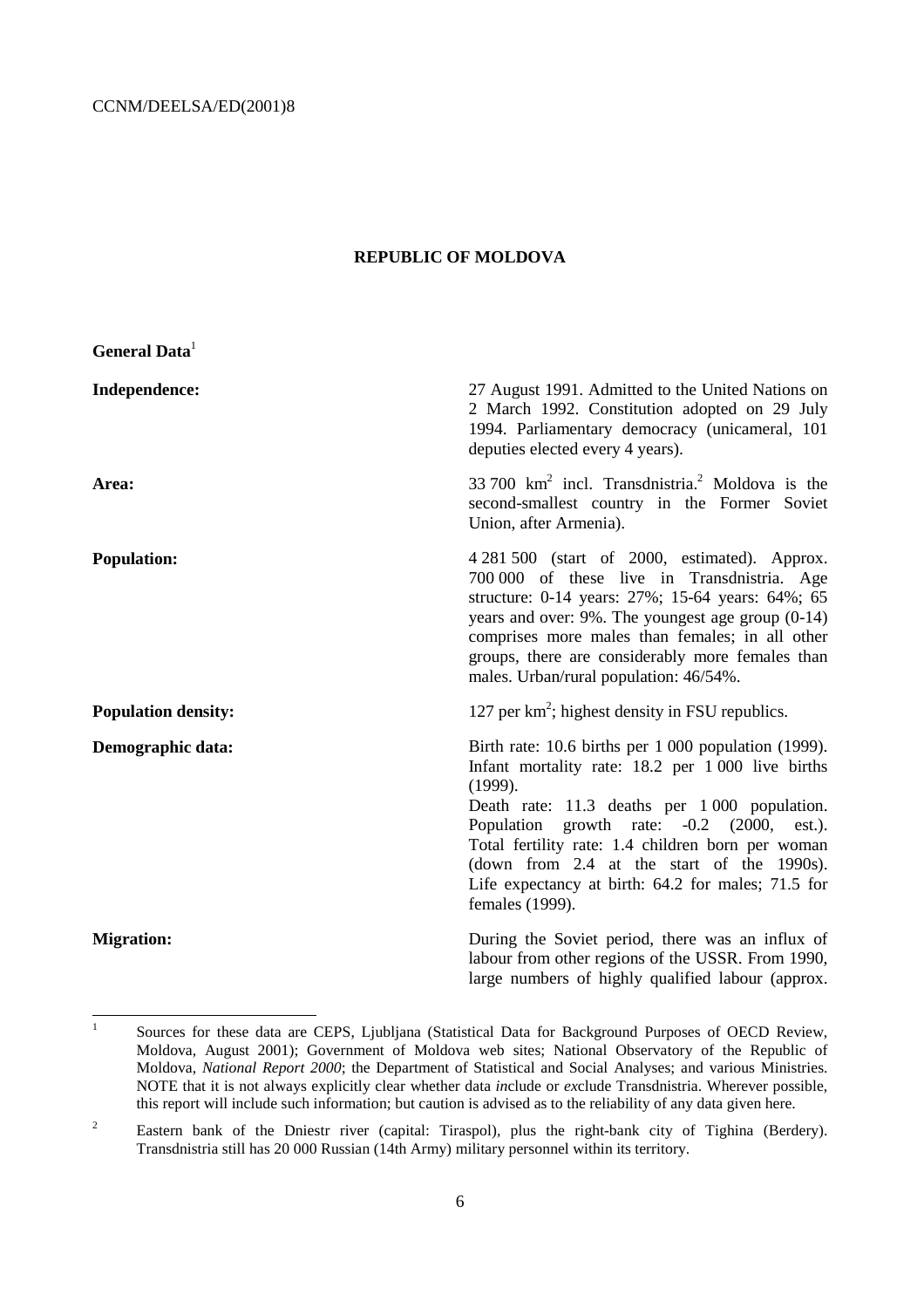|                                                         | 28 000 per year, dropping to 3 000 per year by<br>1998) returned to Russia. More recently, temporary<br>migration for employment is common, both legally<br>and illegally. Estimates are (2000) that as many as<br>600 000 Moldovans are working in Romania, Israel,<br>Greece, Italy, Portugal, USA, Germany and<br>Hungary. In some parts of Moldova, about one-third<br>of children are cared for by relatives or neighbours<br>because their parents are working abroad.                                                 |
|---------------------------------------------------------|------------------------------------------------------------------------------------------------------------------------------------------------------------------------------------------------------------------------------------------------------------------------------------------------------------------------------------------------------------------------------------------------------------------------------------------------------------------------------------------------------------------------------|
| <b>Ethnic composition:</b>                              | Moldovan 64.5%; Ukrainian 13.8%; Russian 13%;<br>Gagauz 3.5%; Bulgarian 2%; Jewish 1.5%; Roma<br>0.5%; others (Belarus, Polish, German) 1.2%.<br>(Census of 1989).                                                                                                                                                                                                                                                                                                                                                           |
| Languages:                                              | Moldovan, <sup>3</sup> Russian, Ukrainian, Gagauz, Bulgarian.                                                                                                                                                                                                                                                                                                                                                                                                                                                                |
| <b>Religions:</b>                                       | Eastern Orthodox 98.5%; Jewish 1.5%; small<br>number of Baptists $\left( < 1000 \right)$ .                                                                                                                                                                                                                                                                                                                                                                                                                                   |
| <b>Literacy</b> $[=$ age 15 and over can read & write]: | 96% (99% males, 94% females).                                                                                                                                                                                                                                                                                                                                                                                                                                                                                                |
| GDP per capita:                                         | USD 2 033 (EUR 2 178.1) PPP <sup>4</sup> (1999). Average<br>monthly wages in 1999 were MDL 303 (EUR 24);<br>MDL 166 (EUR 13.1) in agriculture, MDL 193<br>(EUR 15.3) in education, MDL 440 (EUR 34.8) in<br>state administration. Some estimates (UNDP, 2000)<br>are that 66% of the population lives below the<br>poverty line.<br>Share of the private sector in GDP: 51.4% in 1999<br>Agriculture and agro-processing (notably<br>viticulture) accounted for 23.3% of GDP in 1999;<br>services for 50.5%; industry 16.2%. |
| <b>Employment/Unemployment:</b>                         | Population of working age (16-65) 2 364 359, of<br>whom 1 447 000 were employed in 2000.<br>Officially listed unemployed: 187 231. Registered<br>unemployed (Q1, 2000): 2%. According to Labour<br>Force Survey (Q1, 2000): 10.5%. Age group 15-29:<br>40% of all unemployed. Long-term unemployment<br>$($ > 1 year): 74% of all unemployed.                                                                                                                                                                                |

<sup>&</sup>lt;sup>3</sup> The notion that Romanian and Moldovan are two different languages (Moldovan of Slavic origin and Romanian of Latin origin) has recently gained ground, and "Moldovan" (rather than Romanian) is now the official language in the Republic. It uses the Latin script. "Moldovan" in Transdnistria uses (mostly) the Cyrillic script. The language factor has become a clear demarcation line among the inhabitants of Moldova and in the relations between the two banks of the Dniestr river, and affects schools as well. See section on Transdnistria in this report.

<sup>&</sup>lt;sup>4</sup> Purchasing Power Parity. This is a calculation on a comparable scale at the international level, introduced by the UN Project of International Measurements, using "purchasing power" as the factor of comparison. Expressed in MDL (Moldovn lei), GDP per capita was MDL 4 105 (EUR 324.5) in 2000.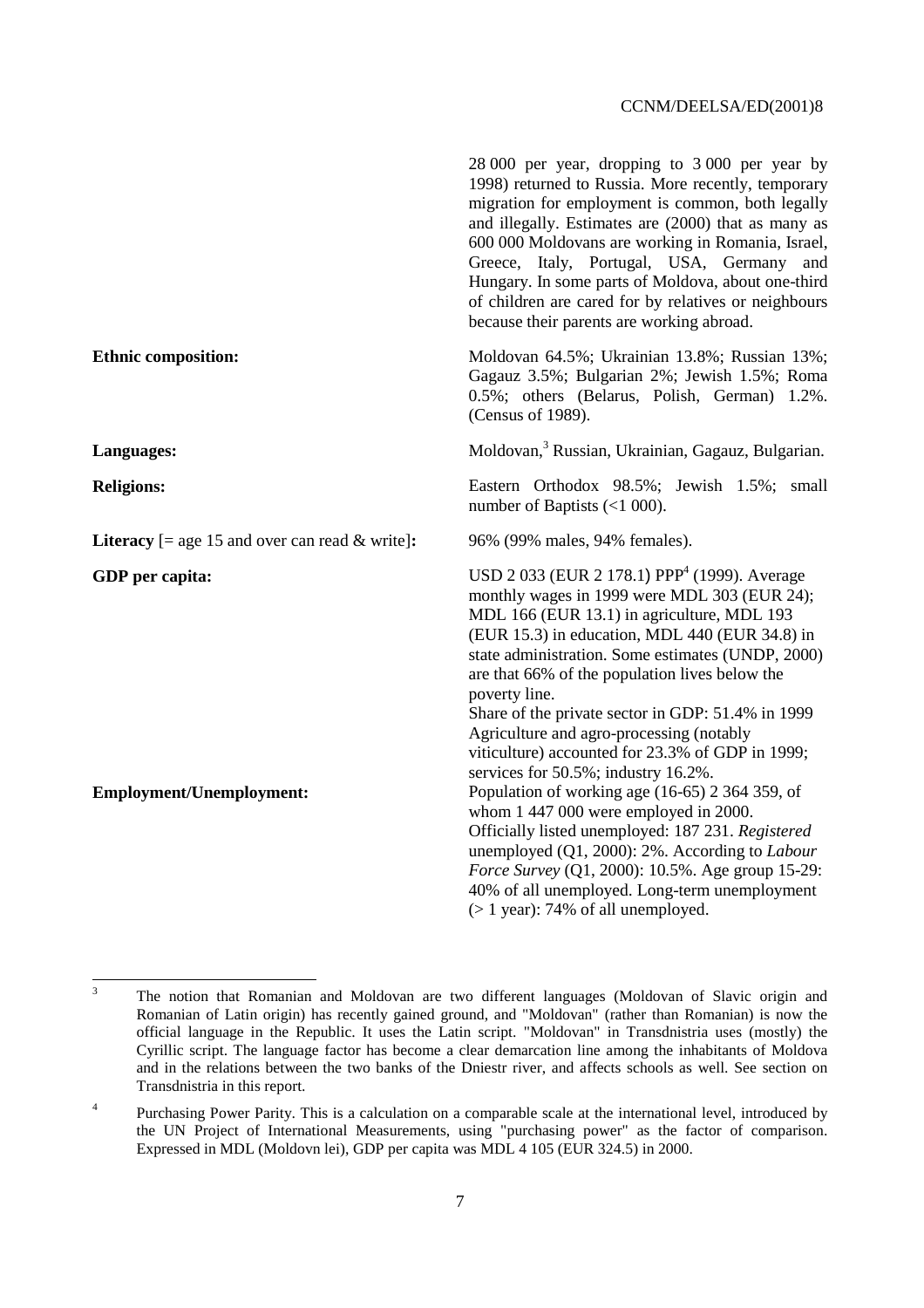**Levels of education governance:** Unclear as of October 2001. The Law on Administrative and Territorial Reform (1998) consolidated the 38 mid-level jurisdictions (mostly *raions*) into 11 *judets* including the autonomous region of Gagauzia and the Municipality of Chişinău. However, there is now (September 2001) a plan to revert to the earlier *raion* structure with 28 *raions;* some *judets* may remain as over-arching structures covering several of these smaller *raions*. There are thus 3 or 4 levels: central Ministry; *judet* Councils; and/or *raion* Councils; and local governments with their mayors (municipalities, cities, villages/communes).

#### **Introduction and Context**

The purpose of these OECD Thematic Reviews is a narrow one, restricted to a survey of education systems in SEE and their present status and needs. The background literature on the Republic of Moldova and its political and territorial history is extensive, and therefore no detailed discussion is necessary here except as political, ethnic or language issues affect Moldova's education system. A brief overview of the Republic's context will therefore suffice; but see also sources listed in the References at the end of this report, in particular the two books by Charles King.

#### *The Country*

Given its geographical location at one of Europe's crossroads of empires and peoples, the territory of the present Republic of Moldova has traditionally been populated by a variety of ethnic groups. Although this cohabitation has not always been amicable, it has established a "habit" of multi-ethnicity in cultural and social terms that is still reflected in today's language and citizenship laws. For example, the Constitution (June 1991) is among the most inclusive in post-Soviet Europe: all persons living in Moldova on the date of the declaration of its sovereignty were automatically eligible for citizenship, regardless of ethnicity, language or other criteria.<sup>5</sup>

The Republic of Moldova declared its independence on 27 August 1991, and since then has experienced many of the same problems facing other newly independent republics in the region: economic decline, political instability, inter-ethnic and separatist antagonism, and an uncertain relationship with the Russian Federation as well as with its former Romanian motherland. "Poised precariously between Bucharest and Moscow", Moldova is struggling to construct a distinct national identity at the same time as it faces a crumbling economy and territorial separatism (Transdnistria and Gagauzia).<sup>6</sup>

#### *History and Geography*

"Moldova", as an independent political entity within its present borders, never existed before 1991. From the mid-14<sup>th</sup> to the early 15<sup>th</sup> century, an independent Principality of Moldova existed briefly

<sup>5</sup> Charles King, *Post-Soviet Moldova: A Borderland in Transition.* 1997, page 52.

<sup>6</sup> *Ibid.,* page 16. A more complete picture is given in Charles King, *The Moldovans: Romania, Russia and the Politics of Culture,* 1999.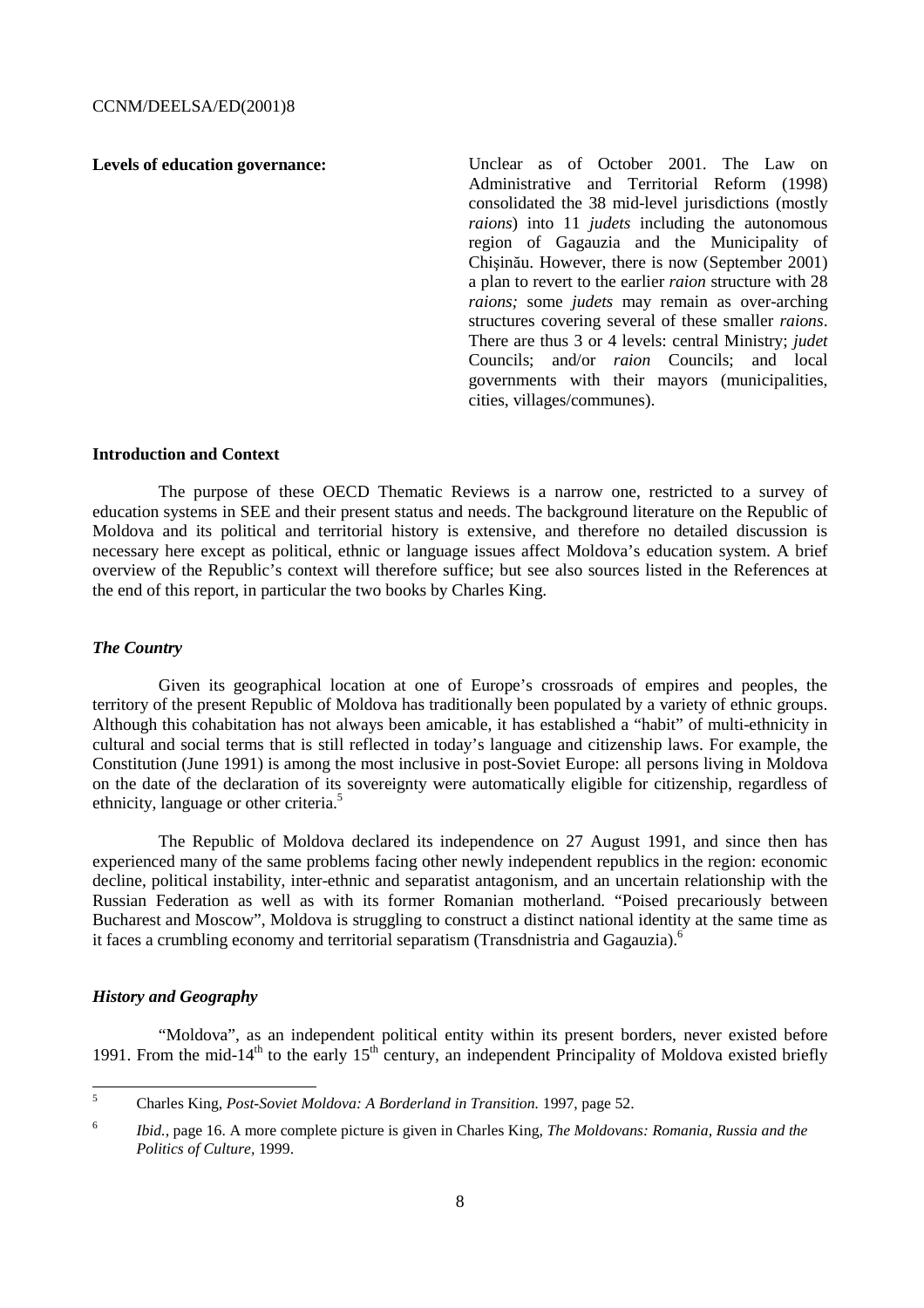between the Carpathian Mountains and the Black Sea, but it soon became a vassal state of the Ottoman Empire.<sup>7</sup> In 1812, the eastern half of present-day Moldova – the "Bessarabia" region, between the Prut and Dniestr rivers – was annexed by the Russian Empire while the western half was incorporated into newly created Romania in 1859. After the First World War, in 1918, political leaders in Bessarabia voted for union with Romania, and it remained a province of the Romanian Kingdom between the two wars. The "Bessarabian Question" remained a source of constant tension between Moscow and Bucharest during the inter-war period.

In 1924, an autonomous Soviet republic was created on the Romania's eastern border. This "Moldovan Autonomous Soviet Socialist Republic" (MASSR) was established inside (then Soviet) Ukraine on October 12, 1924. This area, known to Romanians as "Transdnistria", had changed hands some twelve times during the Russian civil war, but by 1920 was Ukrainian and therefore by 1924 part of the Soviet Union. Ethnic Ukrainians formed nearly 49% of the republic's 1926 population, while 30% were Moldovan, 9% Russian, and 8% Jewish. Bessarabia remained in Romanian hands. Moscow claimed that Bessarabia remained an illegally occupied portion of Soviet Moldova; the banks of the Dniestr were heavily fortified shots fired across the river were frequent, and sorties into Bessarabia from Transdnistria were commonplace.

In 1940, Bessarabia was annexed by the Soviet Union, and united with a strip of land east of the Dniestr – "Transdnistria" – to form the Moldovan Soviet Socialist Republic (MSSR). Although Transdnistria had (and still has) a sizeable Moldovan/Romanian population, the Dniestr has long been regarded as the eastern border of Romanian "ethnic and cultural space", while Russian "space" begins across the river.

#### *Transdnistria*

The separatist "Transdnistrian Moldovan Republic" or simply Transdnistria, situated in the eastern region of Moldova, was declared on September 2, 1990 as the Dniestr Moldovan Republic (DMR). Clashes along the Dniestr river, between Moldovan police and Transdnistrian irregulars, escalated in the spring of 1992 with involvement of volunteer and Cossack forces from Russia and the Ukraine, culminating in June 1992 in major fighting around Bender and intervention of the Russian  $14<sup>th</sup>$  Army under Alexander Lebed. Moldovan forces were driven from Bender. At least 1 000 people we wounded or killed on the Moldovan side alone, and some 30 000 refugees fled westwards across the Dniestr. In July 1994 the new Moldovan Constitution promised special autonomous status for Transdnistria. However, a January 1996 joint Russian-Ukrainian-Moldovan statement recognises Transdnistria as a "constituent part" of Moldova, committing sides to co-existence within a "common state". *De facto,* however, Transdnistria maintains its separatist stance.

The violence and fighting of 1992 were quickly mythologised as "a war for the independence of the Transdnistrian fatherland". School books and history texts used in Transdnistrian schools, for example, came to treat the 1992 violence "with the language and symbolism of the Soviet Great Patriotic War, teaching Transdnistrian schoolchildren that independence had been sanctified with the blood of their heroic

<sup>&</sup>lt;sup>7</sup> Portions of the medieval Principality of Moldova now lie in Romania and Ukraine as well as in the present Republic of Moldova, and some Moldovan nationalist factions want these lands to be united in a "Greater Moldova". Others, however, see union with Romania into a "Greater Romania" as the most desirable and logical outcome. In the past few years, "Moldovanist" factions have argued that while Moldova and Romania are linked by a shared history, they are nevertheless two separate nations in two separate states, with two separate languages: Romanian and "Moldovan". The issue of separatist Russian-speaking Transdnistria and Gagauz/Russian speaking Gagauzia creates further internal tensions and contradictions in defining a Moldovan national, cultural and linguistic identity.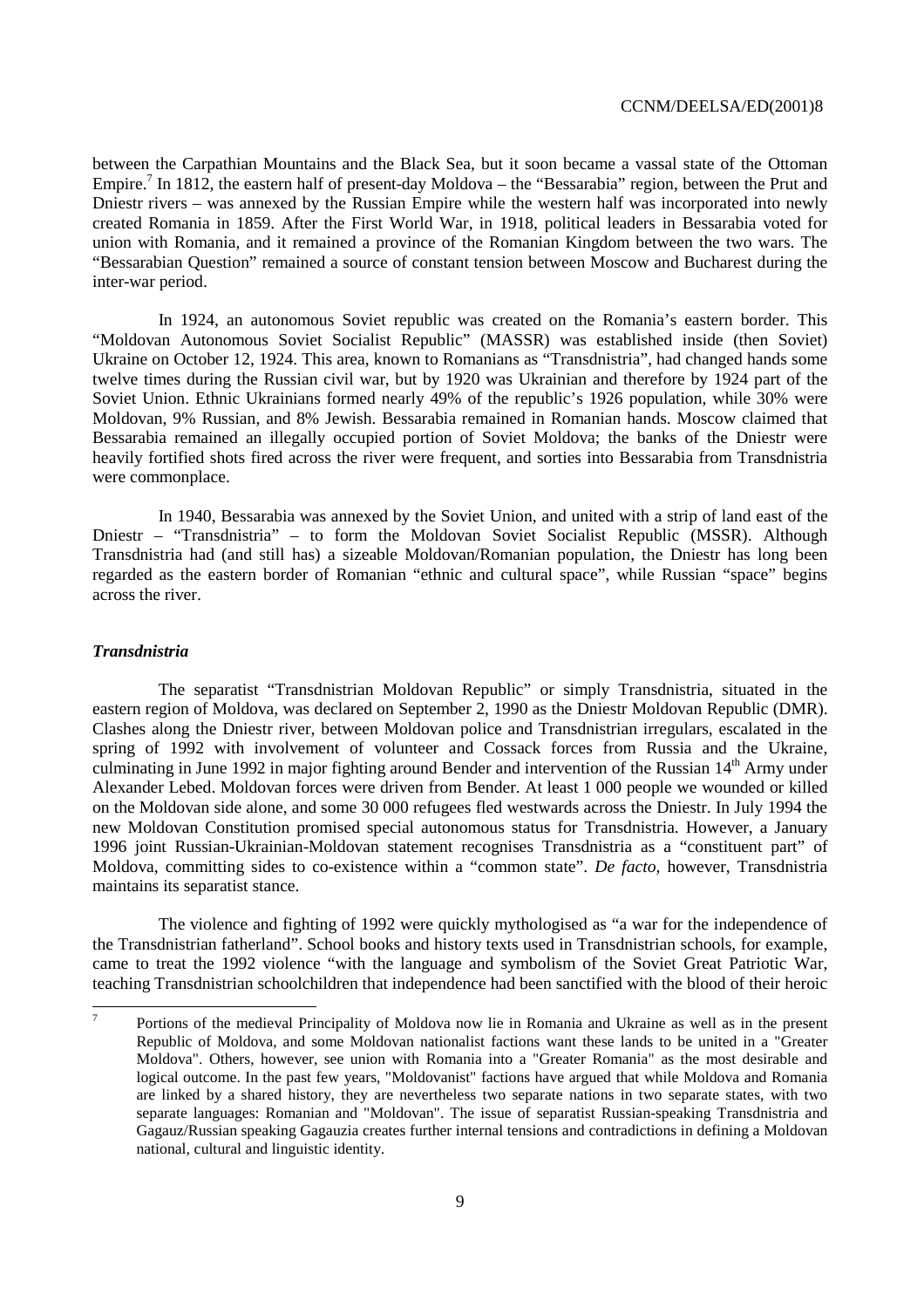compatriots…[making] a solution that would allow Transdnistria to remain within Moldova profoundly difficult".<sup>8</sup> As of the end of 2001, there were reportedly still 20 000 Russian 14<sup>th</sup> Army personnel stationed in Transdnistria, in spite of a 1994 accord on the withdrawal of Russian troops.

#### *The situation of Moldovan-language schools on the left Bank of the Dniestr River and the city of Bender*

One of the most striking characteristics of the separatist regime was, and still remains, the violation of certain basic human rights on its territory, including the right to mother tongue education.

The proclamation of Romanian as the official language of the state, and the introduction of Latin script (replacing Cyrillic), were major developments in post-Soviet Moldova. However, they also became major sources of tension with Transdnistria, which did not recognise these decrees on its territory. The language issue (in particular the use of Latin script in Moldovan-language schools) has become one of the most acrimonious and repressive conflicts affecting schools, families and children.

At present, on the left Bank of the Dniestr and in the city Bender, there are 51 operational preuniversity institutional establishments teaching in Moldovan (using Cyrillic script), which account for about 12 000 students; 7 mixed schools – Russian/Moldovan (211 Moldovan students); 33 groups of vocational schools (676 students); and 29 groups at Tiraspol University (472 students).

These schools comply with the separatist curricula and are subordinated to separatist authorities. The curricula, textbooks and other didactic materials are old and do not meet modern standards of education.

Another seven educational institutions in Transdnistria are subordinated to the central Government (Ministry of Education) of Moldova and teach Moldovan in Latin script (which is, essentially, Romanian). The total number of children in these schools is about 5 378, Bendery – 2 014, Tiraspol – 780, Ribnita – 760, Dubosary – 650, Roghi – 150, Grigoriopol – 734, Corjevo – 290.

They are financed from the central budget under Government Decision N 750, as of October 10, 1994: "On direct financing from the Republican budget of Moldovan schools located on the left bank of Dniestr and city of Bendery with teaching in Latin script and meeting the repeated requests from parents, students, didactic staff".

These seven schools function in extremely difficult conditions due to policies designed to suppress the teaching of the mother tongue in Latin script. They are situated in premises which are totally unsuitable (even in war-damaged buildings), they are overcrowded (some teach in two and even three shifts due to lack of space –  $e.g.,$  Tiraspol school), they are poorly equipped (no specialised labs or equipment or sports facilities). Besides, cases of harassment have taken place (teachers found to violate separatist language laws are dismissed, forbidden to travel to central government controlled territories, etc.). For this reason, only a limited number of teachers of these schools have the courage to attend training courses, seminars or other activities organised by the Moldovan Ministry of Education on the right bank.

In spite of severe pressures these schools are following the curriculum approved by the central Government, using the textbooks approved by the Ministry of Education and financed under the General Education Project of the Government of Moldova and the World Bank.

<sup>8</sup> Charles King, *The Moldovans: Romania, Russia and the Politics of Culture,* page 197.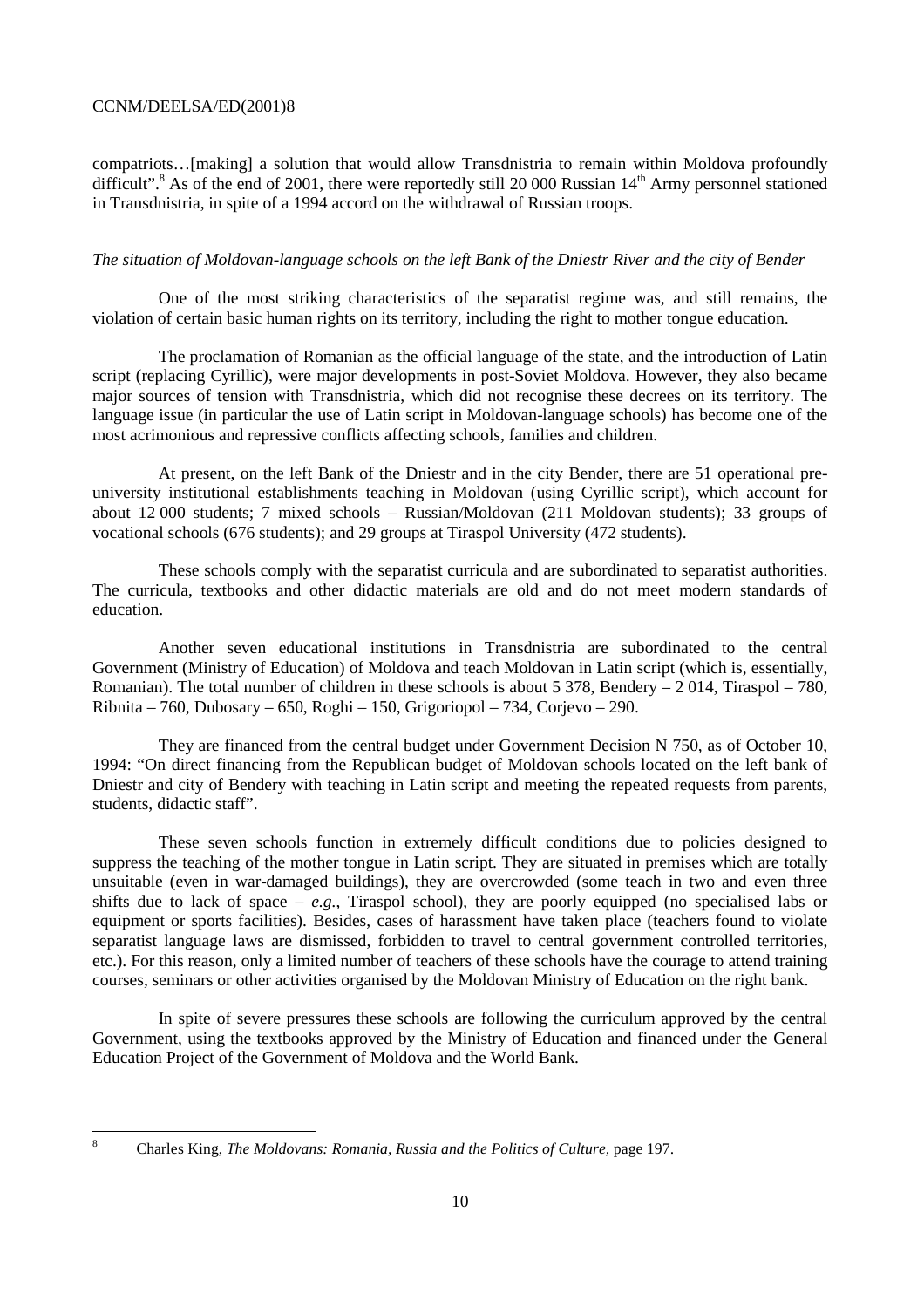At present these schools are deprived of any legal status, and operate unofficially, without a licence (only one received in 1999 official permission – a licence – to operate as a private school which has since expired). The major problem, however, is that they are not considered part of the "normal" educational system and receive no support from the local authorities. The Ministry of Education of Moldova has to bear all expenditures related to the support of these schools (salaries for teachers, rent for the space, utilities, transportation, repair and maintenance costs, etc.). Under the current Draft Budget Law for 2002, it is envisaged to increase the allocations for Moldovan-language (Latin script) schools in Transdnistria by 30%.

A solution to the problems of schools teaching Moldovan in Latin script could be reached in the broader context of negotiations between the central Government and the Transdnistrian enclave. In the meantime, a working group led by a Deputy Minister of Education has been set up to co-operate with Tiraspol authorities in charge of education, with the view to finding ways of normalising the situation of Moldovan schools teaching in Latin script located on the left bank.

A number of meetings have already taken place, in the presence of UNHCR and OSCE representatives. In the framework of these meetings, a number of important issues were raised, such as the content of education, implementation of curriculum for different subjects, textbook supplies to these schools, opportunities of employment for school graduates, financing, educational standards, licensing and accreditation of these institutions as public schools, validation of graduation documents etc.

The working group co-operates closely with international institutions, including OSCE, UNHCR, and UNICEF and with the Moldova Social Investment Fund. Some of them, *e.g.* UNHCR, have given considerable financial assistance for left-bank schools and the city of Bendery. Between 1998 and 2001, UNHCR allocated about USD 155 000 (EUR 165 393) for school rehabilitation and supplies.

The Japanese Government recently approved a grant of USD 800 000 (EUR 853 670.6) for assistance to Moldovan schools located in the Transdnistria separatist region. The World Bank in partnership with the UNHCR (umbrella agency) and MSIF (implementing agency) will administer this grant.

Tension, however, remains high and recent reports indicate further repression by the separatist regime on the seven remaining schools teaching Moldovan in Latin script.

#### *Gagauzia*

In August 1990, the Gagauz (Orthodox Christians of Anatolian Turkish origin) settlements in the impoverished southern *raions* of Comrat, Ciadir-Lunga, Basarabesca, Vulcanesti and Taraclia declared their own "Republic of Gagauzia". Apart from a few skirmishes, no serious fighting took place between Moldovan and Gagauz irregulars, and serious negotiations between Comrat and Chişinău resulted, first, in the provision of "special status" for Gagauzia in the 1994 Constitution, and then a more specific law on local autonomy (December 1994) setting Gagauzia up as a "national-territorial autonomous unit" as a component of the Republic of Moldova. This unit, known as *Gagauz Yeri*, has its own flag, a locally elected president, executive committee and legislative assembly. Three languages – Gagauz, Moldovan and Russian – have equal status.

Social disadvantage has long been the lot of southern Bessarabia, and the Gagauz have been one of the most disadvantaged ethnic groups. At the end of the nineteenth century, illiteracy rates stood at 88% for men and 98% for women. Under the Soviets, a Cyrillic Gagauz alphabet was developed only in 1957, and a few Gagauz-language schools were opened, but closed again in the early 1960s when the language of instruction in all schools became Russian and Gagauz disappeared from the school system altogether.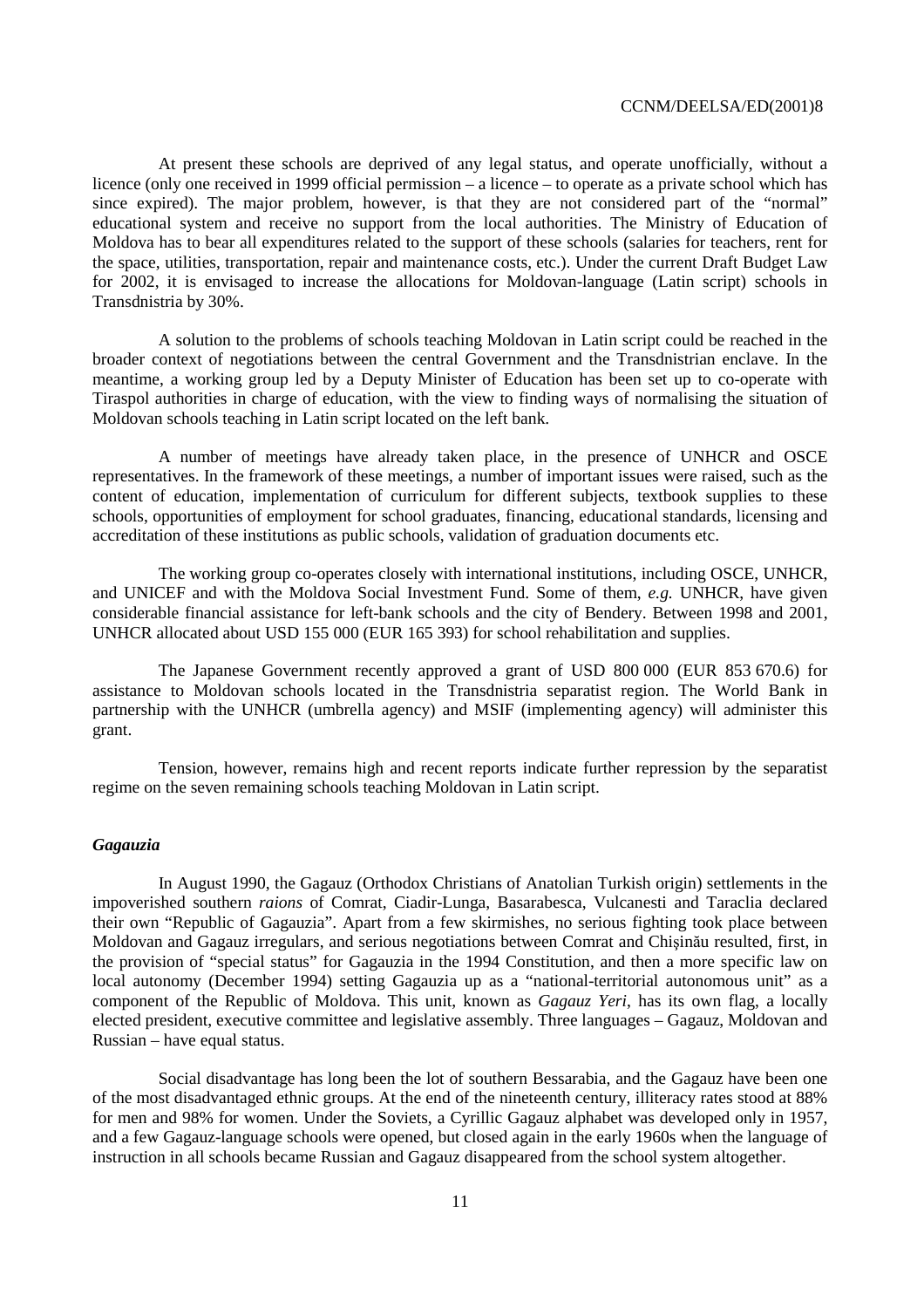Teacher qualifications were also problematic. By 1990, the percentage of teachers with higher degrees was lower in Gagauz *raions* than in the rest of the MSSR Only 647 Gagauz were studying in higher education, and about a quarter of all teachers had only secondary school diplomas themselves. Lack of access to potable water led to severe health problems: in 1990, more than 50% of children in the Comrat *raion* had functional health disorders, in particular kidney, respiratory and digestive ailments. Access to medical care was, however, far below the republican average. A serious earthquake in May 1990 added to the problems of the region.

In the past few years, there has been a considerable revival of Gagauz language and culture. There is a Gagauz university in Comrat, and Gagauz-speaking teachers teach Gagauz (in Latin script) in schools. Local radio and television broadcasts have helped to revive folk traditions, and there is a museum of Gagauz history and folklore in Comrat. The "Gagauz question" has turned from one of territorial separatism to one of effective local government, albeit still with financial dependence on the central government in Chişinău.

#### *Schools in Gagauz Yeri*

The school system is governed by Republic of Moldova education laws and regulations, and subordinate to the MoE in Chişinău, through a Gagauz Education and Sports Department in Comrat. Boarding schools and VET schools are paid entirely from Chişinău, but Gagauzia raises its own local taxes to support the 14 lyceu (from the Gagauz main budget) and the pre-schools and general secondary schools (from local budgets).

There are 32 000 students in all in the Gagauz school system, in about 136 institutions from preschool through university (66 pre-schools; 3 primary schools 1-4; 11 gymnasia 5-8; 26 full secondary schools, 1 Moldovan-language and 25 Russian-language); 14 lyceu – most of them Russian language; 3 VET schools referred to as "training-production colleges", such as agricultural farms;<sup>9</sup> Comrat State University and (new) Comrat National University; 2 colleges; and a pedagogical college (in Comrat). There is also a private Turkish-Gagauz lyceum, which teaches in English, Gagauz and Turkish. Most teaching is in Russian, but there is a serious shortage of Moldovan language teachers. Moldovan curricula are used, but "adapted to Gagauz conditions". However, they are not satisfied with the number of hours available to teach Gagauz language and history.

Problems specific to Gagauz schools are:

- − Old and poorly maintained buildings. The last school was built in 1988; some schools have never been completed, and none has been properly maintained.
- − acute shortage of textbooks, especially Russian language books. Russia has offered to provide books, but the curricula are not the same. The rental scheme works well, but Gagauz and Bulgarian language textbooks are three to four times more expensive than Moldovan or Russian ones, and in some classes a single book is shared by several children. External testing (*e.g.*, grade 9) is in Russian.
- − Social problems poverty, unemployment, and inadequate health care. More than 30% of children cannot live at home because their parents have gone abroad to find jobs; relatives look after them where possible, but many children are without adequate care, and there has been a rise in street

<sup>&</sup>lt;sup>9</sup> These were common in Soviet times, but no longer exist in most of Moldova. There are plans to offer vocational training also in general secondary schools (9th graders) to ensure that students have job skills when leaving school.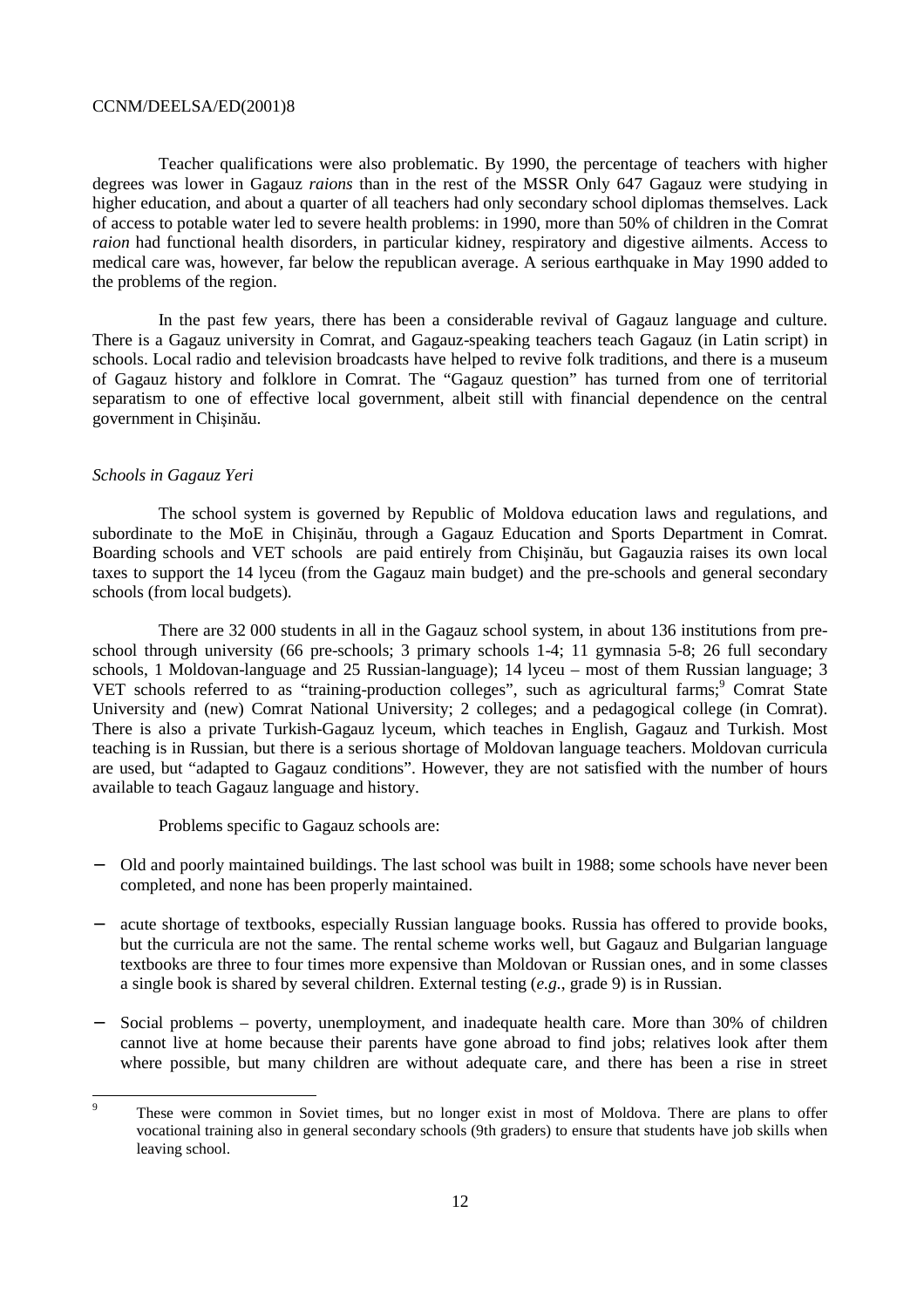children and children at-risk. Some humanitarian help is available, *e.g.* for providing food in schools. There is also an increasing problem with non-attendance and drop-out.

Relations with the MoE are good, but the administration wants to set its own education law and assert its autonomy more strongly.

#### *Demography and Language*

According to the latest census figures available (1989), ethnic Moldovans comprise 64.5% of the population. Ukrainian, Russian, Gagauz, Bulgarian, Jewish, Roma, Belarus, Polish, and German minorities are dispersed throughout the Republic, although the Gagauz live mostly in the autonomous Gagauz region known as *Gagauz Yeri* (capital: Comrat). Rural populations are mostly ethnic Moldovans, while the major cities (Chișinău, Bălți, Tiraspol and Bendery) have large ethnic Russian and Ukrainian populations. Outside the major cities, the most significant concentration of ethnic Russians is in Transdnistria, where they form 25% of the population but still rank third behind ethnic Moldovans and Ukrainians. Russian remains *de facto* Moldova's second official language.

Birth rates began to decline in the 1990s and are still falling. **Between 1999 and 2014, the population numbers for grades 1-12 are expected to fall by 40%** (from 816 800 in 1999 to 489 900 in 2014). Obviously, grades 1-4 will be the first to be affected; by 2004, there will be 25% fewer children in these grades than in 1999.

This will have a profound impact on the school system, especially in rural areas where smaller schools are already affected by a drop in enrolments, $10$  and in schools serving a number of minoritylanguage groups where class sizes may become too small to sustain the necessary teaching staff in more than one language. Conflicting demands of *access* for everyone versus *efficiency* in a resource-starved system will soon need to be resolved by policy makers, on the basis of reliable, national, up-to-date schoolmapping information which does not exist at present.

| <b>Age Group</b>                        | 1999  | 2004  | 2009  | 2014  |
|-----------------------------------------|-------|-------|-------|-------|
| 1 to 6 year old (pre-<br>school)        | 285.4 | 242.3 | 258.5 | 256.7 |
| 7 to 10 year old<br>(G 1/4)             | 247.7 | 185.0 | 156.9 | 170.0 |
| 11 to 15 year old<br>(G 5/9)            | 364.9 | 298.9 | 223.5 | 194.9 |
| 16 to 18 year old<br>(G 10/12)          | 204.2 | 216.0 | 167.8 | 125.0 |
| 19 to 23 year old (higher<br>education) | 307.2 | 339.8 | 334.8 | 257.1 |

#### Table 1. **Demographic trends: 1999-2014 (in '000)**

Source: Population Projections; CEPS Ljubljana; Institute for Public Policy, Chişinău.

<sup>&</sup>lt;sup>10</sup> One school visited by the team in Todiresti had to reduce from two grade-1 classes in 1999/2000 to one class in 2000/01, making one teacher redundant. Problems of drop-out and non-attendance due to increasing rural poverty (see elsewhere in this report) are acute.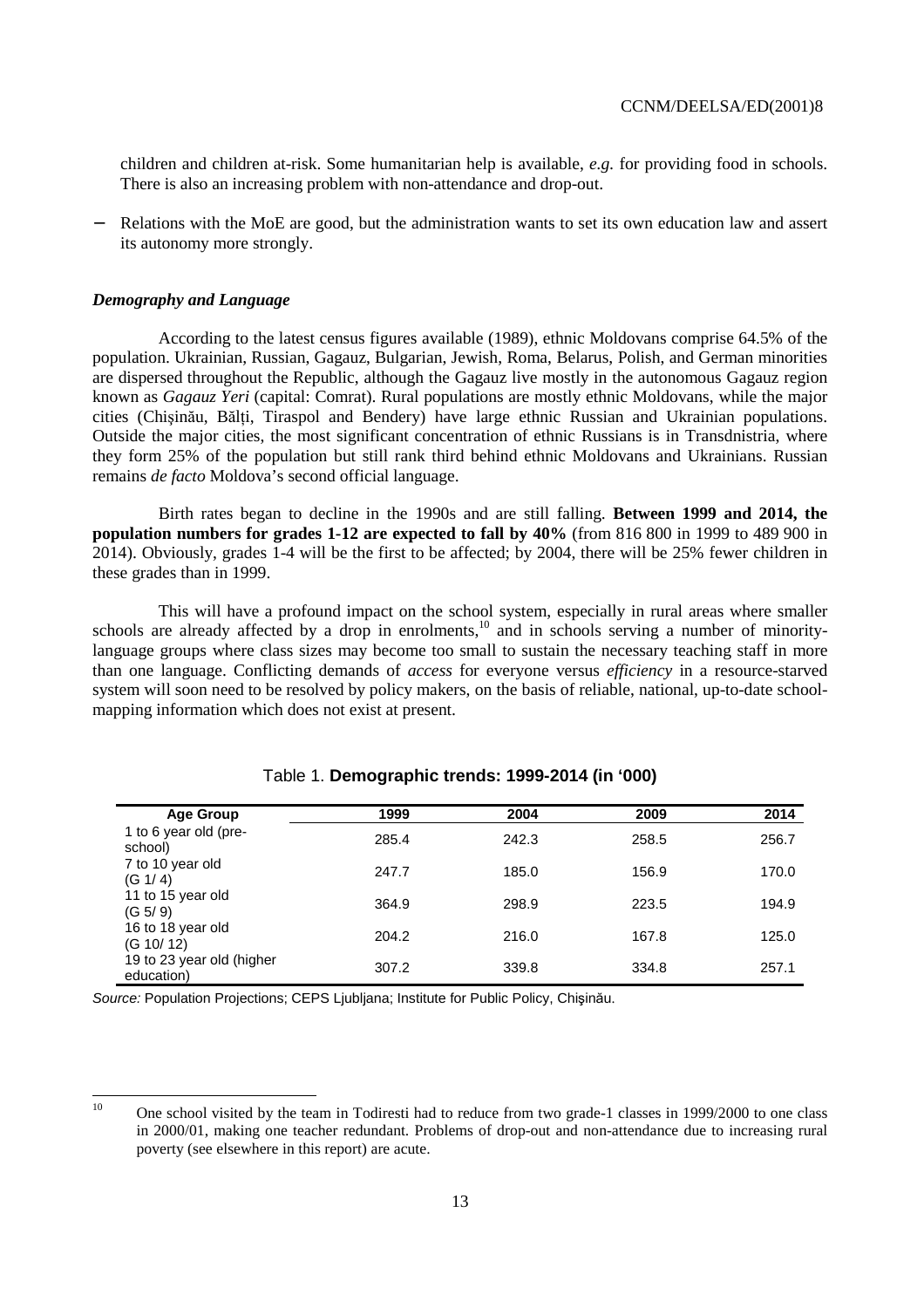#### *Economics*

Moldova's already weakened economy suffered another blow from the monetary crisis in Russia in August 1998; economic performance was poor in 1999, and has still not recovered, although the steep decline seen in 1998 has been halted. Real GDP fell by 4.4% in 1999 (compared with a 6.5% drop in 1998), industrial production by 9% (15% in 1998), and agriculture by 8% (11% in 1998). During 2000 the economy registered a modest growth of approximately 2%, its first since reforms began in 1997.

#### Table 2. **Main macro-economic indicators for the Republic of Moldova**

| Population (1999) 4.2.8 million incl. Transdnistria |        | Population growth rate (1994-2000) -03%<br>per annum     |         |         |         |         |
|-----------------------------------------------------|--------|----------------------------------------------------------|---------|---------|---------|---------|
|                                                     |        | GDP per head at market exchange rates<br>(2000): USD 350 |         |         |         |         |
| Year                                                | 1995   | 1996                                                     | 1997    | 1998    | 1999    | 2000    |
| $-1.4$                                              | $-5.9$ | 1.6                                                      | $-6.5$  |         | $-4.4$  |         |
| 1.4                                                 | 1.5    | 1.5                                                      | 7.7     |         | 39.3    | 31.3    |
| Average inflation rate                              | 30.2   | 23.5                                                     | 11.8    | 7.7     |         |         |
| Consumption/GDP (%)                                 | 82.9   | 94.3                                                     | 97.4    | 100.9   | 87.8    | 95.8    |
| Budget deficit/GDP (%)                              | $-6.7$ | $-7.6$                                                   | $-7.8$  | $-3.3$  | $-3.2$  | $-4.1$  |
| Broad money change, % end of year                   | 66     | 15.6                                                     | 34      | -9      | 42.7    | 39.8    |
| External State debt. USD millions                   | 825.7  | 1 040.9                                                  | 1 216.7 | 1 360.1 | 1 344.7 | 1 3 3 0 |
| External State debt/GDP (%)                         | 57.2   | 62.5                                                     | 63.0    | 80.5    | 116.0   | 103.7   |
| Exchange rate average (MDL/USD)                     | 4.49   | 4.59                                                     | 4.63    | 5.38    | 10.52   | 12.40   |
| * Up to 1998: registered                            |        |                                                          |         |         |         |         |
| unemployment; from 1998: according                  |        |                                                          |         |         |         |         |
| to ILO methodology.                                 |        |                                                          |         |         |         |         |

Source: Government of Moldova, National Bank of Moldova. In: UNDP Human Development Report 2000, page 73.

#### *Poverty*

With the average income standing at USD 35 (EUR 37.3) per month in September 2001, poverty affects a large, and growing, part of Moldova's population, and the effects of poverty on school attendance and duration of schooling in European and Central Asian transition countries are well documented.<sup>12</sup> The poor face three specific problems with regard to education: (1) the system as a whole does not work well, and while this affects all children, the children of the poor suffer most; (2) the cost of education to families has gone up, so that education – as a commodity – competes with other claims on the shrinking household budget; (3) the perceived benefits of education (in terms of higher earnings or better jobs) are still low, undermining long-term incentives for families to invest in education. Although a "taste" for education remains, there is an increasing risk that poor children drop out of education and inevitably fall into poverty themselves.

School and textbook fees, for example, are usually charged as a flat fee; this hits poor families more than more affluent ones because flat-rate charges absorb a higher percentage of their family income;

<sup>&</sup>lt;sup>11</sup> "Vocational Education and Training in NIS and Mongolia: National Report, The Republic of Moldova", National Observatory for the Republic of Moldova, 2000, page 5.

<sup>12</sup> Nancy Van Dycke, *Access to Education for the Poor in Europe and Central Asia: Preliminary Evidence and Policy Implications.* April 2001. Technical Discussion Paper. Washington: The World Bank, ECSHD.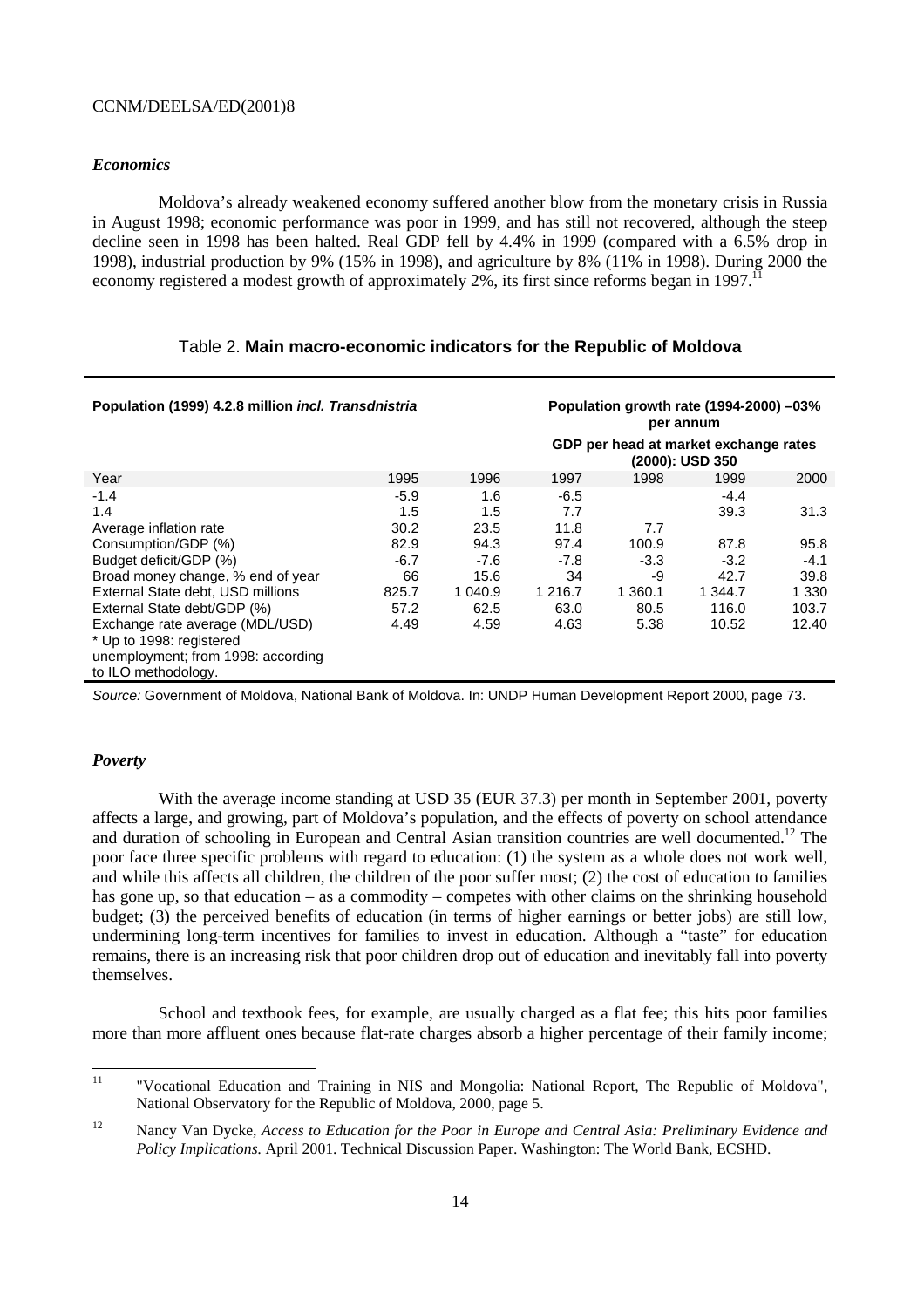moreover, poorer families tend to have more children (see section on Early Childhood in this review), so that they face higher overall costs. It is therefore no surprise that in Moldova absenteeism and drop-out rates among the poor have risen. In Gagauzia, the team was told "Sending a child to school is a catastrophe for a family…costs can be as high as USD 100 (EUR 106.7) per year in clothes, books and fees".

Moreover, the perceived benefits of education are low. Among the unemployed in Moldova, the poverty rate for those with no education or 1-4 years of primary education is only slightly higher (at 32%) than for those with a university education (27%). Those with secondary education make up two-thirds of all unemployed  $(64%)$ .<sup>13</sup> The level of education thus seems to offer little insurance against unemployment and poverty. Also, having a job does not, *per se*, guarantee an escape from poverty: 45% of working age persons in Moldova are classified as poor, yet two out of three of them are employed.

Set against these unhappy statistics is that, compared to its Western CIS neighbours, Moldova has a high percentage of its population with general secondary or vocational secondary education (45% for general and 27% for vocational, for a total of 72%). For Russia these figures are 24%/12%, and for the Ukraine 31% / 9%.<sup>14</sup>

#### **The Education System**

| Age at which compulsory education starts: | 6/7                                                                                                                         |  |  |  |
|-------------------------------------------|-----------------------------------------------------------------------------------------------------------------------------|--|--|--|
| Age at which compulsory education ends:   | 15/16                                                                                                                       |  |  |  |
| <b>Years of compulsory schooling:</b>     | 9                                                                                                                           |  |  |  |
| <b>Structure of the education system:</b> | Nursery school (ages 3-6); one year pre-school<br>$\overline{\phantom{a}}$<br>preparation (ages 6-7) ISCED level 0          |  |  |  |
|                                           | Primary school (4 years, ages 7-10) ISCED 1                                                                                 |  |  |  |
|                                           | Gymnasium (5 years, ages 10-15/16) ISCED 2                                                                                  |  |  |  |
|                                           | Lyceum $(3 \text{ or } 4 \text{ years})$ or general secondary $(3 \text{ or } 4 \text{ years})$<br>years) ISCED 3A          |  |  |  |
|                                           | Secondary vocational school (ISCED 3C) or<br>$\overline{\phantom{0}}$<br>Polyvalent VET School levels I and II (ISCED<br>3C |  |  |  |
|                                           | School of trades (ISCED 4B) or Polyvalent<br>VET School level III (ISCED 4B)                                                |  |  |  |
|                                           | University (4-6 years) ISCED 5A<br>$\overline{\phantom{a}}$                                                                 |  |  |  |
|                                           | College (2-3 years) ISCED 5B                                                                                                |  |  |  |
|                                           | Post-university (graduate studies, doctorate,<br>post-doctorate) ISCED 6                                                    |  |  |  |

<sup>13</sup> World Bank Poverty Assessment for Moldova, 1999.

<sup>&</sup>lt;sup>14</sup> World Bank Education Strategy Paper, 2000.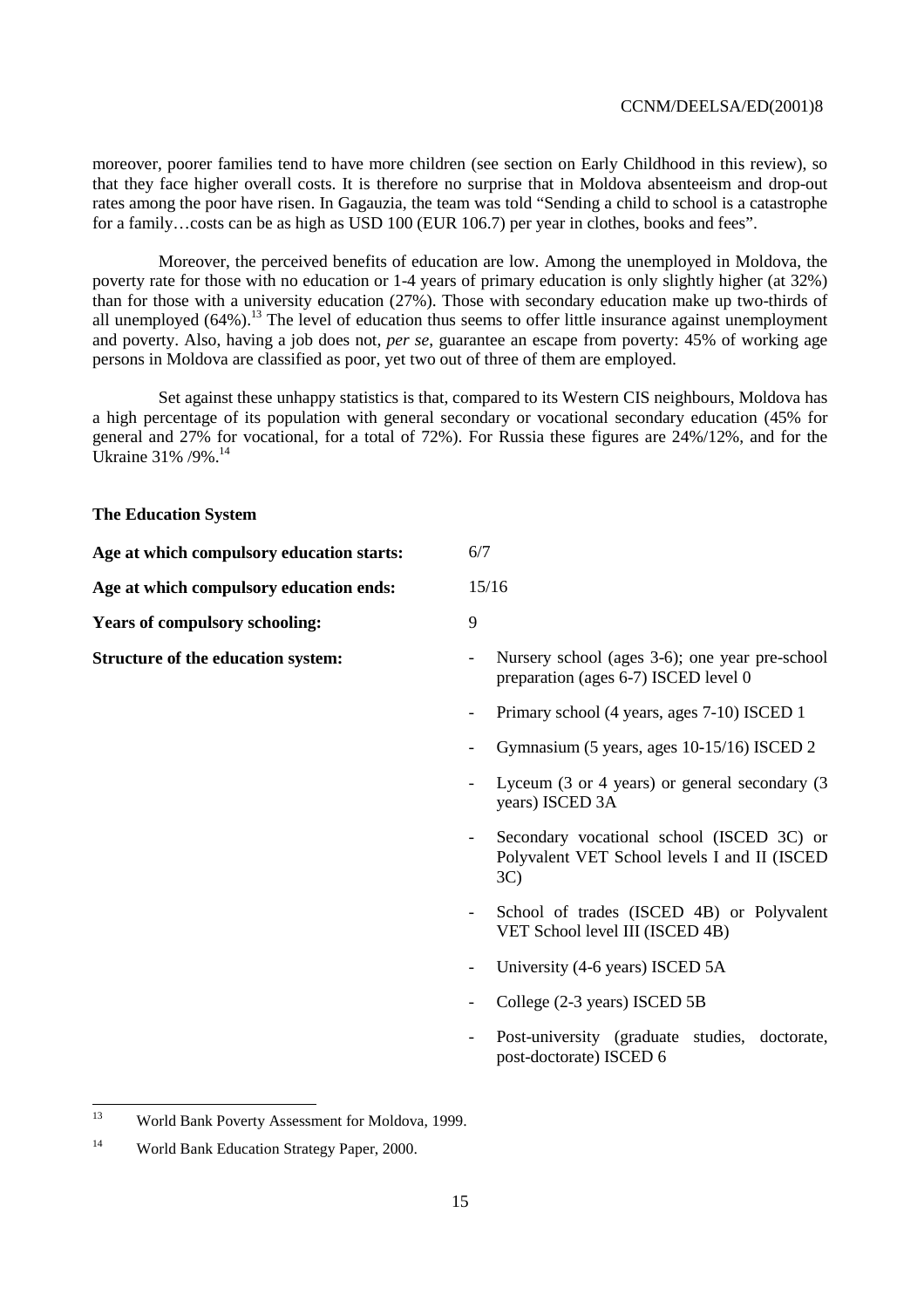| <b>Examination/transition points:</b>   | Grade 4 national tests in mother tongue language<br>and mathematics; grade 9 examinations at the end<br>of compulsory education [cohort size 2000: 59 920];<br>lycea entrance exams; grade 11 completion exams.<br>Since 1994, there has also been a Baccalaureate<br>exam at the end of grade 12 in lyceu. In addition to<br>the formal examinations after grades $9$ and $11/12$ ,<br>students take school-based "promotion exams" at<br>the end of each secondary school grade where no<br>graduation examination is given. A certificate of<br>full secondary (grade 11) education or the<br>Baccalaureate (grade 12) gives the student the right<br>to apply for higher education. University faculties<br>set their own entrance exams. |
|-----------------------------------------|-----------------------------------------------------------------------------------------------------------------------------------------------------------------------------------------------------------------------------------------------------------------------------------------------------------------------------------------------------------------------------------------------------------------------------------------------------------------------------------------------------------------------------------------------------------------------------------------------------------------------------------------------------------------------------------------------------------------------------------------------|
| Post-compulsory (grade 9) destinations: | In $2000/01$ , $27122$ students $(45%)$ did not continue.<br>21 931 (36.6%) went to general secondary or<br><i>lyceum.</i> $1854 (3.1%)$ went to vocational secondary<br>(some after grade 8); $8\,467$ (14.1%) to Polyvalent<br>vocational secondary; and $546$ (0.9%) to $5$ -year<br>Pedagogical Colleges. See Table 7 below.                                                                                                                                                                                                                                                                                                                                                                                                              |
| <b>Higher education:</b>                | The Higher Education (HE) sector has grown<br>rapidly since 1995/96 (up by 15%), with most of the<br>growth in part-time and correspondence students<br>(up by $44\%$ ). In 2001, there were 49 legally<br>operating university level HEIs (14 of them State<br>universities, 35 private), and 61 tertiary education<br>colleges (43 State and 18 private). Nearly 29% of<br>the 19-22 age cohort is in $HE - 22.5\%$ in university<br>and 6.5% in non-university studies. (212 per 10 000<br>inhabitants in universities, 70 per 10 000 in non-<br>university colleges [1999/2000].)                                                                                                                                                         |

## *Special features*

Moldova shares with other transition countries a number of problems that particularly affect the social sector, including education. A combination of government cut-backs, poverty, conflict, political instability, and a legacy of rigid approaches to education mean that an increasing number of children may not receive the basic education they are entitled to. In 1999, UNICEF's MONEE Project calculated that one in seven children of compulsory school age does not attend regularly or does not attend at all.<sup>15</sup>

The main challenges for Moldova's school system, are:

− Lack of resources, and lack of a coherent strategy to increase efficiency and effectiveness*.*

<sup>15</sup> UNICEF ICDC, *After the Fall: The human impact of ten years of transition.* November 1999. Florence: The MONEE Project, page 6.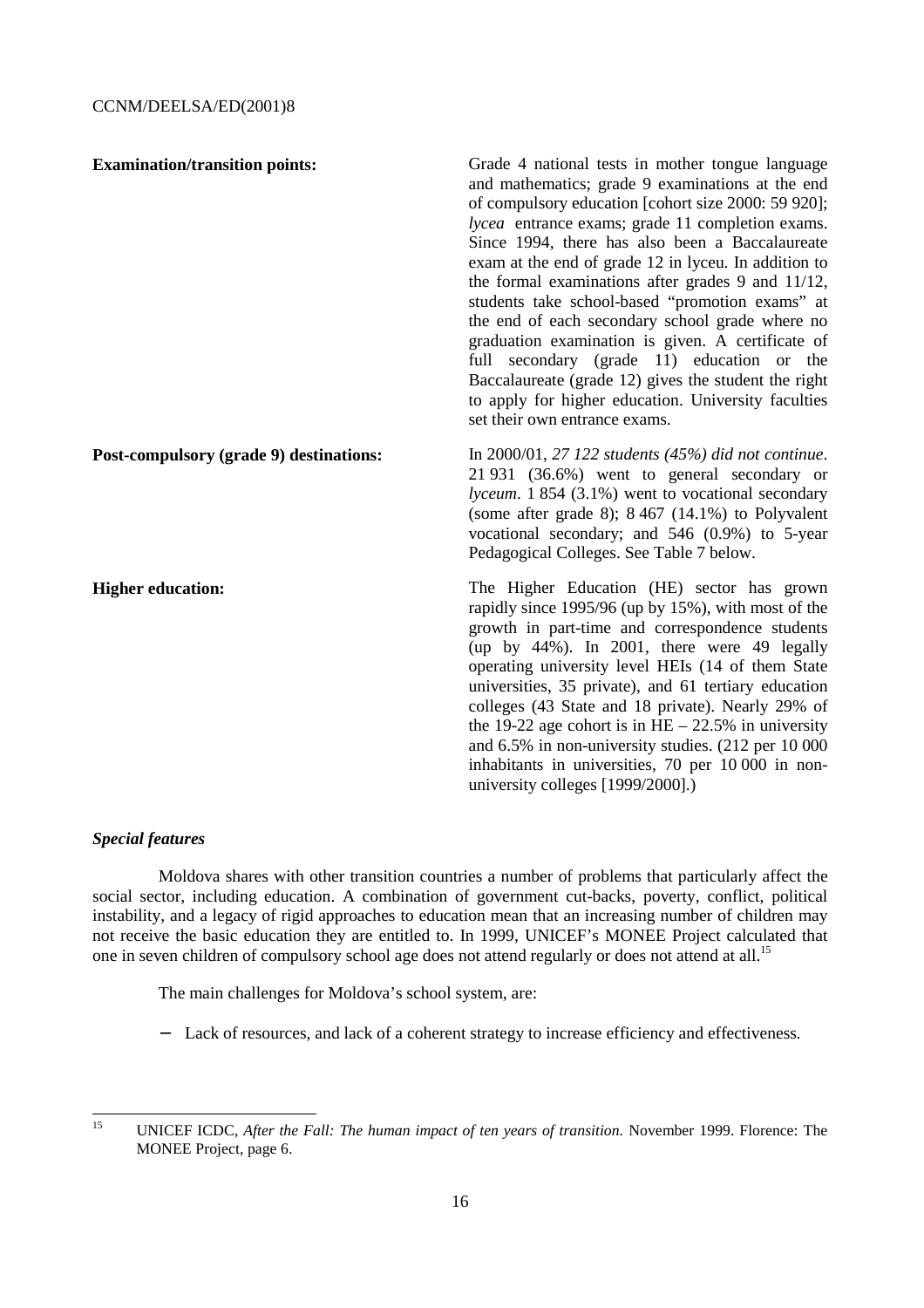- Falling birth-rates, enrolments and attendance. By 2009, there will be 36% fewer children in primary schools. Drop-outs are estimated at 9% of children in grades 5-9; and only 45% of students continue in school after grade 9 (i.e., after the age of 15/16).
- Rising costs for families: "extra" hours in school, textbooks, clothing, shoes. Income, location and "connections" have become important factors in education access.
- − Declining quality of education, in terms of school environment (lack of heating, poor building maintenance, lack of safe and clean sanitary facilities, lack of books, equipment and learning materials); in terms of content (too many subjects taught in too little time; remaining knowledge and memory based rather than performance and skills-based); and in terms of delivery (reduced number of instructional hours and days, many schools on shift systems, low- or unpaid teaching staff who need to find additional employment to survive). The World Bank found (2001) that the average 5 year old in Moldova now can expect nearly 3 years less education than in 1990/91, and nearly 4 years less than the average OECD 5 year old.<sup>16</sup> This means that Moldova is building less human capital for its future than other countries, reducing the nation's prospects for recovery (see Table 3 below).
- − Political instability and continuing tensions, e.g. with Transdnistria and (to a lesser extent) with Gagauzia. Frequent changes in the top leadership in the Ministry of Education hinder long-term vision and continuity in education policy. Political difficulties (e.g., with separatist groups) take attention away from the interests of children and the quality of their learning.
- Disparities in provision, affecting rural, poor, disabled, and (some) ethnic minority populations such as Roma. Four-fifths of the children who dropped out of school before finishing their compulsory education in Moldova came from rural areas.<sup>17</sup>

# *Statistics*<sup>18</sup>

Data on age-specific population numbers by ethnicity are not available, and thus enrolment rates by ethnicity cannot be calculated. However, data from the Centre for Statistics Moldova (CSM) show that 20% of students enrolled in grades 1-12 come from minority groups. This is shown in Table 4.

Data on schools by language of instruction (Table 5) show that in the 1998/99 school year 25% (390) of grade 1-12 schools conducted instruction in minority languages, with Russian language schools predominating.

Table 6 shows the number of students by language of instruction. The percentage of students receiving minority language instruction in grades 1-12 (day instruction) and secondary professional education, combined, is virtually identical to the percentage of minority students enrolled (see Table 4):

<sup>16</sup> The World Bank, *Moldova's Education Sector: A Financing Strategy to Leverage System-wide Improvement.* August 2001, page 59.

<sup>17</sup> *After the Fall, op.cit.* page 10.

<sup>&</sup>lt;sup>18</sup> It is difficult to be consistent in the way Moldovan statistics are presented, because figures sometimes include (and sometimes exclude) Transdnistria, and – as is so often the case – different sources give different answers to the same question. Nevertheless, the statistics included here will give a fairly accurate picture. The reader is also directed to the data available from the Centre for Educational Policy and Statistics (CEPS) at the University of Ljubljana. These were prepared by the Institute for Public policy, Chisinau, in 2001. See References.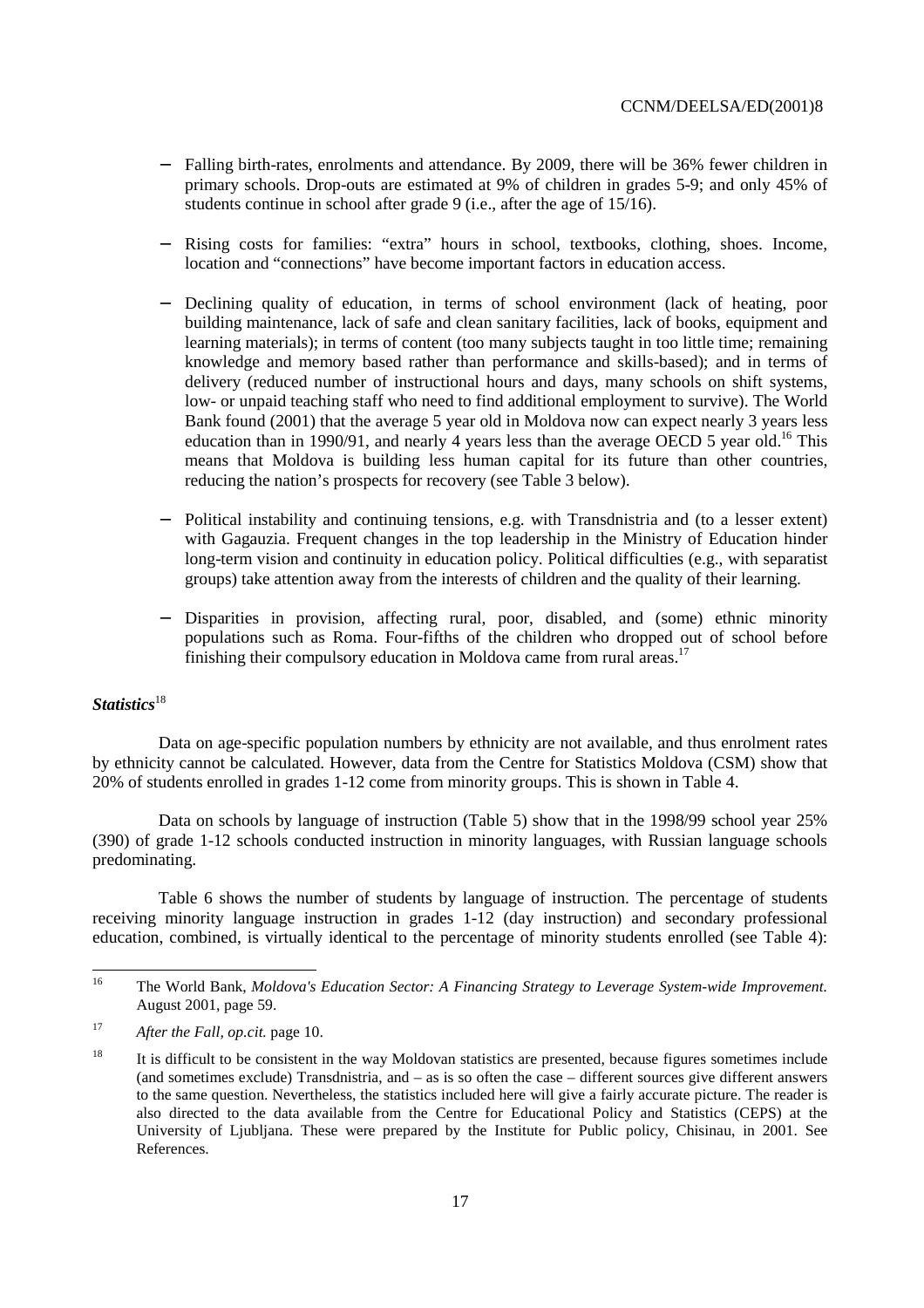20%. Thus, it appears that if a minority student is enrolled, he/she seems to receive instruction in his/her language.

| <b>Level of Education</b>          |         |                    |         |           |
|------------------------------------|---------|--------------------|---------|-----------|
|                                    |         | <b>School Year</b> |         |           |
|                                    | 1990/91 | 1997/98            | 1998/99 | 1999/2000 |
| Pre-school (ages 1-5)              | 67.6    | 31.2               | 29.8    | 23.2      |
| Pre-school (age 6)                 | 141.9   | 97.4               | 91.1    | 85.7      |
| Primary (grades 1-4)               | 109.0   | 98.6               | 99.9    | 101.8     |
| Lower secondary (grades 5-9)       | 111.9   | 87.8               | 87.5    | 91.0      |
| Upper secondary (grades 10-12)     | 37.1    | 29.3               | 31.7    | 28.8      |
| Professional and Polyvalent        | 34.3    | 16.9               | 16.5    | 16.5      |
| Colleges                           | 21.6    | 10.8               | 9.7     | 8.3       |
| Universities                       | 23.6    | 21.7               | 23.8    | 25.2      |
| <b>Expected Years of Education</b> |         |                    |         |           |
| Including pre-school               | 19.2    | 13.9               | 13.9    | 13.7      |
| Excluding pre-school               | 15.8    | 12.3               | 12.8    | 12.5      |
| OECD (excluding pre-school)        |         |                    | 16.4    |           |

#### Table 3. **Trends in gross enrolment rates and expected years of education (1990/91-1999/2000)**

Notes: The rates for 1990/91, but not for 1997/98, 1998/99, or 1999/2000, include the Transdnistria population and enrolments. Gross enrolment rates are calculated by dividing enrolments at a given level by the total population in the age group corresponding to that level. When enrolment rates are greater than 100, it is because those enrolled at a given level of education include children at ages outside the usual age range for that level.

Sources: World Bank, MoE, IPP, CEPS Ljubljana.

## Table 4. **Distribution of grade 1-12 students by gender & ethnicity (1999/2000)**

| <b>Ethnic Group</b> | <b>Total</b> | <b>Boys</b> | <b>Girls</b> |
|---------------------|--------------|-------------|--------------|
| Total               | 666 103      | 331 020     | 334 453      |
| Moldovans           | 533 456      | 265 751     | 267 705      |
| Ukrainians          | 44 794       | 22 361      | 22 433       |
| Russians            | 37 865       | 18 609      | 19 256       |
| Gagauzians          | 32 522       | 16 094      | 16 4 28      |
| <b>Bulgarians</b>   | 11 258       | 5612        | 5646         |
| Jews                | 1 0 9 0      | 510         | 580          |
| Roma (Gypsy)        | 1798         | 1 002       | 796          |
| Other nationalities | 3 3 2 0      | 1 711       | 1 609        |

 $1$  Including secondary professional students.

Source: CSM and Claude Tibi et al., op. cit. 2001.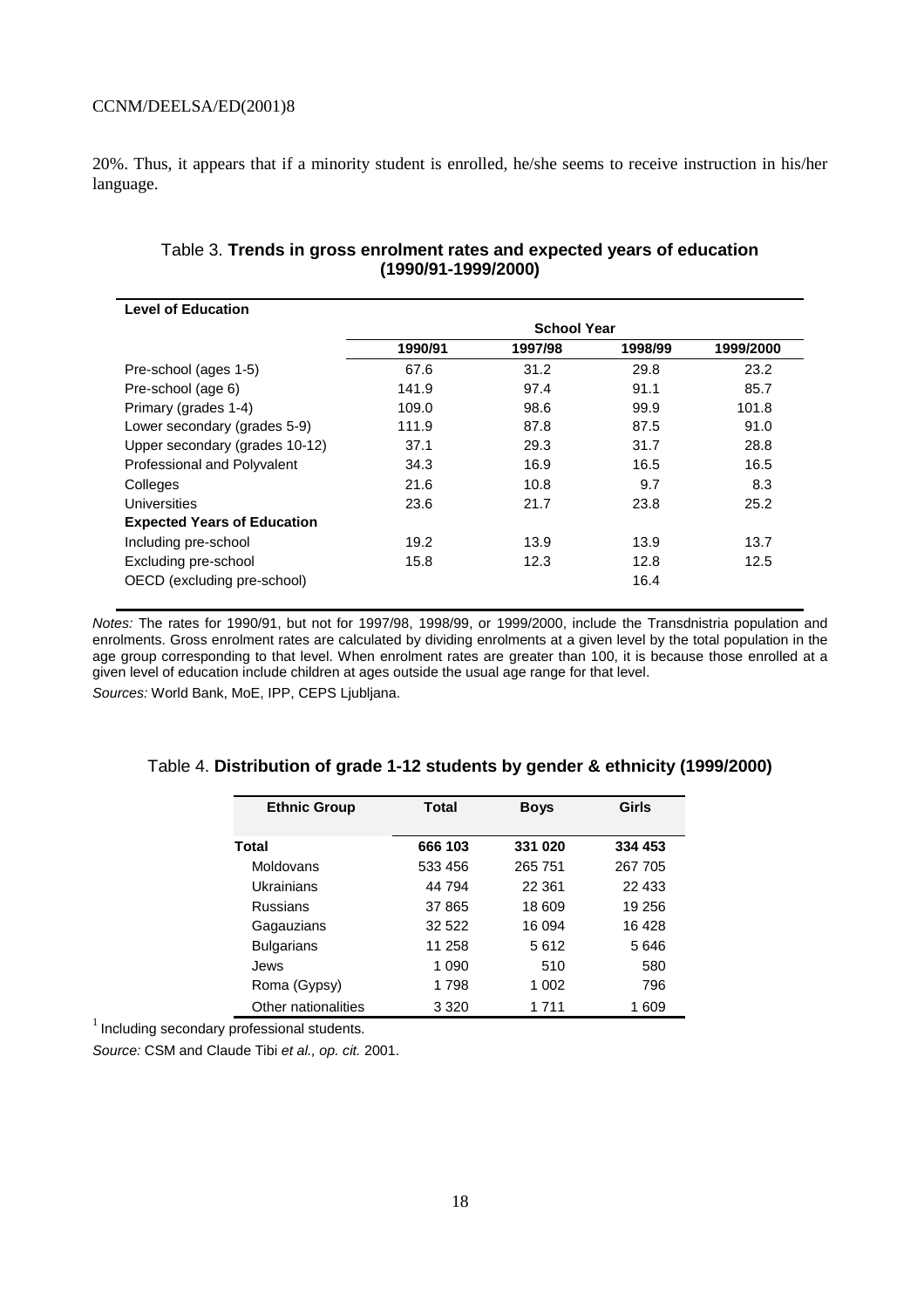| Language of Instruction         | 1995/96 | 1996/97 | 1997/98 | 1998/99 |
|---------------------------------|---------|---------|---------|---------|
| Moldovan                        | 1 0 6 5 | 1 081   | 1 0 9 7 | 1 1 1 5 |
| Russian                         | 281     | 277     | 277     | 266     |
| Moldovan and Russian            | 113     | 115     | 111     | 114     |
| Ukrainian and Russian           | 7       | 8       | 3       | 3       |
| Bulgarian and Russian           | 1       | 1       |         | 3       |
| <b>Hebrew</b>                   | 2       | 2       | 2       | 2       |
| English                         | 1       | 1       |         | 1       |
| Turkish<br><b>Total Schools</b> | 1470    | 1485    | 1493    | 1 505   |

# Table 5. **Number of grade 1-12 schools by language of instruction and school year**

Source: Statistical Yearbook. and Claude Tibi et al, op. cit., 2001

| <b>Level of Education</b>                                            | 1995/96    | 1996/97    | 1997/98 | 1998/99          |
|----------------------------------------------------------------------|------------|------------|---------|------------------|
| Pre-school                                                           |            |            |         |                  |
| Moldovan language                                                    | 122.6      | 110.7      | 104.4   | 94.7             |
| Russian language                                                     | 37.9       | 35.5       | 33.9    | 30.6             |
| Bulgarian language                                                   | 0.5        | 0.4        | 0.4     | 0.4              |
| Ukrainian language                                                   | 0.2        | 0.2        | 0.1     | 0.2 <sub>2</sub> |
| other languages<br>Grades 1-12 (excluding<br>secondary professional) |            | 0.1        | 0.0     | 0.1              |
| day-time teaching                                                    |            |            |         |                  |
| Moldovan language                                                    | 477.5      | 485.0      | 492.0   | 495.1            |
| Russian language                                                     | 156.9      | 156.3      | 153.9   | 148.4            |
| Ukrainian language                                                   | 2.2        | 1.7        | 0.3     | 0.3              |
| Hebrew language                                                      | 0.3        | 0.5        | 0.6     | 0.6              |
| other languages                                                      | 0.1        | 0.2        | 0.3     | 0.6              |
| evening teaching                                                     |            |            |         |                  |
| Moldovan language                                                    | 1.1        | 1.1        | 1.1     | 1.1              |
| Russian language                                                     | 2.0        | 1.8        | 1.6     | 1.4              |
| Secondary professional (day-time teaching)                           |            |            |         |                  |
| Moldovan language                                                    | 27.0       | 25.8       | 24.5    | 25.4             |
| Russian language<br>Moldovan and Russian language                    | 6.4<br>0.1 | 6.3<br>0.1 | 6.2     | 7.1              |

# Table 6. **Number of students by language of instruction, level of education, and school year (thousands)**

Source: Statistical Yearbook and Claude Tibi et al., op. cit., 2001.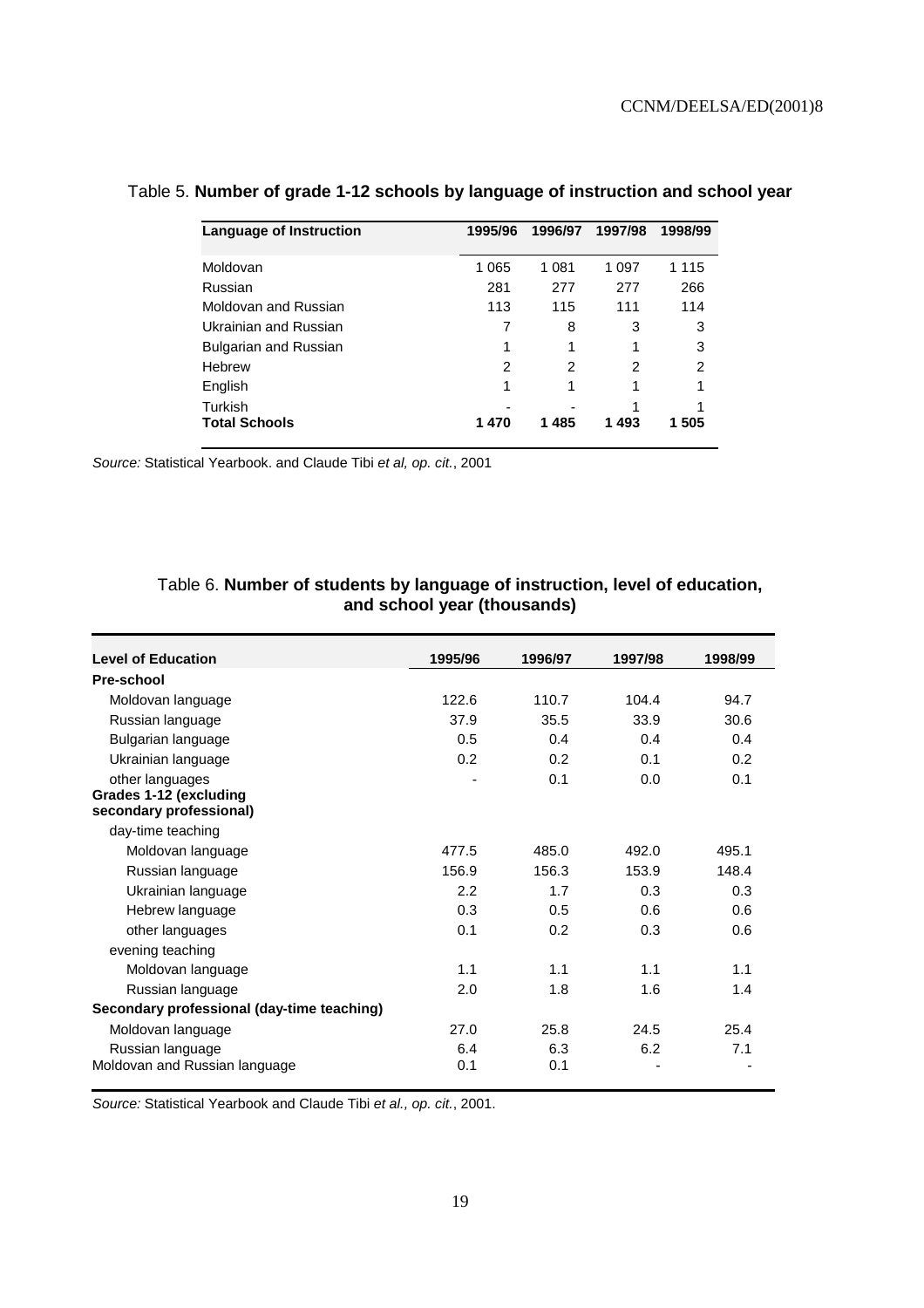#### *Transition flows after compulsory education*

After grade 9, students take a school-leaving examination as well as (for those who wish to continue in upper secondary) an entrance examination into the school they wish to enter.

In 1994/95, the grade 9 cohort was said to be  $67\,000$ .<sup>19</sup> At that time, about 34.4% of grade9 graduates went to general secondary (GSS) schools, 14.4% to the (at that time, new) lyceu, and a total of 36.2% went to various forms of vocational and technical schools (9.5% to "colleges" offering 4 to 5 year courses, 15% to 3 year technical/vocational schools, and 10.7% to 2 year vocational schools). This indicates that at the time, roughly 70% of students continued post-grade 9.

Table 7 shows more reliable figures for the last 2 years. Between 2000 and 2001, the size of the cohort rose by 15% to nearly 60 000, but the number of students continuing in general (GSS) education or in lyceu dropped from 30 810 in 2000 to 21 931 in 2001 (from 60% in 2000 to 36.5% in 2001), while enrolment in secondary professional and polyvalent schools remained constant (10 449 and 10 321). Polyvalent schools, however, were more than four times more popular than professional secondary schools.

In summary, in 1995 70% of grade 9 students continued in *some* kind of education; in 2000, 82% did; while in 2001 this had dropped sharply to 55% of the grade 9 cohort. This indicates that fewer young people are now motivated to remain in school, even though youth unemployment rates are high and it cannot be assumed that many of the youngsters (45%) leaving the system did so because they had found work. The benefits of staying in school are clearly not convincing to many young people and their families (see section on *Poverty*, above).

| School year | Transition<br>post-grade 9<br>(cohort size) | GSS<br>$(10-11)$ | Lyceu<br>$(10-11-12)$ | Professional/V<br>oc. secondary<br>(some also<br>take grade 8<br>students) | Polyvalent<br>vocational<br>secondary<br>$(2+2+1)$ | Pedagogical<br>colleges<br>(5 years post-<br>grade 9) | Percentage of<br>grade 9 cohort<br>continuing in<br>some type of<br>education |
|-------------|---------------------------------------------|------------------|-----------------------|----------------------------------------------------------------------------|----------------------------------------------------|-------------------------------------------------------|-------------------------------------------------------------------------------|
| 1999/2000   | 51 145                                      | 14 753           | 16 057                | 10 449                                                                     |                                                    | 560                                                   | 82%                                                                           |
| 2000/2001   | 59 9 20                                     | 21 931           |                       | 1 854                                                                      | 8467                                               | 546                                                   | 55%                                                                           |

Table 7. **Transition flows after grade 9, 2000 and 2001**

Sources: CEPS Liubliana, Statistical Data for Thematic Reviews, and review team calculations.

<sup>&</sup>lt;sup>19</sup> Without Transdnistria. These figures are not reliable but were the only ones available at the time.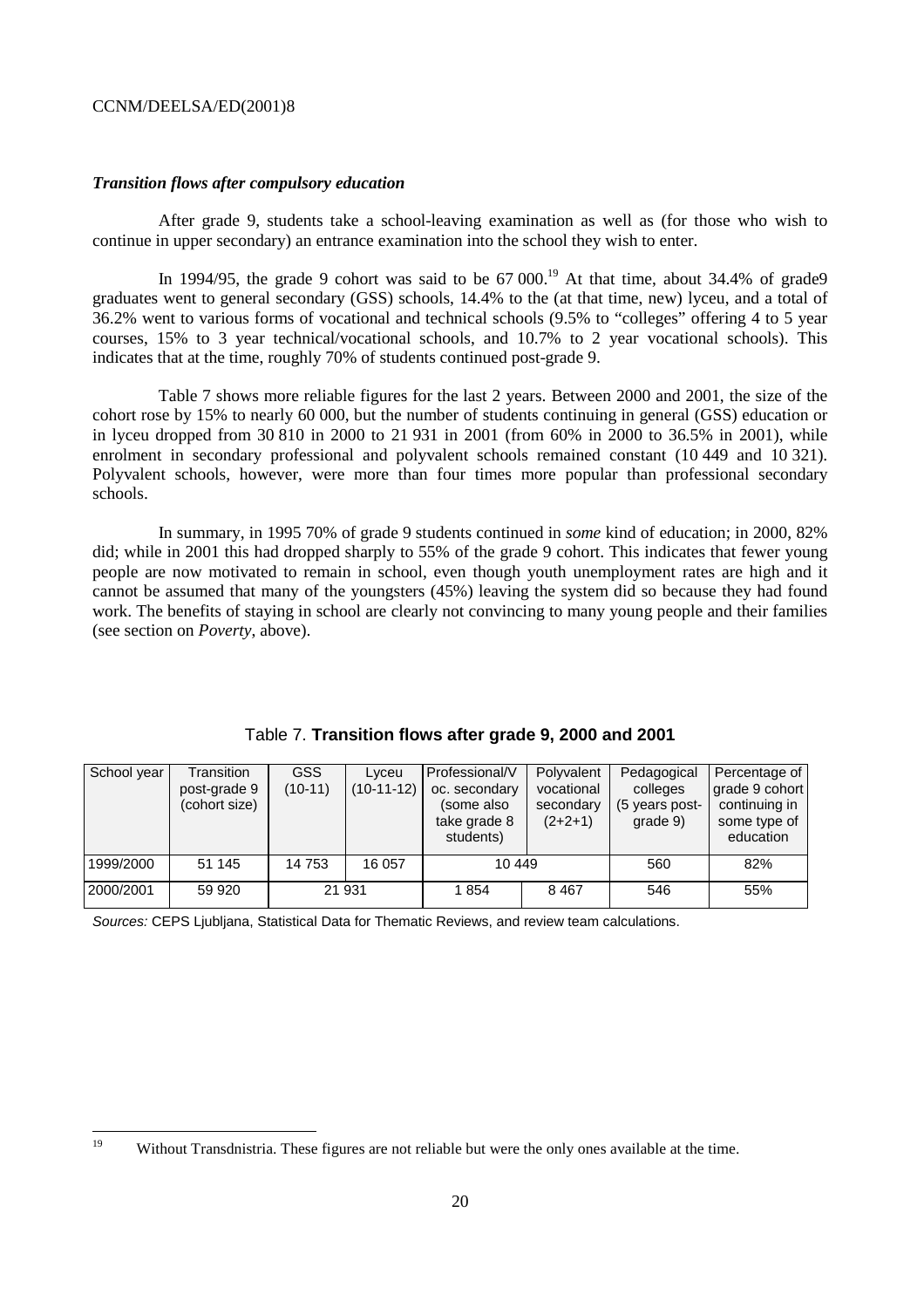| Applicants per 100 places            |      |      | Year |      |      |
|--------------------------------------|------|------|------|------|------|
|                                      | 1985 | 1990 | 1995 | 1997 | 1998 |
| <b>Colleges</b>                      |      |      |      |      |      |
| In all college institutions          | 212  | 289  | 240  | 175  | 156  |
| industry                             | 185  | 236  | 182  | 164  | 108  |
| civil engineering (construction)     | 162  | 189  | 131  | 185  |      |
| law                                  |      |      | 411  | 197  | 193  |
| transport and communications         | 207  | 228  | 178  | 122  |      |
| agriculture                          | 190  | 222  | 140  | 143  |      |
| economics                            | 236  | 325  | 355  | 175  | 117  |
| healthcare                           | 223  | 363  | 346  | 190  | 117  |
| education                            | 230  | 340  | 274  | 225  | 256  |
| arts and cinema                      | 229  | 204  | 189  | 150  |      |
| <b>Higher education institutions</b> |      |      |      |      |      |
| In all HE institutions               | 194  | 227  | 174  | 154  | 134  |
| industry                             | 149  | 173  | 156  | 196  | 123  |
| agriculture                          | 173  | 185  | 150  | 157  | 126  |
| law                                  |      |      | 228  | 169  | 160  |
| economics                            |      |      | 131  | 132  | 120  |
| healthcare                           | 194  | 217  | 223  | 210  | 152  |
| physical education and sport         |      |      | 215  | 176  | 173  |
| education                            | 220  | 264  | 187  | 148  | 100  |
| arts and cinema                      | 201  | 200  | 198  | 170  | 179  |

#### Table 8. **Competition on entrance exams to colleges and higher education institutions**

Note that applicants for education courses in colleges substantially outnumber those who wish to study education in universities.

Source: Statistical Yearbook 1998.

#### **Governance, Administration and Management**

#### *Introduction*

In general, public perception of the quality of government in Moldova is not favourable. Different reasons are given, but the one most persistently mentioned is corruption, which, according to public surveys, ranks second – after poverty – as Moldova's greatest problem. International studies place Moldova among a group of countries with a high corruption index – in one 2000 study, for example, Moldova ranked  $76<sup>th</sup>$  among countries studied, judged to be worse than the Ivory Coast and only slightly better than Ukraine and Venezuela. The causes of corruption are legal *(outdated or ineffective legislation)*; institutional *(lack of transparency in decision-making; unofficial connections among top officials*); economic *(low and often delayed wages for government employees*), political *(frequent power shifts, vested interests, hidden "agendas"),* social and moral *(erosion of ethical values among public officials*, *insufficient pressure form the media, public tolerance – even expectation – of corrupt behaviour).*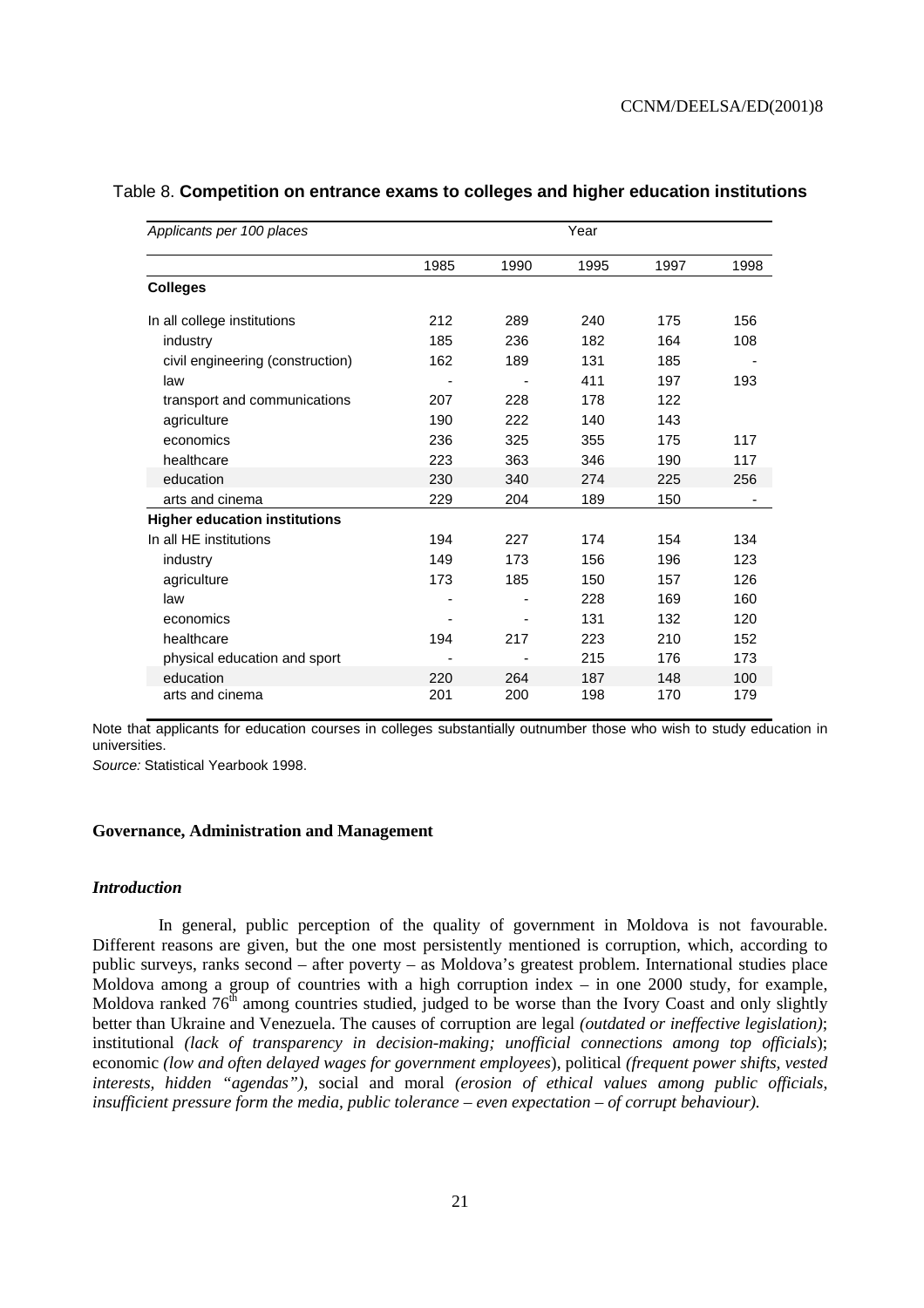More surprising is that education and health are perceived as Moldova's most corrupt public sectors, more so than customs, the police force, etc. About 81.5% of households believe that corruption in the education system is likely to happen always, very often, or frequently.<sup>20</sup> Most schools, of course, have no choice but to ask parents to pay for a range of routine services, activities, and building maintenance. However, many parents are now expected to supplement teachers' salaries, to pay for "extra" lessons, additional books and materials. Many also expect to have to make so-called "gratitude" payments to build good relations with teachers or school directors. About 70% of parents believe that unless they make such payments, their child's grades will suffer. In addition, more than two-thirds (73%) of parents believe that they will need to make "unofficial payments" to secure a university place for their child. Often the "price" for passing a test is openly known; it can vary from USD 50 (EUR 53.3) to USD 500 (EUR 533.4). Considering that the average monthly wage in the education sector is now about USD 35 (EUR 37), it is clear why such bribes are hard to resist. $21$ 

To improve both the actual and perceived quality of education governance in Moldova, it will be necessary to update and strengthen the legal framework, and develop an active, explicit strategy to combat corruption; make decision-making more transparent and participatory; raise wages of public officials and teachers; strive for political stability and continuity of leadership; and ensure that neither the government nor the media condone or tolerate corrupt behaviour in public life. Clearly, these are near-impossible tasks in Moldova's present circumstances.

#### *Governance and Administration of Education in Moldova*

Public institutions (including universities and schools) are created by the Government, not by the Ministry of Education. There is a special Division for Social problems under the Government Chancellary which oversees education issues, and which authorises the opening (or closing) of public institutions at the request, with justification, of the Ministry. Private Higher Education institutions are established by the Chamber for Licensing.

The Ministry of Education (MoE) in Chişinău is the State body responsible for public education in Moldova. The MoE has a number of Departments, Directorates, and Sections, each responsible for specific sectors or functions.

At the time of the review team's visit, the sub-Ministerial levels of governance and management were being restructured, and as of October 2001 the decisions about "territorial reform" had not been finalised. A draft organisation chart follows as Figure 1.

<sup>&</sup>lt;sup>20</sup> Centre for Strategic Studies and Reform (CISR), *Corruption and Quality of Governance*, 2001, page 50 et seq.

<sup>&</sup>lt;sup>21</sup> There was even, until very recently, a web site for students which displayed a "price list" for tests in some institutions.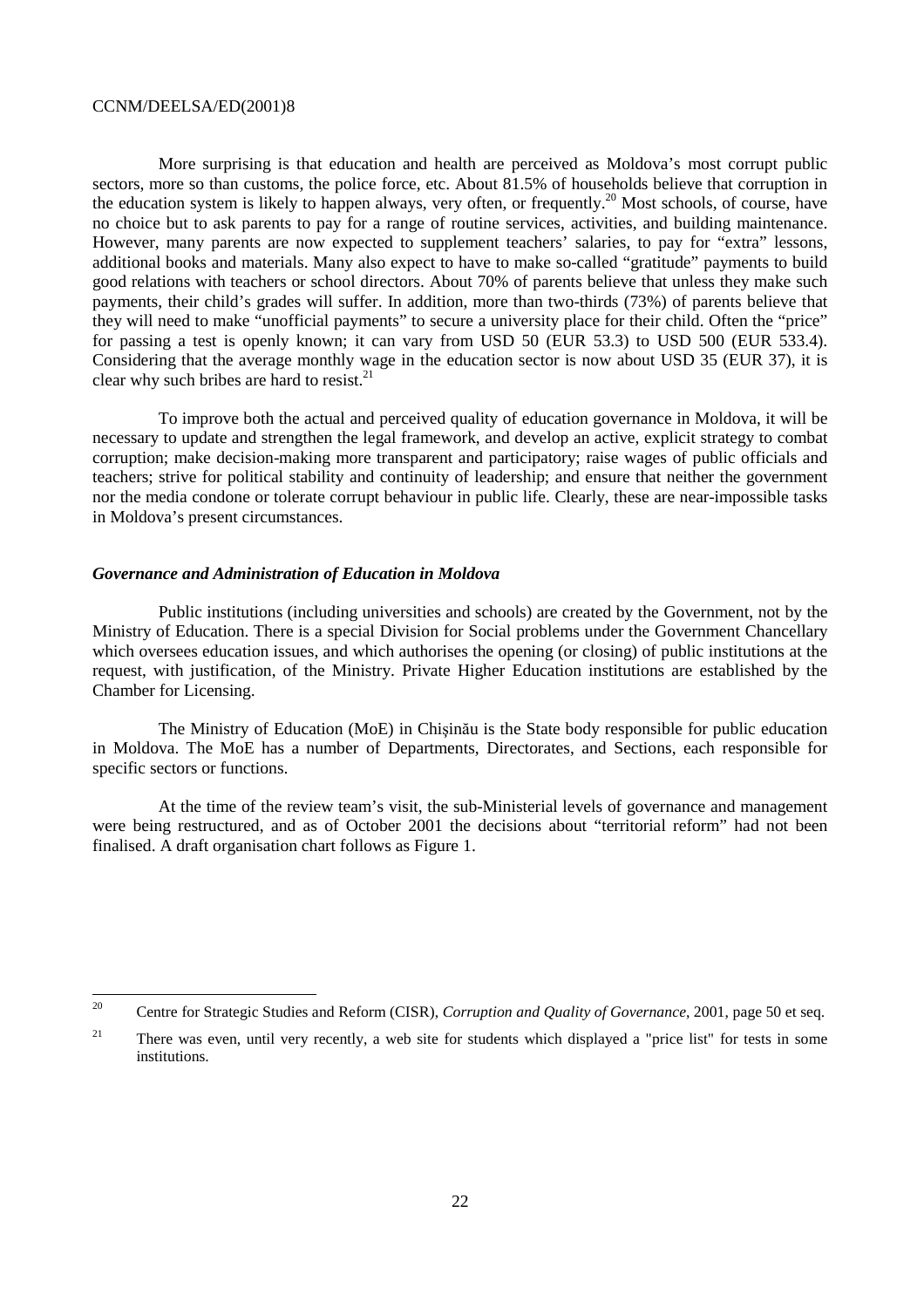# Figure1. **Organisation Chart of the Ministry of Education and Science**

|                                           | <b>MINISTRY COLLEGIUM</b>                 |                                          | <b>COUNSELLORS</b>                                 |
|-------------------------------------------|-------------------------------------------|------------------------------------------|----------------------------------------------------|
|                                           | <b>MINISTER</b>                           |                                          |                                                    |
|                                           |                                           |                                          |                                                    |
| <b>VICEMINISTER</b>                       | <b>VICEMINISTER</b>                       | <b>VICEMINISTER</b>                      | Economy, Finances and<br><b>Material Resources</b> |
|                                           |                                           |                                          | Department                                         |
|                                           |                                           |                                          |                                                    |
|                                           |                                           |                                          | <b>Statistics and Planning</b>                     |
| Analysis, Planning,                       | <b>General and Complementary</b>          | <b>Learning Assessment</b>               | Department                                         |
| Information and                           | <b>Education</b>                          | Department                               | <b>Finance Department</b>                          |
| <b>Education System</b>                   | <b>General Department</b>                 |                                          |                                                    |
| <b>Development Department</b>             | <b>General Education Problems</b>         |                                          | Procurement, operations                            |
|                                           | and School Inspection                     | <b>Teacher Formation and Training</b>    | and Administration<br>Department                   |
| International Collaboration               | <b>General Department</b>                 | Department                               |                                                    |
| <b>Academic Mobility</b>                  |                                           |                                          |                                                    |
| and Recognition of Diplomas<br>Department |                                           | <b>Private Education</b><br>and Licenses | <b>Accounting Department</b>                       |
|                                           | High, post graduate                       | Department                               |                                                    |
| <b>Vocational Education</b>               | education and scientific research         | <b>National Minorities Education</b>     |                                                    |
| and Professional                          | general department                        | Department                               | Teaching, Managing and                             |
| Orientation                               | <b>Teaching Means</b>                     |                                          | <b>Documentation Staff</b>                         |
| <b>General Department</b>                 | School Supply and Libraries<br>Department |                                          | Department                                         |
| <b>Boarding Schools Department</b>        |                                           |                                          |                                                    |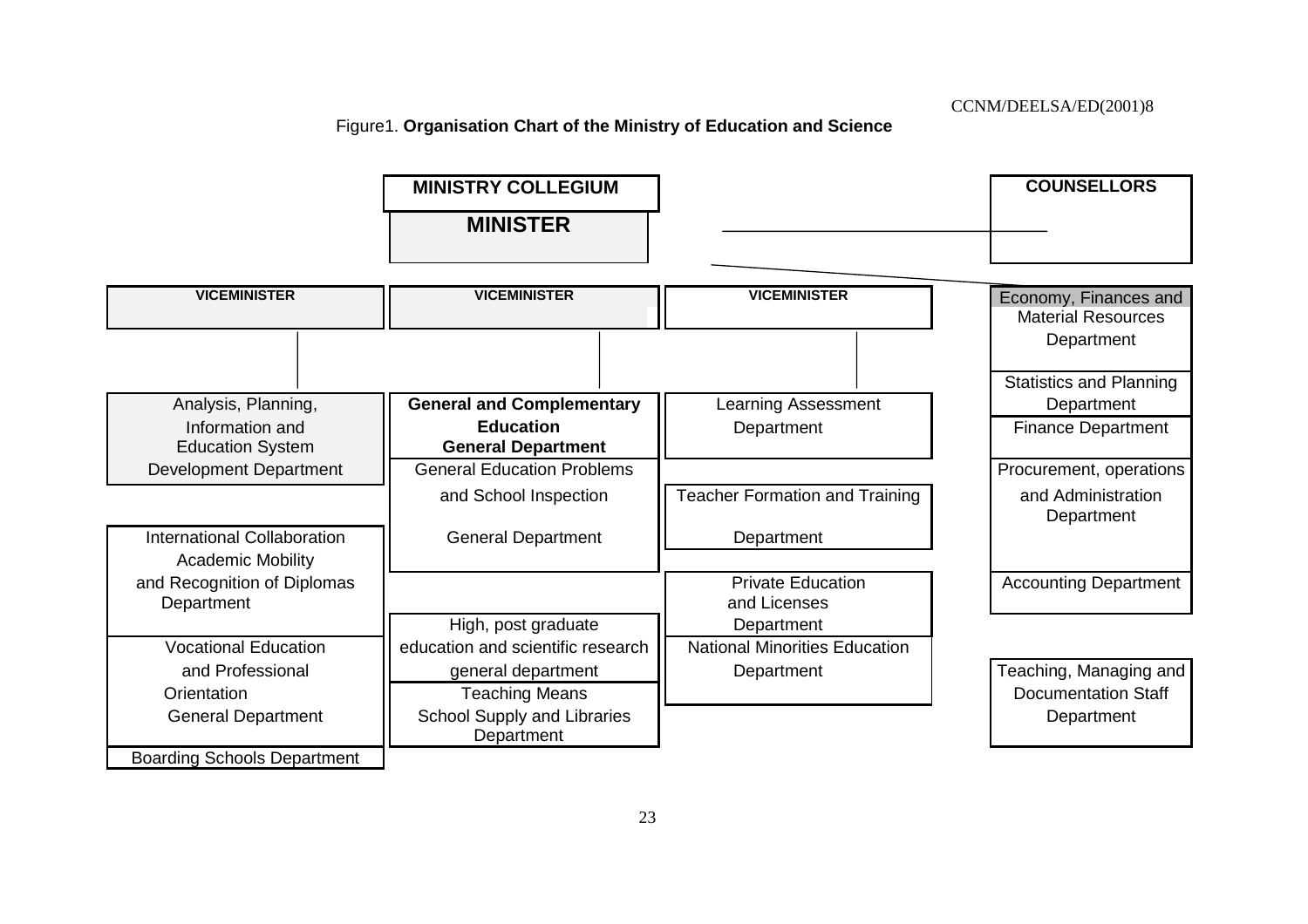The Law on Administrative and Territorial Reform (1998) consolidated the 38 mid-level jurisdictions (mostly *raions*) into 11 *judets* including the autonomous region of Gagauzia and the Municipality of Chişinău.

The new government's 2000/01 election campaign, however, argued that these *judet* administrations were too large and too far removed from local concerns. There is now (October 2001) a plan to revert to the earlier *raion* structure, with approximately 28 *raions;* some *judets* may remain as overarching structures covering several of these smaller *raions*. At the time of this writing, there are thus 4 or 5 levels of educational governance: central Ministry; *judet* Councils; [and/or *raion* Councils]; local governments with their mayors (municipalities, cities, villages/communes); and schools.

#### *Decentralisation*

As part of its transition towards a market economy, the newly independent Republic of Moldova put in place the legislation needed to support the establishment of a decentralised fiscal system. Implementation has, however, been erratic, and problems remain.

The Constitution (July 29, 1994) assigned legal status and a considerable level of administrative autonomy to local governments. Likewise, the Law on the Budget System and Process (1996) formally made local governments into autonomous entities in the country's Consolidated Budgetary System. In 1997 and 1998 additional conventions and laws established the basic rules for the functioning of councils<sup>22</sup> as sub-national policy-making bodies. Mayor's offices and *judet* councils (through their financial divisions) had the power and autonomy to formulate, approve and execute their own budgets, with a resource basis that includes locally raised taxes, shared State taxes, and non-tax revenues, some flexibility in a transfer mechanism between budget lines as well as some authority to borrow money.

However, this legal framework was not supported by specific regulations – for example, there still are no clear statements on the functions of, and relations between, the *judets* and the municipalities. Nor was there any consistent implementation of the fiscal decentralisation policy, or capacity building at local level. During and after the 2000/01 election campaign, these weaknesses became a major political focus for public discontent. As a result, the new Government – instead of persevering towards fiscal decentralisation as envisaged in the framework laws – reversed the policy of fiscal decentralisation. The "Amendment Law", passed at the end of June 2001, shifted the General Financial Division from the locally elected *judet* councils to the centrally appointed Prefect's Office,<sup>23</sup> thereby depriving the councils of their legal fiscal autonomy. $^{24}$ 

As a further move, a Parliamentary Commission is now reviewing the present territorial division of the country (10 *judets*, the municipality of Chişinău, and Gagauzia), and is likely to revert to the Sovietperiod *raion* structure, albeit with fewer *raions* (about 28 instead of 38). It is expected that these *raions* will in essence be local branches of central government, rather than autonomous units as intended by the 1997/98 legislation. Interviews with government officials during the review team's visit confirmed a clear intention to reassert vertical control in the social sectors, and to re-centralise payment mechanisms.

<sup>22</sup> "*Primarias*"/municipalities (local level of government) and *Judets* (county or intermediate level of government) with elected representatives.

 $23$  A phrase introduced in the "Amendment Law" which greatly extends the executive powers of the Prefect's Office while eliminating financial authority of elected *judet* Councils.

<sup>&</sup>lt;sup>24</sup> Unpublished paper on Sub-National Governments Finance, The World Bank, July 2001.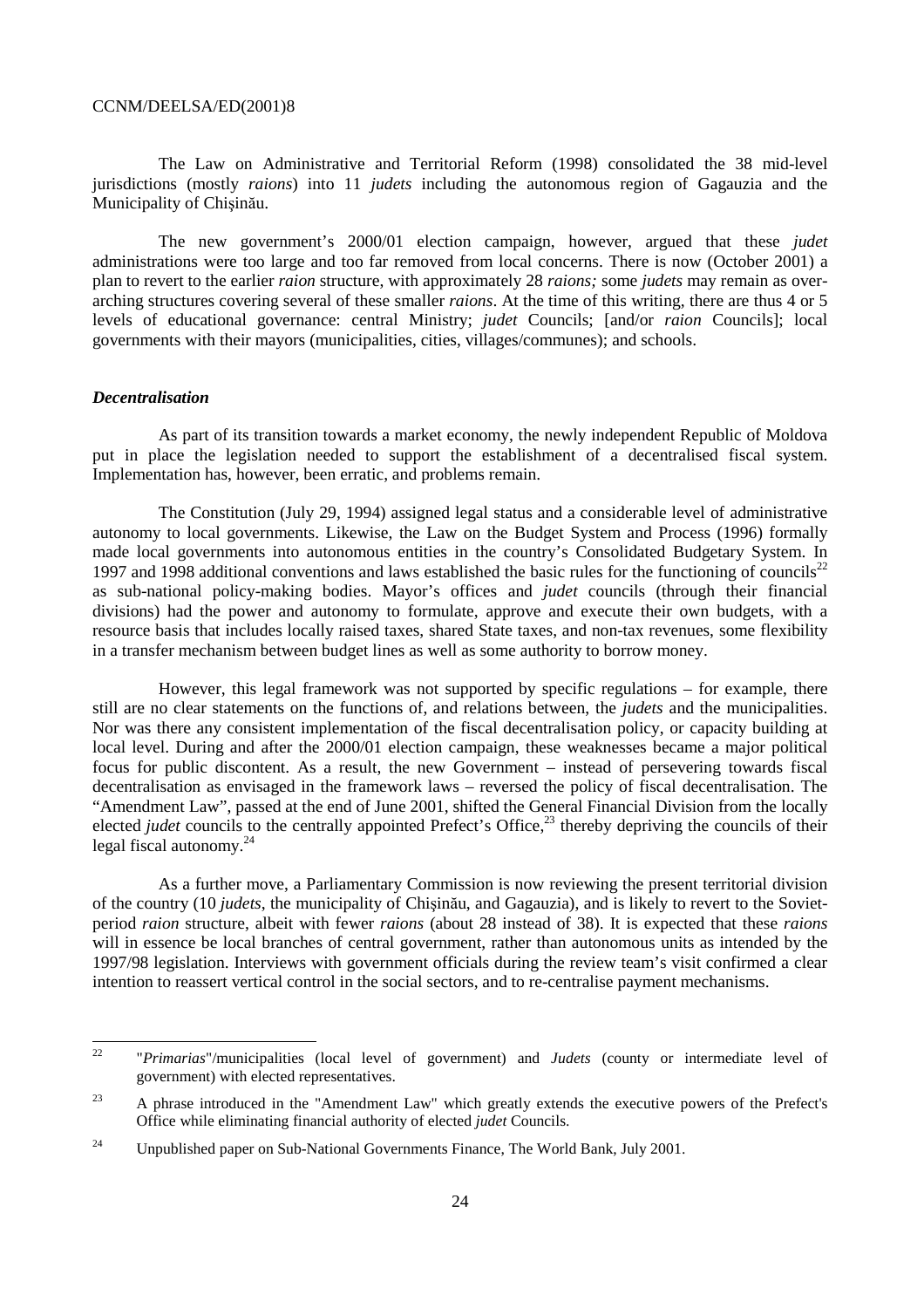The review team noted several other "straws in the wind" indicating a general tendency to revert to earlier, pre-1991 policies, values and structures. For example, the team noted an intention to re-introduce Russian as a compulsory subject from grade 2, and a reluctance to sustain the present policy of textbook provision by a variety of publishers on the basis of open competitive bidding. Mention was also made several times of a revival of "Olympiads" for high-ability pupils, and of a plan to establish a "National Programme for Gifted Students". Of course, the pursuit of excellence is essential in any education system, and "Olympiads" do foster national and school pride. But given Moldovan students' below-average results in recent international comparison studies,<sup>25</sup> it would be more important to focus on improving learning across the *whole* ability range, and to ensure that Moldova honours its commitment to Education for All.<sup>26</sup>

#### **Finance**

Public financing for education as a percentage of GDP has declined steeply since 1996; by 1999, it was about 50% of its 1996 level. $27$ 

# Figure 2. **From 1994-1999: Education expenditures declined sharply as share of GDP and total public expenditures**



Source: Tibi, Claude, Berryman, Sue E., and Peleah, Moldova's Education Sector: A Financing Strategy to Leverage System-wide Improvement." (August 2001.) The World Bank: Washington DC.

<sup>&</sup>lt;sup>25</sup> On the 1999 TIMSS (mathematics and science for 8th graders) study Moldovan students' scores in both subjects were statistically significantly *below* the average scores for their counterparts in all participating OECD countries AND in other participating transition countries, with science performance being worse than maths. See section on learning achievement in this review.

<sup>&</sup>lt;sup>26</sup> See UNDP, Republic of Moldova, National Human Development Report 2000.

<sup>27</sup> Claude Tibi, Sue E Berryman, and Michael Peleah, *Moldova's Education Sector: A Financing Strategy to Leverage System-wide Improvement.* The World Bank: Washington DC, August 2001, page 6.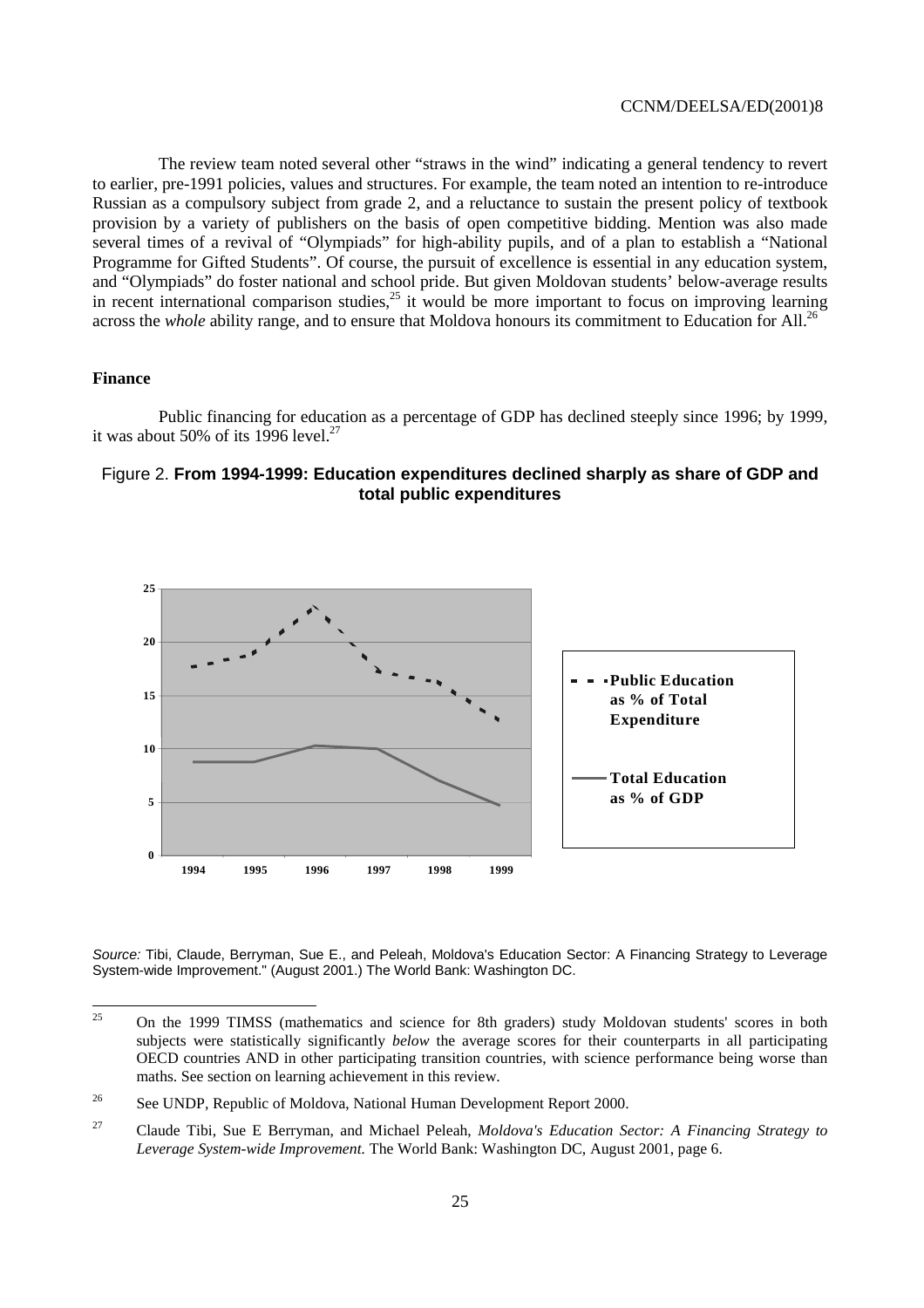Attempts at reducing costs have achieved some savings, but these have not been part of a coherent strategy that would seek to preserve quality and equity. For example, the reduction of instructional days from 210 to 175 per year may save on heating costs, but seriously affects students' opportunity to learn. Similarly, arrears in the payment of salaries, overdue heating, utilities and maintenance bills, and chronic lack of investment in books, teaching materials and teacher training are taking a heavy toll on the quality of school life. An important World Bank study<sup>28</sup> states that they "represent deferred expenses, and a *de facto* decision to borrow against the future at high rates of interest."

The same study concludes that in relation to OECD standards, Moldova *over*-spends at preschool level, *under*-spends at basic and (general) secondary level, and *over*-spends on 'polyvalent' secondary schools (3-4 times higher than for general secondary), and college/university education.

Moreover, within these overall allocations, the distribution of resources by *type* of expenditure shows an unusual ranking of priorities. A high percentage goes to energy and water costs (21.6% in 1999); a very low share goes to textbooks, materials and staff training (0.6%); and a low share to teacher salaries (30.1%) especially when compared with the share that goes to *non*-teaching staff (25.1%).

| Level of Education/Type of Institution | 1997  | 1998  | 1999  |
|----------------------------------------|-------|-------|-------|
| Pre-school                             | 20.2  | 18.4  | 14.5  |
| Primary                                | 1.3   | 1.1   | 1.2   |
| Secondary general                      | 40.3  | 38.8  | 37.7  |
| Secondary boarding                     | 2.5   | 2.3   | 3.4   |
| Boarding handicapped                   | 2.1   | 1.9   | 2.6   |
| Polyvalent schools                     | 6.3   | 5.9   | 5.9   |
| Professional schools                   | 0.2   | 1.1   | 1.3   |
| Colleges                               | 5.9   | 5.7   | 6.0   |
| Universities                           | 11.1  | 15.9  | 18.0  |
| Extra-curricular institutions          | 2.9   | 3.3   | 3.2   |
| <b>Others</b>                          | 5.2   | 3.3   | 4.2   |
| <b>Central Administration</b>          | 0.5   | 0.6   | 1.1   |
| Total                                  | 100.0 | 100.0 | 100.0 |

# Table 9. **Total resource allocation by level of education and type of institution (percent)**

Source: Tibi et al., pages 32 and 34.

<sup>28</sup> *Ibid.,* page 7.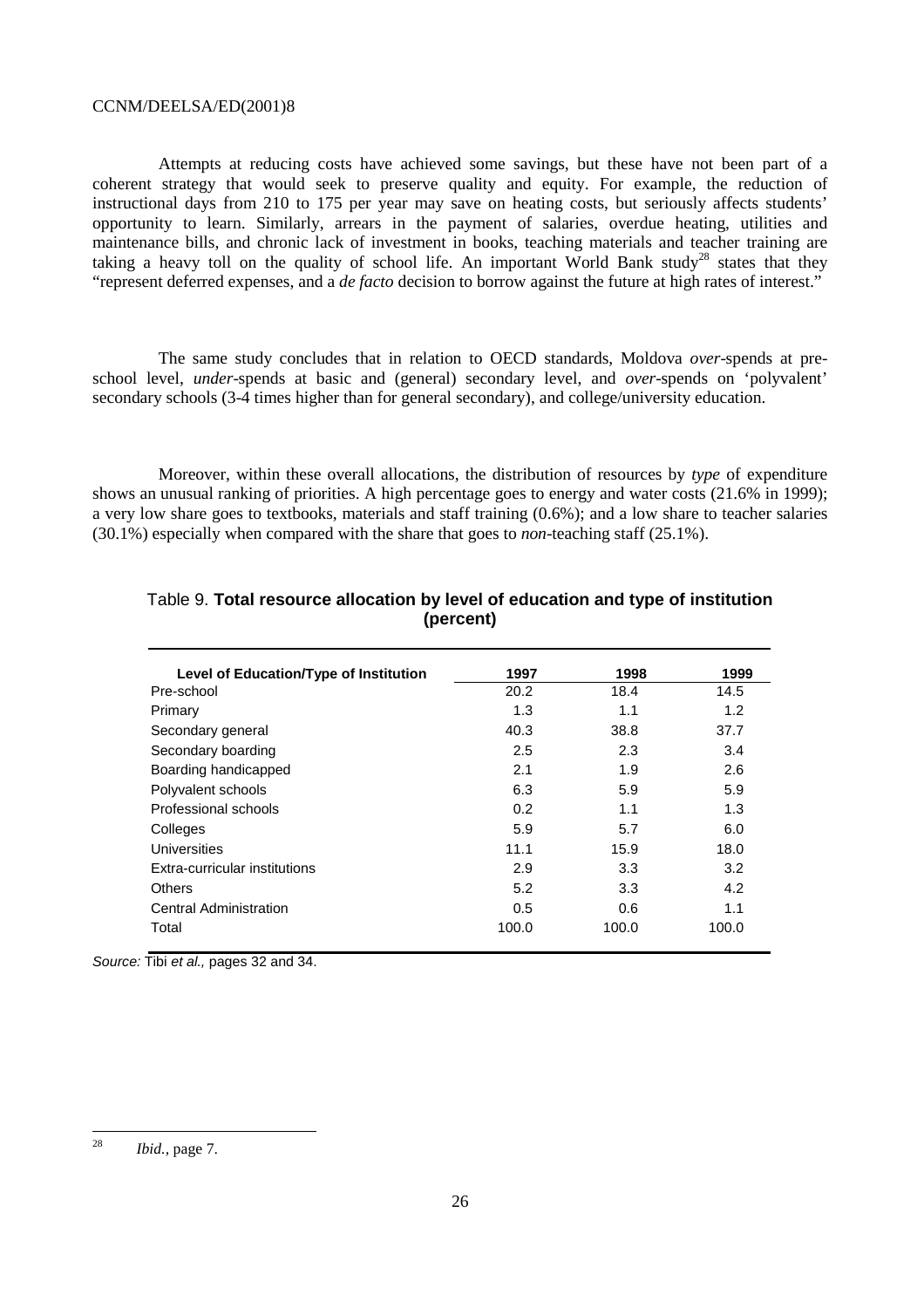| <b>Expenditure Item</b>                        | 1997  | 1998  | 1999  |
|------------------------------------------------|-------|-------|-------|
| Teacher salaries                               | 23.9  | 26.9  | 30.1  |
| Non-teaching staff salaries                    | 24.5  | 25.1  | 25.1  |
| Heating                                        | 23.7  | 13.4  | 12.4  |
| Electricity                                    | 3.4   | 4.6   | 5.2   |
| Water                                          | 4.3   | 6.0   | 4.0   |
| Food                                           | 7.0   | 9.6   | 9.6   |
| Scholarships                                   | 3.4   | 3.8   | 4.5   |
| Textbooks, teaching materials & staff training | 0.8   | 0.9   | 0.6   |
| Repairs                                        | 3.0   | 4.0   | 4.1   |
| Equipment                                      | 1.9   | 2.1   | 0.7   |
| <b>Others</b>                                  | 4.0   | 3.7   | 3.8   |
| Total                                          | 100.0 | 100.0 | 100.0 |

# Table 10. **Structure of total public expenditure by item of expenditure (percent)**

Source: Tibi et al., pages 32 and 34.

Arrears have been increasing significantly since 1997, for both state and local budgets and in absolute value as well as relative to total actual expenditure. In 1999, arrears were 70% of total education expenditures. Salaries accounted for nearly half of total arrears, by far the bigger share (151.4 million MDL) (EUR 12 million) for staff funded by *local* budgets, with a much lower (but still increasing) share at state level (19.2 million MDL) (EUR 1.5 million). In some localities, teachers can remain unpaid for as long as 6 or 7 months; according to the Teachers' Union of Moldova, which represents more than 98% of teachers, "some mayoralties have not paid salaries for 28 months"; as a consequence, thousands of teachers have been forced to leave the profession or have had to resort to asking parents to pay for so-called "additional hours".<sup>29</sup>

The system's internal efficiency, it must be said, is improving. Staff/student ratios (especially non-teaching staff/student ratios) have increased; savings are being achieved in heating and utilities; preschools are starting to be integrated into primary schools; and the number of pre-schools and secondary VET schools is shrinking, though not yet fast enough, considering the decline in enrolment.

The overall view, however, is of an educational system that is fiscally unsustainable, of deteriorating quality, and increasingly inequitable because access depends more and more on family income and urban/rural disparities. Clearly, continuing on the same basis is not an option. The World Bank has set out a number of scenarios aimed at rationalising education financing, and is in discussion with the Ministries of Education and Finance about alternative strategies for improvement. All will require fundamental (and probably unpopular) changes. All will require a great deal of political courage and a steady nerve on the part of the national and local leadership; but there is no alternative.

#### *Finance flows*

The State (central) budget, as approved by Parliament, covers boarding schools for orphans and for children with disabilities; colleges and universities; various national institutions under MoE's jurisdiction; and those professional and tertiary institutions that are under other ministries (Justice, Health, Agriculture etc.). The State (through the Ministry of Finance) also makes transfers to *judets* to complement

<sup>29</sup> Interview, 21 September 2001.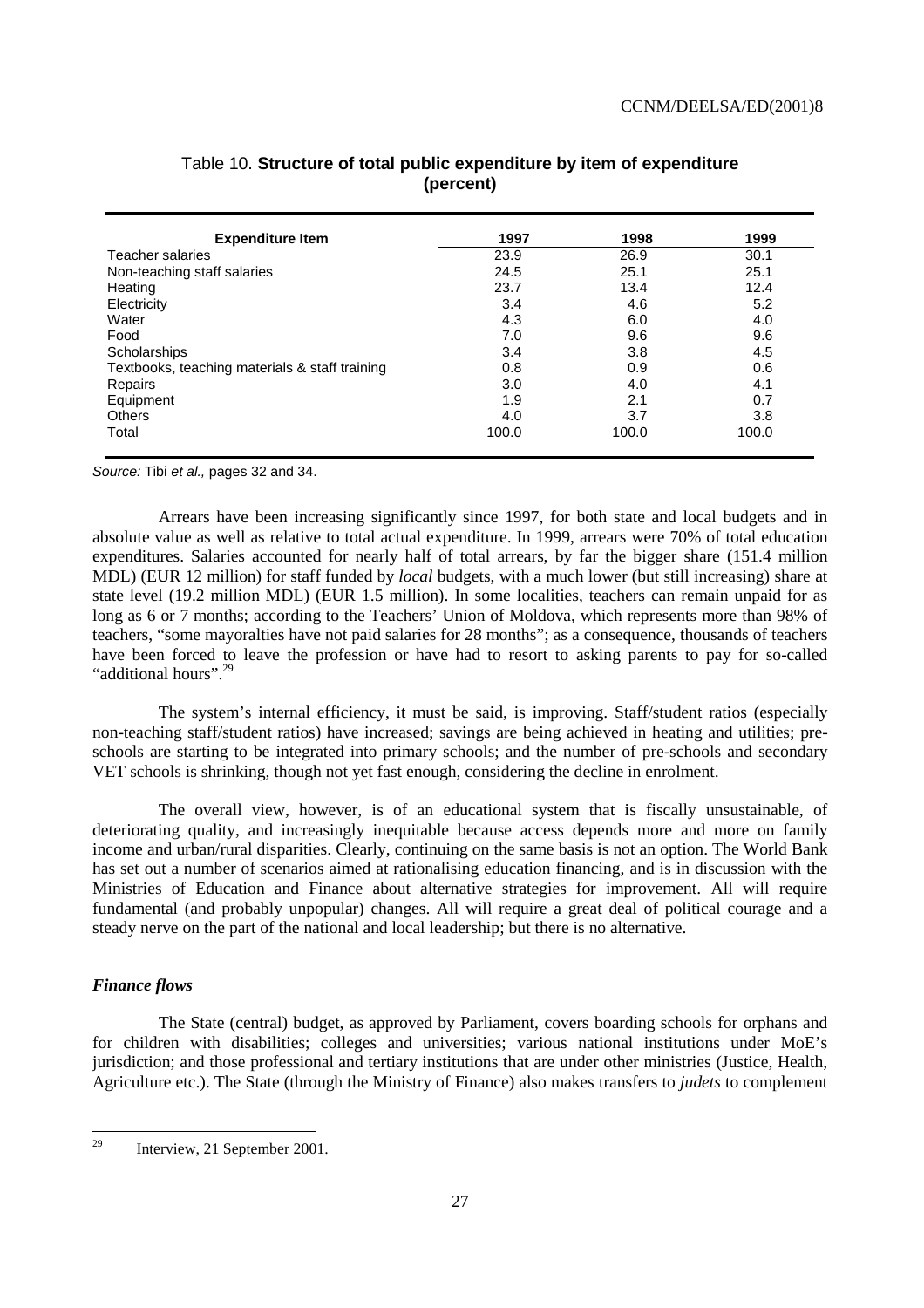local taxes and to equalise public expenditure among jurisdictions. These transfers are based on national norms, and are earmarked (*e.g.*, for salaries).

*Judet* budgets are approved by *judet* Councils. *judet* budgets are responsible for *lyceu*, boarding secondary schools, vocational and arts schools within their jurisdiction.

*Primaria*s (municipalities) are responsible by law for pre-schools, primary and secondary schools (grades 1-12), gymnasia, sports and cultural activities.

Roughly 65% of expenditures in education, health, housing and public utilities are financed from local government budgets. Education absorbs about 40% of local budget resources; health care about 20%; social protection, housing, and public utilities between 5 and 6%.

*Schools* do not have control over their own budgets, except such extra resources as they are able to generate themselves, *e.g.* by renting out space or selling products or services.

### **Curriculum**

#### *Introduction*

The transition process in Moldova is proving more difficult than first thought. Despite a series of clear-cut reform plans developed between 1994 and 1997 and some encouraging steps undertaken in that period, the economical reform and stabilisation strategies of the 1990s have not lived up to expectations.

Similarly, public policy over the last 10 years has placed great emphasis on education to energise the economy by producing a modern, skilled and educated workforce for Moldova – but these expectations, too, have been slow to materialise.

#### *Educational policy documents in Moldova*

In 1994/95, the Moldovan Parliament and Government developed an overall education reform policy, reflected in three basic documents:

- − The Conception concerning the "Development of Education in the Republic of Moldova" (adopted by Parliament on 15 September 1994).
- − The Education Law (adopted by the Parliament in July 1995).
- − The National Programme for Education Development (1995-2000).30

According to these, the core components of the education reform (as defined at that time) were:

− Reform of the education structure towards a system comprising a mandatory one-year preschool, four-year primary school, and five-year gymnasium, plus an optional upper secondary

<sup>&</sup>lt;sup>30</sup> In the Romanian version of the document the year mentioned here is 2005. Meanwhile in May 1996 a draft revised version of this document was issued, incorporating the proposals made in the Consultants' earlier Reports on Curriculum Development and Textbooks and Teaching Materials Production (see para 3.4.2, Actions 3, 5, 7.3 and 7.5 of the draft revised National Programme).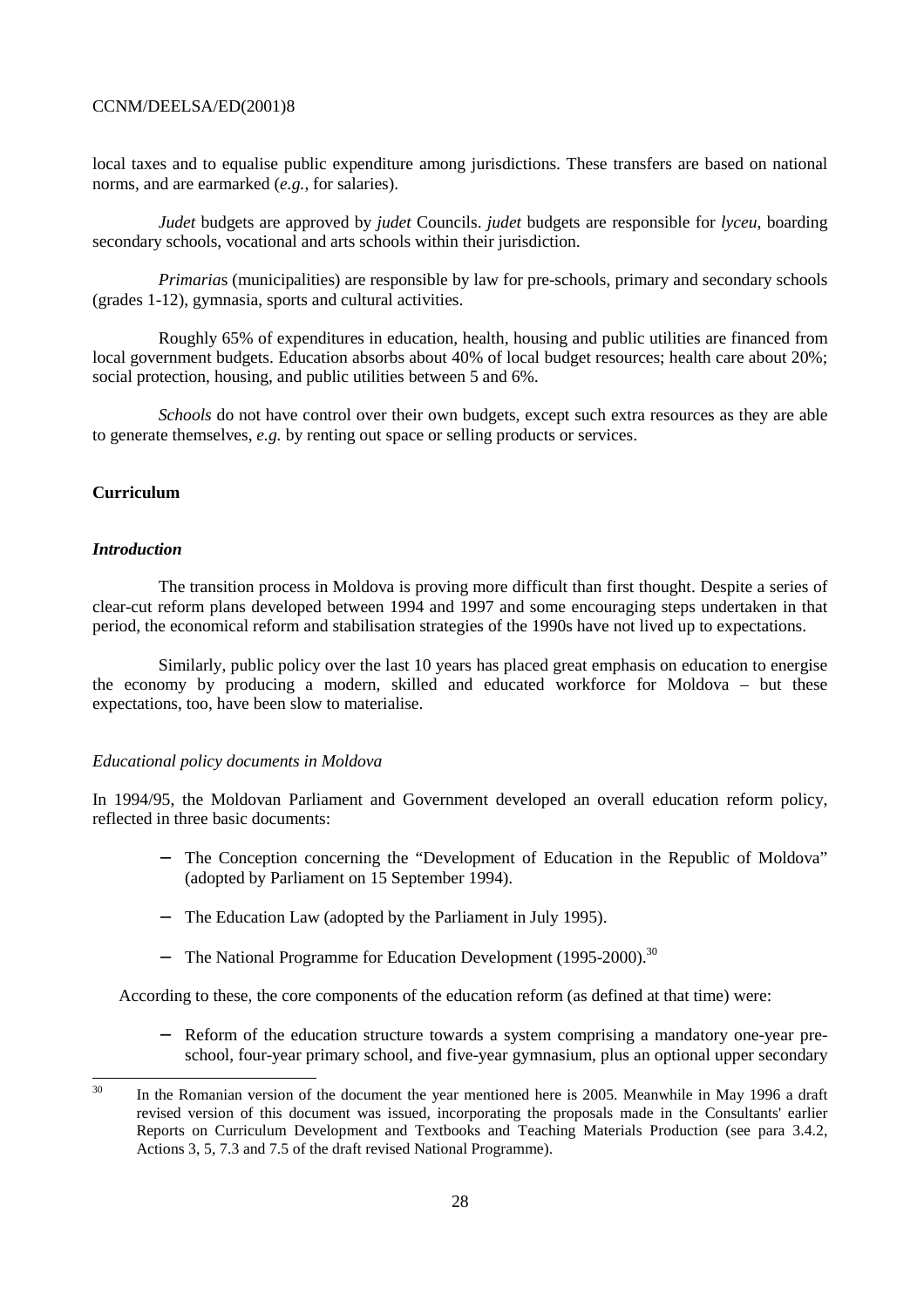level offering a general lycea track and a flexible 1.5-5 years vocational educational track with three completion levels or exit points.

- − Reform of the education programme, *i.e.* curricula, teaching materials, textbooks and teaching methodology at all levels.
- − Reform of teacher training and retraining.
- Introduction of new education standards and assessment of student learning.

As a consequence, a *Government of Moldova/World Bank* (GoM/WB) *Education Project* started in 1997 with a range of ambitious objectives, some of them – perhaps unexpectedly – attained, against all odds. The deep economic and fiscal crisis, however, has badly affected education in the last few years.

# *Description of the curriculum*<sup>31</sup> *system: facts and figures*

Moldova's Ministry of Education (MoE, 2001) states<sup>32</sup> that the "National Curriculum Framework" – as an educational policy and strategy document – takes into account the country's general objectives in education. It "aims at assuring the development of human personality in accordance with the personal needs and interests of the students as well as the expectations of a democratic society".

Usually, however – and Moldova is not an exception – curriculum is just one factor in an overall set of conditions that determine quality education; the important role curriculum has to play must be taken in conjunction with other aspects of the educational system such as central, local and school governance; all should be viewed from an *integrative* perspective aimed at producing high-quality education in Moldova's classrooms.

#### *Current Status of Curriculum Design and Implementation in Moldova*<sup>33</sup>

According to the *Education Law* and current regulations in the framework of the Government of Moldova/World Bank (GoM/WB) Project, curriculum issues (policy and implementation procedures) are addressed and resolved at the level of MoE and its underlying structures. The MoE – through its Collegium or "Managing Council" – generally has a policy-making role, determining educational philosophy as well as the main directions of education for the nation.

The MoE periodically issues a general educational policy document entitled *"Conception (Philosophy) of Education in the Republic of Moldova".*<sup>34</sup> In its 2000 version, the "Conception" contains

 $31$  "Curriculum" – as used in this chapter – includes the principles, underlying educational philosophy, goals, content and concrete functioning of the "instructional programme" in the classroom, as well as the written and other materials needed in support of instruction. It also includes the testing and evaluation regimen used for assessment and evaluation of the success in attaining curriculum objectives.

<sup>32</sup> Ministerul Educatiei si Stiintei, *Curriculum National. Planurile de Invatamint pentru Invataminatul Primar, Gimnazial, Mediu Genral si Liceal. 2001-2002 ('National Curriculum. Framework Curricula for Primary, Lower and Upper-Secondary Education'),* Lycem, Chişinău, 2001. Page 6.

<sup>&</sup>lt;sup>33</sup> Mostly qualitative assessment may be given in this chapter in the absence of sound quantitative data (see *Statistical data for background purposes of OECD review. Country: Moldova,* Centre For Educational Policy Studies, Ljubljiana, August, 2001).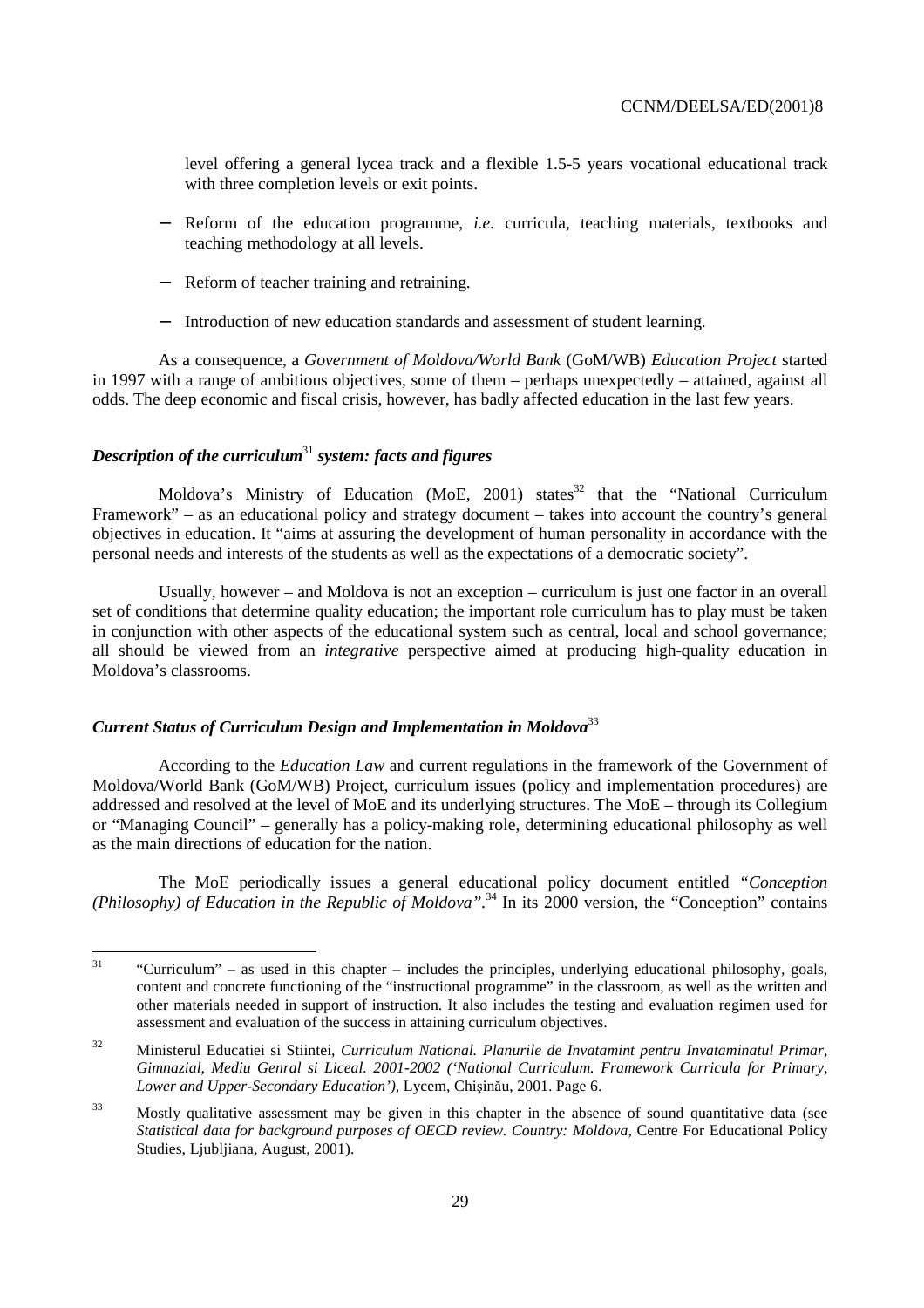an important chapter on the National Curriculum. First, this chapter identifies the values and attitudes promoted by the national curriculum; second, it defines the main strands underlying this educational reality: the "cultures" of appropriate healthy life, private and family relations, gender, ecology, moral, aesthetic, national, and civic domains and their related educational indicators.

In terms of professional analysis, irrespective of the possible agreement or disagreement with the ideas it promotes, the review team considers that *this is one of the best educational policy documents in the SEE region* as it aims at assuring a complex and coherent vision of the whole system. In terms of a national curriculum, the tremendous role such a document can have in an education system that is in continuous change. What is less clear is to what extent the Communist Government, appointed after elections on the 25 February 2001 does or does not support this document or at least some of its basic prerequisites.

In 1997 the MoE established the *National Council for Curriculum and Evaluation (NCCE).* It is made up of a number of educational policy makers and professionals. The role of the NCCE – as planned in the framework of the GoM/World Bank Project – is to design curriculum policy and documents, to decide on implementation and to permanently check on the quality of the curriculum process as a whole. Initially the NCCE was seen as a purely *technical body*, but during the last 3-4 years its functions have shifted towards *educational policy-making*. According to the discussions and observation made during the OECD mission, this shift is perceived very positively by Moldovan educational stakeholders, as they felt the need of a *professional education policy-making body* while the MoE as a whole is mostly seen as a *managerial and monitoring body*.

The NCCE has a series of *"commissions"* or working groups by curriculum areas, domains, subjects etc. The members (5 to 7) are mostly teachers or subject specialists, sometimes university staff who gradually have become professional "curriculum developers". Co-operation and cross-disciplinary coordination have thus far been good. The process has involved (to some extent) class teachers and principals throughout Moldova, which has helped to prevent frustration among school staff.

These commissions design the draft subject curricula and implementation guidelines, conduct national debates about them, carry out implementation plans, pilot implementation, and finalise and review curricula according to feedback from schools, teachers, students, parents etc. Draft curricula produced by the commissions are submitted for approval to the NCCE and the Collegium.

These institutional structures and mechanisms have functioned well up to 2001, contributing to the impressive results of the curriculum reform in Moldova. Indeed, according to all parties met during the OECD mission (representatives of the MoE, teachers, students, parents, other stakeholders), *the curriculum reform has been considered as the most successful sectoral reform in the framework of the educational changes in Moldova.* It also had a positive effect in reforming the evaluation and assessment, teacher training, and management of the education system.

The OECD mission is therefore concerned that the new Ministry leadership has changed the membership of the NCCE, reducing the members to 6 people only rather than expanding the membership to include community representatives, as intended under the project. A World Bank mission (October 2001) also raised this concern, noting for example that the NCCE membership no longer includes practising teachers. Assurances were given at that time that this would be rectified, and that the NCCE (which had met only sporadically since the change in Government) would resume its regular meetings.

<sup>34</sup> Ministerul Educatiei si Stiintei, *Conceptia Educatiei in Republica Moldova ('Conception of Education in the Republic of Moldova'),* Lycem, Chişinău, 2000.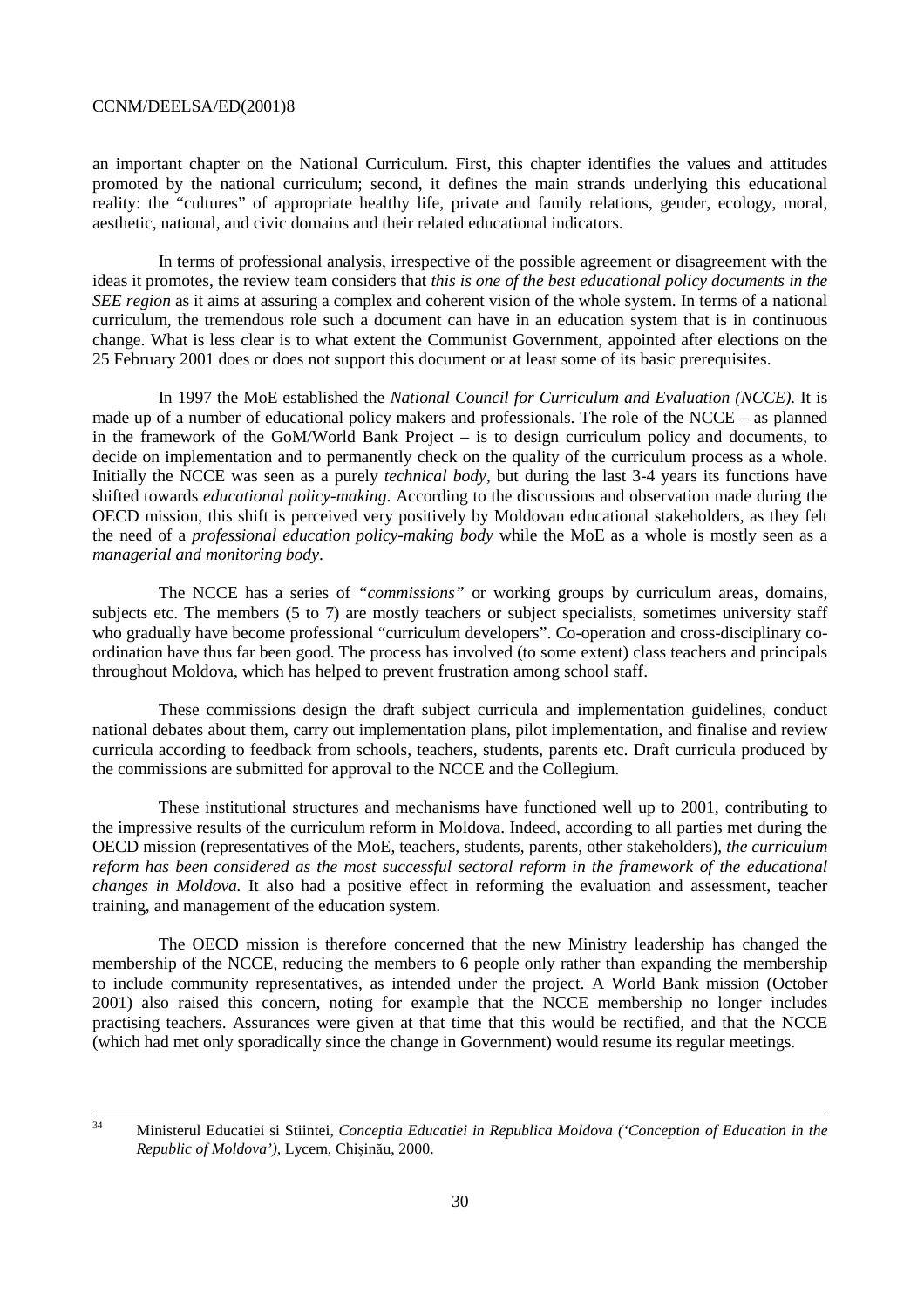#### The Curriculum Structure

A *National Curriculum for primary* was issued in 1996, adopted and implemented in 1997/98. It replaces the curriculum that had been in place for the previous 10 years. The primary curriculum reflects the philosophy of the *National Curriculum Framework* and its associated components. Indeed, the development of a new national curriculum had already begun during *the preparation* of the Moldova GoM/World Bank Education Project – and was to a large extent in place by the time the Project came onstream.

The best examples are the core "regulatory documents" published in 1997 that ensured the frame of reference for all further evolutions in curriculum: (a) *Core Curriculum: Guidelines for Curriculum Developers; (b) Core Curriculum: Regulatory Documents.* Based on these, the following set of curriculum documents have been prepared, issued and gradually implemented between 1997-2000:

- *National Curriculum Framework* (educational philosophy, list of subjects and time schedules for the whole education system) (1998-2001).
- − *New Subject Curricula for Lower Secondary* (1999/2000), adopted and implemented under the GoM/World Bank Project.
- − *Implementation Guidelines* for all subjects taught in lower secondary education (1999/2000).
- − *New Subject Curricula for Upper Secondary* (1997-2000), developed and implemented with Moldova Open Society Foundation financing and co-ordination through Pro-Didactica (the most important OSF education spin-off in Moldova); 1997/98 – curricula approved; 1998/99: grade 10 implemented; 1999/2000: grade 11 implemented.
- − Guidelines, curriculum support materials etc.

The new national curriculum has two main components: the *core curriculum*, compulsory for all students, and – for the first time in Moldova – a clearly defined *school-based curriculum*. A 70% compulsory core is complemented by a 30% locally (generally school) determined component. This change is meant to allow for students' individual abilities or interests, to cater for more able students or to accommodate to local needs or interests.

At present, 'curriculum' is generally perceived not as a simple 'document' that regulates the system but as the real teaching and learning process that happens in or outside the school. As such, it is completely different from the previous "programmes of study" that encouraged rote learning and contentbased education. The new national curriculum is open and flexible, and promotes student-centred approaches, active learning and higher order learning skills, critical thinking, and questioning attitude of students.

In terms of educational policy analysis, the Moldovan curriculum is one of the best realisations of the reform processes in the SEE region. The formal institutional structures and mechanisms that have been created in order to develop and review curriculum, as well as the quality of the "written curriculum" documents themselves, the Moldovan curriculum meets all European standards in this specific domain. However, some of the subject curricula are still considered overcrowded, and some revisions concerning the workload they impose on students should be carefully examined. The list of subjects can also be a matter for further discussion. Are *all* subjects of the curriculum really *necessary* for all students, especially in light of the reduced instructional time from 210 to 175 days per school year?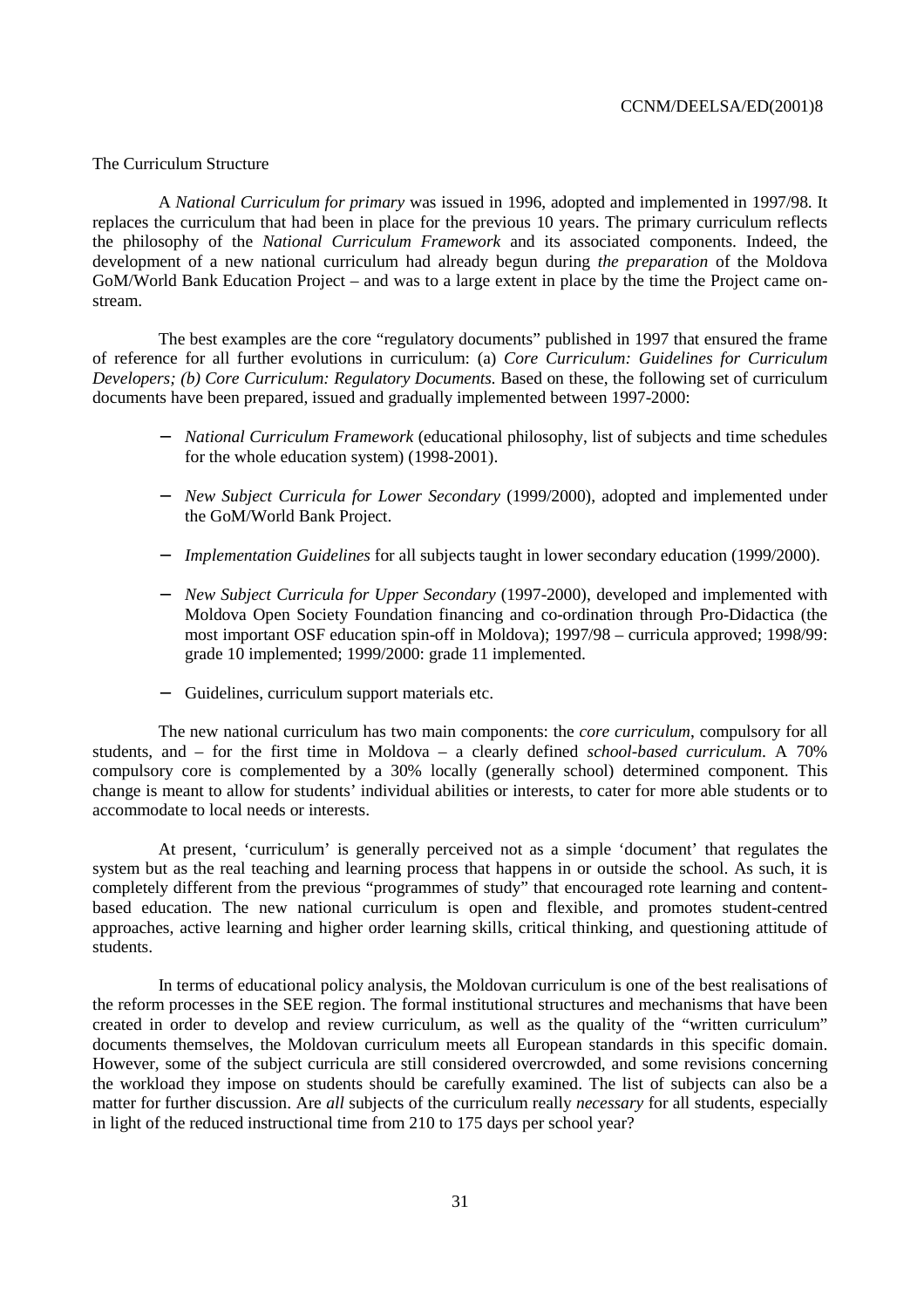#### *Implementation*

In principle, the *judet (department)* inspectorates and schools are supposed to implement the national curriculum and the subject curricula. Even if there is a clear trend – extremely well sustained by central and local authorities – to bring and implement a coherent curriculum system for the country as a whole, this process has so far proved very slow and difficult. The MoE has a special directorate that works on managing and monitoring the implementation process. Interesting studies have been carried out in this respect. Indeed, the monitoring process carried out by the MoE has involved all *judets* of the country, even though it is still unclear to what extent the current Ministry is using the information collected.

*Municipal* and *judet* directorates and inspectorates have an important role in curriculum implementation. They have developed special monitoring instruments that are not only reliable but also very well received by teachers. Compared to other countries visited in the SEE region, Moldovan inspectors and local educational authorities seem to be not only the most supportive and reform-oriented but also the most competent in curriculum – related issues. Many of them are real promoters of the new curriculum. This is probably one of the explanations of a generally positive perception of the inspectors among teachers; an aspect difficult to find in other countries visited by OECD review teams. An estimation of the current stage of curriculum implementation is presented in the following table:

| <b>Implementation Issues</b>                                                      | <b>Primary</b> | Lower secondary                        | <b>Upper secondary</b>            |
|-----------------------------------------------------------------------------------|----------------|----------------------------------------|-----------------------------------|
| Adoption of the ideas of the new<br>curriculum                                    | Grades 1-4     | Grades 5-9                             | Grades 10-11/12                   |
| Coverage/dissemination of<br>the<br>new curriculum<br>through<br>new<br>textbooks | Grades 1-4     | Grades 5-6                             | Grades 10-11                      |
| Teachers trained in the<br>new<br>curriculum                                      | 100%           | Approx. 70%                            | Approx. 20% (no<br>reliable data) |
| Availability and use of new<br>instructional materials                            | 55%            | Grades 5-6: 90%<br>Grades 7-9: no data | Grades 10-11: no data             |

#### Table 11. **Implementation of national curriculum**

Source: OECD review team, 2001.

At the same time, there are serious problems and issues concerning implementation and functioning of the curriculum process (see the section on issues and recommendations). Some of them have been generated by the so-called "internal factors" (*i.e.* aspects due to the normal difficulties of any curriculum change process), but others can be explained by the key dilemma facing the current Government: whether or not to continue the reform process which is based on European practice? And if not, how to manage the shift, and what kind of philosophy and "reform content and values" should be put forward in order to replace the current ones?

#### **Textbooks**

Textbooks for all primary grades and all lower secondary education are being published in both Romanian and Russian, under the GoM/World Bank loan. As of November 2001, a total of 123 textbooks and teachers' guides have been published in 59 subjects for grades 2-9, with a further 37 titles under contract and 114 titles out to bid, covering grades 1-9 – a total of more than 5 million books. Books for Ukrainian, Gagauzian and Bulgarian-language students are also included. This is a remarkable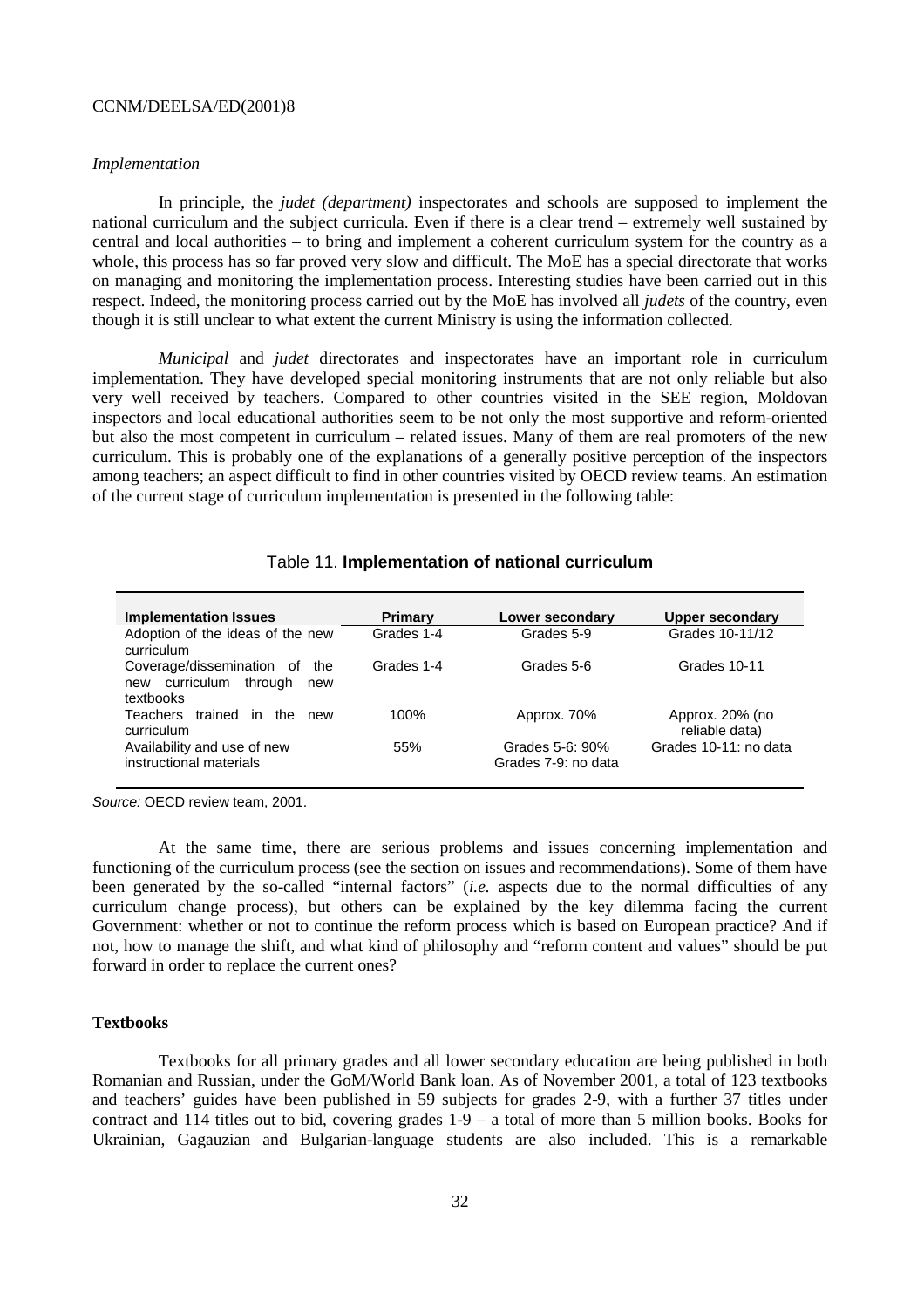achievement, especially since a "revolving" system has been devised to ensure that this initial investment is recovered through rental fees which in turn are used to replace the books in due course.

This system involves a competition among different publishing houses (state-owned and private); a single textbook is selected for a certain grade and subject. Textbooks are then produced and allocated to schools according to the number of students, and paid for by a textbook rental scheme whereby the books belong to the school but are "rented" to students annually at a percentage of the total cost of the book. The funds generated through this rental scheme accumulate in a revolving Textbook Rental Fund which will pay for replacement of the textbook at the end of its 3-5 year life-span. This system reduces the annual financial burden on parents while ensuring that money is available for replacements in due course. The scheme is considered successful, in that a high proportion (approximately 89%) of rental fees are in fact collected from parents, and most teachers and parents support the scheme because it offers a low-cost alternative to having to buy books at full price. The scheme also allows for provision of free textbooks to students from poor families, although this latter provision (to be administered locally) is not yet functioning satisfactorily since local authorities do not have the necessary funds.

Currently, the GoM/World Bank Project Management Unit (PMU) organises the competition; a Textbook Approval Committee decides on the winners, according to the quality of the manuscripts and the financial conditions put forward by the publishing houses. There is a certain frustration among publishing houses who believe that sometimes factors *other* than quality and price decide on the winners. A certain worry has also been expressed about some new regulations issued by the present political leadership, which indicate a tendency to return to the previous monopoly of state-run publishing houses and thereby re-assert state control over textbook provision.

The textbooks for primary grades 1 and 2 were published before the start of the Project based on the new curriculum which had been elaborated for these grades. (In fact, the curricula reform began in Moldova in 1995). The rest of the textbooks remained based on the old curriculum. Beginning with September 1988 the first new textbooks for grade 3 were published under the project, and in 1999 the rest of the textbooks for grade 3 and new textbooks for grade 4 were published. In 2000 and 2001 new textbooks for grades 5 and 6 were published. By September 1, 2002 new textbooks for grades 1, 2 and 7 will be published and in 2003 for grades 8 and 9. All of these textbooks are included in the textbook rental scheme. Starting with 2002 two alternative textbooks have been approved for grades 1, 2 and 7. Despite many difficulties, Moldova is quite advanced in the aspect of curricular reform.

All schools will receive a free copy of each alternative textbook; the books themselves will not be included in the rental scheme. As for the upper secondary textbooks, they are also selected competitively. Students buy those books, so the market can be considered "free". New books for grades 10 and 11 were issued in September 2001.

Textbooks for minorities are published in a variety of languages (Ukrainian, Bulgarian and Gagauzian). In Moldova's precarious financial situation, it seems wasteful that some of these (relatively expensive) books are currently published in greater numbers than necessary, and warehoused for years instead of being distributed to students. One possible reason is that these books tend to be three to four times more expensive than majority-language ones, while at the same time the minority students for whom they are intended are among those least able to pay the rental fees.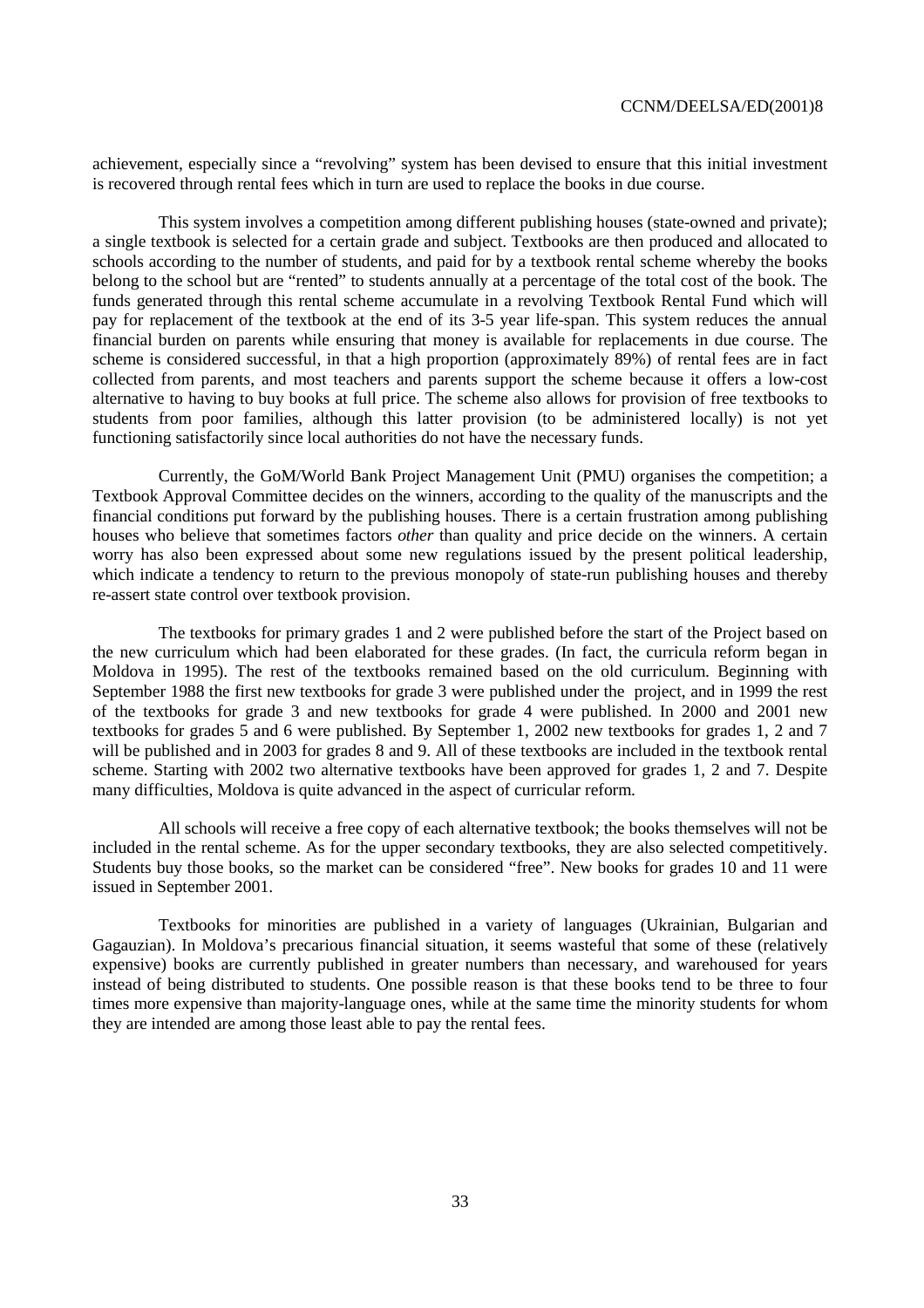| Grade | <b>Subject</b>     | No. printed | Unit cost<br>(MDL) | No. in<br>storage $35$ | Value of<br>(stored)<br>bks(MDL) |
|-------|--------------------|-------------|--------------------|------------------------|----------------------------------|
| 4     | Ukrainian language | 7 000       | 31.09              | 5944                   | 184 799                          |
| 4     | Gagauzian language | 5 0 0 0     | 37.15              | 1496                   | 55 576                           |
| 4     | Bulgarian language | 1 500       | 138.49             | 441                    | 61 075                           |
| 4     | Romanian language  | 81 000      | 13.37              | 18 585                 | 248 481                          |
| 6     | Ukrainian language | 3 0 0 0     | 136.00             | 2 1 3 7                | 290 632                          |
| 6     | Gagauzian language | 3600        | 128.00             | 725                    | 92 800                           |
| 6     | Bulgarian language | 1 500       | 248.00             | 612                    | 151 776                          |
| 6     | Romanian language  | 68 750      | 26.00              | 13 180                 | 342 680                          |

#### Table 12. **Selected titles printed, left in warehouse, and value of unused books**

Source: MoE, "Textbooks Stored at Mold-Didactica", November 2001.

### Table 13. **Cost of a full set of textbooks by grade and language**

| Grade   | Current rental fees by language (in MDL) |         |           |           |                  | <b>Harmonised rental</b><br>fee (in MDL)) |
|---------|------------------------------------------|---------|-----------|-----------|------------------|-------------------------------------------|
|         | Romanian                                 | Russian | Ukrainian | Gagauzian | <b>Bulgarian</b> | All Languages                             |
| Grade 3 | 13.2                                     | 13.3    | 28.7      | 31.7      | 74.5             | 14.8                                      |
| Grade 4 | 25.6                                     | 26.3    | 41.7      | 44.7      | 94.7             | 27.6                                      |
| Grade 5 | 34.7                                     | 26.8    | 57.5      | 60.6      | 107.7            | 35.4                                      |

Source: MoE rental scheme programme; World Bank calculations, 2001

Another possible reason is that parents do not want their children to be educated in a minority language and are therefore unwilling to rent the textbooks.<sup>36</sup>

Better local distribution of free textbooks to students from poor families would help; so would bringing the print-runs of minority-language books in line with the number of minority language students in the system.<sup>37</sup>

Several important inferences can be drawn. First, there is no real shortage in terms of *numbers* of textbooks printed. Second, the unit prices of textbooks vary enormously – in grade 3, for example, a mathematics book costs less than 2 MDL (EUR 0.2) while a Bulgarian language book costs 126 MDL (EUR 10). Third, many books remain unused in warehouse storage – and not only minority-language books, but mainstream textbooks as well. Many thousands of books for Romanian and Russian language, mathematics, biology and history remain un-distributed, representing a value of more than MDL 10 million (EUR 790 232).

<sup>&</sup>lt;sup>35</sup> As of November 2001.

<sup>36</sup> Most ethnic Bulgarian students study in Russian, even in Gagauzia. A small Bulgarian pedagogical college and school were set up in Taraclia, the only town with a Bulgarian majority, and Taraclia has resisted absorption into the neighbouring Cahul *judet.* However, the overall demand for Bulgarian-language books is not strong.

<sup>&</sup>lt;sup>37</sup> For example, there are 16 000 Bulgarian-language textbooks in stock just for grades 3-6, although there are only 11 000 students registered as Bulgarian-language minorities in the entire grade 1-12 school system.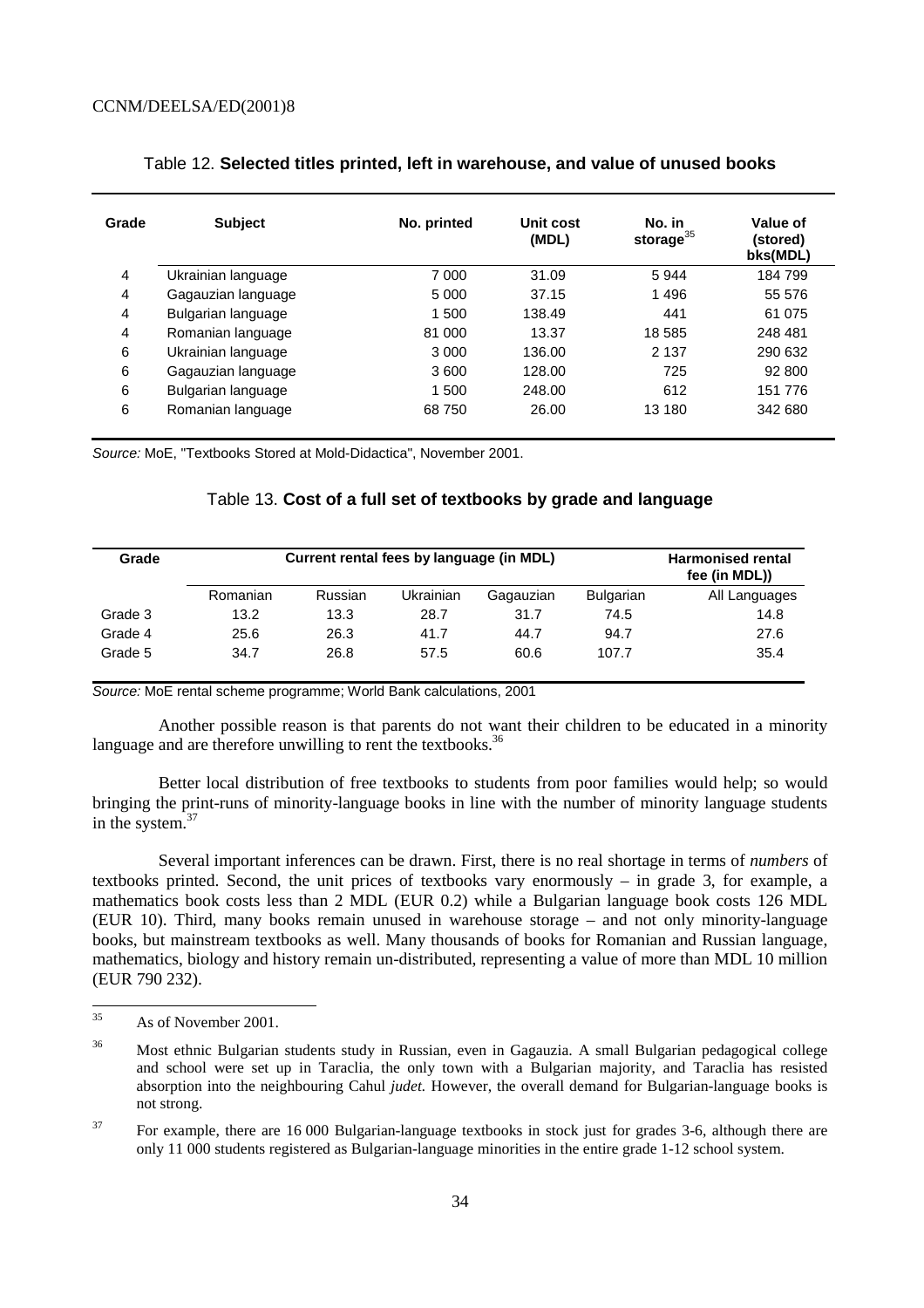Teachers, students and parents believe that in the future debate should shift from current disputes on the mechanism to issues like the quality and design of the textbooks, their authorship (still considered too 'academic' at the moment), and to the shortage of supplementary instructional materials.

#### *Teaching and Quality Assurance*

The lack of some textbooks and the shortage of others have a critical effect on teaching and learning. They affect the depth of understanding and the development of higher order skills, as well as the preparation of students for their future social insertion, in spite of the willingness of most of the teachers to do their best.

As mentioned before, monitoring – and sometimes supervision – of quality in 'delivering the curriculum' falls under the responsibility of central and local educational authorities. School principals and local specialists in the methodology of teaching ensure the supervision of quality in classrooms. However, quality control is deeply affected by serious financial constraints.

In the Moldovan system, there are a number of "pilot schools"; some of them created by the MoE and some others being mostly the result of work of a number of local or international NGOs. For example, the "Step by Step" curriculum or new methods promoted by Pro-Didactica in Cupertino with MoE – which encourage "interactive learning" and more parental involvement – are used in many schools. Teacher training for supporting the implementation of the new curriculum has also started some years ago. As a result, in more and more classes the didactic approach in the classroom is student-centred and challenging; most schools now try to engage students as active participants in the learning process. But because teachers have little or no exposure to foreign experiences – except those offered in the framework of the GoM/World Bank Project – high-quality school-based in-service training should be encouraged, to sustain the current (unexpectedly positive) motivation of teachers and to develop an authentic 'questioning and reflective attitude' among them.

#### **Learner Assessment and Examinations**

#### *Introduction*

The Education Law and other policy documents make it clear that assessment should not be confined to "testing" of learner achievement alone, but should cover a whole range of evaluative activities designed to monitor the overall quality of education in Moldova. However, the mechanisms needed for efficient monitoring of educational quality are not yet in place, although some elements (quality assurance in higher education, national assessments in primary schools, examinations in secondary schools) do now exist.

During the preparation phase (1994-96) of the GoM/World Bank Education Reform Project, it was decided that the strong features of the Moldovan tradition – specifically the tight, immediate relationship between teaching and learning through school-based (often oral ) assessment – should be retained and built upon, rather than replaced by a strongly external system. At the same time, the Ministry agreed it had a responsibility to obtain reliable information about overall educational quality in relation to new national standards and curricula, and therefore needed to have ways to collect such information. A mixture of external and internal assessment was therefore proposed, and incorporated into the Project.

Until 1997, a welter of "control", promotion, and graduation tests were prescribed by an annual Ministerial Order. This was replaced (1997) with a simpler system requiring only end-of-cycle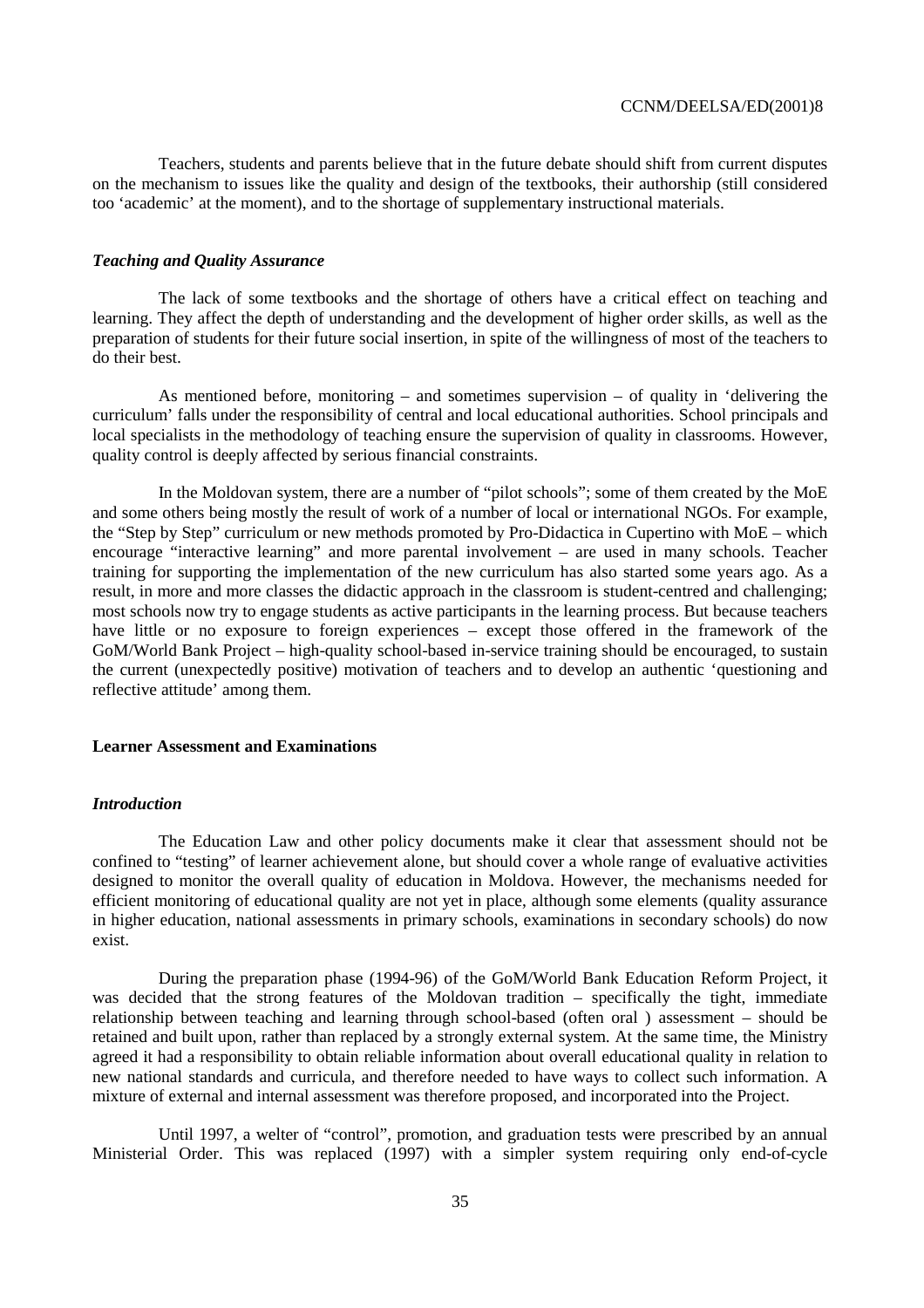examinations at the end of grades 4, 9 and 11/12. Nevertheless, the format of these examinations, and the way in which they were designed and administered, had many serious flaws which prevented this simplified system from providing the kind of reliable information required, both for individual pupils and for the system as a whole. The key issues were:  $38$ 

- Students were over-tested yet under-"assessed", in terms of formative or diagnostic information and the acquisition of higher level thinking skills;
- − Examinations and classroom tests were heavily content- and knowledge-based;
- The Ministry-set written examinations were of low technical quality: they lacked validity (in particular face validity), reliability, and comparability in terms of difficulty levels and over time;
- There was a severe lack of expertise and examples of good practice;
- − There was a vital need to synchronise the introduction of new-style assessment types with the introduction of new curricula and textbooks;
- There was no identifiable "cadre" of trained measurement specialists with adequate time and resources to develop such new style assessment types, and no clear lines of accountability for examination quality within the MoE.

#### *The present system of examinations and assessment in Moldova.*

#### *Primary education (grades 1-4)*

The assessment of student learning is entirely school- and classroom-based. Teachers assess their own students using a variety of methods, including oral questioning, short quizzes or end-of-chapter tests, work done in class, or homework. Marks are entered into each student's individual "diary" or notebook. Three times per year, an overall mark for each subject is given; these are aggregated into a final mark at the end of the school year. Some schools send end-of-year reports to parents, but often each student simply brings her/his "diary" home and parents are asked to sign it, to show that they have seen the child's marks. Normally, students in primary are promoted with their classmates, unless they are falling seriously behind in which case they either receive special help, are retained for a year in the same grade, or are assessed for possible placement in a special education programme.<sup>39</sup>

<sup>&</sup>lt;sup>38</sup> J Crighton, World Bank/Moldova General Education Project, Consultant Report on Assessment and Examinations. Cambridge: May 1996, page 6.

<sup>&</sup>lt;sup>39</sup> A recent Ministerial decision (May 2001) specified that children are not to be held back even if they have failing marks. This decision was based on a finding that students who have to repeat a grade are often demotivated and drop out of school altogether. The review team has, however, some concerns that children may simply be passed from grade to grade falling ever more behind. No systematic remedial help is available to students who are struggling, so that problems are just deferred from year to year, rather than resolved as soon as they arise.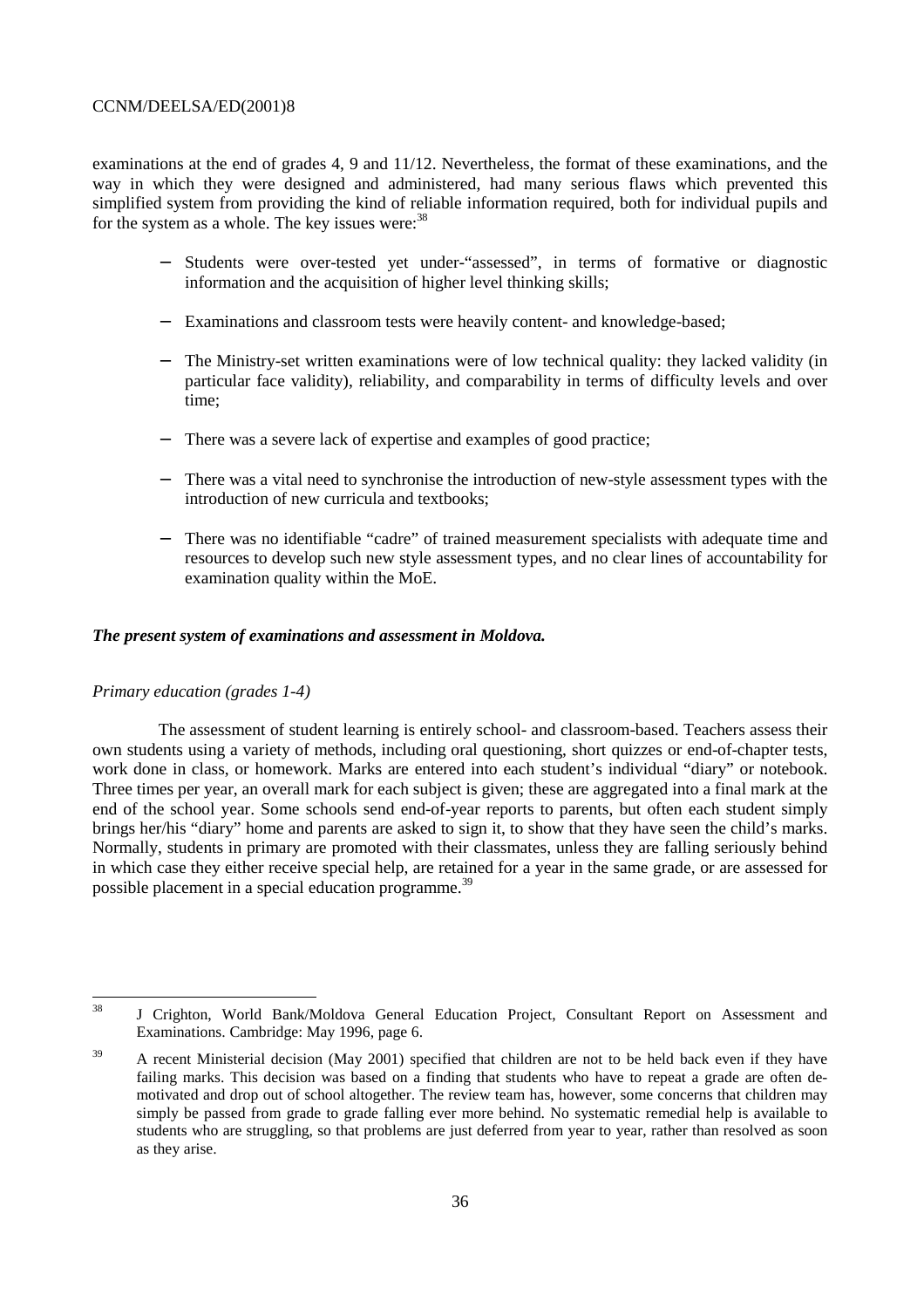# Grade 4 tests

The first semi-external exam comes at the end of grade 4, where children sit "control" tests in mother tongue language and in mathematics. These tests are based on the new national curriculum, and are set by subject specialists in the Department for Evaluation and Examinations (DEE). The question papers are pre-tested, and the final version(s) printed and distributed to the schools in sealed envelopes. On the day of the exam, every child receives his/her own copy of the question paper, as was intended in the Project objectives.

Teachers mark the tests according to instructions given by the Department for Evaluation and Examinations (DEE), and results are collected and announced to students very quickly (often within a week). The DEE collates and analyses all received results for the grade 4 examination, and prepares a summary report which is presented verbally to a meeting of the MoE Collegium. A written version of this report is also prepared, and sent back to the schools via the inspectorates for feedback to teachers.

# *Formal examinations: Grades 9 and 11/12*

Within the existing system of "complete" (11-year) education, formal examinations occur at two points: at the end of compulsory education (end of grade 9), and at the end of grade 11 to mark the end of complete secondary education. Since 1994, there is also a Baccalaureate examination at the end of grade 12 in the new lyceum. The primary function of all these exams is certification, not selection. According to the Education Law, the final responsibility for examinations in pre-university education lies with the MoE. The present legislation on examinations is not expected to change in the near future.

Approximately 65 000 students take the examination at the end of compulsory education (grade 9). About 90% of them pass. In principle, the transition from grade 9 to full (11-year) secondary education is open to every student, but many secondary schools have their own entrance procedure – for example, an entrance exam, a competition, or an admission interview.

A certificate of full secondary education (grade 11) gives the right to apply for higher education, but not automatic access because university faculties set their own entrance exams. In 2001, about 36.5% of the grade 9 cohort continued into 11-year general secondary or 12-year lyceum, and 16.7% into some form of vocational or technical education (see Table 7 above). The Baccalaureate after grade 12 of the lycea had 11 700 candidates in 2001; 98% of them passed. In 2001, of the 3 921 students who entered higher education on the state order (financed from the State budget), 60% came from lyceums, 30% from general secondary schools, and 10% from colleges. Students not paid for by the State have contracts with various state institutions, or they have private contracts (for example, with employers), or they pay for their studies themselves.

Until recently, one of the problems with the formal examinations at grade 9 and grade 11/12 was the low social value attached to them. This was due to the uncertain and uneven quality and level of the examinations. In addition, the high pass level obscured more specific information about the achievement of individual students. With the rapidly improving professional capacity of the DEE, the quality and therefore the value of the exams is increasing, and it is hoped that in particular the Baccalaureate (at the end of grade 12 in lyceum) will become a socially respected qualification that is valued by employers and universities as well as by students and parents.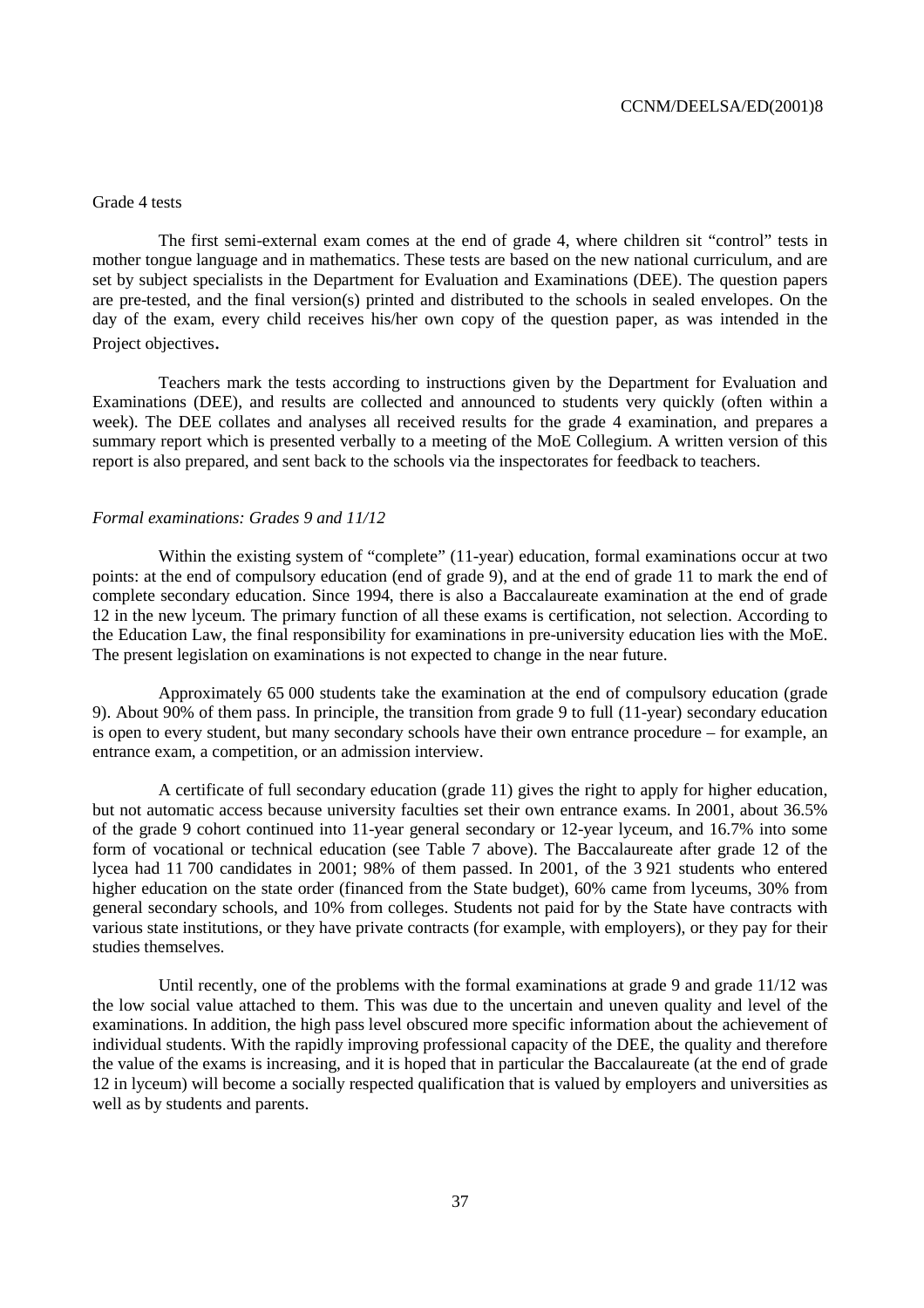But for now, the most socially important, "high stakes" examinations are the *entrance (receiving) examinations,* both for grade 10 (especially for lycea entrance) and for higher education. These entrance examinations still are *completely non-standard* in that every institution sets its own, creating obvious problems of quality control, access and equity as well as presenting a "double hurdle" for students.

Moreover, university entrance exams and procedures (such as special "preparation" classes by the same professors who set the exams) are notoriously subject to bribery and corruption (see section on Quality of Governance in this review). There was even a web site for students which displayed "price lists" for tests in a number of institutions.

The only way forward seems to be the development of a credible, external, independent examination service that is perceived to be fair and "clean" not only by the participating schools and universities but by the students and their parents. Unfortunately, the present DEE is too small and underresourced to develop and deliver such a service.

# **Issues , Barriers and Recommendations in Curriculum, Textbooks and Assessment.**

# *Issue: Re-establishing the Institutional Structures and Mechanisms for Curriculum Design and Implementation.*

*Currently the formal institutional structures and mechanisms* created in the framework of the GoM/World Bank reform in order to develop, implement and gradually review curriculum have stopped functioning as intended. After the 2001 election, the *National Council for Curriculum and Evaluation* (NCCE) in essence ceased to function (in practice if not officially), so that it is difficult to understand how subject-based commissions could continue to work and how – generally speaking – the sustainability of the whole institutional structure would be assured after the GoM/World Bank project ends.

*First, the biggest danger is to consider* that the NCCE and its working groups have in essence "finished" their work with the implementation of the National Curriculum. But curriculum development is not a "product" but a *process* that does not finish once a certain curriculum is in use. Second, the current officials (or new political representatives) from MoE are not professionally experienced enough to perform the tasks assigned to them in curriculum reform, unless they are willing to co-operate with the experts trained during the GoM/World Bank Project. The review team fears that at present they "contribute" to a re-fragmentation of the curriculum by adopting again a heavily subject-based and "programmes of study" focused approach to curriculum development and implementation.

#### *Recommendation*

Take a clear-cut decision about the institutional structure and mechanism aimed at permanently developing and reviewing curriculum. This might be organised as a *permanent* department in the Ministry, an external agency, or a consultative body. It should include, first of all, professional experts in curriculum development, selected according to a set of professional criteria. Their task would be to continually develop and review the National Curriculum, as foreseen in the original framework. Only in this way will the *continuity* of the reform process be assured, and *"European standards"* met.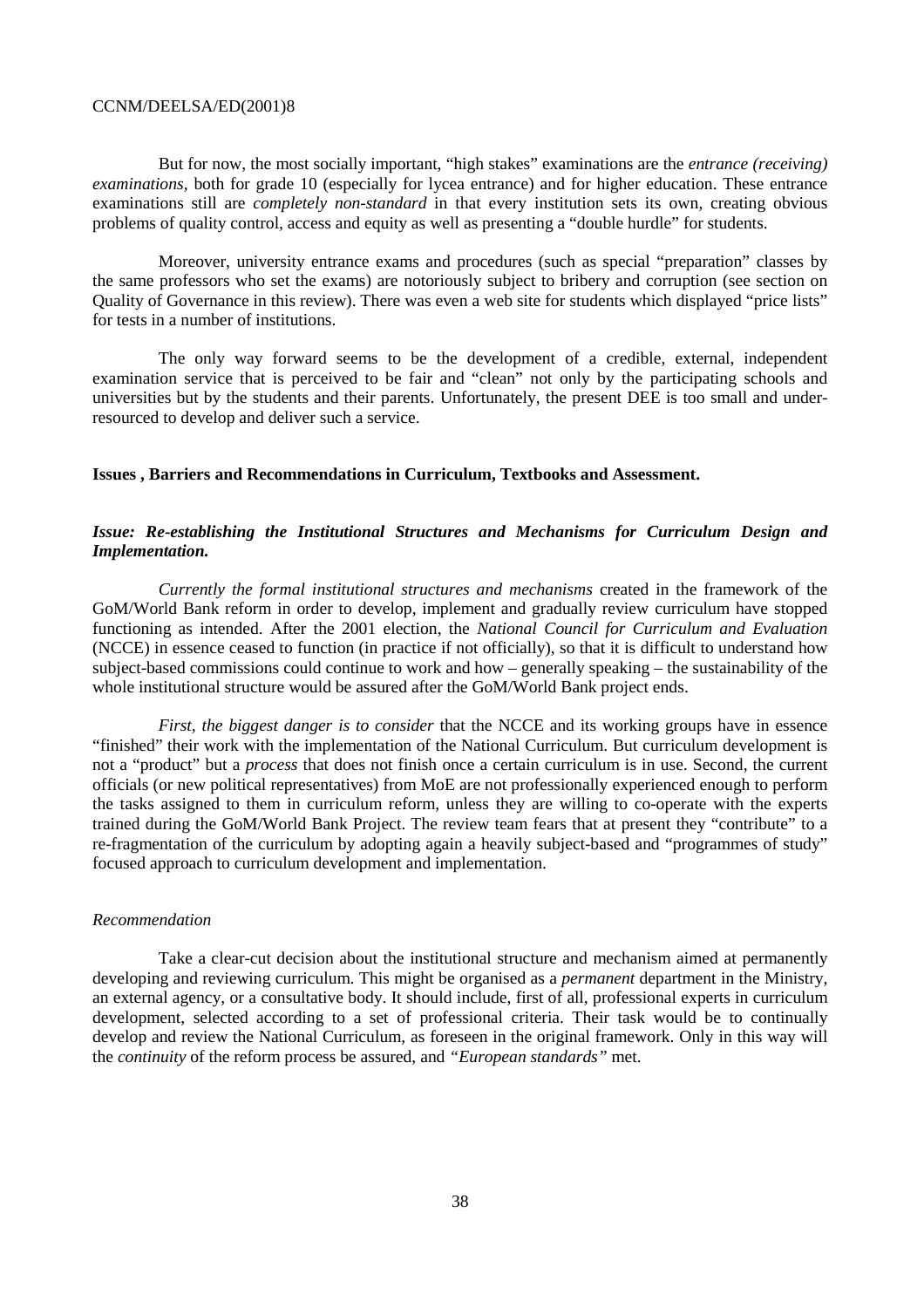#### *Issue: Reconciling the reduced number of school days per year with students' curriculum load*

*Evidence shows that the number of lessons/days* that students in Moldova spend in school is far below OECD averages, especially for grades 1 to4. There were compelling economic reasons for reducing the number of instructional days, for example reducing the budget for teacher salaries as well as heating costs. However, it has seriously affected the quality of education in the classroom. The number of subjects is the same, while the number of weekly lessons per subject is less than before. Maintaining such a large number of subjects means that learning is necessarily superficial with no time for teachers and students to reflect on concepts and practice skills. For example, one mathematics teacher told the team that she now had only *one* lesson period (45 minutes) to introduce the essential concept of  $x^2$  and was then obliged to move on to the next chapter before her students had a chance to absorb and practice what they had learned.

*Reports at the end of December 2001 stated*<sup>40</sup> that 80 schools were working in unheated classrooms and 6 were closed from the beginning of December due to lack of fuel. In the previous school year, about 300 schools closed from mid-December 2000 until the end of January with another 100 institutions remaining closed until early February. It is said that (some of) these schools recovered lost time on Saturdays and during the autumn and spring vacations; nevertheless, schooling in winter can be an uncomfortable and often-disrupted experience for many children and teachers. The combination of an overloaded curriculum with sharply reduced instructional time inevitably affects the quality of learning.

# *Recommendation*

*Either the number of school days should be raised again urgently, or the curriculum should be adapted by reducing the number of subjects taught (not the number of hours per subject, as is now the case).* The review team understands that the latter recommendation may mean that some teachers lose their jobs, but in times of tough decisions it is the quality of student learning – not the maintenance of teachers' jobs – that should be protected. Also, studies have shown that in practice there are only very limited savings in heating costs because many schools keep their heating systems going when hours (or days) are cut.41 The new instructional plan, submitted to the Collegium in March 2002, gives each grade level an additional 2 hours per week. While this is a step in the right direction, such abrupt and arbitrary changes (up or down) without clear adjustments of the curriculum or to textbooks create frustration and confusion among classroom teachers.

#### *Issue: Synchronising curriculum development and the publication of textbooks*

*The new subject curricula were published* between 1997-2000. Most teachers have adopted these curricula, and are well trained to implement them. However, they have to wait for new textbooks to be written to support the new curricula. The situation is more than critical as far as the lower secondary grades 7-9 are concerned. As mentioned before, even if the GoM/World Bank's *initial model* is strictly followed, then textbooks for grade 7 will enter classrooms in 2002, for grade 8 in 2003, and grade 9 in 2004.

*Most teachers and educational authorities* are dissatisfied with this situation. For grades 7-9, there is even a shortage of "old" Moldovan textbooks; and in any case these books are outdated. It is not clear to the review team how, and with what materials, students are expected to learn in grades 7-9. At

<sup>40</sup> Chisinau, 27 December 2001 (BASA-general).

<sup>41</sup> Claude Tibi *et al., Moldova's Education Sector: A Financing Strategy to Leverage System-wide Improvement."* (August 2001.) The World Bank: Washington DC.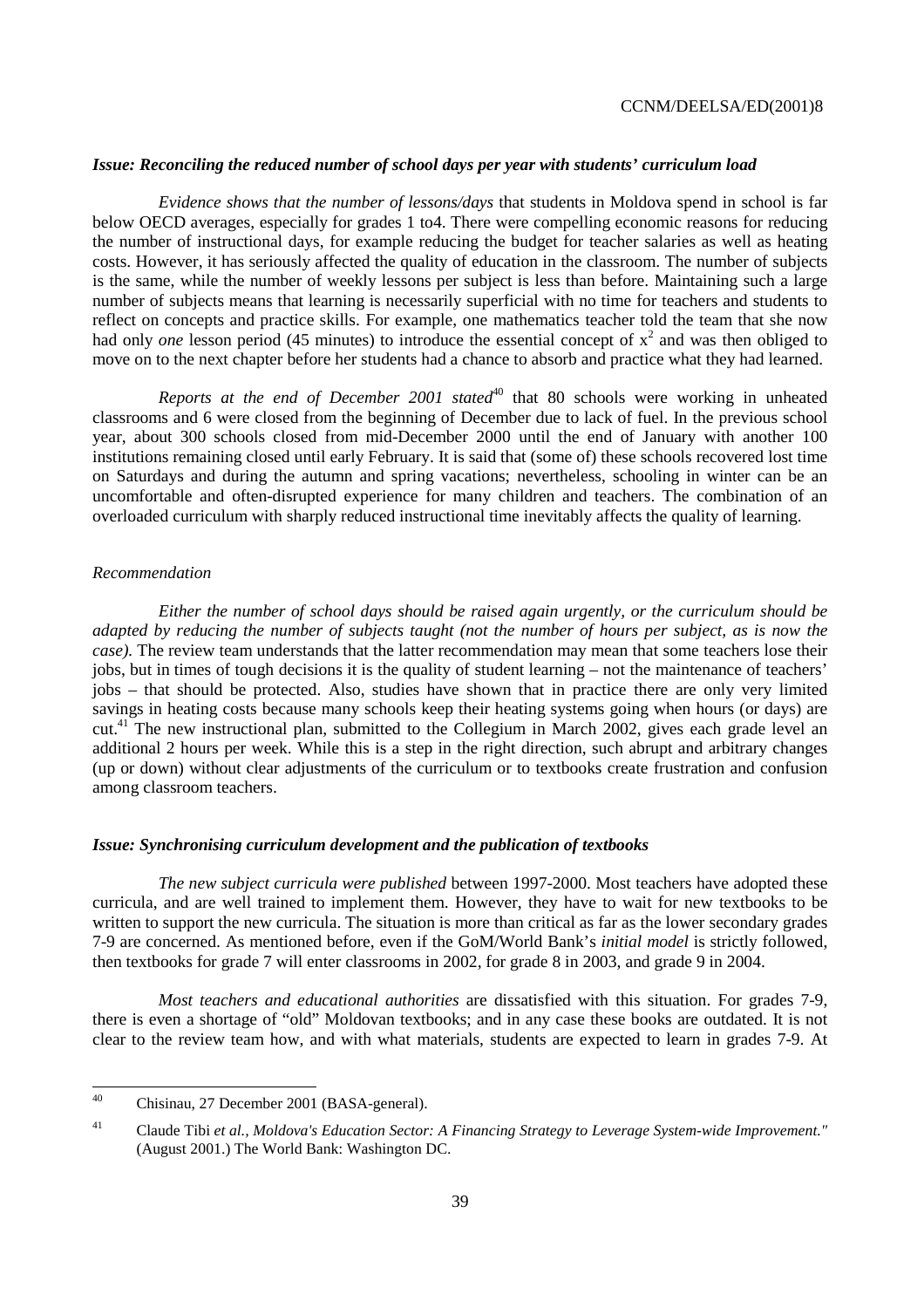best, they use "reform-based" *Romanian* textbooks (published after 1996 in Romania); at worst, they resort to pre-reform Romanian or Russian textbooks.

*The new curricula assume* that teachers will use separate teachers' guides and supplementary materials, and these are not covered by the rental scheme but must be bought at full price. For example, one teacher said that for grades 3 and 4 the rental fees were approximately 50 MDL (EUR 4), but teachers had to collect 100 MDL (EUR 7.9) to cover all didactic materials they needed. There are "test collections" available as well, but these too cost 12 MDL (EUR 10) for each grade. As a result, in some classes about one-third of the students may not have a book and many teachers have to work without guides or supplementary materials.

## *Recommendations*

*Resolve the textbook provision problem for grades 7-9 as quickly as possible*. Textbooks should enter classrooms much earlier than first planned. The speeded-up mechanism by which textbooks for grades 10-11 were issued in the autumn of the 2000/01 school year could be a good example.

*A second recommendation is to take a critical look at the sizes of print-runs compared to actual demand*, especially (but not only!) with regard to books printed in minority languages. These books tend to be very expensive, and many remain undistributed despite the favourable terms of the rental scheme.

*Finally, some thought should be given to making use of the many thousands of warehoused books* (see Textbooks, above), for example by making them available free to children of poor families. In particular, it would seem important to ensure that teachers' guides and supplementary materials are put to use in classrooms, rather than be kept in storage.

### *Issue: History and Mother Tongue*

*With the arrival of the new Government*, old discussions have started again about the teaching of history and mother tongue, two subjects that previously have had a clear status in the National Curriculum. Now, politicians claim that instead of "History of Romanians", "Moldovan History" should be studied, and the name of the mother tongue should be "Moldovan" and not "Romanian". The last statement is against all scientific evidence that shows there is not a Moldovan language nor a Moldovan dialect of Romanian language. Instead of being involved in a politicised debate that should be a matter for scholars and scientists, teachers and students should be left to focus on the quality of the teaching/learning activity in the classroom. The team is concerned about a general tendency to "politicise" the curriculum; for example, a State Commission appears to have been set up (April 2002) to resolve the controversy about the teaching of history, but it could not be discovered whether this State Commission has history teachers or curriculum specialists among its members, nor whether the decisions made by this State Commission bypass the regular curriculum development process set up under the NCCE.

# *Recommendations*

*Make clear decisions about the status and content of contentious subjects, according to scientific research and evidence.* This is the only way to prevent political conflicts and antagonism. Political bias should not be reflected in classroom teaching and learning. For example, current-day professional literature and empirical evidence show that attainment targets and standards in learning mother tongue(s) (MT) and national literature(s) (NL) are relatively the same all over the world – irrespective of the *name* of that specific MT. Generally speaking, the teaching/learning process of any MT in the world aims at developing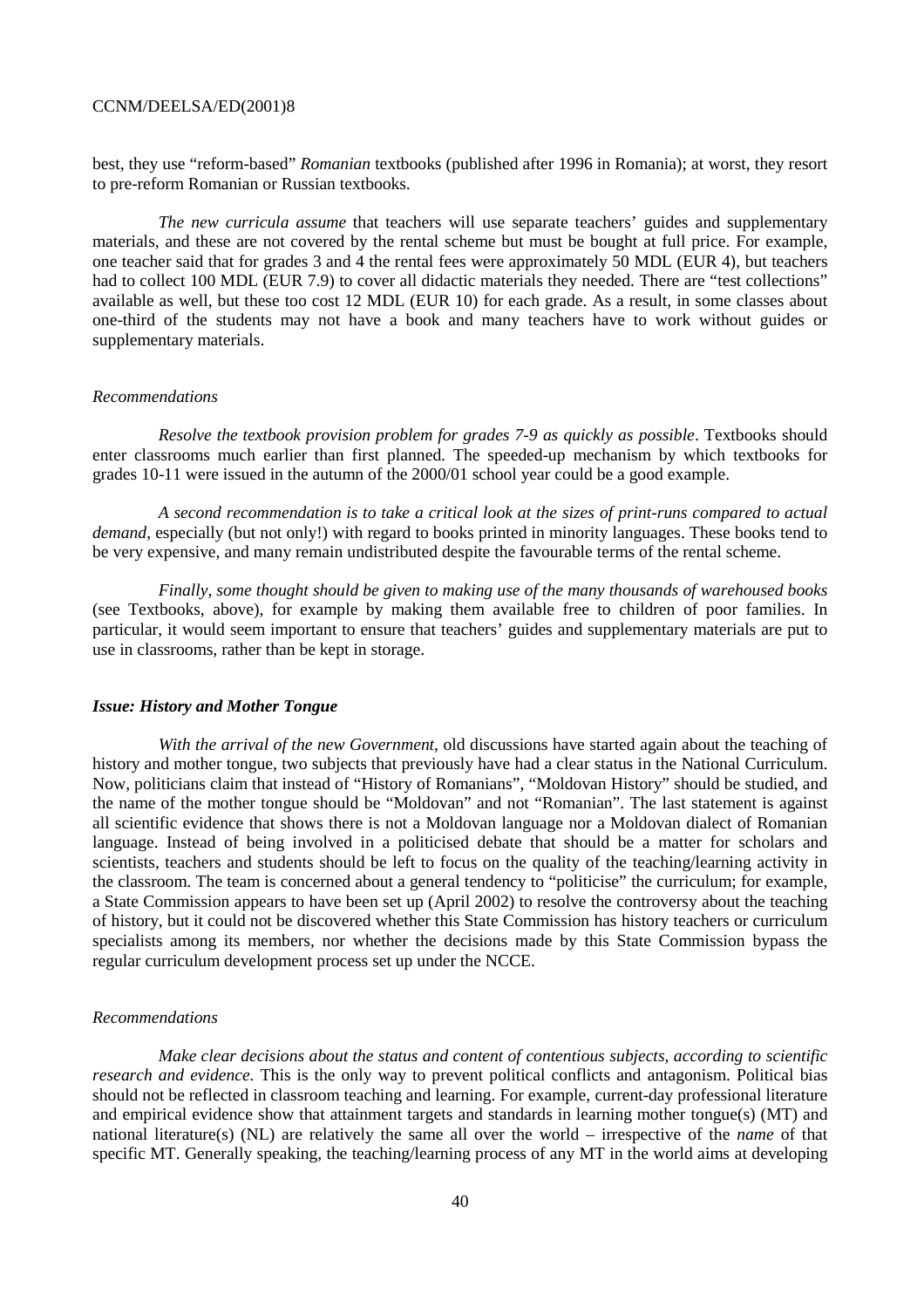appropriate social communication skills, fostering a personal scale of values – *national and other values –* understood within a framework of tolerance. From a pedagogical point of view, things are more than clear: based on a conceptual outlook, it is clearly a scientific issue, and not a political one about the name of the national language.

As for the teaching of history, the International Commission on Education in the 21st Century singled out, as the first pillar on which education should be founded, 'learning to live together by developing an understanding of others and their history, traditions and spiritual values'.42 Re-casting the history curriculum in Moldova in narrowly nationalistic terms seems counter to this aim, and counter to the need for a broader, more tolerant and more self-critical view of the country's historical context in the SEE region and in Europe.

# *Issue: The Quality of Learning, Access and Equity*

*The present educational systems in many FSU countries* – Moldova included – often place excessive curricular emphasis on selectivity, the performance of the best students (see the renewed interest in Olympiads in Moldova) and on "excellence" of a small number of students. The learning needs of average and disadvantaged pupils (by social strata, gender, ethnicity, or location) are easily neglected. In Moldova a general lack of interest in education, dropout, the lack of hope in the future are characteristic for important segment of the populations at risk (rural and disadvantaged areas, children from poor families, orphans).

*The result is that education, despite its substantial accomplishments* in promoting learning achievement among "the best" students, can fail to fulfil its role as a source of equity among social groups. The danger is that education will be very good indeed for a few, and unsatisfactory for the majority. The relatively poor performance of Moldovan students in a recent international comparative study is one of the most serious issues of current-day Moldovan education.

# *Recommendations*

*The MoE and the whole pedagogical community should seriously address these issues*. A change in the curricular capacity of teachers and administrators (including school inspectors), achieved through improved selection, assignment and training, is needed to emphasise the curricular considerations of access, retention, career development, pedagogy and classroom remedial treatment of the socially disadvantaged.

*Quality training of teachers for special-needs education,* inclusive and remedial education should be provided at all levels. Curriculum should be flexible enough to meet the needs of *all*, and to help students of all abilities to attain their full potential.

### *Issue: Curriculum Design and Implementation: the Participatory Model*

*One of the current dangers in Moldova* is that the curriculum development process will be more and more centralised, and that curriculum decisions will be made without any real involvement of stakeholders and interested parties. Curriculum changes in many countries put great emphasis on offering

<sup>42</sup> UNESCO, *Learning: The Treasure Within.* Report to UNESCO of the International Commission on Education for the 21st Century. Paris: 1996, page 22.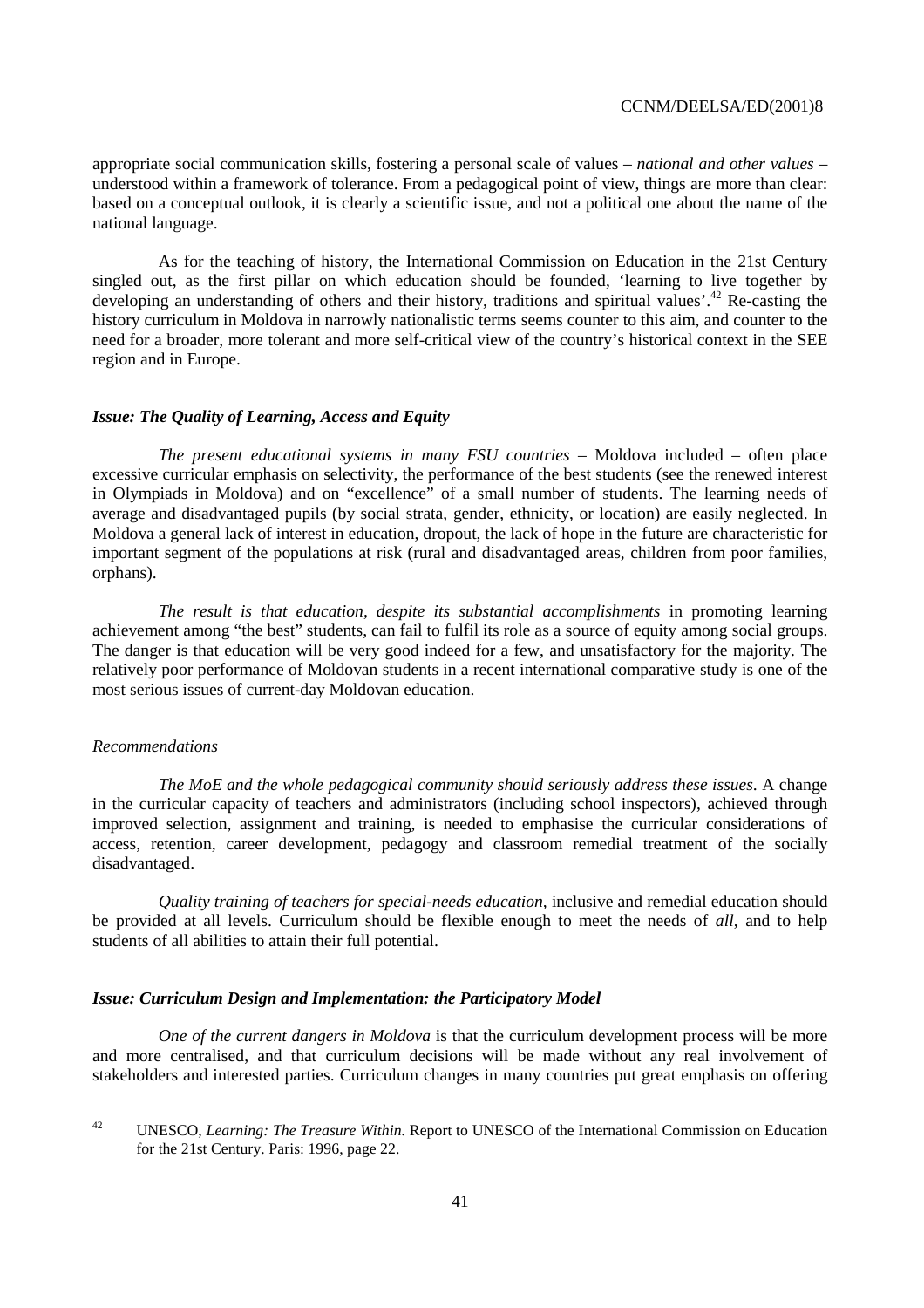participatory opportunities to all those concerned in education (teachers, school management, parents, students, and representatives of economic and civic institutions). Between 1996 and 2000, public debate and consultation on curriculum issues became more and more important in Moldova; these participatory processes should not be lost.

#### *Recommendation*

*Preserve and foster the mechanism of public consultation already in place*, raise public awareness of the need to reform the current education system, and motivate teachers in a process aimed at creating "ownership" among all parties concerned.

### *Issue: Shifting the emphasis from "teaching the curriculum" to monitoring student learning outcomes.*

*The main goals of learner assessment reform* were to (1) place a good-quality question paper (or a well-constructed "ticket" for oral examinations)<sup>43</sup> before every candidate, on time and without relying on radio broadcasting or writing out examinations on the blackboard; (2) ensuring that those papers and "tickets" reflect a range of domains and skills *other than* re-call of factual material; (3) creating a stable, identifiable quality evaluation function within the MoE, supported by a small but expert and well resourced Department for Evaluation and Examinations (DEE); (4) disseminating good practice to the *raion* directorates, and (5) creating mechanisms to support teachers in their own classrooms in improving their assessment techniques.

*A great deal of progress has been made* towards achievement of these goals. The DEE has been established within the MoE, and – with the help of foreign technical assistance paid for from Project funds – a small cadre of trained specialists has been created. However, there is now a serious risk that these achievements will not be sustained and built-upon by MoE funding after the end of the project. The DEE is (perhaps fatally) under-staffed, and official support for the DEE is, at best, lukewarm. There is a strong lobby of higher education rectors and other HE officials against the introduction of external, national, impartial maturity examinations, because the university entrance tutoring "industry" is one of the main sources of additional income for universities and individual tutors.

#### *Recommendation*

*Immediate, strong and sustained support must be given to the work of the DEE and to the entire notion of fair, transparent and technically competent assessment of student progress and achievement*. In the first instance, the DEE should be fully and permanently staffed by specialists in assessment. Secondly, a commitment should be made by the MoE to include in its annual budget a special line for student assessment, both during schooling (formative  $-e.g.,$  the grade 4 assessments) and at key transition points in the system (summative), for example the grade 9 and grade 12 exams. Thirdly, in all its policy deliberations the MoE should focus on what improves the quality of *student learning*, rather than its usual preoccupations with organisational matters, "delivering the curriculum", and institutional control.

<sup>43</sup> For oral and practical exams, a set of questions or so-called "tickets" *("bilete",* numbered cards with typically three questions) are devised by the MoE. These questions are derived from booklets published by the MoE, which are available in every school library.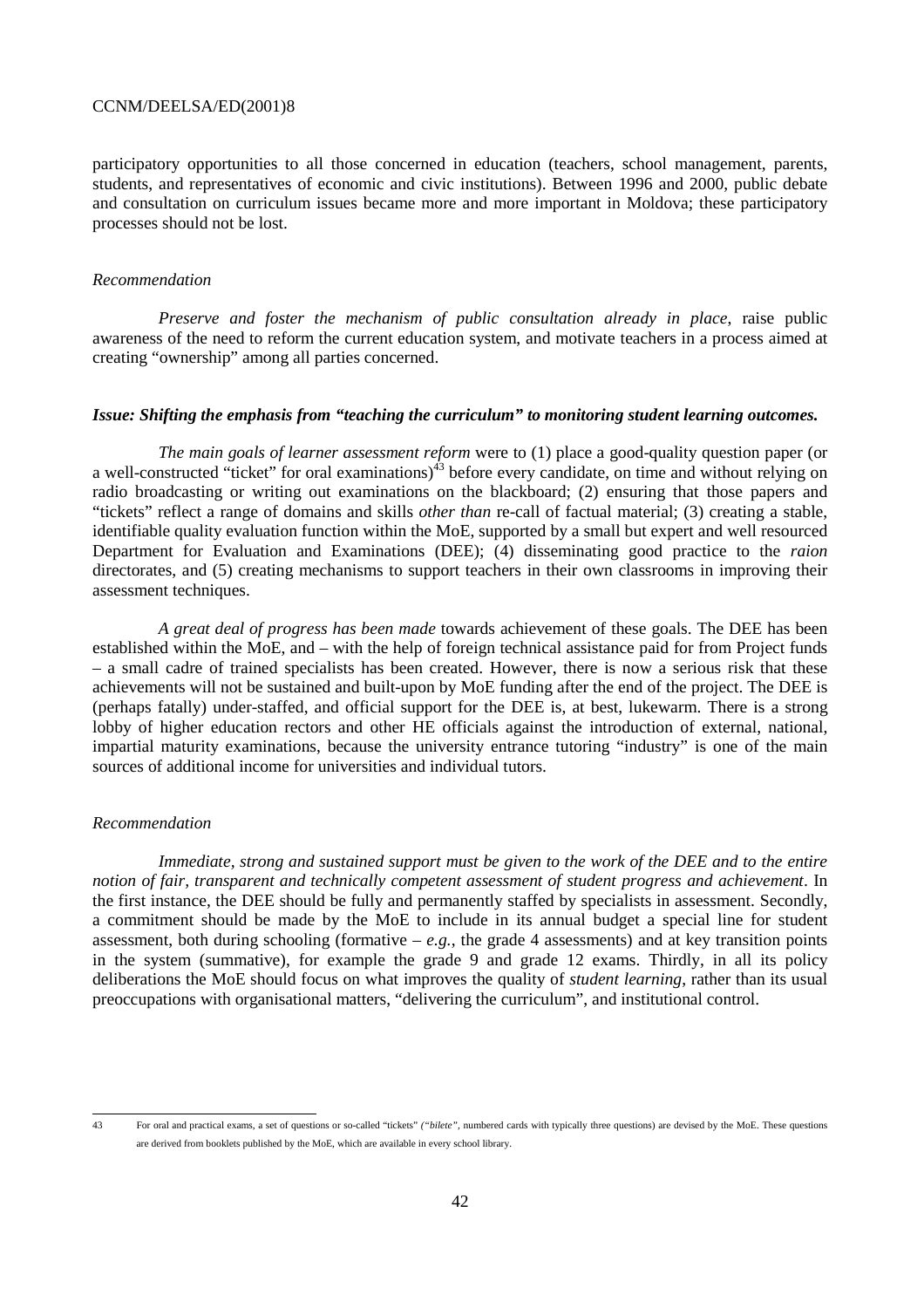### **Early Childhood Education and Care**

#### *Introduction*

Because the poverty rate increases sharply for families with more than two children under 14 – 42% of families with three children are poor – younger children in larger families are likely to be disadvantaged. Add to this the effect of transition-induced poverty on out-migration, particularly of women, and the high number of children left in the care of grandparents or other relatives, many young children in Moldova are at considerable risk.

In young children, the linkages between poor health and poor learning are known. But in Moldova there is little understanding on the part of the general public of the stages of child development and the consequences of poor socialisation and diet in the early years. Nutritional support for children is poor, with 46% of children under five suffering from anaemia (UNICEF; Ministry of Health). Although there are no signs of acute malnutrition, this survey found 8-10% of children under five with stunted growth, an indication of chronic malnutrition.<sup>44</sup> In addition, the collapse of community institutions and changes in family structure mean that young children may lose normal socialisation opportunities, making systematic attention to their mental and physical development crucial. Increases in violence against women, and marital break-up fostered by such situations, increase the dangers for small children.

The government has done considerable work with UNICEF, Soros, the World Bank and other agencies on the diagnosis of poverty-related issues, and education issues, including early childhood and financing for the education system. This work forms a good foundation for further analysis of the situation for early childhood education and care, and the options open to the government for ensuring that this age group is not without services in a time of social and economic difficulty.

# *Status*

The present government programme hopes to maintain the structure of the previous system, including the use of institutional care for a range of children needing attention because of social deprivation or disability. It is placing emphasis on the training of social workers, new regulations on the relationship between parents and children, and support programmes for socially vulnerable children, together with support for new approaches to teaching. It has enacted much new legislation on the rights of the child and social protection for vulnerable groups. However, a framework for rationalising the service provision system and maximising expenditures is still developing, and the recommendations have in many cases not been acted upon.

#### *Provision and access of pre-school care and education*

The education system under the former Soviet Union system provided comprehensive coverage for young children, although this was "old fashioned" in concept and expensive to provide. Comprehensive services were available for children aged 0-6 through government run crèches, nurseries and pre-school institutions. Technically, this system still exists but has almost entirely ceased to function for the 0-5 year old group; and quality and access to services for 5-7 year olds are variable. Children are grouped according to age: 1-3 years, 3-4 years, 4-5 years – and preparatory groups for 5-6 and 6-7 year olds.

<sup>&</sup>lt;sup>44</sup> Selection for the army shows that 60% of the age group is unfit for military duty due to "physical and moral" dysfunctionalities". Interview, MoE, 17 Sept. 2001.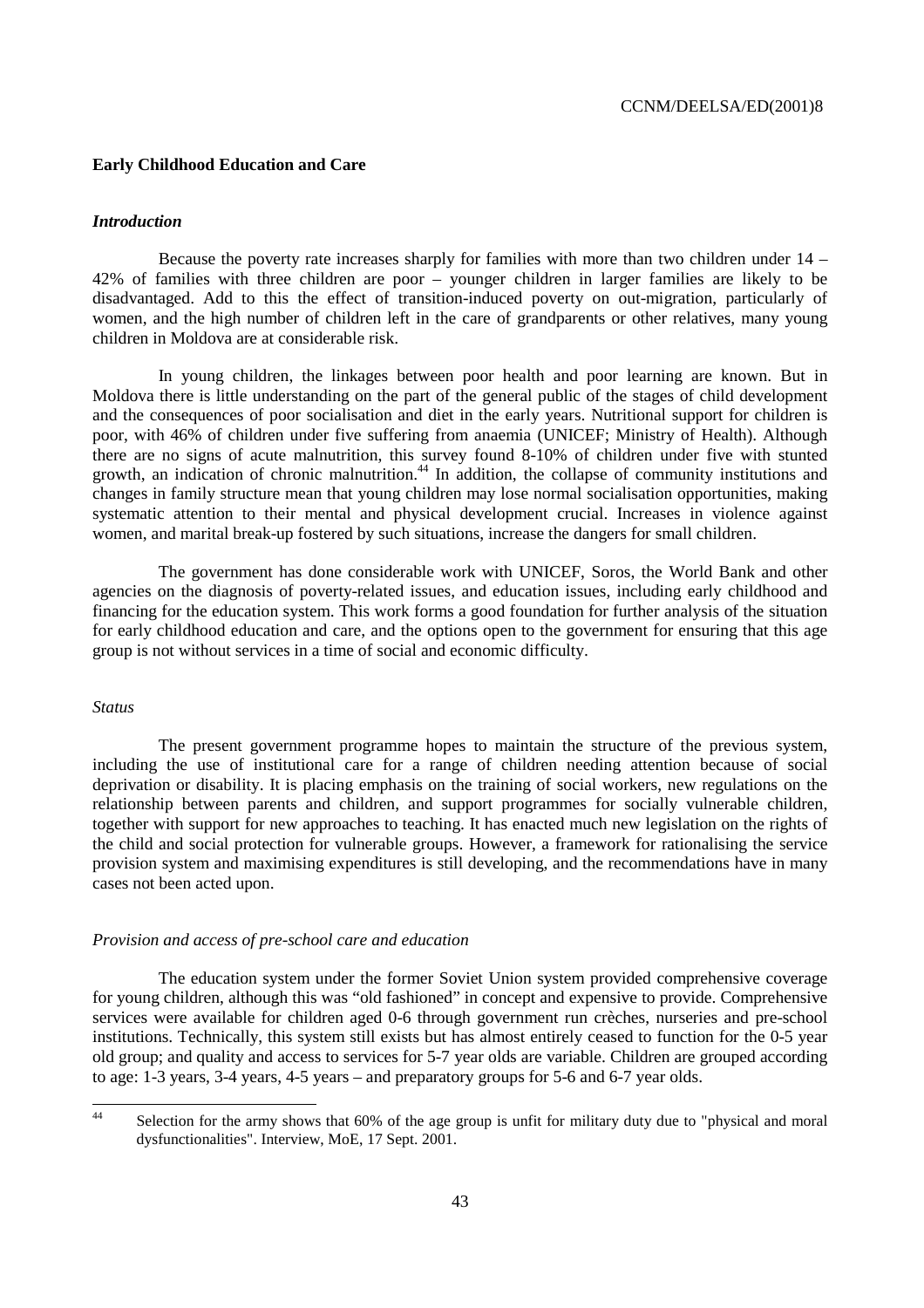At present, only about 35% of the total number of children aged between 3 and 7 (267 000) are enrolled. Enrolments vary enormously among *judets* and municipalities. For example, according to recent MoE data, only 25% of children between the ages of 1-7 are covered by the system in Lapusna *judet*, whereas 69% of children from this age range are covered in the municipality of Chişinău.

As attendance below age 5 is not compulsory, it is therefore sporadic, often depending on weather or the availability of the parent. The service is therefore far more of a drop-in day care facility for the under fives. According to recent World Bank data, the gross enrolment rate of 67.6% for pre-school ages 1-5 in 1990/91 (including Transdnistria) had dropped to 24.8% in 2000/01. For 6-year olds, the gross enrolment rate dropped from 97.4% in 1990/91 to 77% in 1999/2000.<sup>45</sup>

The MoE runs 1 094 pre-schools, and there are some 41 private ones. A provisional regulation, issued jointly by the Ministry of Education and the Ministry of Finance in June 1999, regulates the provision of private pre-school services and contains a sample contract.

The final pre-school (preparatory) year, sometimes called '0' year, is compulsory as children are meant to be able to read and write on admission to the first grade of primary school. The preparatory system is set apart from the general education system, and has its own norms and facilities.

# *Facilities*

Pre-school facilities are often not open during the winter months because of lack of heating. In addition, in some communities the parents are not convinced of the value of education, and child labour (among older children) is said to be on the increase. In theory, children who are chronically ill or hospitalised receive teaching in their homes or in hospital, but in recent years this service has become only sporadically available. All told some 300 pre-schools have been closed across the country. However such decisions have been much more random in the countryside. In theory, children are also able to benefit from programmes in clubs and holiday centres. Due to the shortage of funds most of these activities have closed down and only in some cases have private donors come forwards to subsidise activities.

Pre-school facilities themselves have become a burden on the education service, and constitute a disproportionate drain on the education budget. Built for larger enrolments and expectations of full day care from 0-5, they once were flourishing establishments often supported by local industries. Now they are large and decaying, often without connections to water and sporadic or non-existent electricity supplies. Most have no heating, and many resort to illegal and dangerous use of wood burning stoves placed in each classroom. At the local level municipalities have been able to rationalise some of these facilities, but in others fiscal need has forced the sale of the land and buildings and the provision of pre-school activities is not seen as a major need for the community. It is suggested that perhaps 50% of classes are overcrowded, but there are also cases where the enrolments have fallen and the facilities are inappropriate. The economic crisis has meant that buildings have deteriorated, equipment is in short supply, and there is insufficient budget to rectify these shortcomings. In addition, the design of some pre-school buildings does not lend itself to modern approaches to pre-school education.

<sup>45</sup> National Consultations on "Education for All". Preschool and Basic Education: Status, Issues and Options for a National Plan of Action. Chişinău, 3/5 December 2001.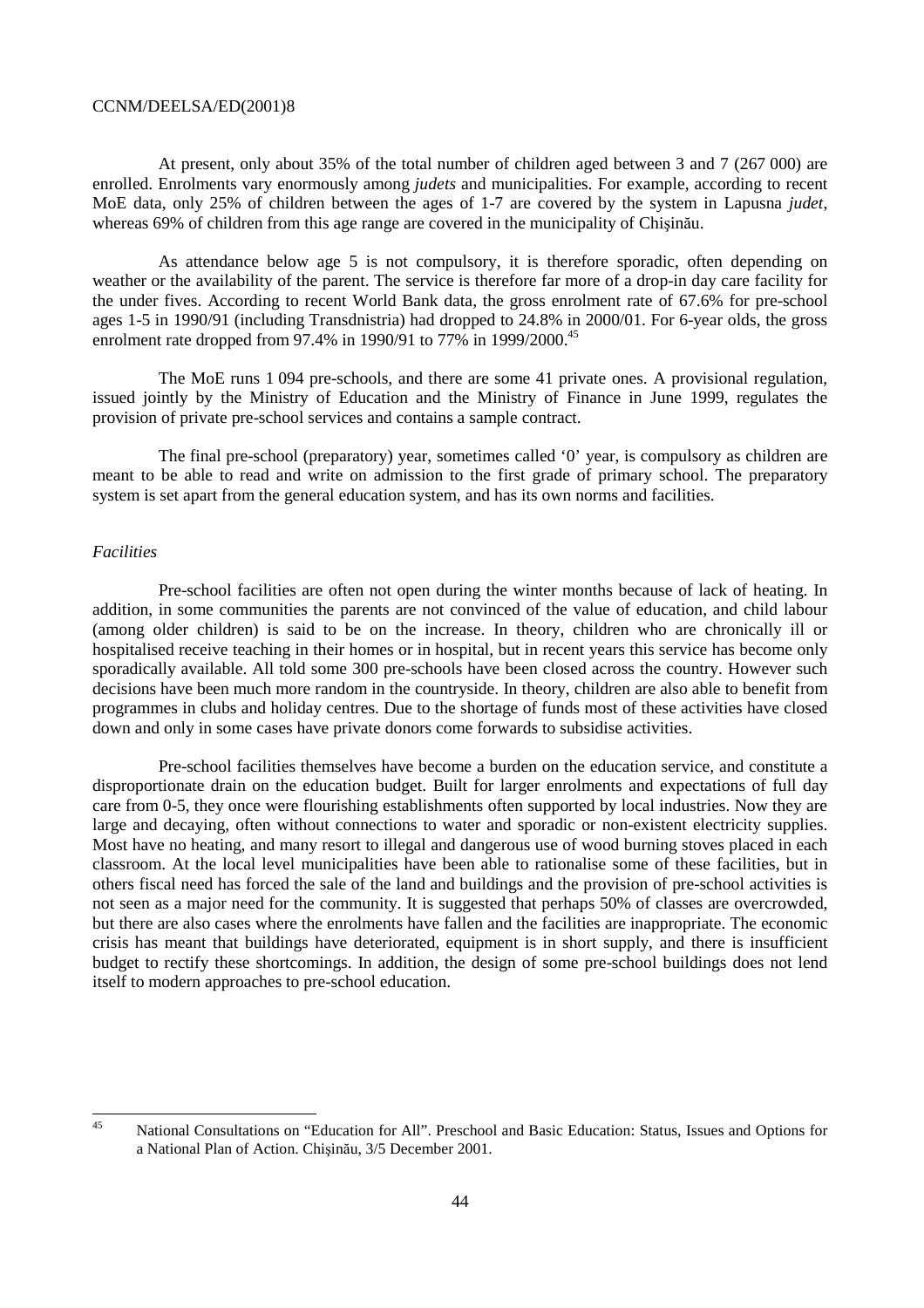# *Finance*

Funding allocations are made from central government, on the basis of per-capita funding for children. Municipalities create a budget based on these principles, which bears little relation to the actual money available for the system. In one municipality visited, the official pre-school budget was MDL 967 (EUR 73.4) per child, compared to MDL 875 (EUR 69.1) per child for primary school.

There are considerable disparities in access to early childhood services between rural and urban areas due to population and income differences. Because of the drop in enrolments, and the need to consolidate schools, some schools have been allowed to integrate the pre-school (0) year into the primary school facilities. A decision on such rationalisation was taken by Chişinău municipality in 19 schools, and has assisted in the maintenance of the basic early childhood development system in the city.

Education from 0-6 is still is technically free, but as with many aspects of the government-run service, increased cost recovery has become a fact of life, due to the inability of the education budget to cover even basic costs. For the preparatory (0) school year parents are required to pay 50% of the food costs. These vary according to the school menu and are set locally. Average costs are between 15 and 35 MDL (between USD 1.20 and 3) per month.<sup>46</sup> There is no doubt that the institution of these fees has led to a decrease in enrolment, although municipalities are in many cases subsidising children whose parents cannot afford the fees. It is also clear that the deplorable state of schools is not just a recent phenomenon. One regional office stated that it had spent no money on furniture for 15 years.

The review team accepts that countries struggling to maintain state provision of compulsory education are unlikely to divert large amounts of resources to children of pre-school age. But many programmes for early childhood development and care are inexpensive, making the most of careful planning, plenty of ingenuity and maximum community involvement. Governments can and must help to mobilise local communities to take on this work, with or without state backing. Locally developed schemes have been the most successful, some of them including home-based initiatives. UNICEF has initiated some innovative approaches, *e.g.* in FYR of Macedonia working with local women's organisations in rural areas to help set up schemes for children without access to public-sector pre-schools.<sup>47</sup>

# *Curriculum*

Aspects of pre-school teaching and education pertaining to establishing and carrying out the functions of pre-school institutions are regulated by a series of legislative norms. Municipal authorities are responsible for verifying compliance with these requirements before an institution can open. Pre-school education is provided in Romanian, Russian, Polish, Ukrainian and Hebrew. Some schools are Romanian or Russian language only, or have special classes for linguistic minorities. There are no data available on the number of Roma children of pre-school age in Moldova or their enrolment in pre-school.

<sup>&</sup>lt;sup>46</sup> Considering that the average monthly salary is about USD 25 (EUR 25.3) or 320 leu, a family with several young children would find it difficult to meet these costs.

<sup>47</sup> *After the Fall: The human impact of 10 years of transition,* UNICEF/MONEE Project, Nov. 1999, page13*.*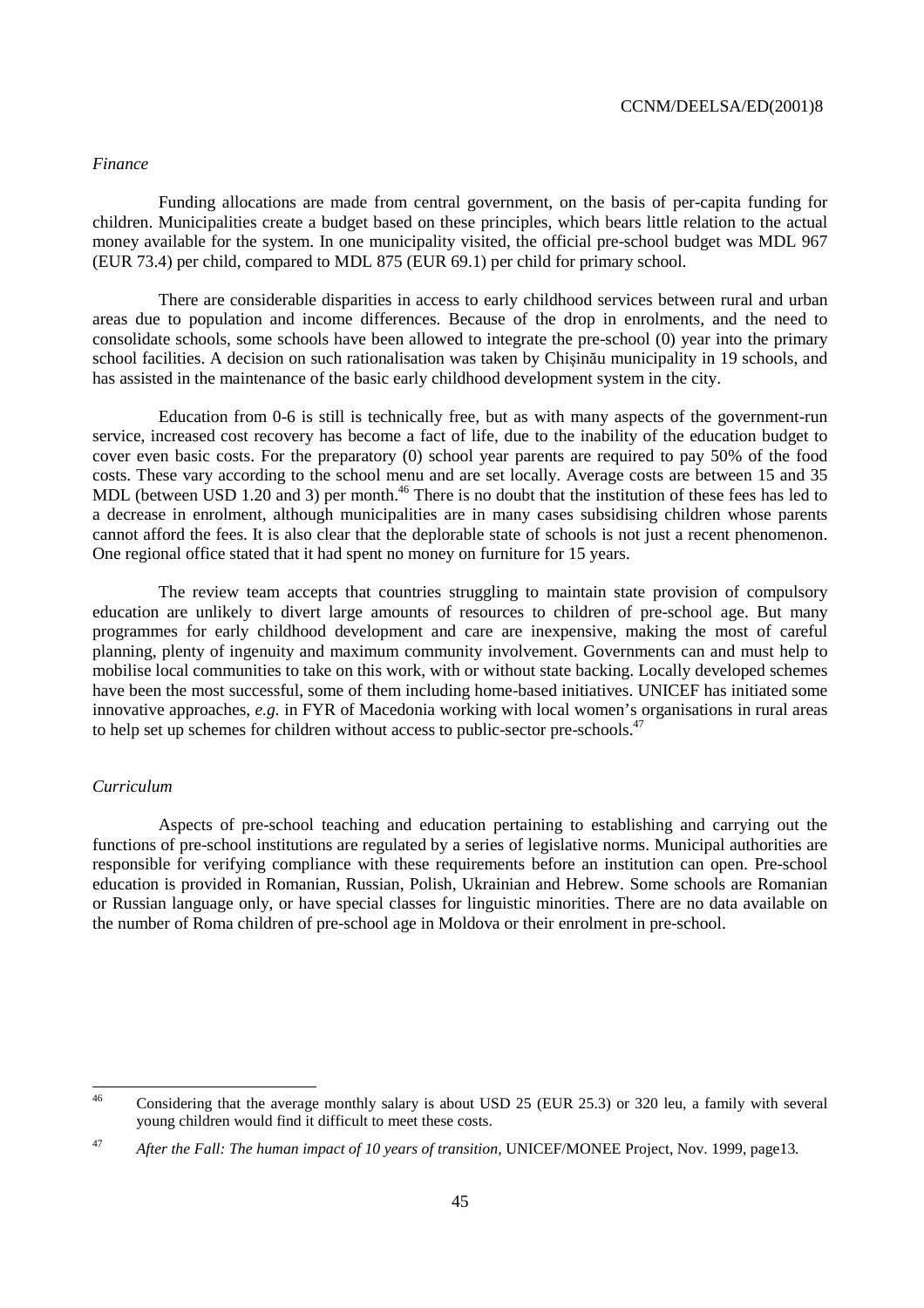## **Issues and Recommendations on Early Childhood Care and Development**

#### *Issue: Social breakdown and poverty now existing in Moldova*

*An effective system of support for families* with small children is of immediate importance to ensure that the next generation does not suffer unduly through the transition period. Although it is clear that the government cannot provide the same comprehensive range of services as was previously the case, care must be taken to ensure that the most vulnerable children receive adequate socialisation and early childhood care. With regard to access, the 0-5 group is more at risk than the 5-7 group, and provision in rural areas is more uncertain than in urban ones. In some areas (*e.g.*, Gagauzia) it appears that some 30% of school-age children live with relatives or neighbours because their parents are obliged to look for work outside Moldova. Clearly such arrangements can be detrimental to the healthy and secure social development of children.

*Decentralisation of the responsibility* for maintenance and funding of pre-school from the state budget to cities and municipalities is said to have increased regional and local differences, with pressure in some areas while buildings may be empty in others, *e.g.* where the distance between the pre-school's location and where families now live is too great. However it is at the local level that administrations can take difficult decisions to rationalise services and provide creative alternatives. The regulation of an activity (central government responsibility) and its implementation (local government) should not be confused here. At present there are few incentives for improving services, as standards tie funding and salaries to the existence of facilities.

#### *Recommendations*

*As the agency charged with setting national standards, the central ministry should review the standards for the provision of services for children below the age of seven.* Foremost in this consideration should be provision for a range of services provided at local level, with parental contributions or subsidised services as relevant and feasible. Where space is available, the preparatory year should be merged into the primary school, or in a more radical reform, the compulsory pre-school years could be amalgamated with primary school to form an extra year of formal schooling.

*Villages could consider formalising transportation for older children, or creating small local playgroups rather than larger school centres.* Parental involvement in the establishment of local programmes should be encouraged. Such schools can be linked to a larger parent school, or even take the form of mobile centres. However the formation of such alternative forms of early childhood experience should be undertaken with due care to the maintenance of standards, as there is little experience of running these groups outside the formal system, and in a situation of poverty and low income, the inspection system for such groups would need to be designed with care. At the present time there are few inspectors for the pre-school years and their access to transport and supervisory capacity is limited.

# *Issue: Quality in the Curriculum and Teaching Practice*

*The "Outlines of the Basic Programme for Pre-school Institutions"* for children up to three years of age were introduced in 1994, while similar "Outlines" for children from 3-7 years of age and those for children in ethnic minorities came in to being in 1996. The aim of these regulations is to define the goal and tasks of teaching, create an adequate atmosphere for child development in general, social and emotional relations between the children and those who take care of them, and establish the potential activities designed for children and the terms of co-operation with the family in the process of children's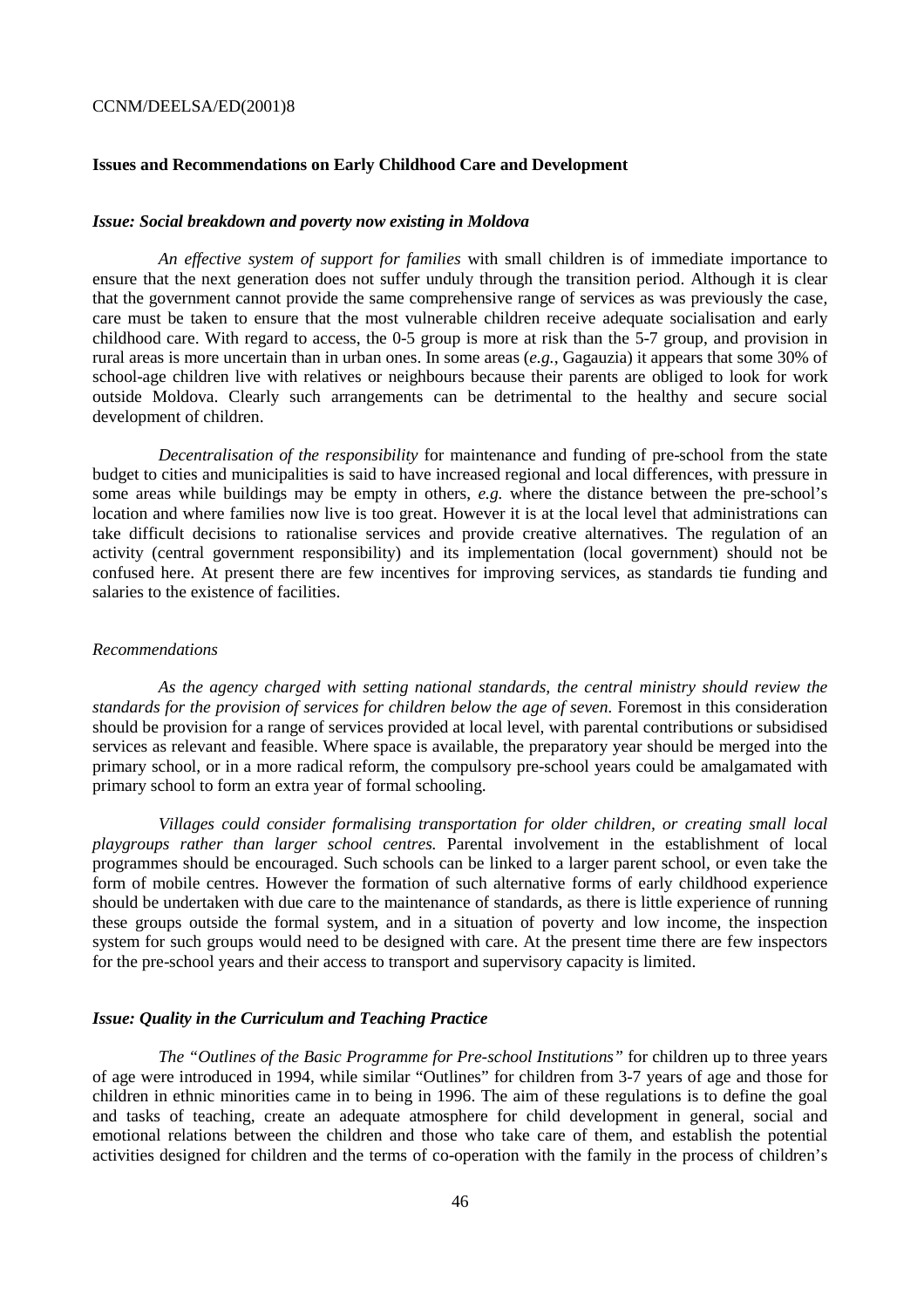development. Legal regulation, including defining the "Outlines", does not guarantee, however, an automatic change in the actual practice of pre-school institutions.

*A new curriculum for pre-school* was developed in 1999. The essential feature of the curriculum for children from 3-7 years of age is the provision of conditions for the positive physical, intellectual, social, emotional and moral development of children who are viewed as active, interactive and creative beings. However not all educators have received training in the use of this curriculum, and the outline of the school day has not changed and remains standardised across all pre-school institutions. This limits the ability of teachers to adapt their schedules at the local level to take account of special projects or simply the needs of their own community and children.

*Almost all those caring for pre-school children* are appropriately trained with a child-educator ratio of 14. The teacher training system has recently been rationalised and there are now four pedagogical universities providing training for new teachers and five colleges which train "educators" for the preschool years. Those training as educators for the pre-school level can return to university to get additional qualifications for teaching at primary level. However early childhood development courses do not figure highly in the curriculum for pre-school educators nor is the level of practical experience adequate. There is no association active in maintaining professional standards for the pre-school years. Educators are sometimes assisted by nursery nurses for the younger years who have only basic training. Each kindergarten also still has a music teacher, and staff of pedagogue and psychologist. Although the ratio of children per educator seems high, most pre-schools visited did not have their full complement of children in the 3-5 year old classes.

*School Heads must have a diploma* or higher education qualification and at least 5 years of pedagogical experience – in-service training is only compulsory every five years and there was never a sustained effort to provide in-service training. In recent years, international NGOs have played a leading role in not only analysing the needs of the early childhood education system but in providing intensive learning experiences at the school level for education professionals. These reinforce child centred approaches in teaching, promote community and parental involvement, enhance the creativity of the teacher in making and utilising materials, and focus on the needs of the individual student. The programmes have been run for several years, but do not reach all schools and all teachers. Part of their attraction is also the provision of equipment and materials that comes with each project and which act as incentives for the teaching staff. UNICEF is also running new programmes aimed at integrating these ideas of good teaching practice into pre-service training and the creation of teacher resource centres*.*

### *Recommendation*

There is considerable need to upgrade pre-service teacher training courses, to include options on special needs and early childhood development and to introduce social work as a professional skill. The Ministry of Education has already taken some steps in these regards. Given the lack of incentives for good teacher performance, a review of the human resource management strategies for the teaching profession should be undertaken, with the aim of providing increased opportunities for staff development as an incentive for remaining in the system. Staff, in particular in institutions, need further training in the new pre-school curriculum and in ways to better prepare children socially as well as intellectually to transition to school or regular life. Initial teacher training should also focus more on how to identify and address specific learning needs which may delay development but which do not require children to be institutionalised. The inclusion of mobile or where necessary on staff, special needs teachers in regular preschools should be seen as acceptable and would prevent unnecessary institutionalisation.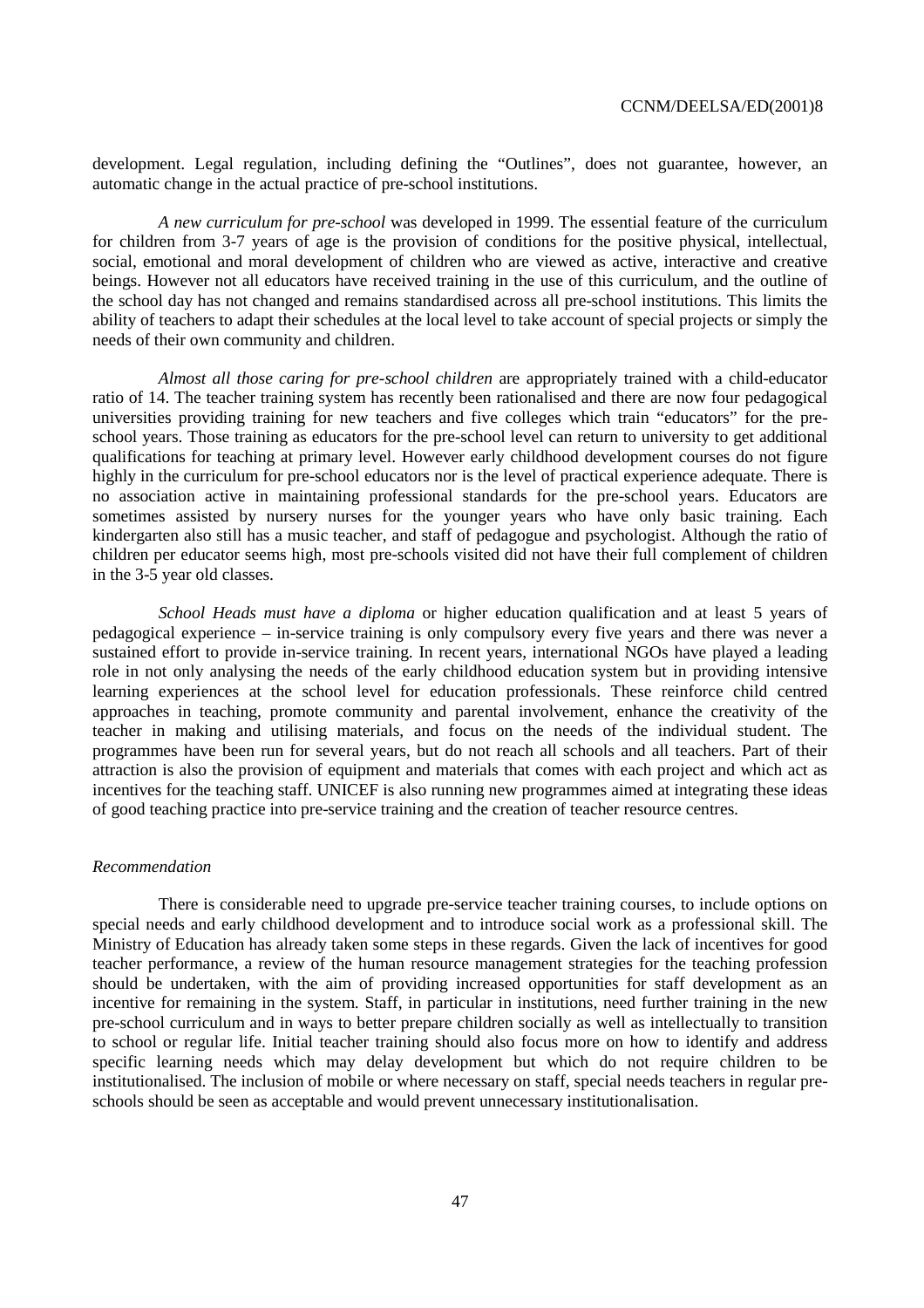## *Issue: Equity and Access*

*Issues of equity emerge in the ways a system* addresses the needs of children with regard to their ability, gender, income level, ability or social characteristics. In Moldova gender equity at pre-school is more of an issue for boys than for girls, for unknown reasons. Girls enrol at pre-school at the same rate as boys. Enrolment in pre-school is heavily defined by the educational status of the mother, and by socioeconomic status (Govt. of Moldova). There may well be a gender equity issue with regard to pre-school staff all of whom are women and who have less pay and less opportunity for promotion than men.

*With regard to income levels*, it has been noted that there is inequitable distribution of quality education between urban and rural areas and this correlates with the poverty of the population. Extra lessons, such as language lessons in the pre-school year are fee for service and cannot be taken advantage of by all. Pre-school students are also required to purchase books and workbooks and this may discourage poor parents from sending children. With regard to health, medical treatment for children and women which are technically free, sometimes require a fee for service. One example, the medical check up for entrance to primary school, requires fees for different specialists and may be discouraging parents from entering children in primary school.

# **Issues and Recommendations related to Children with Special Educational Needs (SEN)**

*There were some 12 400 children with disabilities in 1998*, rising to 14 000 in 1999. There is considerable resistance to the integration of children with either physical or mental disabilities into any level of schooling in Moldova, or to the integration of children from general boarding schools into the general school system. A general attitude prevails towards the preservation of the existing institutional system as a form of social protection agency for those considered "vulnerable groups". Although every country has a blend of institutional and non-institutional care, it would seem that the present decisions might not always be based on the best interests of the child.

*Children with disabilities and children in need of social care* are disadvantaged by the type of education they receive, not by their access to it, as the system of institutional care and exclusive classroom arrangements for these groups is still officially in place in Moldova. A new order was issued by the MoE in June 1999 on the circumstances in which children could be considered to be from vulnerable families and therefore either exempt from payment for pre-school or eligible for care in boarding schools. Thus there are a series of institutions both educational and medically based which provide either permanent or transitional care for a wide range of children. These are run by the Ministry of Education, Ministry of Science and the Ministry of Labour. The Ministry of Education runs two institutions for children in need of protection and orphans, and one for deaf children. These are mainly for children over seven, but some institutions do include pre-school groups and 10% of pre-school children (10% of children included in a recent UNICEF survey on institutionalised children were of pre-school age).

# *Issue: Better diagnosis and more appropriate, more "porous" placement of SEN children.*

*Once in an institution*, the majority of children do not return home, even when there is an existing family. This poses long term problems when children reach 18 and are required to leave the institution they have known for many years. Institutionalisation at an early age thus can contribute to children being poorly prepared for life and, in a situation of high unemployment, very poor prospects in later life. Institutions receive inadequate funding and conditions can be worse than those in the general schools, with decaying infrastructure, poor materials and with poorly trained staff. Only about 30% of institutional needs are actually met by existing budgets, and non payment of staff, few teaching or educational aids, isolation from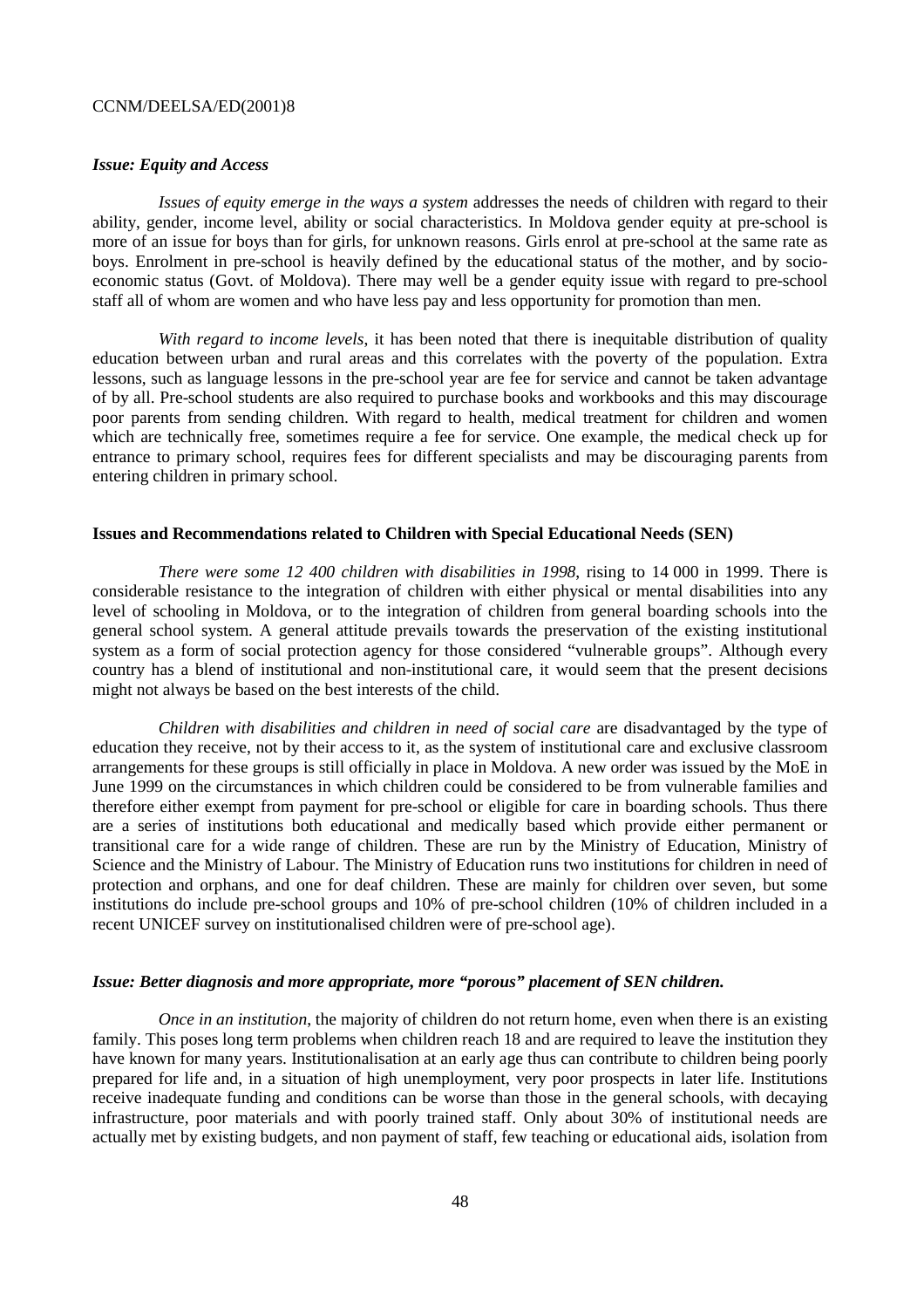families and caring caregivers and the lack of personnel qualified to work with children with special needs can lead to poor conditions.

### *Recommendations*

*The Ministry of Education* and those of Social Protection and Health acknowledge the need for more options in service provision, better training in early diagnosis and treatment of special needs children, and smaller, more family based institutions. Some issues may take time to address, but there are a range of options which are not costly and which would benefit children at risk.

*The central ministries should discuss possible options for foster care with local government and NGOs and promote legislation that would ensure high standards for such service programmes.* Previous studies have recommended improved data on children in institutions and their families and an improved case management system, so that this information is readily available to all agencies dealing with child care. The inflexibility of the present diagnostic system does not allow for easy reassignment of children to different kinds of options for education and care.

*The review team suggests that the system for allocating children to different kinds of educational institution be re-examined.* Members of the special medical psycho pedagogical screening committees, which sit both at local and central level and have responsibility for admitting children to institutions, should urgently receive further training in the diagnoses of special needs, and the options available for caring and educating children. All the Ministries are aware of possible options for child care, and need to work together to devise optimal care and funding options for the range of social and developmental needs. Some consideration should be given to the development of formal inter-agency co-ordination committees or other mechanisms to ensure that services for vulnerable children are co-ordinated and resources well used.

# **Teachers**

### *Legal and policy framework*

Training and retraining of teachers are considered a priority. The legal framework is laid down in the *Conception Concerning the Development of Education* (adopted by Parliament on 15 September 1994) and the Law of Education (1995) (Art 54). The main provisions are:

- − The State provides training and retraining opportunities and sets didactic levels (grade didactice).
- − Teacher and school manager training takes place in higher education institutions or other institutions accredited by law, as accredited and co-ordinated by MoE.
- − Higher education staff can receive in-service training through professional development programmes and scientific research at post-university level.
- Teacher 'upgrade' training is compulsory for all teachers at least once every five years. This is done according to the education system's needs and the individual choices of teachers.
- Teachers have the right to be assessed in order to reach a higher didactic level (grade didactice) according to regulations established by the MoE.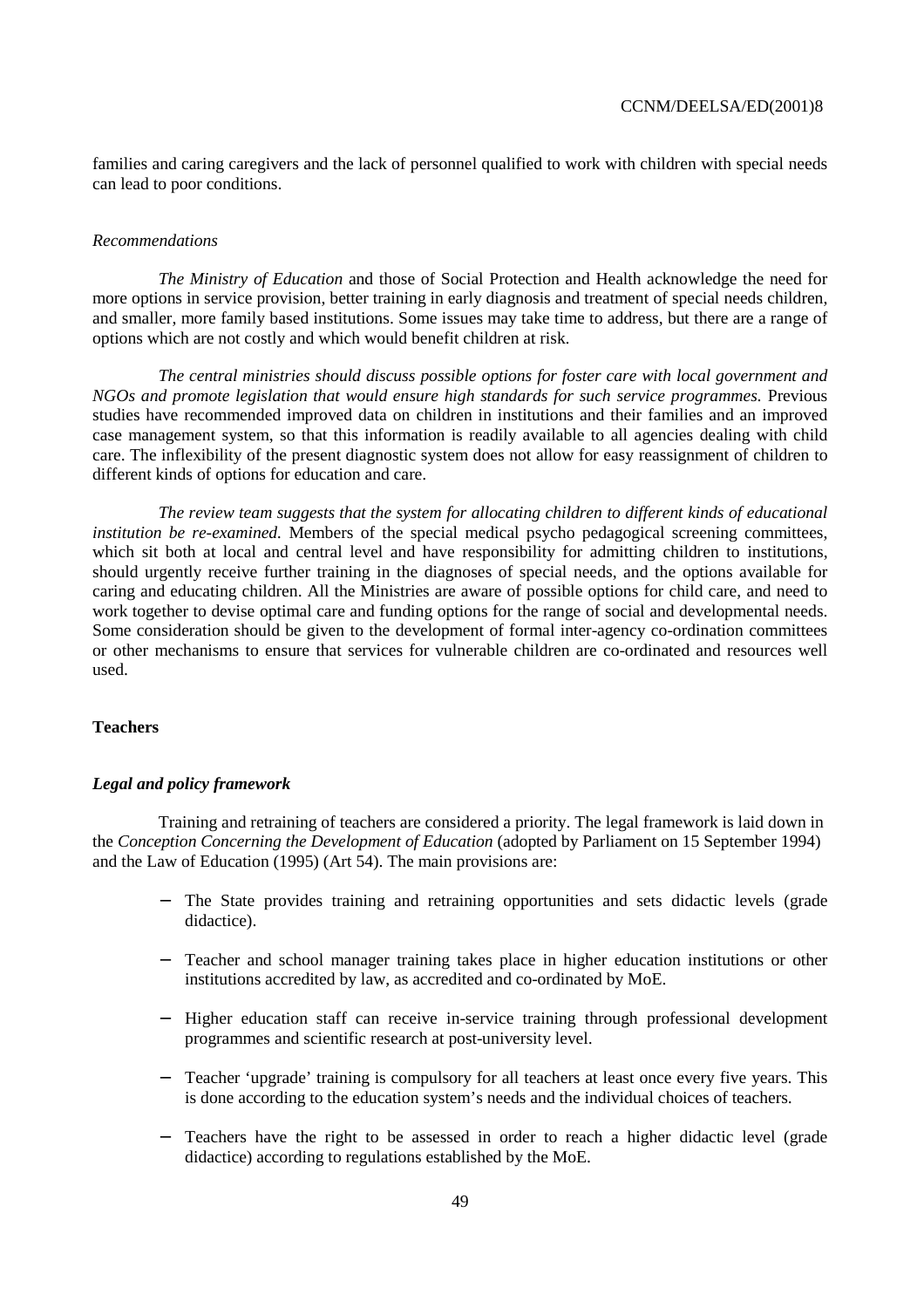The *National Plan for Education Development, 1996-2005* (revised version May 1996),<sup>48</sup> sets out a more detailed regulatory framework for a national system for pre- and in-service teacher training.

# *Current State of Teacher Education: Facts and Figures*

| <b>Status</b>   | <b>Number</b> |
|-----------------|---------------|
| Qualified       | 40 739        |
| Under-qualified | 1 357         |
| Unqualified     | 0             |
| Total           | 42 096        |

## Table14. **Basic education**<sup>49</sup>

### Table 15. **Upper secondary education**

| <b>Status</b>   | General<br>VET<br><b>Education</b> |         |
|-----------------|------------------------------------|---------|
|                 |                                    |         |
| Qualified       | 4 241                              | 1 255   |
| Under-qualified | 135                                | 1 0 7 5 |
| Unqualified     | 21                                 |         |
| Total           | 4 397                              | 2 3 3 0 |

The normal teaching load of a full-time teacher is 18 class periods per week, although the average is 30 class periods per week and some work as many as 60 (and are paid for 60).

Teacher salaries (for a regular 18-hour, full-time teaching post) are now about USD 25 (EUR 26.7) per month. Primary teachers received a substantial salary increase in 2000 (about 50%), and secondary teachers an increase of 20% starting September 2001. Nevertheless, with the basic "basket" of living necessities costing about MDL 1 200 (EUR 106.7) per month (approximately USD 100, it is impossible to survive on a single teacher's salary, and nearly all teachers have second or third jobs or teach many additional hours for extra pay.

## *Pre-service teacher training system*

According to the *Law of Education* (1995, Art 54, par. 2), teacher training is offered at a single level in universities. Moldova has several types of higher education institutions that train teachers:

− Pedagogical University ("Ion Creanga" in Chişinău)*;*

<sup>48</sup> *Programul National de Dezvoltare a Invatamintului in Republica Moldova 1996-2005*, Ministerul Invatamintului, Institutul de Stiinte Pedagogice si Psichologice, May 1996.

<sup>&</sup>lt;sup>49</sup> These numbers include schools for general education, which also provide upper secondary education. Laboratory assistants are also included in total number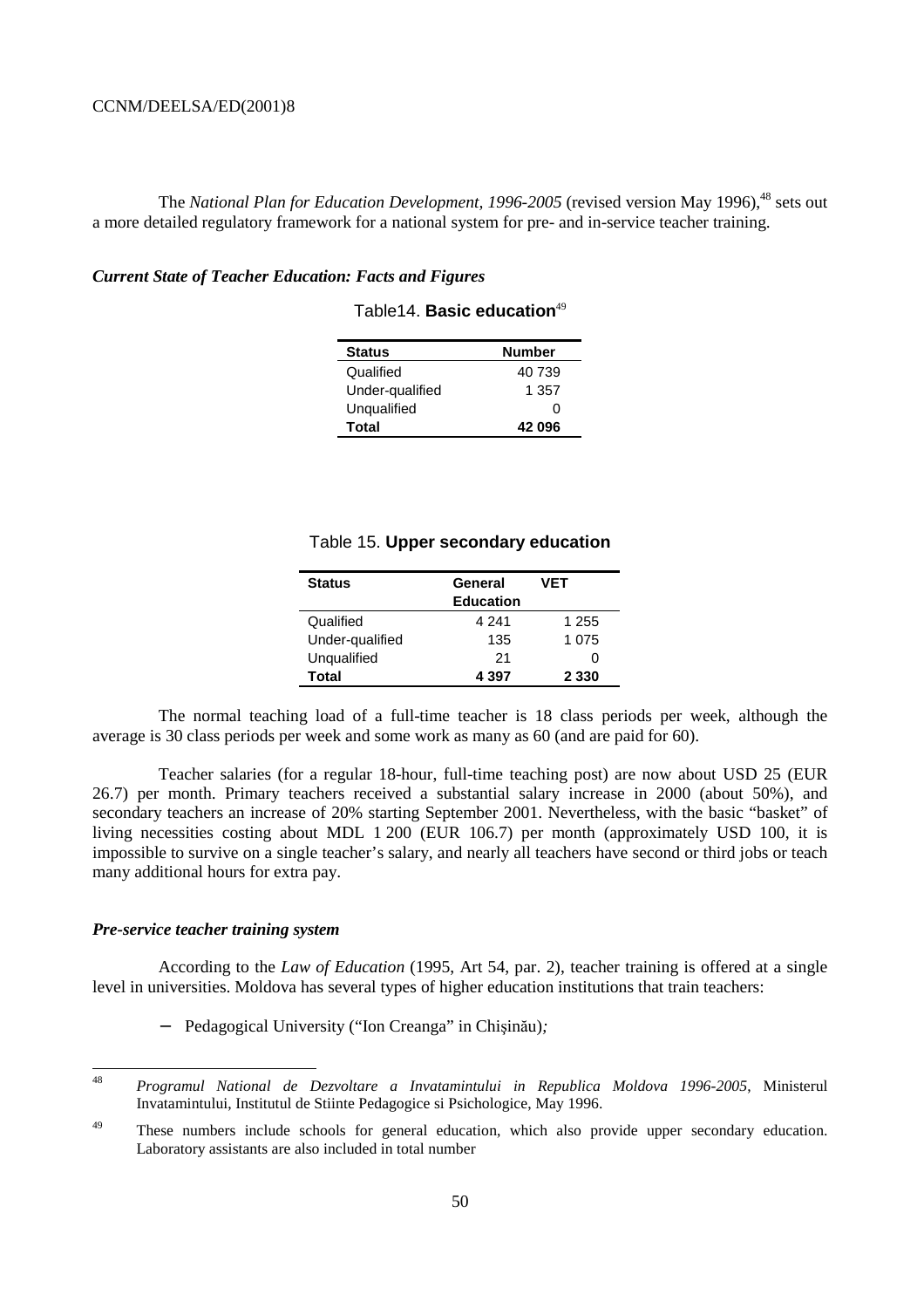- − State universities (Chişinău, Bălţi, Tiraspol situated in Chişinău, Comrat);
- − National Institute for Physical Education and Sport;
- − Polytechnical University*.*

These are the main routes for lower and upper secondary teachers, although the Pedagogical University and some of the State universities also have faculties that train primary school teachers. In fact, the Law allows any graduates of HEIs *other* than the Pedagogical University to work as teachers, provided that their curricula included elements of pedagogy, psychology and subject methodology.

The former "normal schools" that used to train primary teachers up to 1995 have apparently been closed.

### *Entrance mechanism and duration of courses*

Students can enter university to follow a teacher training course after obtaining the Baccalaureate at grade 12 from a lyceum. If they obtain a high enough grade, they do not have to pass the entrance examination for the university. Alternatively, they can enter university after grade 12 without the Baccalaureate qualification or with a low grade, provided they pass the entrance examination. In both cases the teacher training course lasts for four years. Another option is to enter university following grade 11, after passing an entrance examination. In this case the course lasts five years.

#### *Structure of the courses*

At the Pedagogical University, pre-service courses comprise four main strands:

- $\alpha$  academic subject study (40-45%);
- general subjects (philosophy, logic, economics, etc. ~20%);
- $pedagogy (psycho-pedagogy and didactics ~20%);$
- school practice (theoretically 15-20%, but see the following paragraph).

School practice starts in the second year of the course, with one day in every two weeks spent in a school, following the same class throughout the student's training course. The students participate not just in lessons but in all aspects of everyday school life. At first they just assist in lessons given by the usual class teacher, then, starting with the second semester of the third year, they become responsible for giving lessons themselves (at least six lessons per year).

During the fourth and fifth year, because in some areas or subjects there is a shortage of teachers, an MoE order allows students to choose to teach full-time in schools. The university ensures organisational facilities that allow the students to continue their studies in their spare time, with only occasional visits to the university. This need for teachers varies across the country, and is particularly acute in Chişinău.

State universities and other higher educational institutions generally follow the same pattern of training, although the emphasis on academic studies is much greater.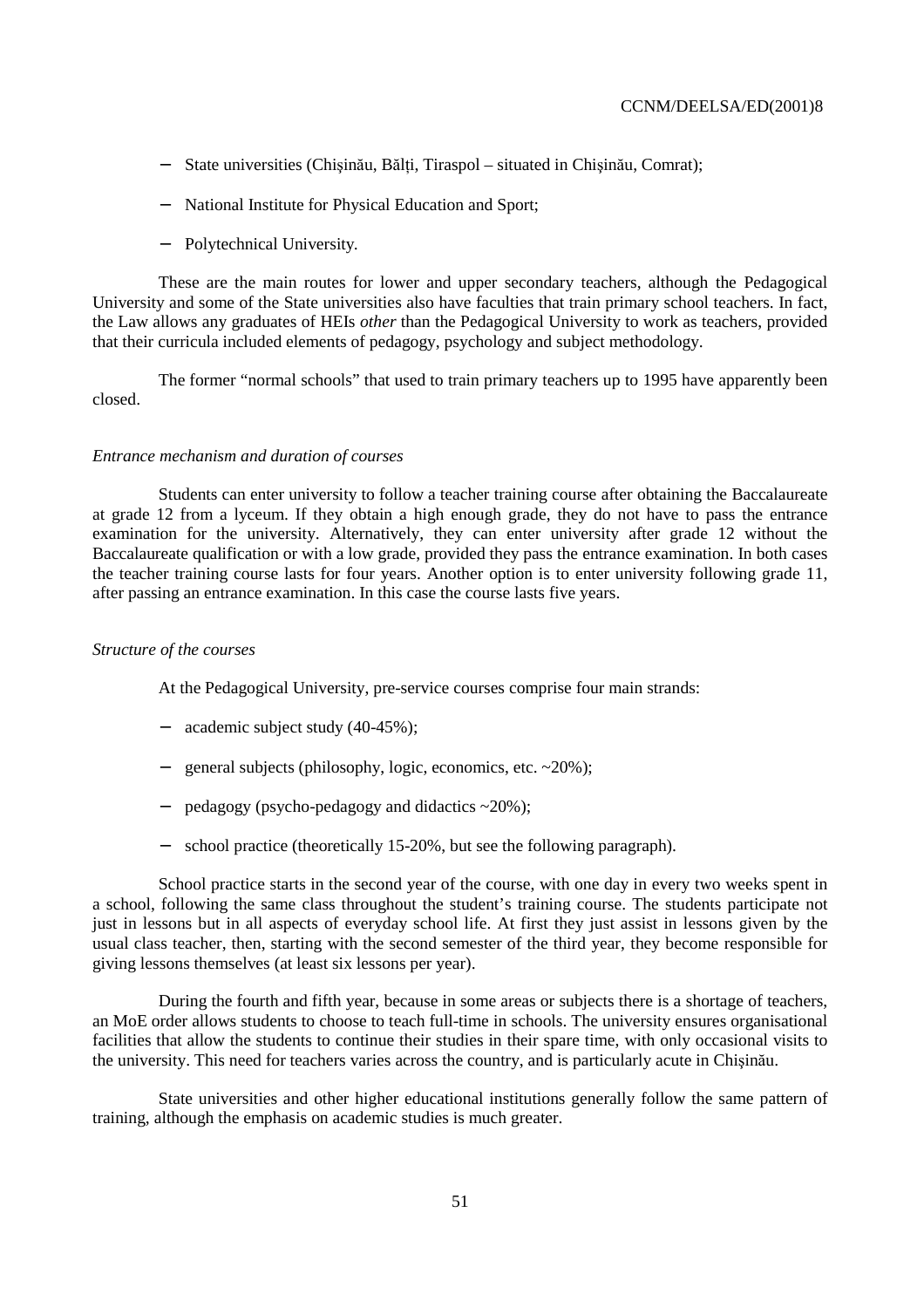# *Qualifications*

Successful students are awarded a diploma. The Pedagogical University diploma is a teaching qualification, generally in two subjects. Other higher institutions provide a general diploma in the major subject studied; this general qualification can also be used as a teaching qualification.

## *In-Service Teacher Training*

### *Compulsory in-service training*

According to the *Law of Education* (Art 54, par. 8), serving teachers are required to undergo a period of compulsory retraining every five years. These courses usually last for 1-2 weeks, although there are a variety of 1-2 day courses. Currently they are co-ordinated and carried out by the "Institute of Educational Sciences" (IES), the former "National Institute for Teacher Retraining" *(Institutul National de Perfectionare a Cadrelor Didactice – INPCD*).<sup>50</sup> At present the IES is the only institution which carries out this compulsory retraining. However, it has capacity for re-training only 5 000 teachers per year, and therefore the Law cannot be fully implemented.

Continuous monitoring and assessment of teachers is compulsory at all levels of the education system. Mechanisms and procedures are generally established by special orders issued by the MoE. The Inspection Service carries out this assessment at *judet* level.

The review team was told, however, that participation in in-service training activities is low: according to the MoE, on one occasion planned for 100 teachers, only seven participants turned up. Ministry officials believe that motivation among teachers is very low, and there are no incentives for them to attend.

## *Non-compulsory in-service training, central level*

In addition to the compulsory retraining, the IES organises special one- or two-week training courses focused on current issues concerning the new curriculum and new teaching methods. The main strands are: courses for trainers of trainers in primary education; training for deputy directors of the *judets*; training for subject inspectors from the *judet*; training for primary teachers and subject teachers in secondary schools. Other courses include distance learning course for technology teachers and courses for unqualified teachers.

One further type of centralised retraining takes place at the Ion Creanga Pedagogical University. The university has a Faculty of Training and Retraining School Managers. Courses are aimed at school directors, deputy directors, inspectors, methodologists and staff of the *judet* directorates. On completion of the course, the successful participants receive a Certificate in School Management.

Non-compulsory in-service training, local level.

Inspectors and methodologists at *judet* level carry out a continuous programme of local retraining. There are compulsory meetings at least twice per year (in August before the school year starts

<sup>&</sup>lt;sup>50</sup> The Institute of Educational Sciences was created in1999 and is structured into a research department (the former Institute of Pedagogical Sciences) and a training department (the former INPCD).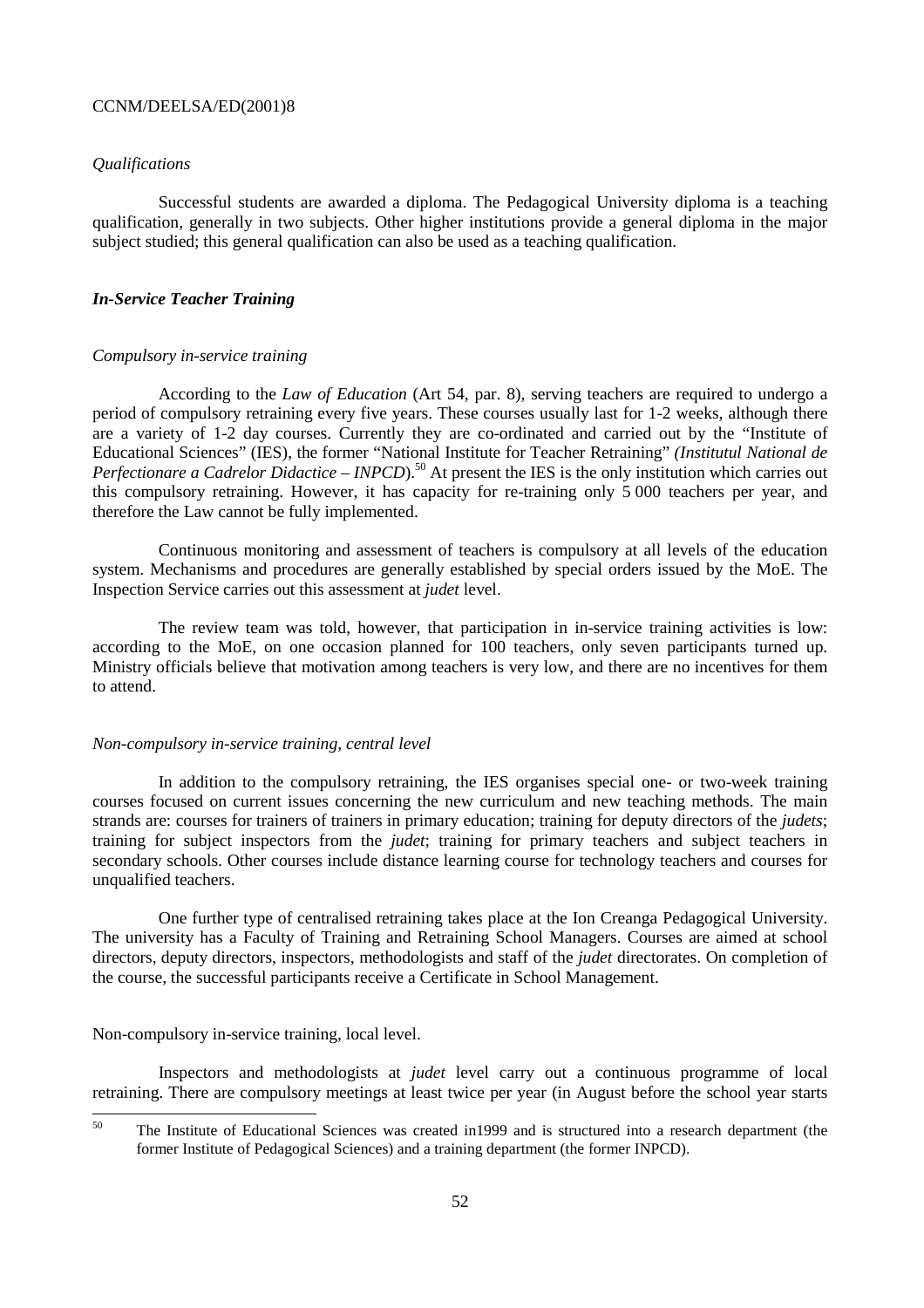and during the winter vacation) for all teachers, and there is a subject-based activity for each subject at least once every 6 months. Other workshops are organised according to local needs.

The methodologists also work individually with teachers, especially younger ones, in order to support and improve their teaching skills. Another aspect of local retraining is that in any school where there are three or more teachers teaching the same subject, these teachers operate as a special methodological body (*intruniri metodologice*) in order to improve their everyday teaching practices through informal internal in-service activities. This system also operates at *judet* level, enabling teachers to visit other schools and so improve their teaching methodology.

#### *Didactic degrees (grade didactice)*

After three years, any serving teacher, whether university or Normal-school trained, may apply to be assessed for the award of a didactic grade or step on the career ladder. There are three levels: (a) Second; (b) First; (c) Superior.

Teachers may choose for which level they wish to be assessed, although there are certain criteria that they must meet in order to be assessed for First and Superior levels. For example, to be assessed for a Superior level the candidate must already be a textbook author or have written at least one methodological research paper. In terms of salary, teachers are awarded two minimum salaries for a Second level degree, three for a First level degree (that is, if they move from the Second to the First level, they are awarded one extra minimum salary) and four for a Superior level degree. Teachers who do not wish to be awarded a didactic degree are generally assessed every five years according to a methodology developed by the MoE.

### **Teacher In-service Training related to the new Curricula, Textbooks and Assessment**

To ensure a rational and coherent teacher in-service programme related to the new curricula, textbooks and assessment procedures, the teacher training component of the GoM/WB Project has used the existing institutional structures, adapting their functions according to the challenges of the education reform in Moldova. The in-service training carried out in order to prepare teachers for the implementation of the new curricula, textbooks and assessment procedures has operated in parallel, but in close relationship with the existing in-service training activities. Key features of this new strand of in-service training were:

- − "Cascade" training, whereby training started centrally, and spread out progressively into local training at *judet* level and finally at school level.
- Two types of trainers were used. Staff at the seven central in-service institutions (the current universities plus the (IES) – Institute of Educational Sciences) trained the first (central) level of trainers. They in turn were responsible for training the *judet* inspectors, methodologists and other specialists designated by the *judet* directorates, who then constituted the second level of trainers.
- The training activities also took place at two levels centrally in the institutions already listed (especially IES), and locally.
- The content of the training sessions focused on general methodology of managing and monitoring teacher training activities, and secondly on subject-specific curriculum, textbooks and assessment issues.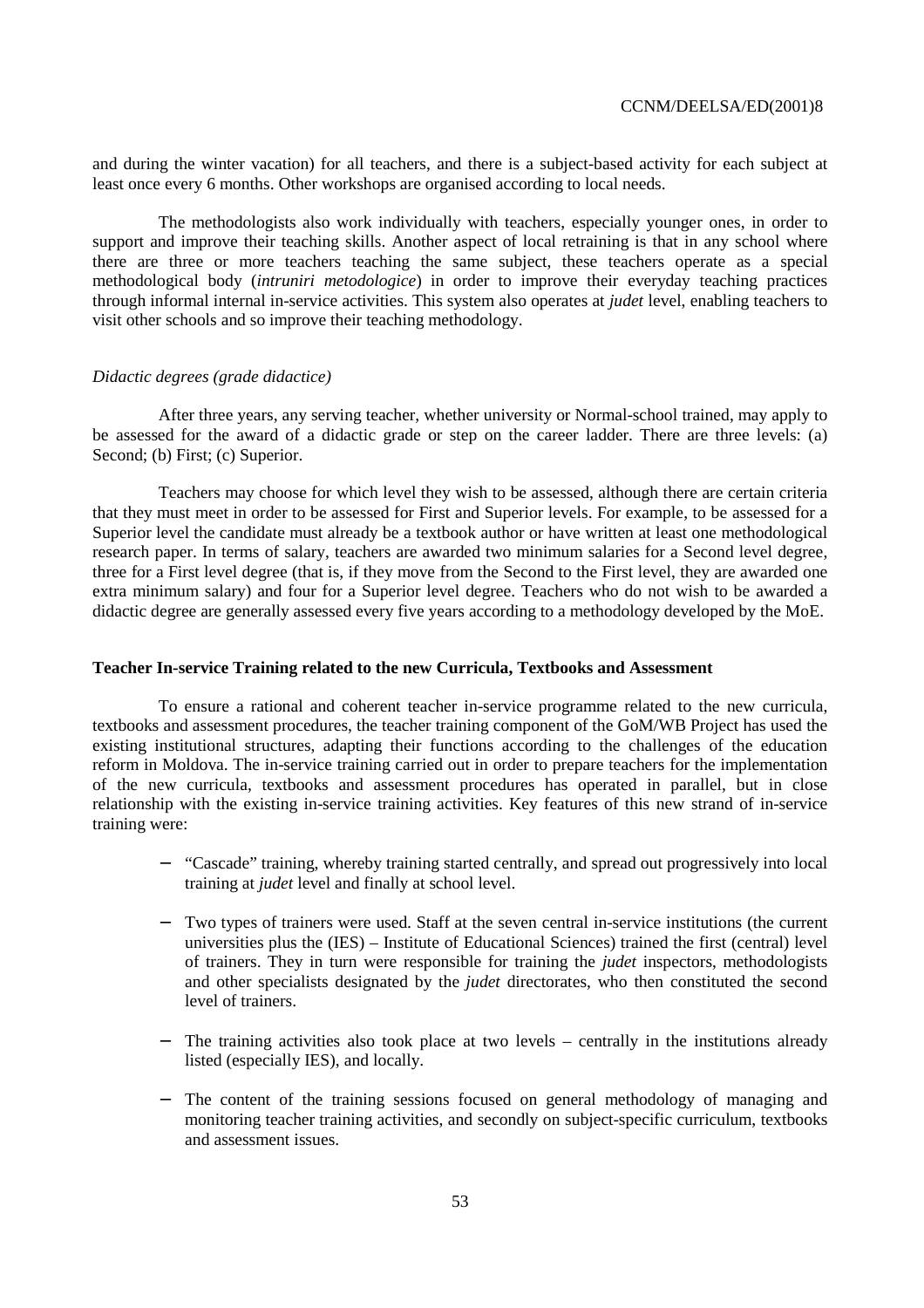# *Teachers' Status: Career and Professional Structure, Financial Issues*

# *Status and Salaries*

The status of teachers is low. This is due first to the low income teachers earn, and secondly to the very poor school facilities which discourage young people from entering the teaching profession. Teachers' salaries are among the lowest in the country; improvement will be difficult to achieve in Moldova's current economic situation, although from September 2001 primary teachers apparently received a 20% increase in salary. The team heard some ideas about offering four year grants to students who come from the countryside and commit themselves to return to teach in their villages after graduation, but a much more long-term and strategic approach is needed.

Another important issue (and deterrent for young people to become teachers) is that teacher salaries are paid irregularly. Salaries accounted for nearly half of total arrears in financing of education; by far the bigger share (151.4 million MDL) (EUR 12 million) for staff funded by *local* budgets, with a much lower (but still increasing) share at state level (19.2 million MDL) (EUR 15.3 million). In some localities, teachers can remain unpaid for as long as 6 or 7 months; according to the Teachers' Union of Moldova, which represents more than 98% of teachers, some mayoralties did not pay salaries for as long as two years. As a result, many teachers have been forced to leave the profession, seek additional employment, or ask parents to pay (see section on Finance, above).

The World Bank study cited earlier in this review [Tibi, Berryman and Peleah, 2001] provides some carefully worked out scenarios for a financing strategy that would improve education efficiency as well as quality in Moldova. Among the recommendations is one that asks the MoE to:

*"Get ready to raise teacher salaries and work loads.* Higher teacher salaries and teaching loads should only be introduced after two actions are taken – one technical and the other political. The Government of Moldova must conduct studies that identify *the salaries required if teachers are to live adequately on their income from teaching and if the sector is to attract and retain qualified individuals in the teaching force.* There are standard methodologies for conducting wage comparator studies that yield such estimates.

Politically, the GoM has to *involve teacher unions* and other organisations of teachers in discussions about changing salaries and work loads. These groups should be privy to the wage comparator studies used to establish wage increases – both the methods and results – and should understand the fiscal tradeoffs between salary levels and teaching loads."<sup>51</sup>

Reform scenarios for low, medium and high-salary increases (and corresponding increases in number of teaching hours) are given, for example:

- − *Low salary*: the assumption is that teacher salaries increase 5% per year and the number of class periods increases from 18 to 24 by 2004.
- *Medium salary*: the assumption is that teacher salaries increase 7.5% per year and the number of periods increases from 18 to 24 by 2004.
- − *High salary*: the assumption is that teacher salaries increase progressively to the averages for OECD countries at different levels of education. These averages range from 1.0 GDP per capita at pre-school

<sup>51</sup> ClaudeTibi et.al., *op.cit.,* page 99.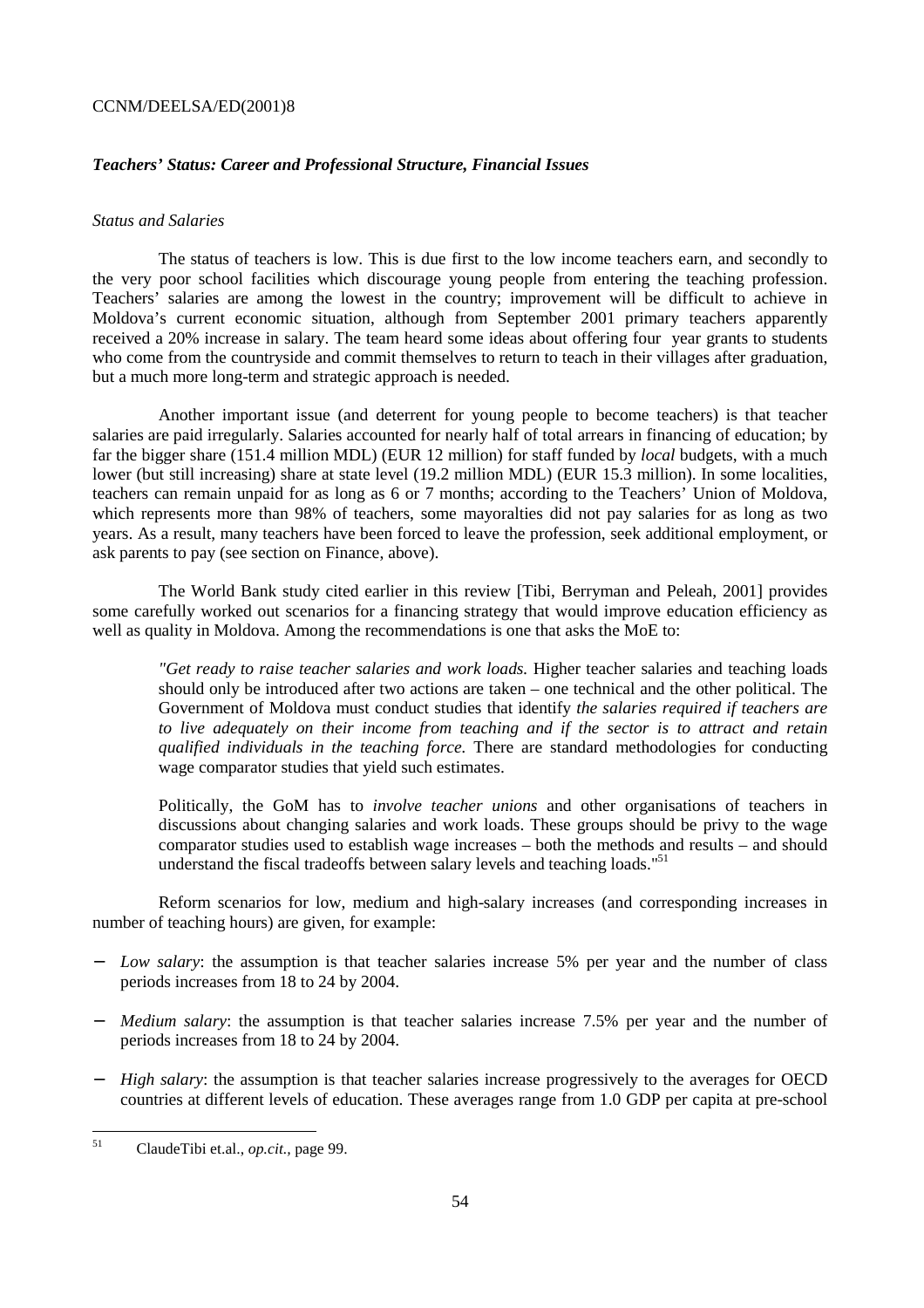to 2.0 GDP per capita. This assumption implies an annual increase of 11-12%. It is also assumed that the number of periods increases from 18 to 24 by 2004.

### *Career and Professional Development*

The structure of, and criteria for, a teaching career are unclear, and to some extent illogical. Many university faculties and courses purport to train teachers; it is difficult to understand how two quite different types of HEIs ("Pedagogical" and "State" universities) can offer the same qualifications in terms of content, quality and classroom practice. The curricula are quite different, even though there is now a certain willingness to create a common "pedagogical module". Another problem is that teachers for secondary schools are trained only to teach one "single specialisation". It would be far more useful – especially to small rural schools – if teachers were qualified to teach more than one subject, as they frequently are in other countries.

### **Issues and Recommendations Related to Teachers**

#### *Issue: Teacher salaries and workload*

*It is a commonplace* to say that teachers are poorly paid, work in difficult conditions, and have low social status in today's Moldova. Teachers in VET, for example, are paid the equivalent of USD 8 (EUR 8.5) per month for a beginning teacher, and up to USD 32 (EUR 34.1) per month for a very experienced teacher. This is well below the average monthly income (all occupations) in Moldova, which in September 2001 stood at about USD 35 (EUR 37.3), and also well below the actual cost of living.

# *Recommendation*

*Act upon the detailed strategies* and useful advice contained in the World Bank study (Tibi, Berryman *et al.*), and "*Get ready to raise teacher salaries and work loads.* Higher teacher salaries and teaching loads should only be introduced after two actions are taken – one technical and the other political. The Government of Moldova must conduct studies that identify *the salaries required if teachers are to live adequately on their income from teaching and if the sector is to attract and retain qualified individuals in the teaching force.* There are standard methodologies for conducting wage comparator studies that yield such estimates."

### *Issue: Insufficient exposure to classroom practice in Pre-service Training*

*Pre-service training in the universities* does not offer a satisfactory foundation for future teachers. Curricula are not adapted to the challenges of the education reform, and students' practical work in schools is not sufficient. The practice whereby some students spend their final year as ordinary classroom teachers (because of a shortage of teachers) weakens their training and hence their competence as teachers.

*The structure of the curriculum* is at present content- and knowledge based and taught at a highly theoretical level. For example, in subjects such as pedagogy, psychology and psycho-pedagogy, the emphasis is on theoretical domains (theory of education, history of pedagogy, general pedagogy). This is at the expense of applied domains like classroom organisation and management, differential pedagogy (*i.e.*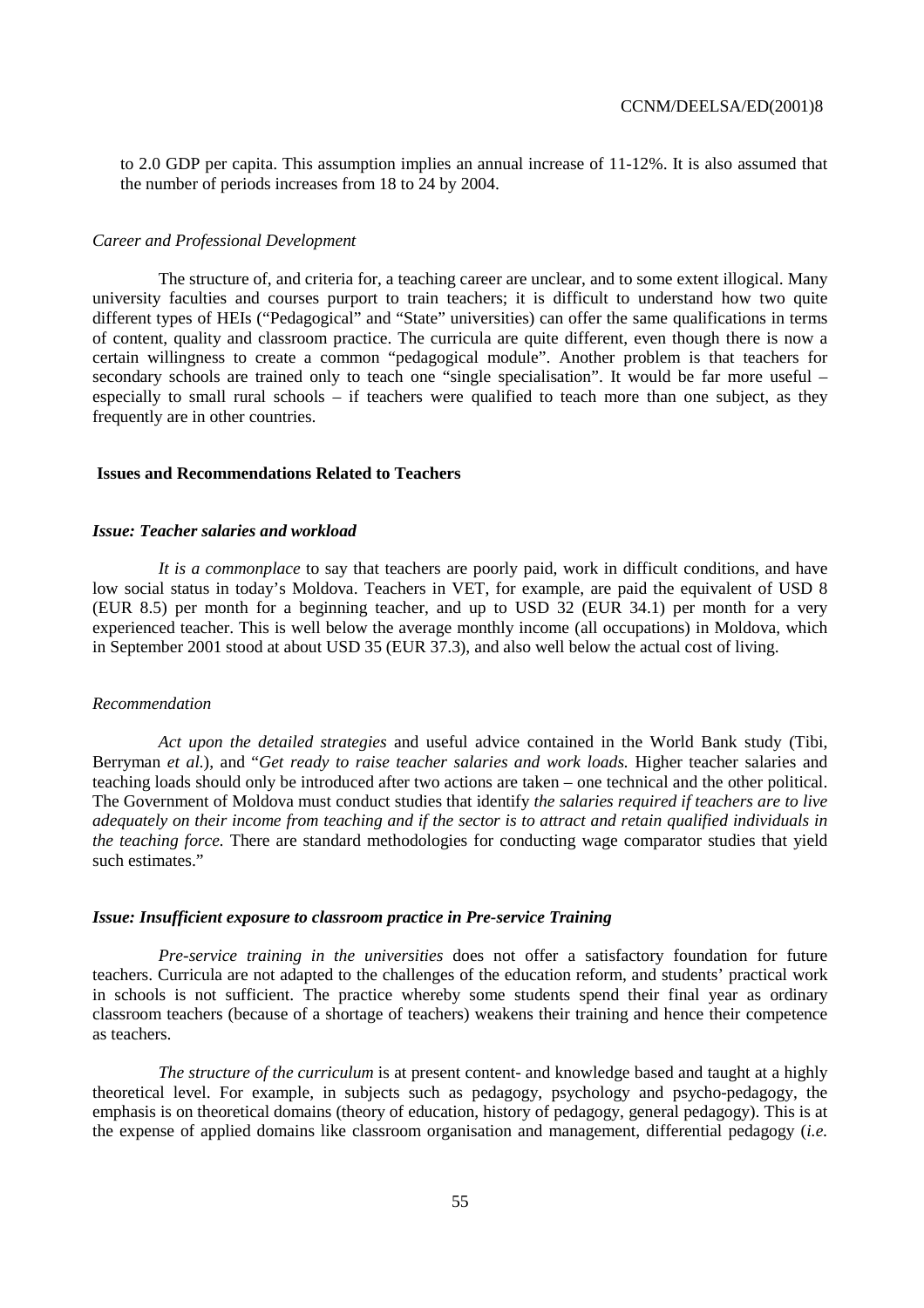treatment of pupils of different abilities in the same classroom), group work, communication in the classroom, conflict resolution, etc.

*The content of the academic subjects* in which students are prepared (mathematics, history, etc.) centres on the subject itself, and is not sufficiently related to the *teaching and learning* of the subject. Alongside the methodological courses, in which students are taught how to teach, there should be a focus on the cognitive processes by which pupils learn and acquire competences and capacities characteristic of those subjects.

# *Recommendations*

*The content of pre-service courses needs to be continually reviewed, and amended* as necessary in line with educational reforms, in particular as new school curricula, textbooks and types of assessment are introduced.

*In spite of the often-quoted "autonomy of universities", the MoE should formulate its own "teaching profession standards".* "Autonomous" universities and faculties are, of course, entitled to teach what and how they wish. But the MoE, as the main employer of teachers in Moldova, is perfectly entitled to require that graduates who apply for teaching positions in public schools must meet certain professional standards set down by the MoE. Once the MoE refuses to hire applicants who do not meet such standards, universities might be more inclined to switch to a more needs-based approach.

# *Issue: Teaching methods*

*The teacher-centred approach* by which students are taught is predominant in Moldova. University teachers *citeste* (meaning 'read' in Moldovan) a course in front of the students. The lecture mode should be only one of many teaching strategies used by university professors, in order to prepare trainee teachers to deal with different learning styles and needs of students of varying interests and abilities.

## *Recommendation*

*University courses should encourage the use of interactive methods, practical work, critical thinking, group work, discussions, problem solving, project work, student portfolio work as well as students' reflective learning processes*. Since much of the curriculum reform, textbook reform and assessment reform aims to place much more emphasis on higher-level thinking skills, it is essential that new teachers are familiar with methods that stimulate the development of these skills in students of all abilities.

# *Issue: Resources*

*Severe budget constraints* in recent years have resulted in the institutions being unable to renew and upgrade essential resources: for example, expertise of staff, equipment, teaching/learning materials and supplies, current literature, international contacts.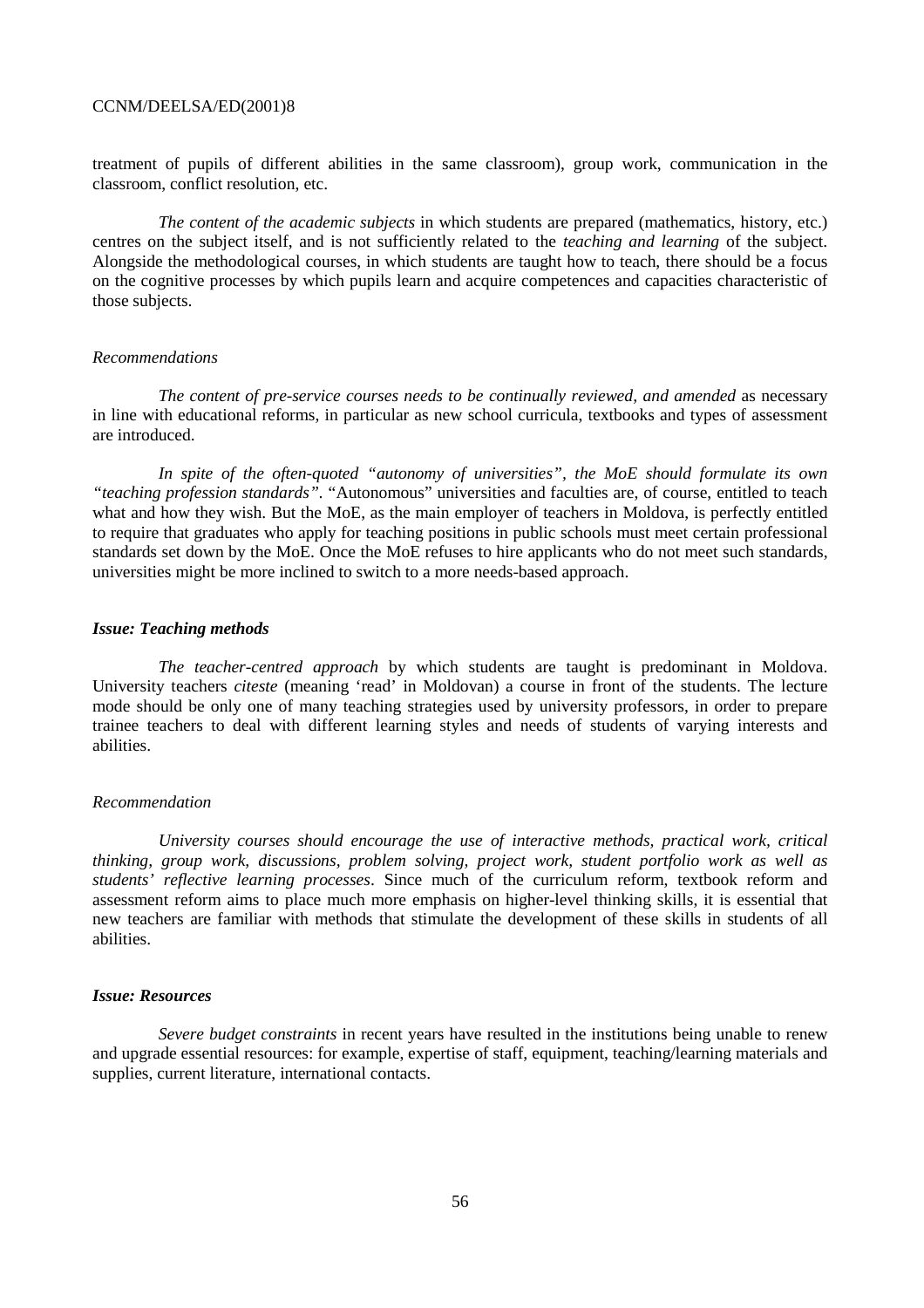# *Recommendation*

*Facilities in universities must improve, or the quality of teacher training – in particular preservice training – will remain unsatisfactory*. For example, information technology and Internet facilities should be introduced in teacher training programmes. Students in universities should have much broader exposure to international literature and sources, so that they can gain an understanding of what is meant by the frequently cited "European and international standards". Moreover, teachers have to gain some basic knowledge of how their teaching (and students' learning) can be enhanced through the use of computers, not only in computer classes but in *all* school subjects including language, geography, science, arts, etc.

### *Issue: Maintaining a cadre of trained trainers*

*The mechanism of implementing* a complex in-service training process has been developed and is now in place. However, there are serious problems concerning the continuous training of trainers, as well as their payment. Most of the trainers consider their payment to be too low, and this could precipitate a real crisis in the whole system of in-service training.

## *Recommendation*

*Establishing a sustainable mechanism for the continuous upgrading of trainers' knowledge, skills and training standards is urgent.* Without such a mechanism, the chances for continuing the cascade process are small. Indeed, the entire question of adequate payment for trainers should be resolved as soon as possible.

#### **Non-teaching staff**

Norms for the number of non-teaching staff exist for pre-schools, secondary general, *lyceu*, professional and "polyvalent" schools, colleges and universities. They specify the authorised number of positions for each of more than 20 categories of non-teaching staff in general education institutions, and 33 categories of non-teaching staff in professional schools. The number of positions depends on the size of the institution (usually in terms of the number of classes). This has led to an excessive number of non-teaching personnel in the education system: for example, in professional and polyvalent schools, colleges, and universities, the number of non-teaching staff exceeds the number of teachers, and their salary bill is higher.**<sup>52</sup>**

In 1999, the Ministry of Finance and the Ministry of Education sought to reduce the number of non-teaching positions by 15 000, and by the end of 1999 this goal was nearly achieved, reducing the number of non-teaching staff from more than 90 000 to 76 000, a reduction of 14 000 or 15.5%. However, there was little change in the ratio of students to non-teaching staff – from 9.7:1 to 11.2:1 overall.

# *Issue: Overly complex and inflexible norms for a very long list of non-teaching positions.*

*Even the new norms* for non-teaching staff in general secondary schools (determined on 29 September 1999) regulate the number of staff in various-size schools for 12 different positions, from the director to the cloakroom attendant.

<sup>52</sup> Claude Tibi et al., *op.cit.,* page 48.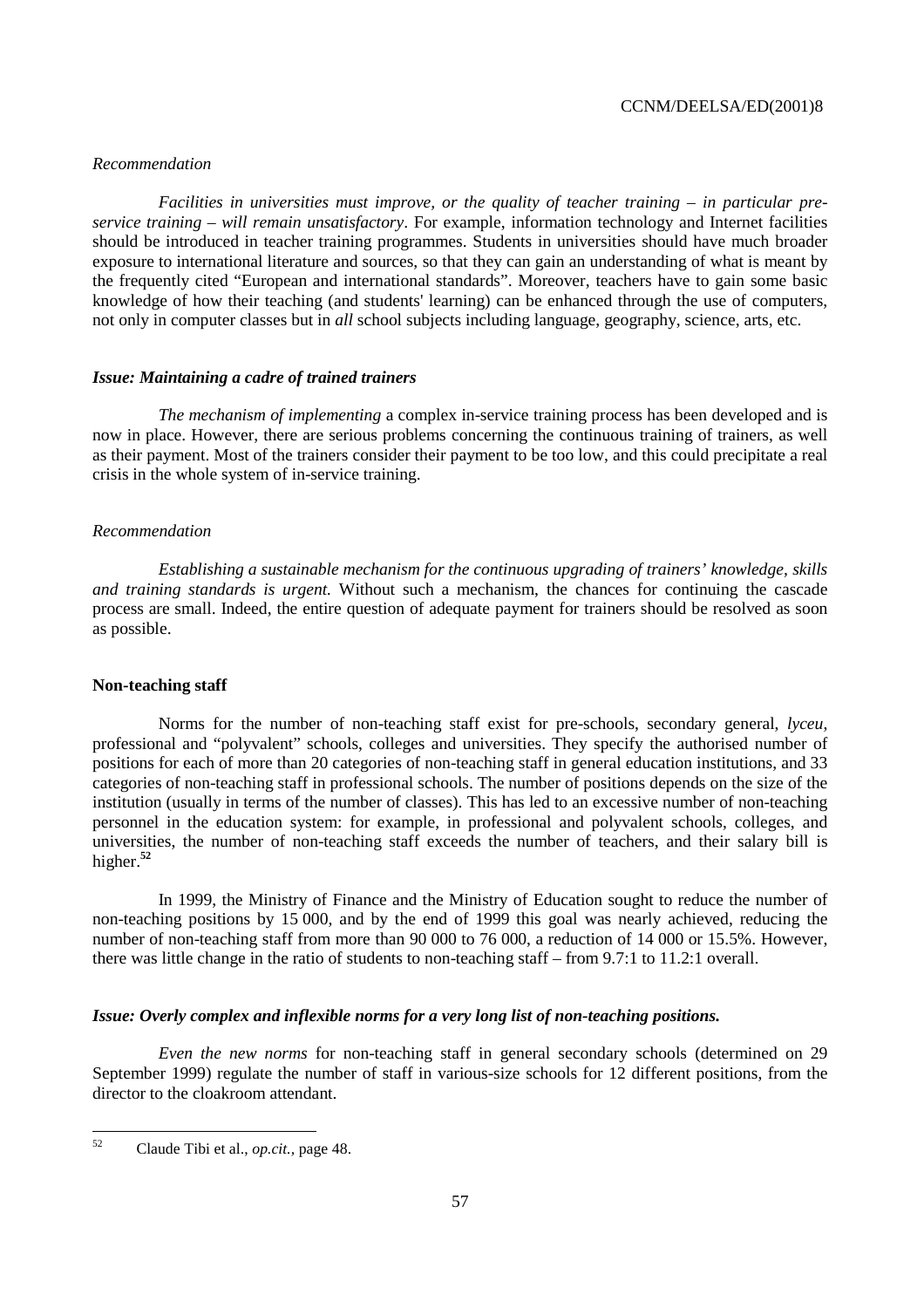#### *Recommendation*

*School heads should have more flexibility in deciding how to use their non-teaching positions to suit the needs of their school.* A global ratio (*e.g.*, student/non-teaching staff) rather than strict specifications would be helpful. Controlling staff costs, and directing them to where they are most needed, is now more important than the full-employment policies of the past.

### **Vocational Education and Training**

### *Introduction*

The Law on Education of 1995 sets out the basic structure for the present system of vocational education and training (VET) in Moldova The implementation of the new structure of versatile (polyvalent) vocational schools (*scoala profesionala polivalenta*) and professional schools (*scoala de meserii*) started in 1997 (Government decision No. 795 of 20/08/97). In 1999 a new law on vocational education and training was drafted, and was in September 2001 under consideration in Parliament. However, it is likely that the Ministry of Education will withdraw this draft law.

The versatile vocational school has three steps. Step I lasts two years and provides graduates with a basic qualification in one profession. Step II takes two years as well and leads to the 'foreman' (*maistru*) level, with the right to compete for higher education. Step III provides one year of post-secondary training leading to the level of 'technician' and aims at entering the labour market, but can also lead to access to higher education institutes. There are 52 public versatile vocational schools.

The professional school, also called the "school of trade", provides graduates from lower (postgrade 9) and upper general secondary education (post-grade 11) with training from 0.5 to 1.5 years for lowlevel skilled workers. There are 18 public professional schools in Moldova. The versatile vocational schools also provide this type of professional education. There are 6 private professional schools.

The Ministry of Education is responsible for the co-ordination of the VET system. It is in charge of the strategic development, financing, licensing and accreditation, development of standards, quality assessment and teacher training and retraining. The Ministry of Economy defines the list of professions and the enrolment plan for secondary VET and higher education, on the basis of an assessment of the development of the labour market. The Ministry of Labour co-ordinates continuing vocational training and deals in particular with training for the unemployed.

After the administrative reform of 1999, which created the 14 *judets* (regions), the Government has decentralised the responsibilities for the VET schools on an experimental basis to the *judets* of Lapusna and Ungheni. These *judets* decided to close down two VET schools. The Minister of Education and Research (MoE) considers this experiment of decentralisation unsuccessful, and counter-productive to the socio-economic demands for increased skilled workers.

There are no recent documents available in which the MoE elaborates its policy on VET. The latest relevant policy document is the "State Programme for Educational Development", which was adopted by the Government in early 1999. It gives priority to linking VET with the labour market, development of standards, quality assessment and the development of adult education. Not much has been realised by the different governments so far.

International donors have not been very active in the field of VET. The most substantial contribution is delivered through the European Union TACIS project on "VET Reform in Moldova"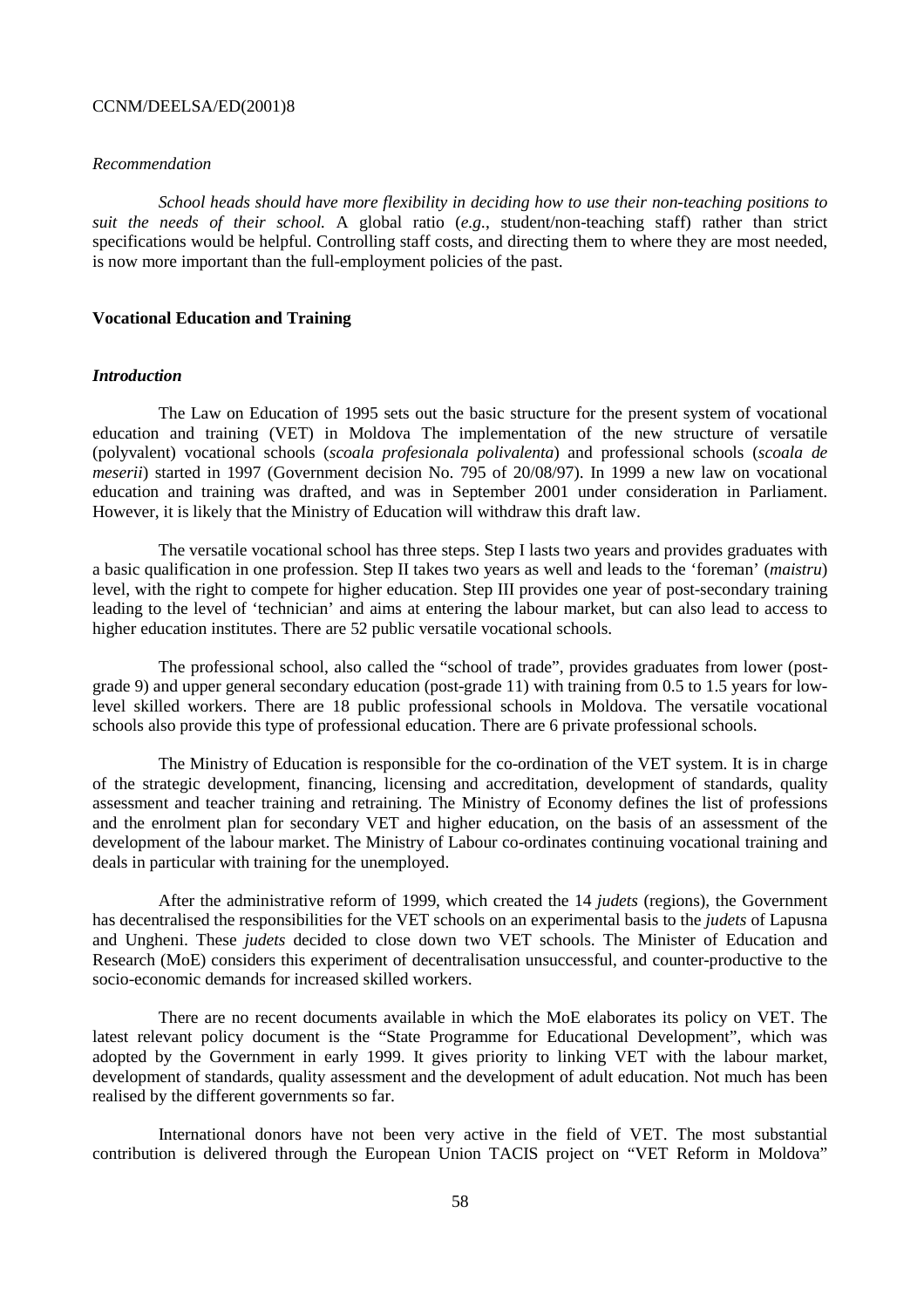(1998-2000), which, among other documents, has produced a Green Paper with policy recommendations. Sweden and Germany are the most active bilateral donors in VET.

# *Labour Market Trends and the Relevance of VET*

Since 1995, official employment figures have declined by more than 45%, with particularly sharp declines in 1999 and 2000. Agriculture remains the most important economic sector, both in terms of contribution to GDP (24.5% in 2000) and in terms of employment (27%). In 1995 the agricultural sector was still employing 43.5% of the total work force, of which approximately one half were self-employed or involved in family farming. The employment share is stable or declining in the manufacturing industry (although food processing, which forms 42 % of industrial revenues, recently shows a remarkable growth in production) and in construction. Relative growth sectors are public administration, education, health, trade and transport and communication.



Figure 3. **Employment by Sector, 1995-2000**

Source: European Training Foundation, 2001.

The profiles of VET schools do not correspond to employment trends. According to 2001 data provided by the Institute for Public Policy, 28% of the profiles are related to the manufacturing industry, 16% to the food industry, 12% to construction, 10% to service and trade, 9% to transport and telecommunications and 8% to agriculture. At the same time, in some towns a concentration of VET schools offer similar training profiles, thereby restricting choice for students.

The unemployment rate according to ILO criteria was 6.8% in the second quarter of 2001.<sup>53</sup> In urban areas, unemployment is 13.5% and almost 60% of the unemployed are men. Youth unemployment (15-24 years) has slightly increased to 31.2% of the total number of unemployed. Almost 40% of the age cohort does not complete full secondary education. Only 1 out of 5 graduates finds a job in his or her

<sup>53</sup> Data from Statistics and Sociology Department of the Ministry of Labour and Social Protection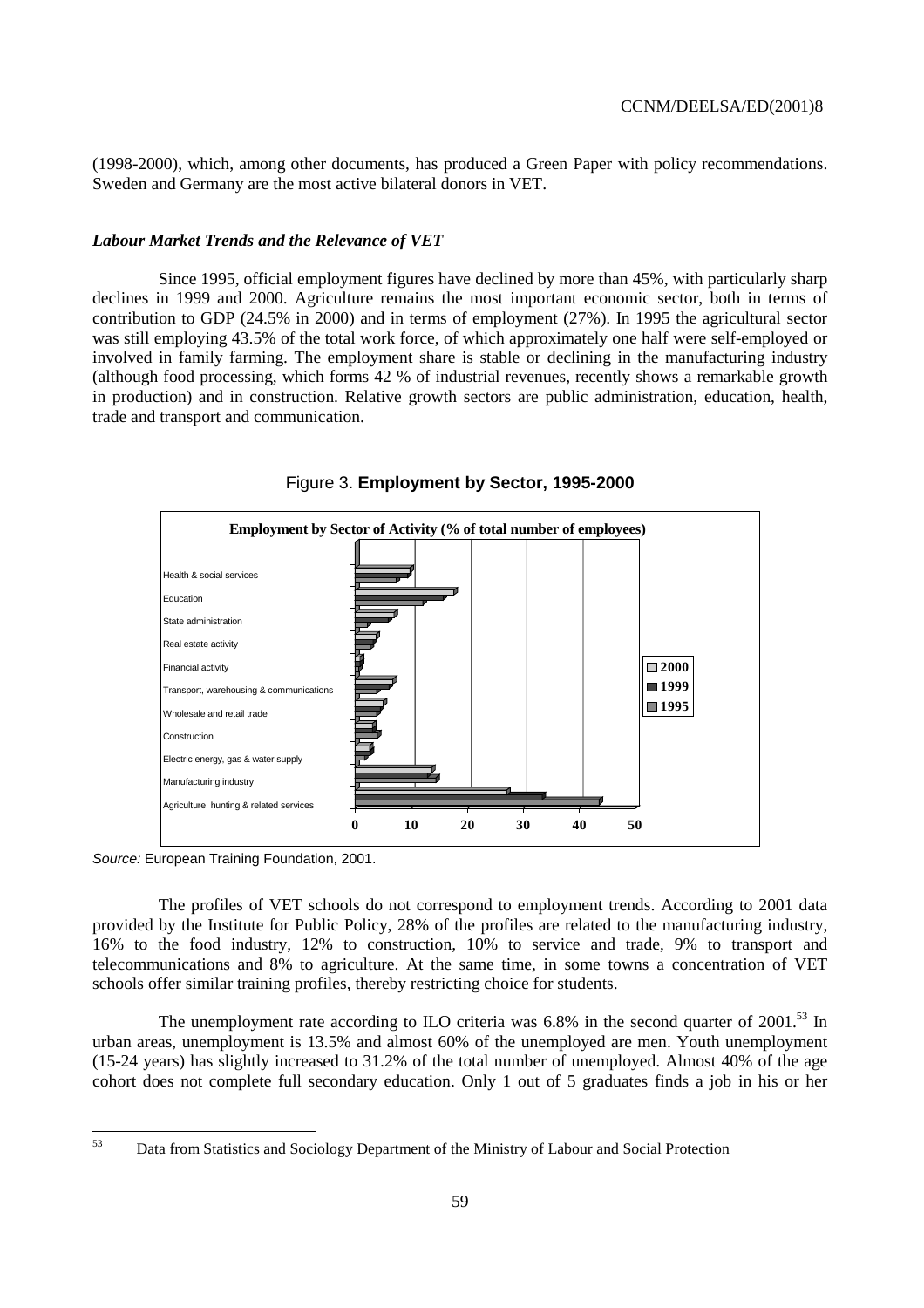speciality. There is no co-ordinated system of vocational guidance, and recently some private initiatives have been undertaken in this field.

With an increasing number of people without basic or relevant qualifications, and because of the sharply declining demographic trends from 2004 onwards, it is important to have a good functioning system of continuing vocational training (CVT). However, the retraining of skilled personnel is still largely based on the old traditions remaining from the Soviet system, while the training of the unemployed is not widely spread. In 1999, 7 300 unemployed were retrained. The Employment Service predominantly uses the VET schools for training of unemployed persons.

> *An agricultural VET school trains 350 students to become tractor mechanics, cooks, carpenters and tailors/dressmakers. Around 40% of the graduates after Step I find jobs. Almost no graduate in tractor mechanics finds a job. Nevertheless the school continues with this training. Obviously students are not well informed about labour market perspectives before or during the training.*

### *Recommendations*

*Although the information provision* on developments in the economy, labour market and VET is well developed, there is little evidence that the information is used for developing a co-ordinated analysis and strategy to improve the relevance of VET to Moldovan society and economy*. A Council for VET should be established, in which the ministries of Education, Labour and Social Protection and Economy and social partners would agree on a common strategy for:*

- − Regular assessments of national, regional and local developments of the labour market and its translation into training needs;
- − Continuing Vocational Training and its links with initial VET within the concept of life long learning;
- − Providing vocational guidance and counselling to students and job seekers.

*The MoE should, in co-operation with regional authorities, analyse the match between the existing VET infrastructure and the developments of the labour market* in order to optimise the network of VET schools and its profiles to meet national, regional and local needs.

*At school level, VET School Boards should be set up*, with membership of local and regional stakeholders, including representatives of local employers and parents.

# *Access to VET*

Demographic trends show that after 2003 the group of 16-19 years old will start to decrease rapidly. From 2004 to 2014 the group cohort is expected to decline from 214 000 to 125 000.

The average number of years of schooling in Moldova has declined by three years since 1990 and is estimated by the Institute for Public Policy to be 10.5 years, which means that, after lower secondary (grade 9), students on average receive only 1.5 years additional schooling. 17% of students do not continue education after lower secondary school. This group of early school leavers is a potential social risk for Moldovan society. In addition, Moldovan legislation does not allow for employment before the age of 18 years.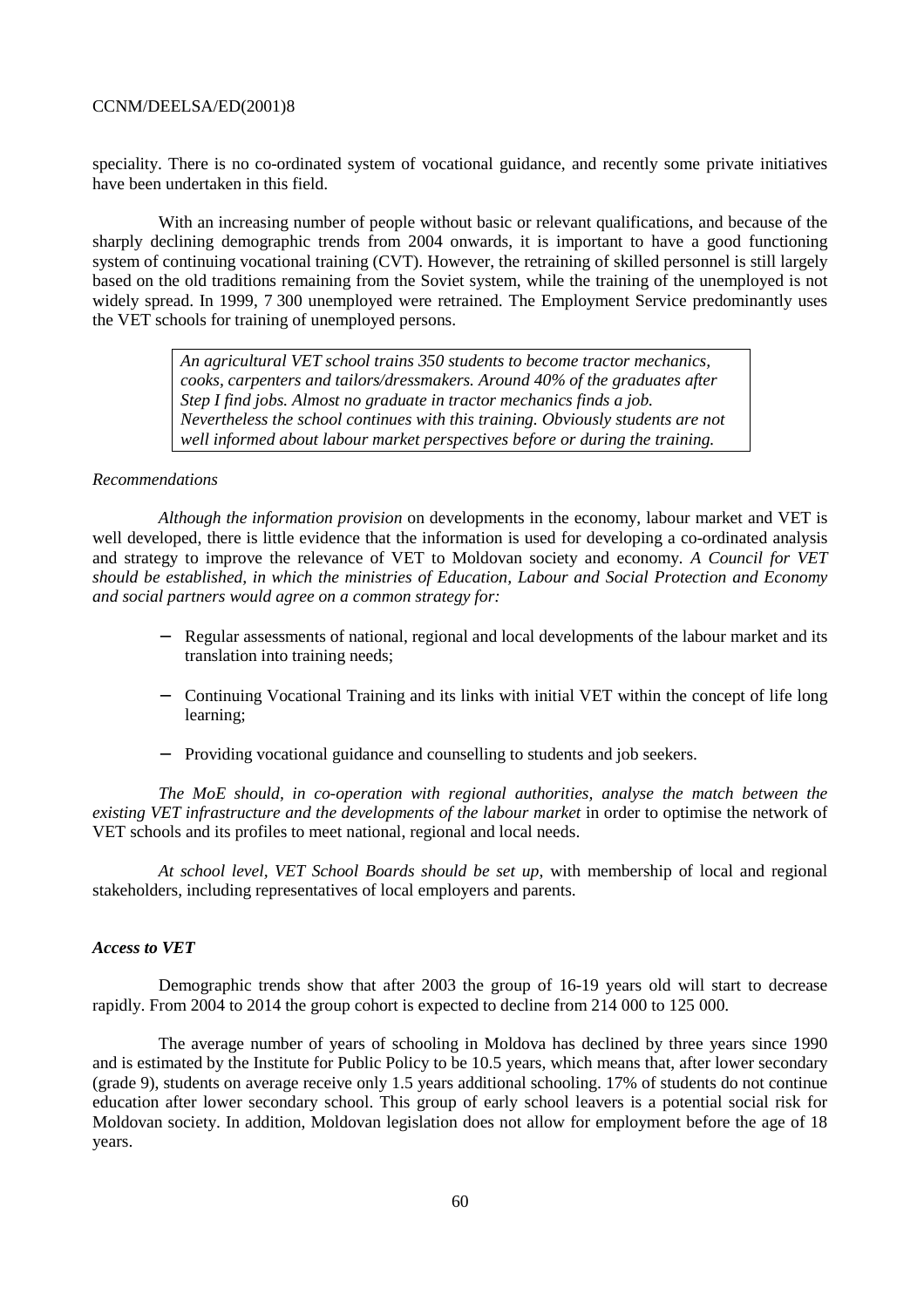The number of students in VET decreased from 34 800 to 22 800 between 1994 and 2001, whereas the number of students in upper general secondary education increased from 47 200 to 65 500. The main reason is that the MoE funds only a limited number of places in VET. The number of contract students, who have to pay fees between 800 and 1 700 MDL (EUR 63.2 and 134.3), (USD 70 and 150), is growing and constituted 12% of the total number of VET students in 2000.

Table 16 shows that in 2000, 75% of the students who finish Step I of the VVET will not continue in Step II. This means that at best they only receive a basic qualification in one profession after two years of secondary schooling. More than 60 % of VET students receive the professional education of 0.5 to 1.5 years. Only some 6% of VET students receive more than two years of schooling. Within this context, the drop-out rate of students who did not complete the school year successfully was estimated at 10 %.

|                                                                  | <b>Enrolment of students</b> |         |                         |
|------------------------------------------------------------------|------------------------------|---------|-------------------------|
| Type of school                                                   | 1999                         | 2000    | <b>Year 2001 (Plan)</b> |
| VVET schools step 1                                              | 5 1 5 5                      | 4 1 3 4 | 4 3 5 0                 |
| VVET schools step 2                                              | 1 600                        | 1 0 3 7 | 900                     |
| VVET schools step 3                                              | 59                           | 51      | 50                      |
| VVET schools, groups of professional<br>education after grade 9  | 4 3 1 5                      | 3 800   | 4 3 8 4                 |
| VVET schools, groups of professional<br>education after grade 11 | 3 2 6 5                      | 3 1 3 0 | 1870                    |
| Additionally, enrolled on a contract basis<br>in VVET schools    | 1 563                        | 1576    | No data                 |
| Professional Schools after grade 9                               | 1 510                        | 1 580   | 1886                    |
| Professional Schools after grade 11                              | 1 381                        | 1 530   | 1 0 6 0                 |
| Professional Schools (Contract basis)                            | 411                          | 603     | No data                 |

### Table 16. **Enrolment in VET 1999-2001**

Source: The National Observatory of Moldova

#### *Recommendation*

*The Moldovan economy risks losing its stock of skilled specialists*. Although the team fully recognises the Government's financial constraints, its strong advice is to aim at providing as many people possible with a basic and relevant qualification to find jobs or arrange self-employment. The VET sector could or should absorb a major part of the high percentage of students who leave the education system after lower secondary school. In particular, funds should be mobilised from increased cost-effectiveness and external sources, as will be argued later on.

### *VET system, standards and curricula*

An overdose of ambition and a lack of funding have seriously hampered the introduction of the versatile ("polyvalent") vocational school (VVET). The VVET school provides students with a full general secondary curriculum as well as training for a profession. VVET students need to pass the same national exam after Step II as their colleagues from general secondary education. If they pass this exam, they have the right of access to higher education or to Step III of VVET. Step III has only been implemented in one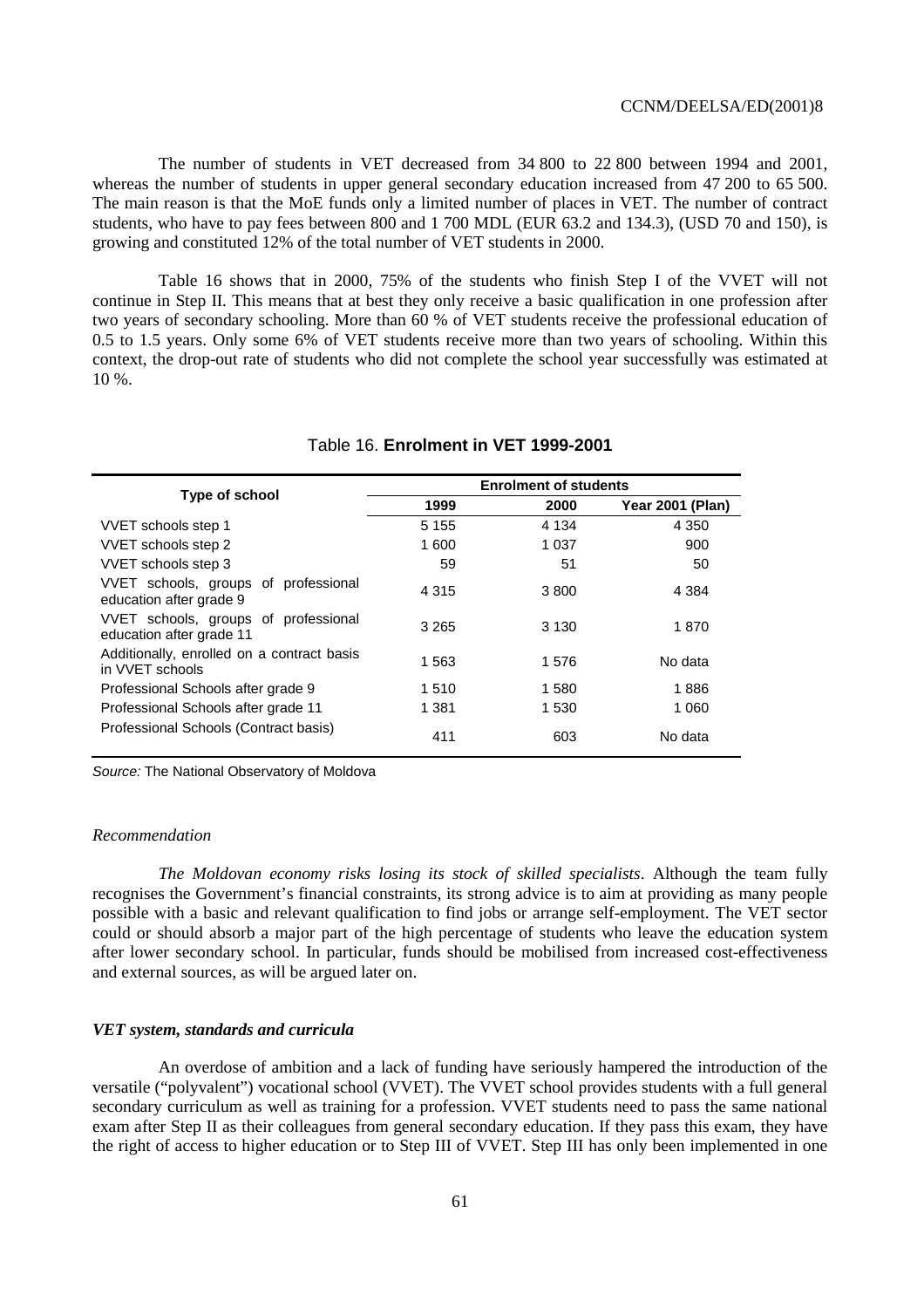school, covering 51 students. The programmes of Step III are close to what colleges are providing, with usually better skilled teachers.

The combination of general academic and vocational curricula has overburdened the students and schools of VVET with little added value. The general curricula could have been better acquired in upper general secondary schools, while the same professional qualification could be obtained by lower secondary school leavers after 1.5 years. In the first year of common examination, only one VVET student for every 30 upper general secondary students passed the national exam. Last year the examination criteria were changed by the MoE to allow larger groups of VVET students to pass. For the schools, the system means they must have a large teacher/instructor staff to teach the full curriculum.

In July 2000, legislative amendments were adopted to create in every region one vocational *lycea* comprising only Steps I and II of the VVET school. This would imply the abolition of Step III of the VVET. This amendment has not been implemented yet, due to lack of resources and it is doubtful whether it would solve the underlying problems. School heads tend to strive for achieving higher status, and therefore focus their attention to the highest-level school type. The VVET status might in some cases have led to neglect of regular professional education in the school.

Vocational standards have been developed for 25 out of around 100 professions. The Ministry of Economy and the MoE do not agree on how narrowly or broadly the standards should be defined. Approximately 50% of the vocational curricula are covered and disseminated, whereas 65% of VET teachers have been trained in the new curriculum. Last year new curricula for 8 professions were developed and implemented. For the remainder, the old Soviet curricula are still used. Functional skills and key competences (such as team work, problem solving) seem to get very little attention in the curricula. Also, the lack of equipment in many cases hampers the implementation of new curricula. In some schools computer classrooms have been set up, but most schools visited by the team mentioned that the last equipment deliveries date from the 1980s.

#### *Recommendations*

In theory, the introduction of the VVET school might have been justified, as it provides a solid base for students to enter the labour market or higher education. Moldova, however, cannot afford such a system under present circumstances. *It is recommended to create an affordable system, in which a clear choice for vocational education is offered for as many as possible*, leaving out large parts of the general curriculum and placing more stress on the development of the functional skills and key competences *demanded by the labour market*. Whether this should be an upgraded professional school or a slimmeddown VVET is a choice for the Moldovan government.

*A further recommendation is to set up a system of VET standards that specify employment, learning and assessment requirements for the identified occupational profiles.* This system needs to have a strong involvement of social partner representatives. Priority should be given to the standards for professions that are most in demand on the labour market. In the present economic situation it is important to define the relevant curriculum not only geared towards dependent employment, but also towards self employment.

# *Financing and Cost-effectiveness*

The VET sector is relatively expensive. Partly it is the nature of VET, which in OECD countries is usually 1.5 to 2 times higher than general secondary education; partly it is due to inefficiencies. In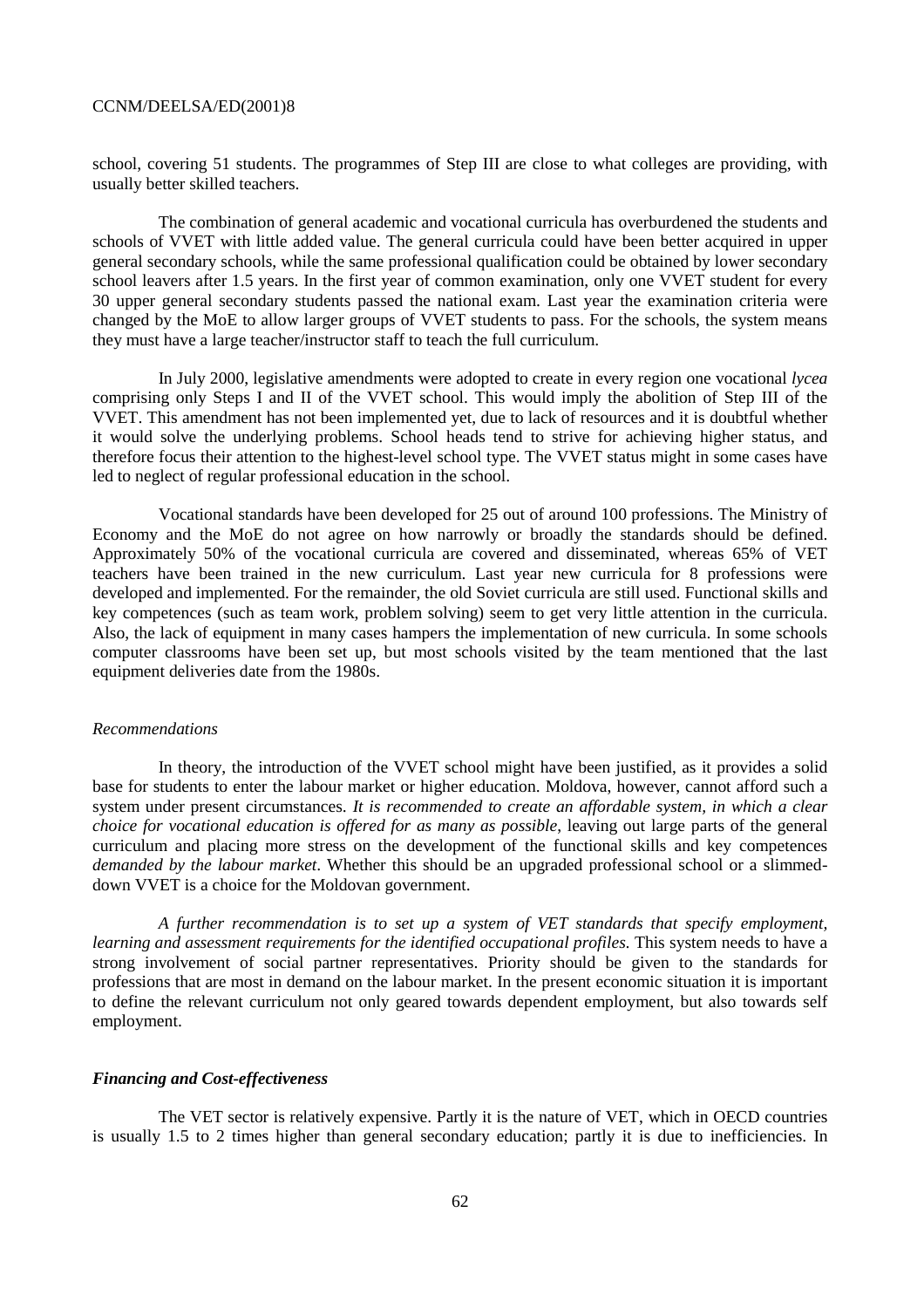Moldova the costs per VET student are estimated to be 3 to 4 times higher than those per general secondary student.

In 1990 the share of expenditure on education in GDP was 5.6%, whereas the share of VET was 0.75%. In 1998, these figures were 7% and 0.65%. In 1999 and 2000 the education share dropped to 4.7%. The VET share in current public expenditures on education was 7.2% in 1998 and 1999, and has increased compared to 1996 when it was 6.2%. The share for the versatile vocational schools (VVET) in 1999 was 5.9%, and for professional schools 1.3%. The total expenditure for education dropped in this period by 25%.

According to a study done in the framework of a TACIS project on VET Reform<sup>54</sup> the 1999 public expenditure could cover only 38% of the financial needs of the VET system. The same study estimates that extra-budgetary funds of VET schools generate an extra 14% of income. These extra funds are generated through student fees from contract students, adult training and other educational services, production and other services like renting of premises. The Ministry of Education is rightly stimulating schools to generate extra income, but there is a need to monitor carefully whether the income is spent on upgrading the quality of its education.

The Education Law of 1995 (Art. 21.7) introduced a system by which employers were to pay a payroll tax of 2% to support vocational education and training. However, such a system has never been implemented.

The budgetary difficulties of the State and the withdrawal by State enterprises from supporting the VET system have, since 1990, caused a sharp decline in the number of VET students, but not an equal decline in costs. Several factors contribute to the relatively high costs of the VET system.

First, school buildings and student hostels are seriously under-used due to the decrease in student numbers. The number of schools has remained at a stable level over the last 5 years, although the average number of students per school declined from 520 in 1990 to 375 in 1999, with the sharpest decrease after 1997. Many classrooms are empty, and student hostels are increasingly used by poor families with no relation to VET.

> *The VVET schools visited by the team in Bălţi mentioned that only 50% of the places in student hostels were actually used. The schools and student hostel premises are within a distance of a few hundred meters from each other.*

A second factor is the low student/(non-)teacher ratio, which is estimated around 5:1 for VET schools. This is in particular due to the very large number of non-teaching staff of which most are instructors of practical training for VET. In 1999, their total was 4 327 compared with 907 teachers. Once again, the reduction in student numbers has only worsened the student/(non-)teacher ratio.

A third factor of inefficiency is the use of energy. A World Bank study<sup>55</sup> estimates that in 1999 21% of the education budget was spent on heating in spite of its high price level, its scarcity and the fact that many schools close down for several months during winter.

<sup>54</sup> "Methodological Recommendations for VET Reform in Moldova", TACIS/NEI, 1999.

<sup>55</sup> *Moldova's Education Sector: A Financing Strategy to Leverage System-Wide Improvement*, Claude Tibi, Sue E. Berryman and Michael Peleah, August 2001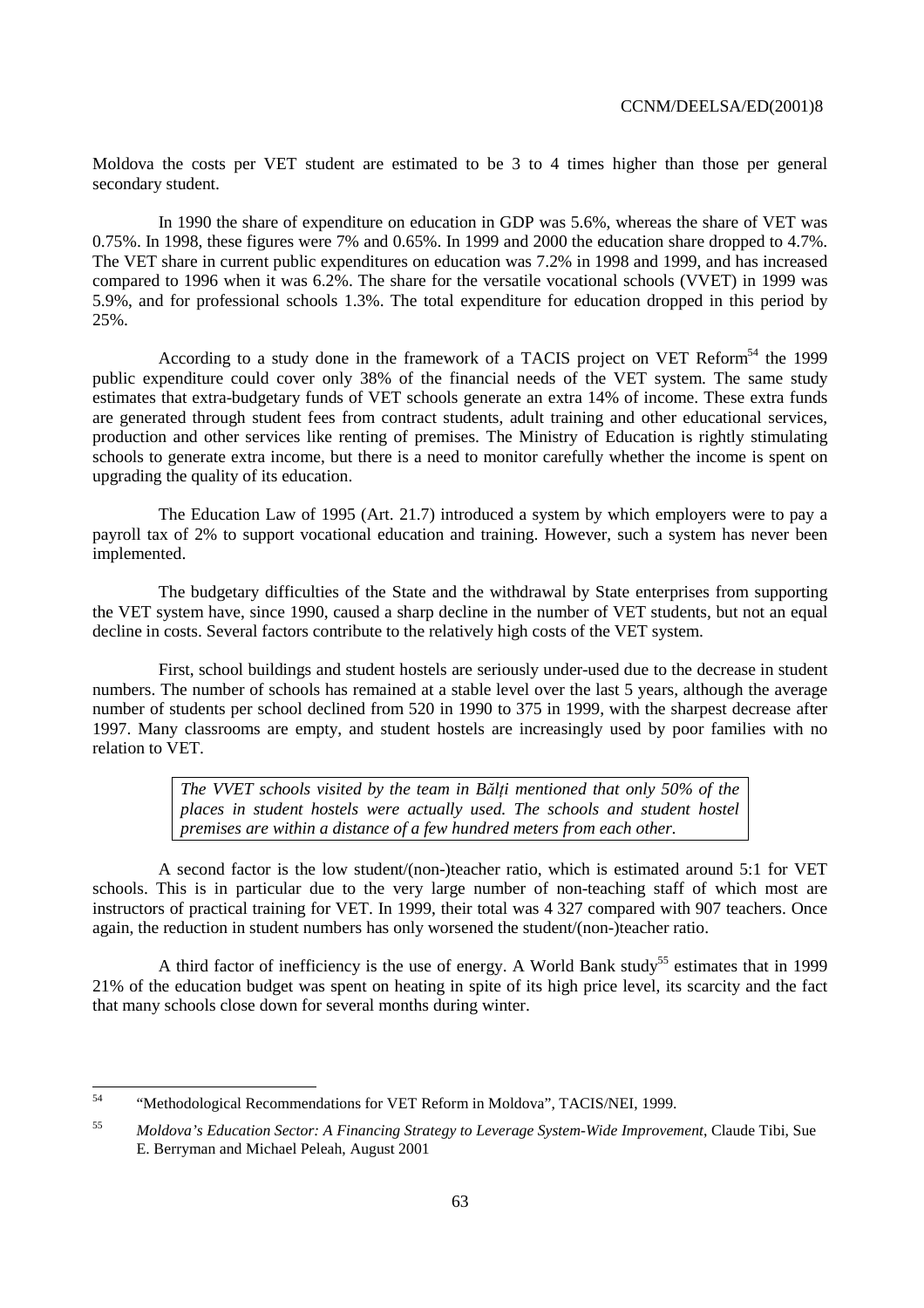## *Recommendations*

*Until the economy improves substantially, the policy focus of the MoE should be on increasing efficiency.* Keeping in mind the decline in the relevant age cohort after 2004, and not taking into account any major policy shifts that may occur, a cost reduction policy for VET should be developed, aimed at:

- Reducing the number of VET schools and increasing the students per school, in line with the recommendations made above;
- Increasing the student/teacher ratio, supported by a re-orientation of curricula;
- Reducing energy costs through serious cost-saving measures.

*At the same time the MoE should continue to stimulate VET schools to look for external sources of income.* Transparency and accountability need to be carefully secured through regular monitoring of the sources of income, and of how the money is allocated to the education process. Student fees should be aimed at increasing the access to VET, but there should be targeted State support to students from lowincome families.

*The system of payroll taxation of enterprises has not worked.* It might be more effective to involve employers in the process of decision-making on education and training, to help support the links between education, schools and enterprises. If employers are aware of the benefits of investments in education and training, they are more likely to participate financial support.

*The extra funds generated through cost savings and from additional sources* could be invested in improving the material base of schools, the salaries of teachers, and financing innovative measures that will improve the VET system in the medium or long term.

#### *VET Teachers and Teacher Training*

Teachers in VET receive a monthly salary between 100 MDL (USD 8) (EUR 8.5) for new teachers to 400 MDL (USD 32) (EUR 34.1) for very experienced teachers. These salaries are well below the average monthly wage of 439 MDL (EUR 34.7) in 2001. Moreover, as in other levels of education, there are substantial wage arrears in education. These arrears are in particular caused by local authorities that are in some cases unable to pay teachers' salaries for five to six months or even longer.

It is therefore no surprise that the profession of teacher/instructor in VET is in low demand. The Institute for Public Policy estimates that more than 45% of the present VET teachers/instructors are underqualified, *i.e.* without a higher education degree, pedagogical training or relevant work experience. There are no specialised teacher training institutes for VET teachers or instructors. There is no occupational profile of a VET teacher and/or an instructor. Most qualified teachers have taken a technical higher education course or come directly from enterprises. Very few have followed any kind of pedagogical course.

The infrastructure for in-service training for VET teachers and instructors is limited. According to the law, every teacher has to be retrained every five years, and this is a condition for career development and salary increases. The Technical University of Moldova is one of the few institutes that provides retraining courses for VET teachers and instructors. The University has unsuccessfully attempted to get support from the MoE to set up a pre-service teacher training or to develop a post-graduate pedagogical course for university graduates.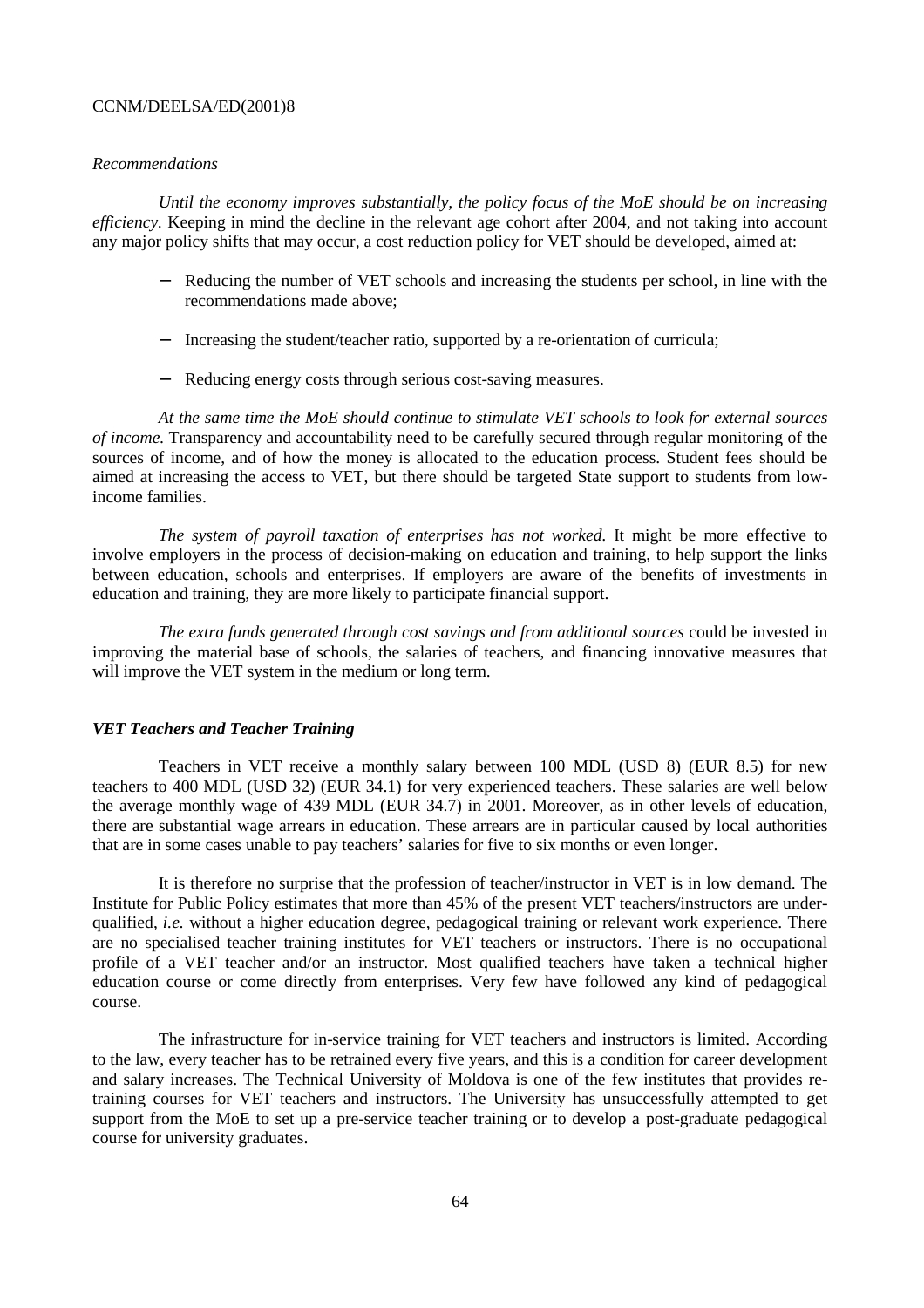High quality teacher training and retraining are important motivators for teachers, and a crucial instrument for innovation and dissemination in the teaching process. In particular it is essential for the quality of education that teachers be regularly updated with developments in the labour market, in their professions, in pedagogy, core skills etc.

> *An example is the lack of knowledge about, and teacher training for, the use of computers in education. Many informatics teachers spend a great deal of time on how a computer works and on programming languages. There is little evidence that computers are used for subjects other than informatics.*

# *Recommendations*

Although full pre-service training for VET teachers and instructors should be the long term target, it is probably more realistic to recommend setting up a scheme for in-service teacher training on the basis of existing higher education institutes. Key areas for in-service training courses are school management, new teaching methodologies, curriculum development, and core skills.

*Reduction of teachers and an increase in teaching hours, possibly the remuneration of teachers could be improved.* Salaries of young teachers should have priority in order to make the profession of teacher more attractive to university graduates.

# *Conclusions on VET*

The Moldovan VET system is in a difficult situation. VET reform has been started, but implementation has been slow due to declining economic conditions. Conservation of old traditions still is a widespread objective. However, it becomes more and more urgent to develop a mid- and long-term strategy for VET, in particular because the number of VET students is due to decline sharply after 2004. Such strategies need to be realistic, and take into account the conditions and constraints for VET reform, and should be shielded, insofar as possible, from short-term political change.

# **Higher Education**

# *Introduction*

The first universities in Moldova were established during the first half of the twentieth century. The oldest institutions are the Moldova State University and Moldova Agrarian University. Currently, there are altogether 49 legally operating university-level higher education institutions (HEIs) and 61 tertiary education colleges. Among the university level institutions, 14 are State universities. There are also 35 institutions operating as private legal entities. In the college sector, there are 43 state and 18 private institutions. It should be emphasised that, with few exceptions, the so-called private universities are formally established organisations with a limited number of students that are usually housed on the premises of state universities. On the other hand, there are excellent examples of truly professional private universities, such as the International Independent University of Moldova, where favourable conditions for quality studies have been created.

The total number of tertiary level students in Moldova is 99 000:72 500 regular and 26 500 correspondence students. The number of students has been gradually increasing since the middle of the 1990s. In the 1993/94 academic year, the total number of registered students was 80 700.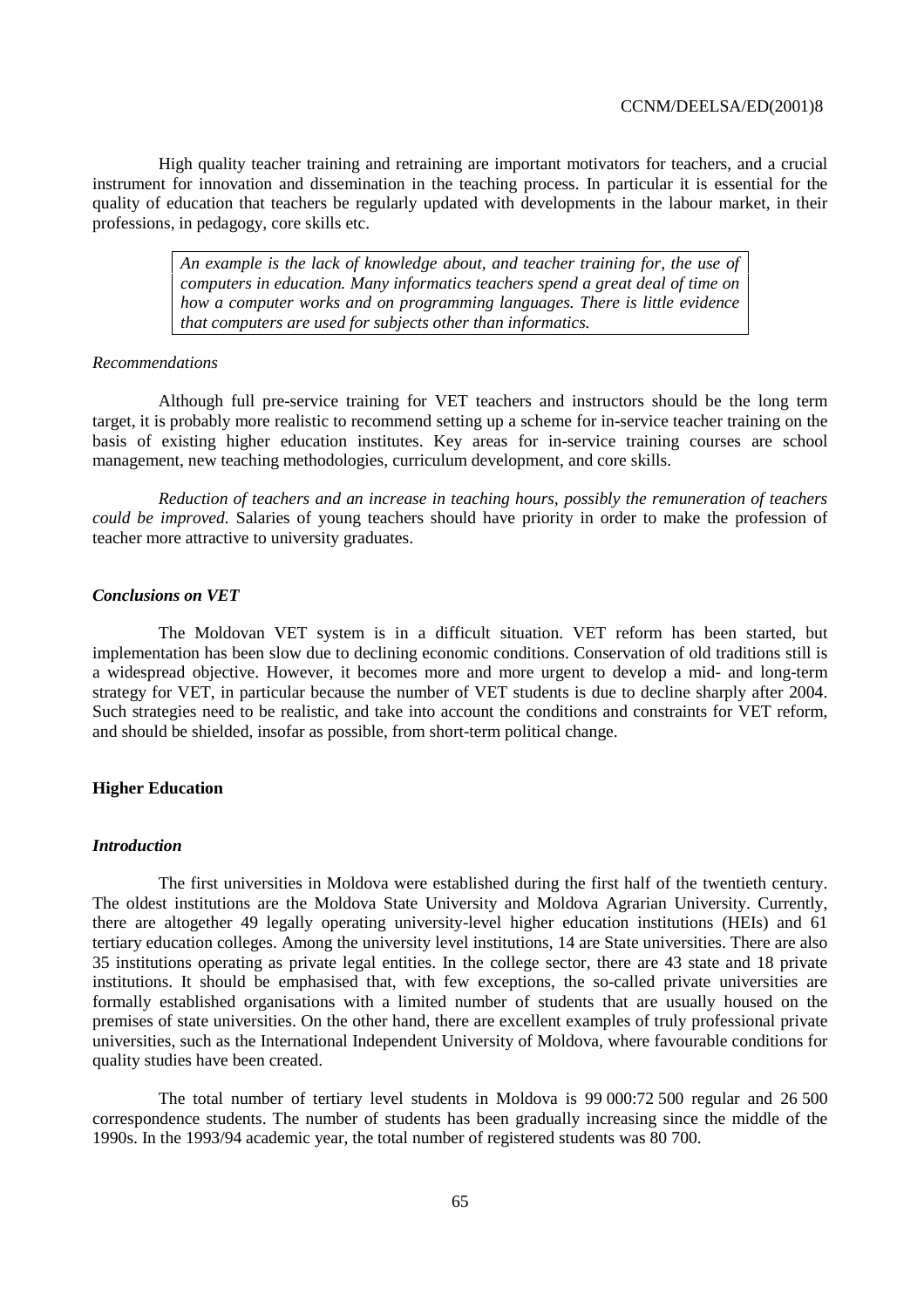A network of research institutes exists in the State-supported research sector of the country. Most of these institutes belong to the Moldovan Academy of Sciences. A considerable number of researchers from Academy institutes have changed employment, and now teach in private or state HEIs. Many researchers, still employed in the Academy of Sciences, are engaged in teaching activities at the tertiary level of education.

The available statistical data do not provide a sufficient basis for assessing the current state and the development trends of the Moldovan HE sector. The OECD team's visits to Government offices and HEIs showed that the sector functions under enormous financial pressures and constraints. Through the wider introduction of paid education, the HEIs are trying to preserve their capacity to educate and perform research, and eventually to satisfy the public demand for quality education.

In spite of the difficulties and problems, there are a number of positive developments in Moldova's higher education after the country gained independence in August 1991:

- − The curricula of most academic programmes have been updated and relieved of the ideological dogmas typical of Soviet education;
- − New academic programmes linked to the market economy and the development of civil society have been introduced;
- − A flexible system of university level degrees has been adopted to widen personal choice and to reflect market demands;
- − A non-university (college) level of higher education has been introduced;
- An accreditation system for HEIs has been established to ensure the quality of studies;
- − The number of students has significantly increased, in line with the international trend towards mass higher education.

There are many factors, however, that have a negative effect on the development of the higher education sector. Reduced funding from the State budget, falling share of GDP for national education; a legal framework that does not guarantee stability for the HE sector; the quality of education – especially in the paid-education sector – is questionable; extensive brain drain, and much-reduced social status of university teachers and researchers.

# *Issues: Legal, policy and financial*

*The Law on Education adopted in 1995* defines the legal framework for the higher education sector. In general, the current legislation provides a satisfactory basis for the operation of HEIs. A new university degree system was introduced that corresponds to prevailing international standards. It includes the bachelor, master and doctoral levels of studies. The document also regulated the reforms in curricula and the development of new academic programmes.

*The autonomy of HEIs is also clearly stipulated*. The Law requires a final approval by the Ministry of Education of curricula and even syllabi. Both curricula and syllabi should conform to adopted State standards. Though such provisions are not always accepted in an international context, it can be argued that in a period of profound social change, more control over the activities of HEIs may be in the public interest. The legislation also provides for the establishment of colleges as a new type of HEIs for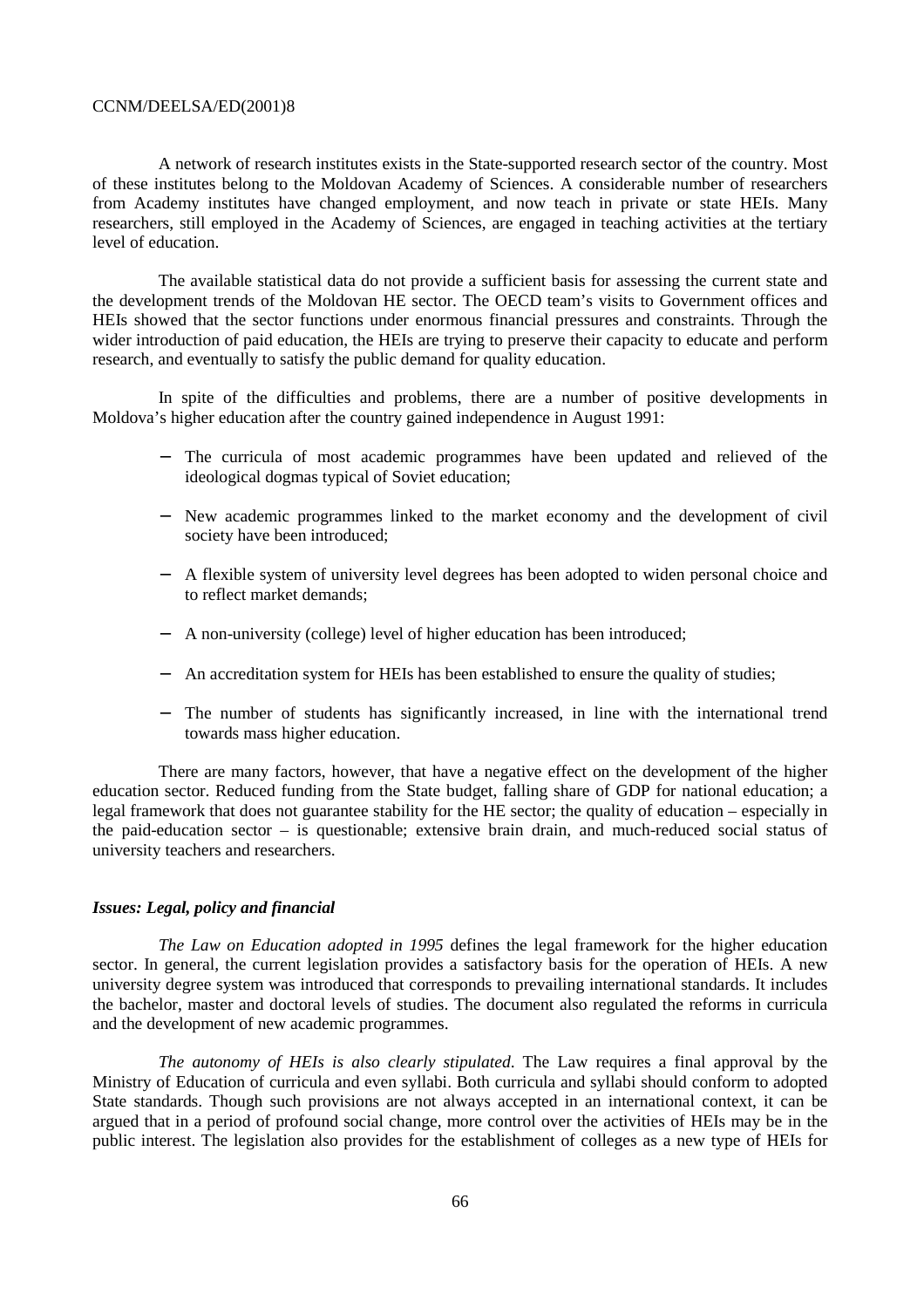short-cycle studies (2-3 years). Thus, the new Law aided the process of diversifying the higher education to better accommodate the personal preferences of students as well as the market demands.

*The Law stipulates that the Ministry of Education* shall plan every year the number of student places for the different academic programmes in State higher education institutions. This is the so-called "state order". International practice shows that such planning is rarely accurate because the economy and labour market usually change rapidly and in ways that are difficult to predict several years in advance. Moreover, with the admission of a considerable number of students on a paid education basis outside the state order, the planned proportions between different fields might be substantially altered.

*The Law on Education introduced the present system* of quality assurance in higher education through the mechanism of institutional accreditation. After several years of delay, the process of accrediting HEIs is now under way. The impression is that more details of the accreditation procedures need to be specified in the law to ensure greater positive effects.

*The current legislation* provides a relatively simple procedure for the establishment of new or private HEIs. The final decision is left to the MoE; the Government and the Parliament are not involved. Thus, such an important public act is considered to fall entirely within a closed administrative cycle, without sufficient opportunities for public scrutiny and debate. As a result, a considerable number of "phantom" HEIs have been set up (called universities, academies, institutes, etc.). Many of these legal bodies do not have their own academic staff, premises, libraries, or other essential facilities. Usually, such institutions operate within existing State universities. In many cases their function is to by-pass the limitations set for the number of fee-paying students in State HEIs imposed by the MoE. In the view of the OECD study team, speedy legislative and administrative actions are needed to normalise the situation with some of the private institutions.

*The Law on Education stipulates* that colleges and even lyceu (upper secondary schools) can become integral parts of universities. International practice shows that the association of institutions engaged in different levels of education is usually counterproductive. The existence of secondary schools (lyceu) in universities raises also the issue of equal access to higher education. The academic objectives in school level, college level and university education are quite different.

*Policy development for the HE system* is co-ordinated by the MoE. The Parliamentary Commission on Education considers important educational issues, and also has the capacity to implement, by legislation, important policy measures in the sector. The current Law on Education provides sufficient leverage for the State to exercise public control over the activities of HEIs. Nevertheless, it is widely accepted in Moldova that the State HEIs function quite independently from the State bodies in some important aspects of their activities. These include the overall funding, the total number of accepted students in different fields, and many others. Some HEIs have facilitated the establishment (within the premises of State universities) of private institutions. In some cases these are registered as limited companies. Officially, the university rents space to these organisations. Private HEIs can be set up with authorisation from the Chamber of Licensing. Most private universities have no clear legal status and are registered in different ways. In many cases, these institutions do not have the legal status of non-profit organisations.

*There are different explanations* for the existing problems in the interaction between the Ministry of Education and HEIs. The funding from the State does not satisfy the basic needs of the institutions. In many cases, it covers only official salaries and student stipends. All other expenses including the greater portion of actual salaries come from the income generated by HEIs themselves. Typically, this represents about two-thirds of the budget of State universities, mostly from study fees. With such a budget structure it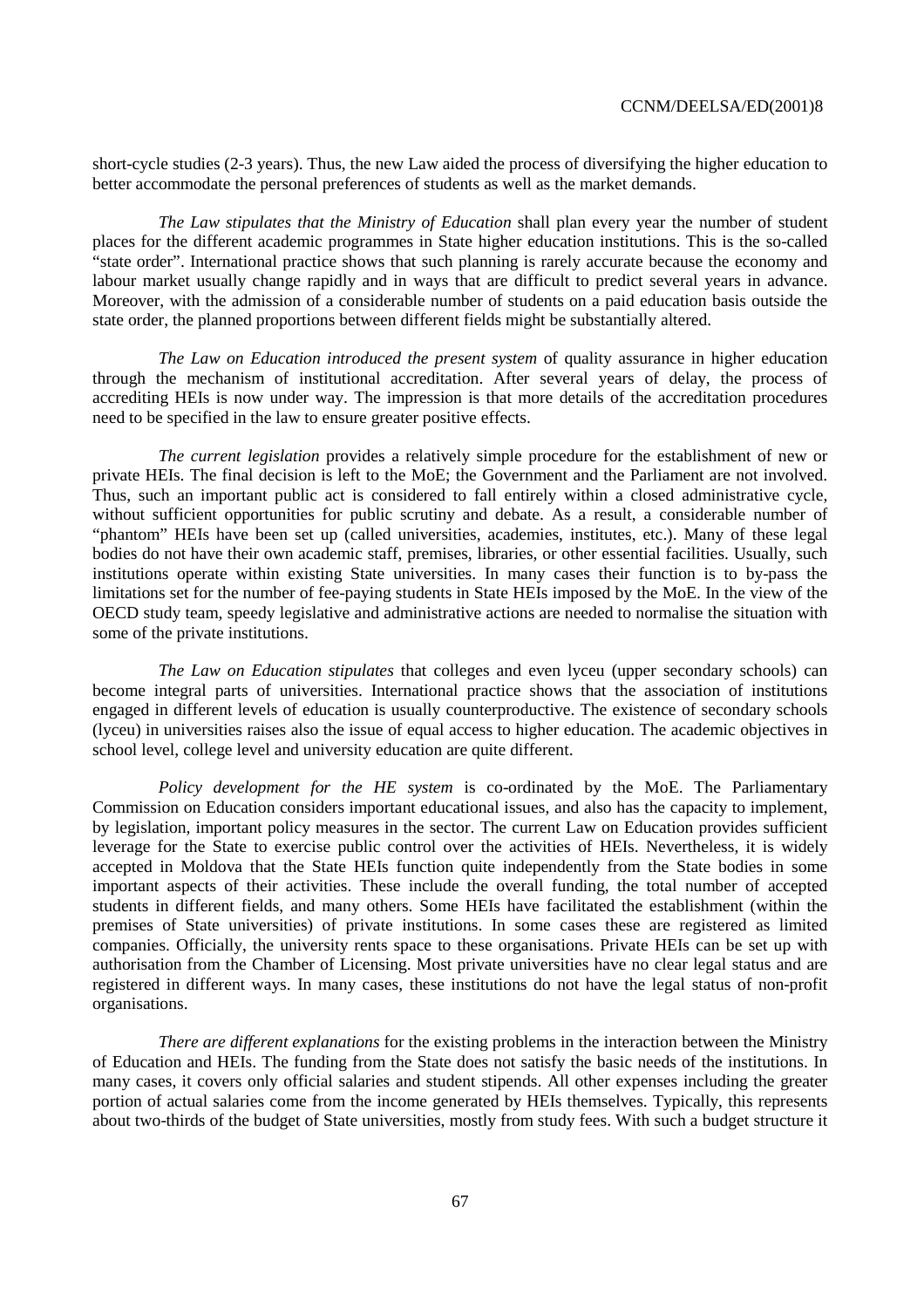is not surprising that HEIs are more focused on activities that bring additional income than on the coordination and policy alignment with State bodies.

*Nevertheless, it should be underlined* that the Ministry of Education and HEIs have established mechanisms for policy discussions. The main discussion forums are the meetings of the Rectors' Council, attended usually by high-level Ministry officials.

*Defects in the current legislation* are another reason for the discord between governmental policies and the practices of HEIs. The Law on Education does not clearly stipulate a definition of a nonstate university, or of establishment procedures that would safeguard public interests. Thus, any legally registered organisation – *e.g.* non-profit foundation or even a commercial company – can call itself a university (or academy) and start its activities. A large number of such institutions have appeared during the past several years. The Government has only limited control over the activities of these private universities. Curricula and syllabi are expected to conform to the adopted State standards and the institutions are also subject to accreditation. No accreditation has been granted so far to a private university.

*As already mentioned, the insufficient budget funding* of HEIs is a barrier to the successful implementation of state policies in the higher education sector. The level of funding for education is certainly closely linked to the overall shape of the economy. Moldova experienced during the past decade several major political crises including the war in Transdnistria as well as separatist upheavals in other parts of the country. Progress towards a market economy and civil society was seriously impeded by internal political instability. The economic development of the country has been slowed down, leading to severe social problems. As a result, the funding for education has decreased, as has been shown earlier in this review: the share of public expenditures for education was 10% of the consolidated (national and local) budget in 1997, 7% in 1998, 7% in 1999, and only 4.7% in 2000. The problems are clearly understood in the MoE and the Ministry of Finance, as well as in the Parliamentary Commission on Education. The intentions are to raise the budgetary funding to the level of 7% of GDP (as required by law) over the next 2-3 years.

*Various initiatives* have been taken by HEIs to create additional sources of income. In many instances, the quite liberal (in some aspects) legislation has been used to its farthest possible limits. In other cases, practices go beyond the limits of the law. These are most often related to paid education services, and especially to the mixing of activities and funding of State and private HEIs. There is evidently a serious institutional problem that needs to be resolved through policies based on a strategy agreed between state governing bodies and HEIs.

*Some of the outstanding current issues* in the educational system of Moldova, as viewed by the Ministry of Education, are:

- − Hampered access to education for some social groups;
- − Low level of availability of information technologies;
- − Low overall funding of education;
- − Decreased social status of teachers.

*While these problems apply* to the entire educational system, it should perhaps be underlined that the HE sector experiences them, too. With the wide introduction of paid education in the sector, young people from socially and financially weak backgrounds have fewer chances to study at tertiary level. On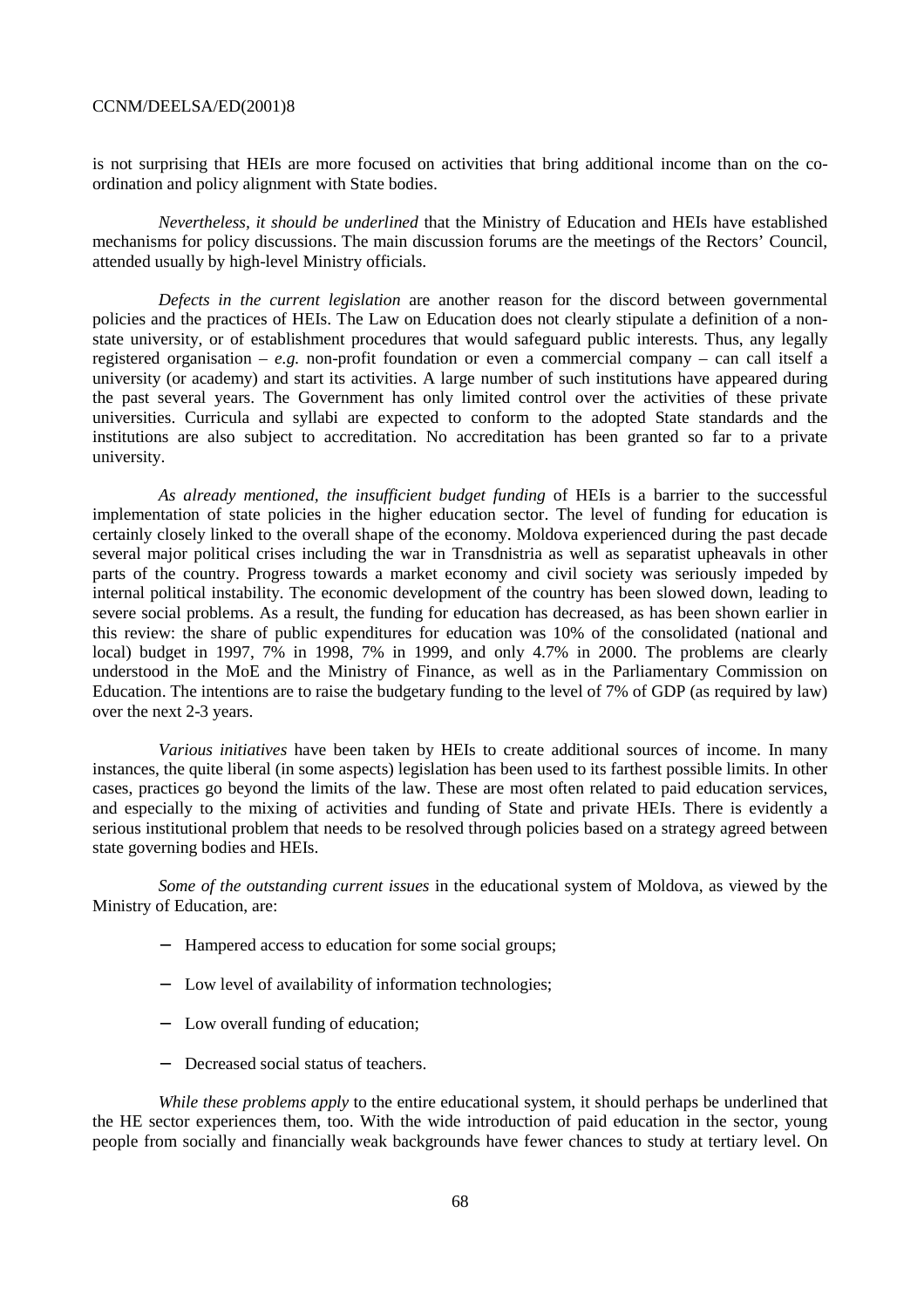the other hand, however, the total number of students entering tertiary level institutions *increased* considerably after paid education was introduced. The main problem is therefore one of *equity of access*, rather than availability of student places in HEIs.

*The wider introduction of information technologies* is a priority for all HEIs in Moldova. Some of the institutions visited – the A. Russo University in Bălti and the private ULIM (International Independent University of Moldova) in Chişinău – have built a quite good information technology (IT) infrastructure for studies and research. The library in A. Russo University is an excellent achievement, reached through institutional and personal initiatives under difficult financial conditions. IT is a priority for the university management in Comrat University, where well-equipped classes for foreign languages and computer science have been created, with good IT facilities.

*The level of salaries for the university lecturers* is very low in a comparative regional context, even though the HEIs usually pay salaries that are two to four times higher than the official state levels. The additional payments come from extra-budgetary income, mostly from student fees. In spite of this, many university lecturers are forced to take a second and even a third teaching job in other universities or in colleges and schools. As a result, they have considerably less time to devote to their main duties.

# *Governance and administration*

Partly due to currently stringent budgetary constraints, the role of the State administration in defining strategies and policies in HE appears to be somewhat reduced. In practice, HEIs enjoy greater autonomy than is stipulated in the existing legislation. This is, however, hardly surprising taking into account the low proportion of state funding in the overall budgets of institutions. In Moldova State University, the oldest and biggest higher education institution in the country, about 80% of the yearly budget comes from own income.

By law, the Government has considerable powers of control in the HE sector:

- − The MoE has the power to open and close HEIs.
- − All universities are required to use curricula and syllabi that conform to standards adopted by the Government.
- − The Council of Ministers approves every year the number of students to be admitted by State universities, by field of study (state order).
- − The Ministry operates some limited programmes for funding research in HEIs.
- − The MoE has the power to approve or disapprove the appointment of Rectors, after elections in the Senates of HEIs.
- The Accreditation Council grants institutional accreditation to State and private universities. In administrative terms, the Accreditation Council is a division in the MoE.

In spite of the considerable powers envisaged in the legislation, the overall impression is that the state organs, and in particular the MoE, do not exercise sufficient public control over the activities of HEIs. It appears that, in practice, HEIs decide the number of accepted students in different fields, either through accepting greater number of fee-paying students or through co-operation with private training institutions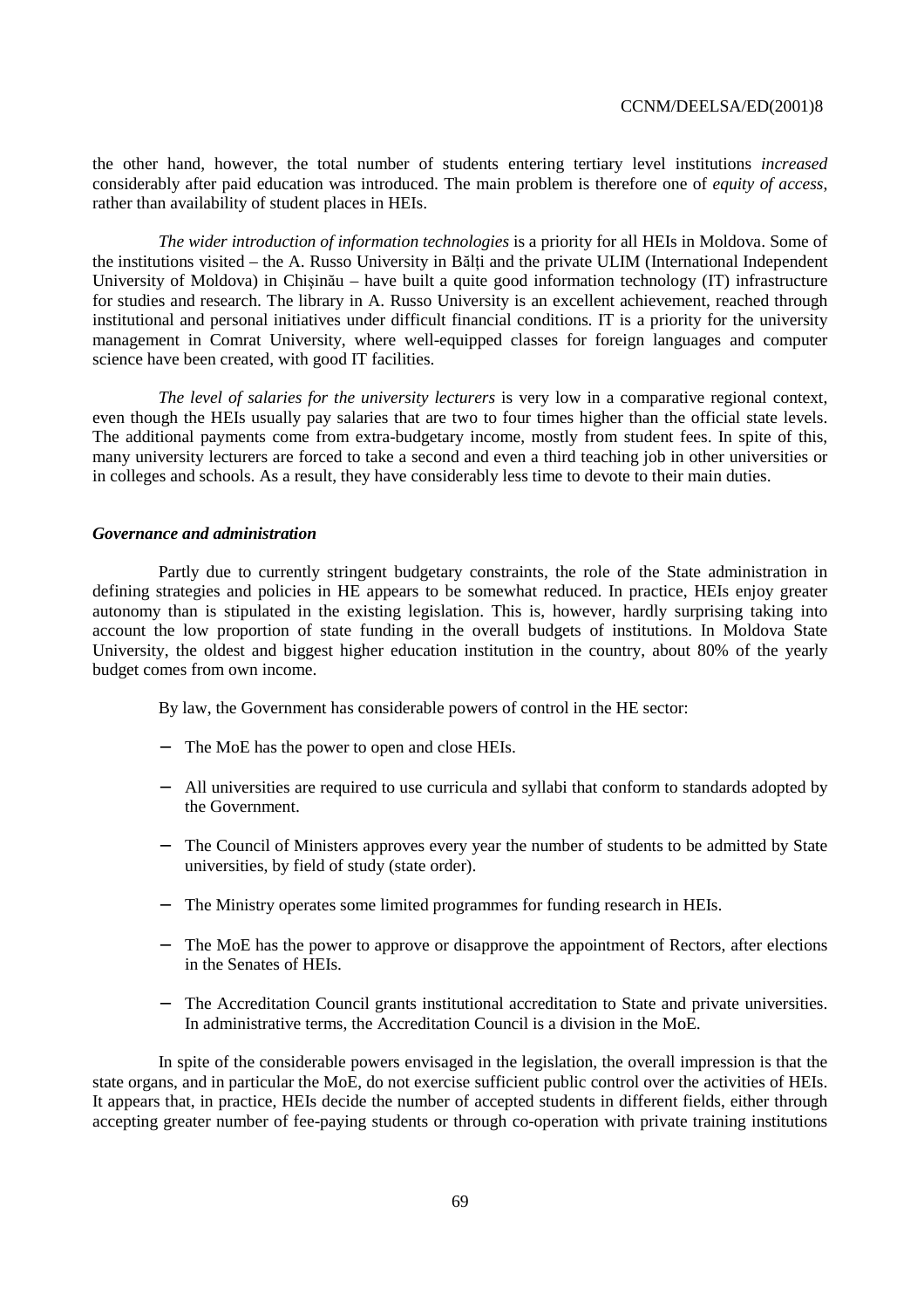housed within the State universities. The share of State funding is between 20% and 50% of overall budget; and the State provides just 20% to 40% of the actual salaries of teachers.

In terms of administration and management, co-operation between State administration and the managements of universities appears to be quite good at both national and regional levels. The main consultative body is the Council of Rectors of Moldovan universities. Senior ministry officials take part in its meetings. At regional level, representatives of the university managements are usually appointed as members of committees in the administration.

At institutional level, internal management is the responsibility of the Rector and his/her deputies and the university Senate. The autonomy HEIs acquired after the political changes has resulted in a considerably increased role of university and faculty managements. As already mentioned the university administration oversees a budget mostly derived from the institution's own sources. These new responsibilities and opportunities have allowed university managements to maintain the quality of studies and the motivation of the lecturing staff, in spite of severe cuts in State funding. The OECD team saw excellent examples of determination and foresight by university management in achieving adequate conditions for studies and research for both students and teachers. For example, the A. Russo University in Bălti is completing a new university building with well-equipped lecture rooms and laboratories. Comrat University, established only 10 years ago, now has good facilities for training in a number of fields. These achievements are the result of great efforts to attract funding from different sources, including foreign aid. The private International Independent University of Moldova (ULIM) is a very good example of the determination and focussed policies of its management. The university provides excellent facilities for its students and staff, and also stimulates academic research.

Nevertheless, the processes of democratisation of higher education were accompanied by a number of negative developments, linked mostly to the policies and practice of university management:

- The inter-dependence between labour market and education has been distorted, especially in some fields. For example, in the year 2000 alone, the number of students who graduated in law from State and private HEIs reached 6 000. The figure is out of any proportion with market needs. At the same time, the number of students in technical fields has dropped. It is quite clear that the search for extra income has been the priority for many HEIs.
- The quality of education has suffered in a number of fields. It is quite clear that the country does not have the human and institutional resource to provide adequate training to 6 000 law students admitted every year. The same is true for a number of other fields of study.
- It appears that some universities help create "phantom" private universities within their own premises, in the pursuit of extra income. This, in effect, is being regarded as unofficial (and uncontrolled) privatisation of State HEIs.
- − Research activities have diminished in a number of HEIs, in absence of adequate funding from the State budget; moreover, research thus far has not attracted private money, e.g. from enterprises.

The negative consequences of these developments are well appreciated by the university administrations, and there is a general understanding that measures need to be taken to stabilise the sector. The Government and Parliament are working on a new Law aimed at improving the legal basis for quality assurance and accreditation of HEIs.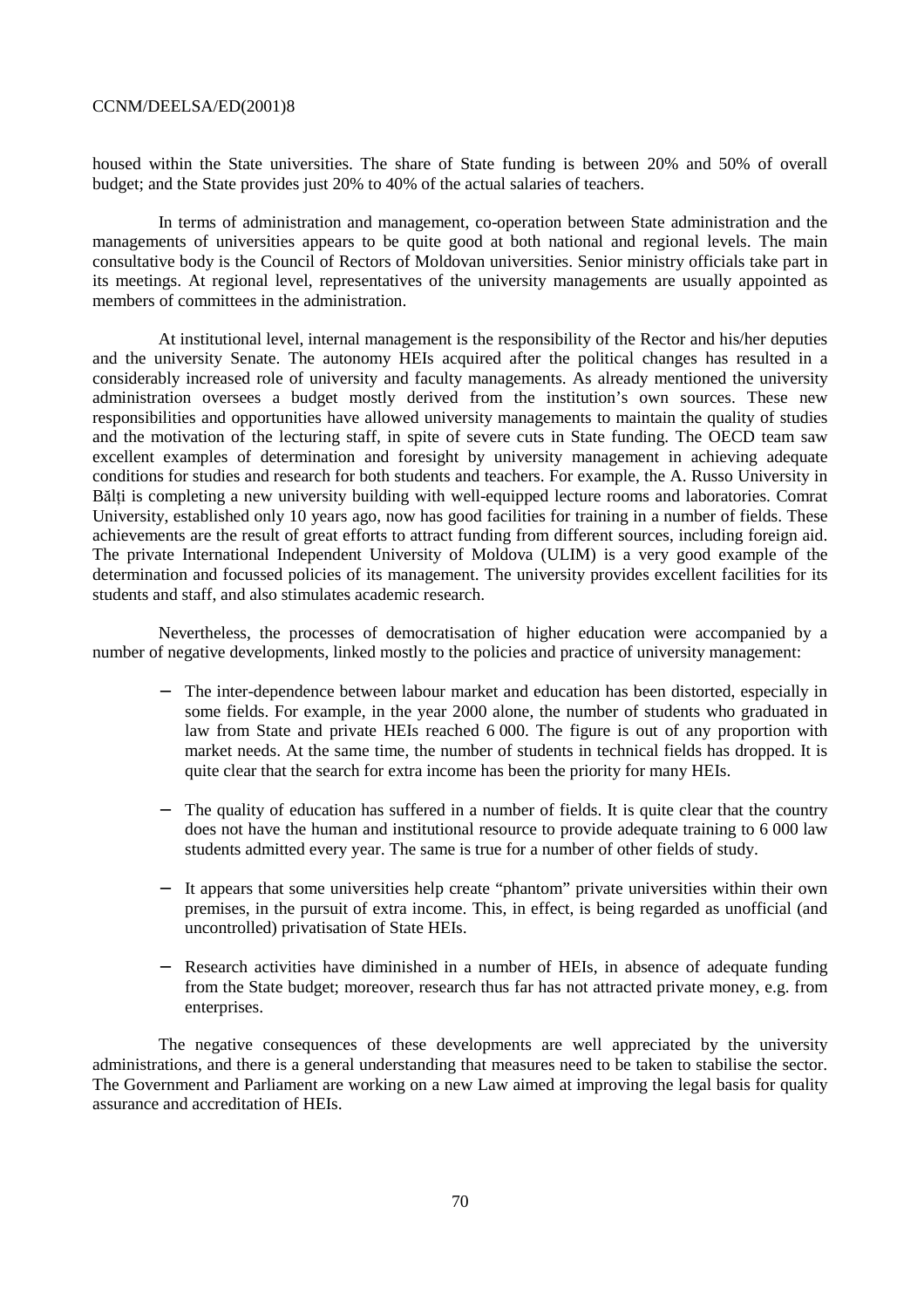# *Relationship with general pre-university education*

Admission of students to Moldovan HEIs (see Table 8) is based on the academic results in schools and, with greater weight, on the results of entrance examinations. The introduction of national maturity examinations as an alternative has been also considered. HEIs are reluctant to accept students on the basis of tests or examinations organised outside their own university or faculties.

However, these faculty based examinations create considerable inequity with respect to access for prospective students coming from under-privileged social backgrounds or from rural areas. It is well known that students in the bigger cities can attend special preparation courses for faculty entrance examinations, often given by the same professors who set the exam. A sizeable private lessons "industry" has also developed, often within the university centres themselves. This is clearly a conflict of interest, as well as an unfair advantage to students from urban and better-off families compared with their (equally talented and qualified) poorer or rural counterparts. The paid tutoring system in particular has grown in the past few years, as has the occurrence of corruption and bribery<sup>56</sup> in university entrance procedures (see section on Quality of Governance in this review). There was even a web site for students which displayed "price lists" for tests in a number of institutions – this now appears to have been closed down, but the message remains clear. The introduction of paid higher education has led to further inequalities. In some fields of study, the fees are so high that it has become impossible for school leavers from poorer families to apply for such studies.

# *Recommendations*

Legislation and Policies:

- − *Stricter procedures and requirements* for the establishment of new higher education institutions should be introduced.
- − *A unified legal status* of private HEIs should be stipulated. All decrees for the foundation of current private universities need to be reviewed.
- − *The role of accreditation and academic assessment* should be strengthened to ensure the quality of studies in HEIs.
- − *The funding of the HE sector* needs to be increased in line with the projected overall rise in the share of GDP allocated to education.
- − *Development of research activities* in HEIs should become a policy priority for Government and institutions.
- − A special programme for wider introduction of information technology can be implemented with the aid of international donors.
- − *The results from external, national, technically competent maturity examinations* should gradually become the *main* criterion for admittance to higher education studies.

<sup>56</sup> See *Corruption and Quality of Governance.* January 2001. Dr Lilia Carasciuc, CISR.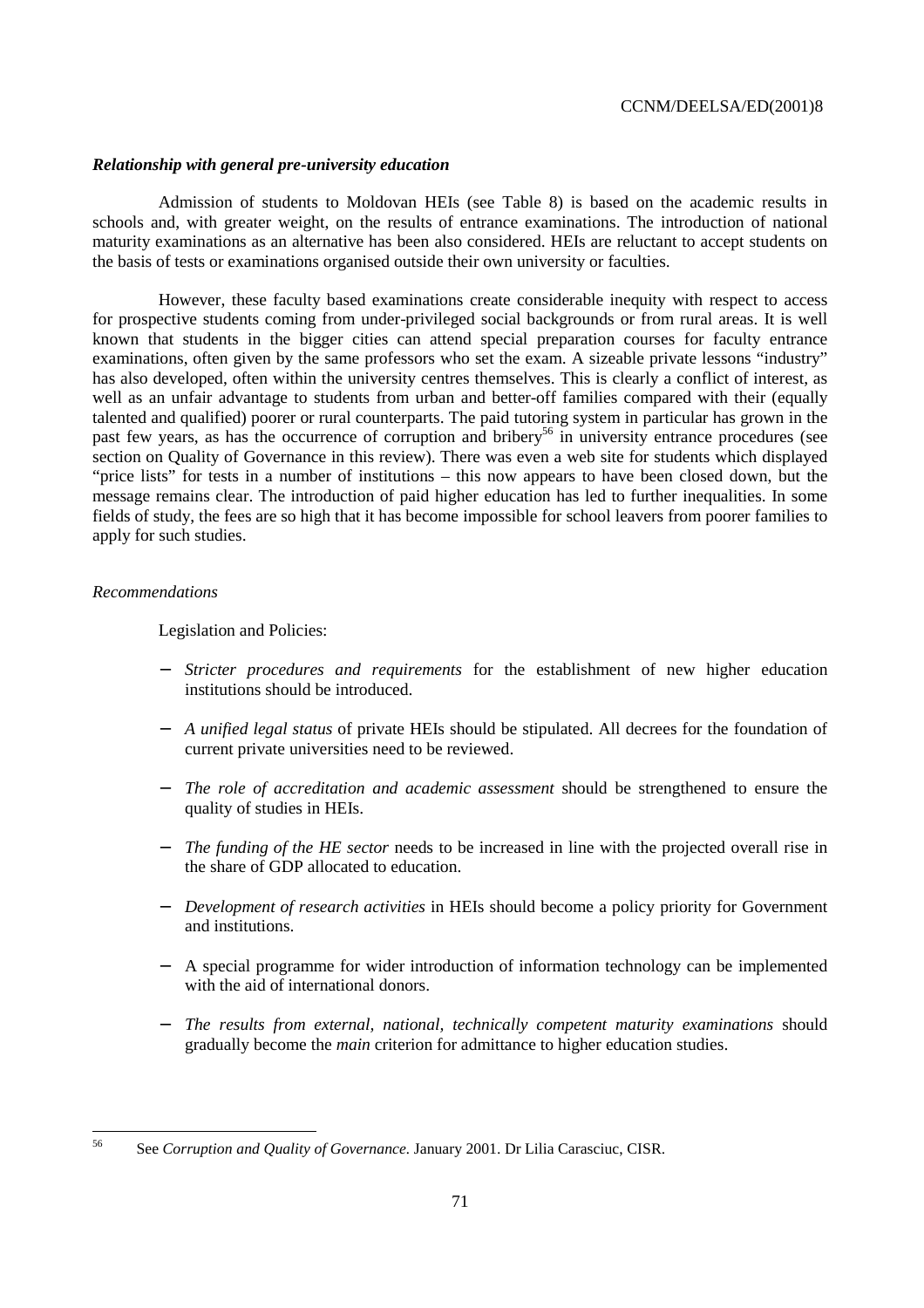

**Figure 4. Structure of the National Education System**

**GCSS = General Culture Secondary School VVETS = Versatile Vocational and Technical School**

**ISCED = International Standard Classification of Education**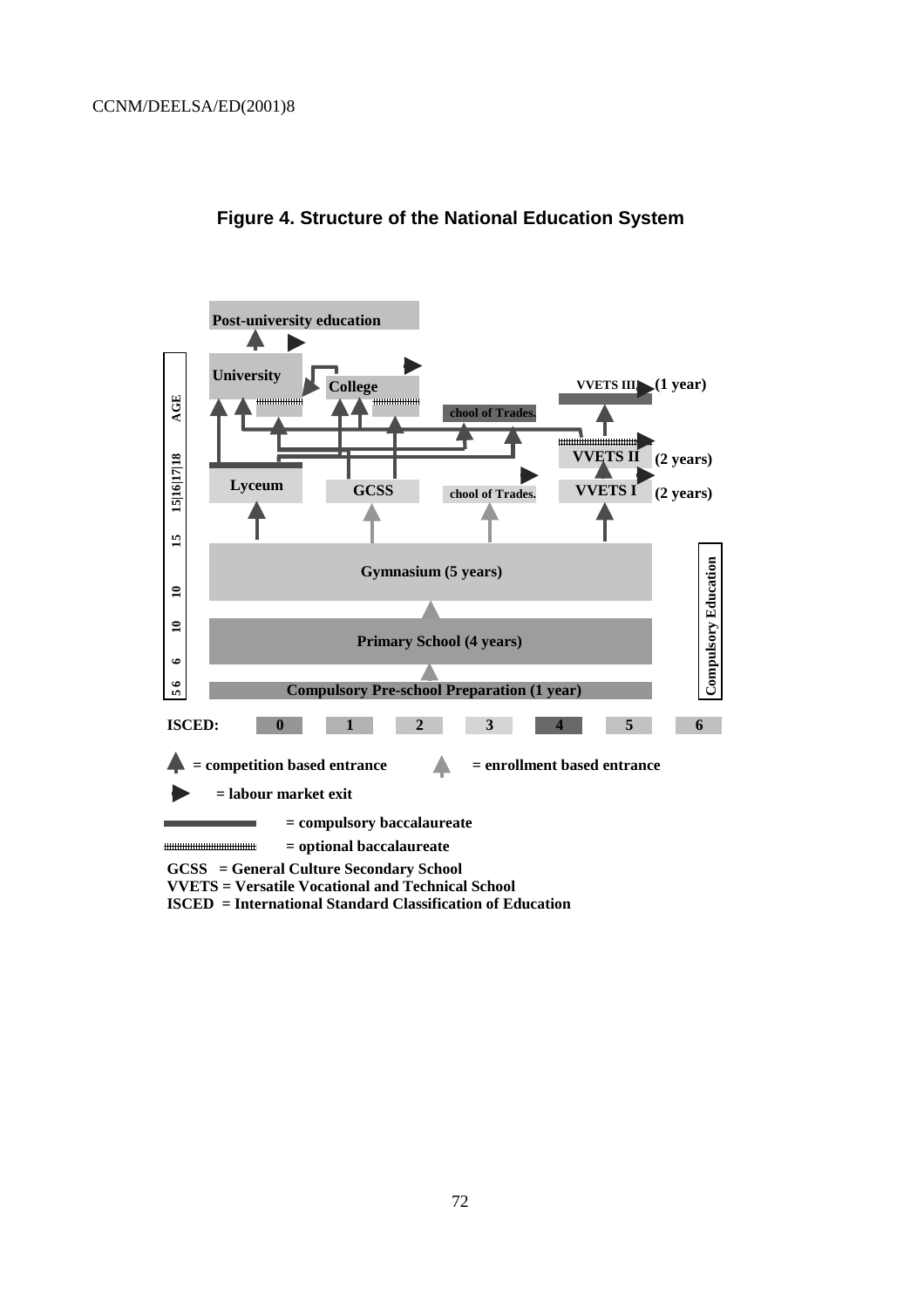## **REFERENCES**

- Bradbury, B, (2001) Jenkins, Stephen P.; and Micklewright, J., *The Dynamics of Child Poverty in Industrialised Countries.* UNICEF/ICDC. Cambridge: Cambridge University Press.
- Centre for Strategic Studies and Reforms (CISR), (2001) Transparency International Moldova *Corruption and Quality of Governance.* Dr Lilia Carasciuc, CISR.
- Crişan, Alexandru, (1997) Gutu, Vladimir, *Proiectarea curriculumului de baza: Ghid metodologic* ("Designing Core Curriculum: Guidelines") Chişinău: TipCim.
- EU-TACIS Project No. 97-0454, (1999) Working Group (MoES, Association of Employers, and TACIS), "Methodological Recommendations for VET Reform in Moldova". Final Finance Report. Chişinău.
- Gutu, Vladimir, (2000) *Dezvoltarea si implementarea curriculumului in invatamintul gimnazial: Cadru conceptual* ("Curriculum Development and Implementation in Lower Secondary Education: Conceptual Frame"), Chişinău, Litera.
- Hammarberg, Thomas, (1997) *A School for Children with Rights: The significance of the UN Convention on the Rights of the Child for modern education policy.* Florence: UNICEF/ICDC: Innocenti Lecture.
- King, Charles, (1997) *Post-Soviet Moldova: A Borderland in Transition.* Iasi: Centre for Romanian Studies.
- King, Charles, (2000) *The Moldovans: Politics and Culture between Romania and Russia.* Washington: The Hoover Institution.
- Lindauer, David, (1997) "Labor and Poverty in the Republic of Moldova" Washington: The World Bank, Mimeo.
- Ministerul Educatiei si Stiintei, (2000) Consiliul National pentru Curriculum si Evaluare, *Curriculum scolar: Gimnaziu* ("Curricula for Lower Secondary Education"), Iasi, Dosoftei.
- Ministerul Educatiei si Stiintei, (2000) Consiliul National pentru Curriculum si Evaluare, Centrul Pro-Didactica, *Curriculum scolar: Liceu* ("Curricula for Upper Secondary Education"), Chişinău.

Ministerul Educatiei si Stiintei, (1999) *National Report, Education for All – 2000.* Chişinău.

- Ministerul Educatiei si Stiintei, (2001) *National Report on the Follow-up to the World Summit for Children*. Chişinău.
- National Observatory of the Republic of Moldova, (2000) Vocational Education and Training in NIS and Mongolia: National Report, The Republic of Moldova. Chişinău: TACIS.